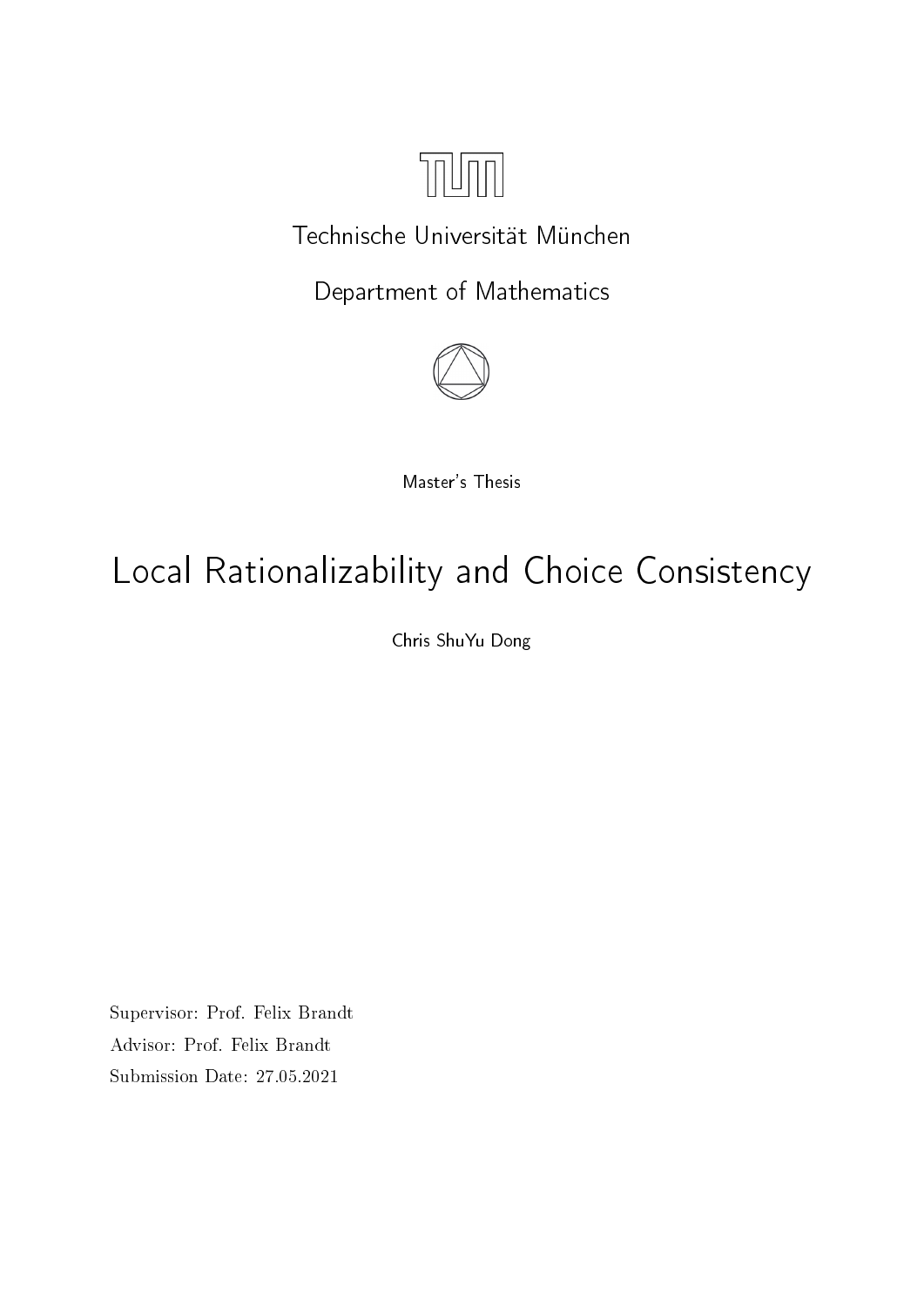# Acknowledgements

Many thanks go to Professor Felix Brandt, who worked with me on this topic. Without his ideas and his expertise, none of the results would have been possible. More generally, over the last three semesters, he introduced me to the realm of social choice theory and I learned plenty about how to do mathematics.

Further, I would like to thank my colleagues, Martin Bullinger and Patrick Lederer. Martin's questions lead to Proposition [4](#page-21-0) and the definition of downwards rationalizability, while Patrick's feedback improved the readability and structure of this thesis.

I am also grateful to be part of the TopMath-program, which enabled me to work with Professor Brandt and his team from the beginning of my master's degree.

Additionally, I would like to thank my scholarship provider, the Studienstiftung des deutschen Volkes, for supporting me throughout the pursuit of my degree.

Outside of the academic world, I would like to thank my close friends and my family for existing (and proofreading).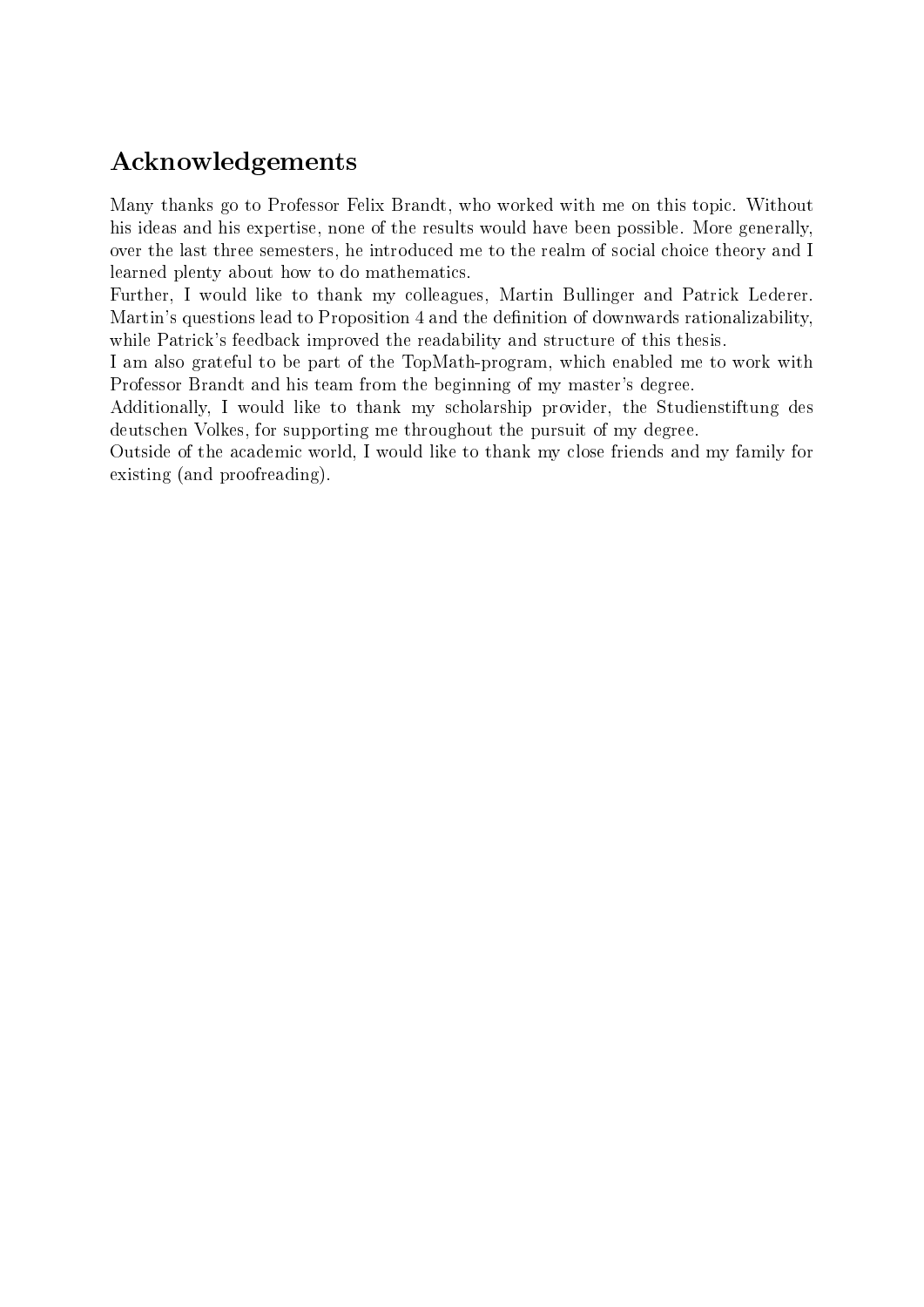I assure the single handed composition of this master's thesis only supported by declared resources.

Garching, 27.05.2021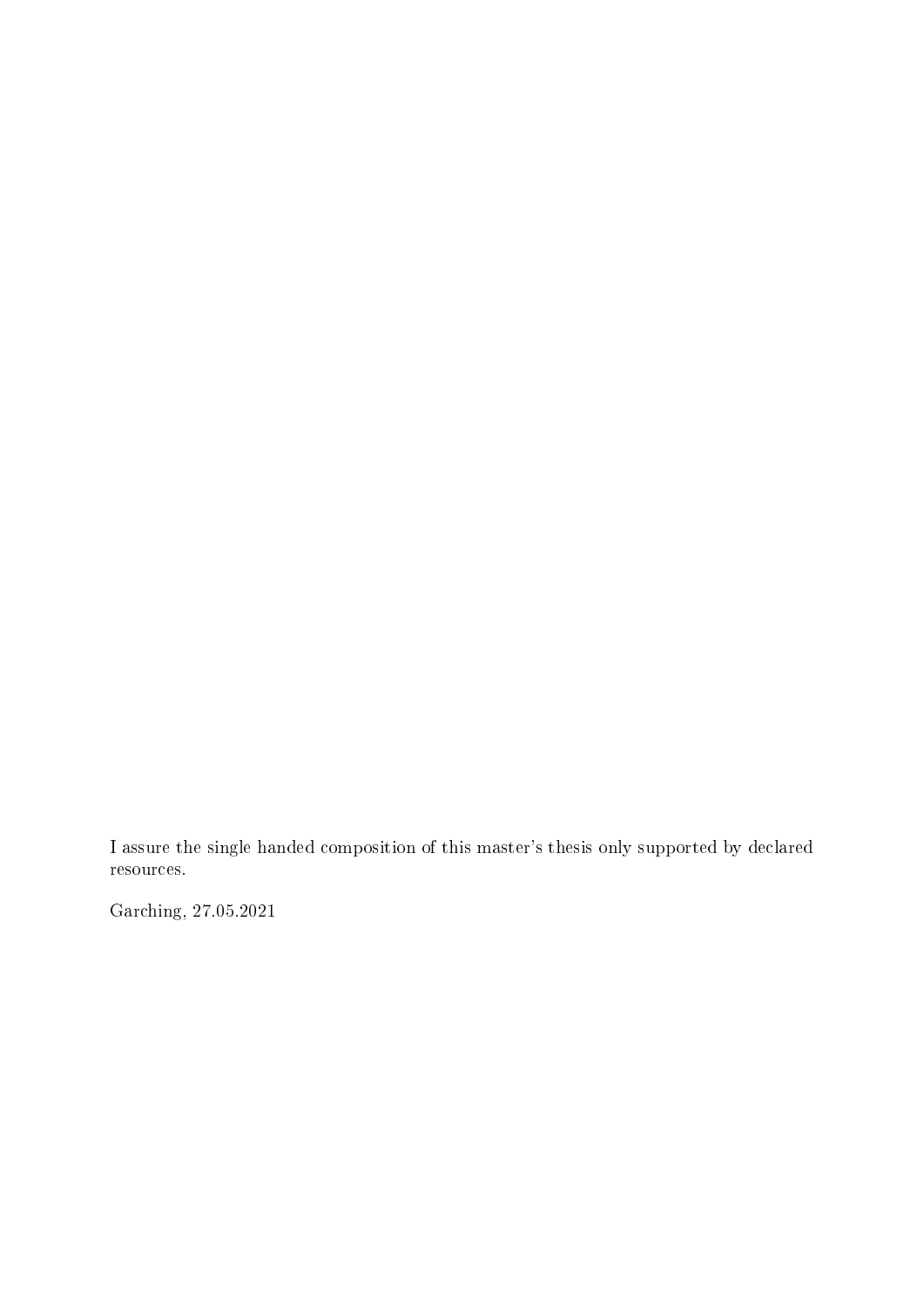# Zusammenfassung

In dieser Masterarbeit geht es um Konsistenzbedingungen in der Wahltheorie. Wir führen verallgemeinerte Versionen der Rationalisierbarkeit ein und stellen damit neue Charakterisierungen von verschiedenen Konsistenzbedingungen wie zum Beispiel  $\alpha$  und  $\gamma$  auf. Dabei liegt der Schwerpunkt auf Expansionskonsistenz. Diese Resultate können wir verwenden, um klassische Resultate zu beweisen. Zudem definieren wir eigene Konsistenzbedingungen, welche wir dann analysieren. Im Fall von  $\gamma^+$  können wir sogar eine Charakterisierung liefern und einen Bezug zu einer bereits existierenden Bedingung herstellen. Anschließend wenden wir die Hauptresultate auf die Sozialwahltheorie an und analysieren verschiedene Funktionen, die unsere Definitionen erfüllen. Neben einer Charakterisierung von SC untersuchen wir zudem ein probabilistisches Setting, in dem wir aus konvexen Mengen wählen.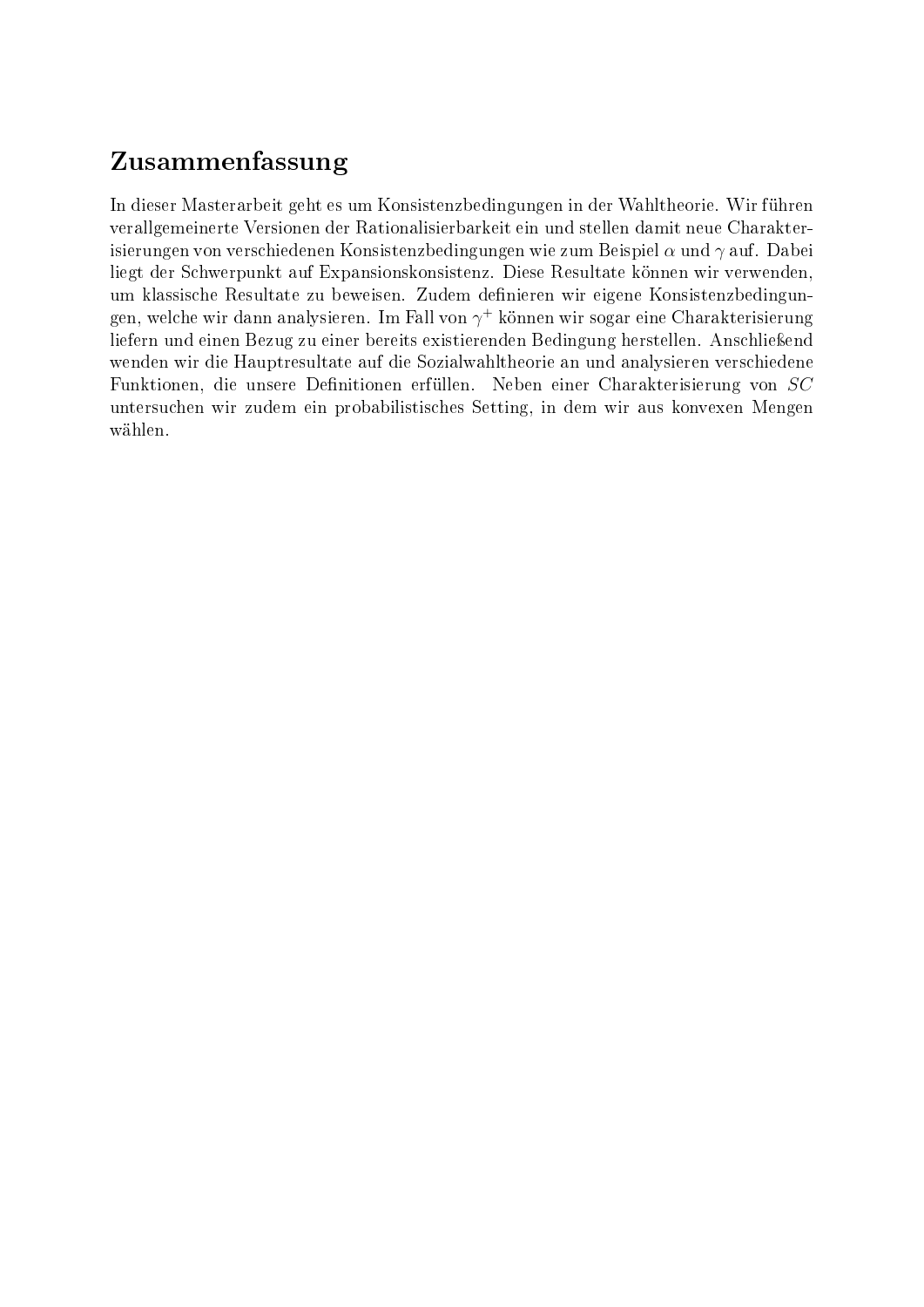# **Contents**

| $\mathbf{1}$            | <b>Introduction and Related Work</b><br>1.1                                                                                                                                               |                                                                |  |  |  |
|-------------------------|-------------------------------------------------------------------------------------------------------------------------------------------------------------------------------------------|----------------------------------------------------------------|--|--|--|
|                         | Weakenings and the Importance of Expansion Consistency<br>1.2<br>1.3                                                                                                                      | $\mathbf{1}$<br>$\mathbf{1}$<br>$\overline{2}$                 |  |  |  |
| $\overline{2}$          | Preliminaries<br>Choice Functions and Degrees of Rationalizability<br>$2.1\,$<br>2.2<br>2.2.1<br>2.2.2<br>The Link Between Consistency and Rationalizability<br>2.3                       | 3<br>3<br>$6\phantom{.}6$<br>$\sqrt{6}$<br>6<br>$\overline{7}$ |  |  |  |
| 3                       | <b>Upwards Rationalizability, Local Revealed Preference</b><br>3.1<br>3.2<br>3.3<br>3.4                                                                                                   | 9<br>$\overline{9}$<br>10<br>11<br>12                          |  |  |  |
| 4                       | <b>Three Characterizations</b><br>4.1<br>4.2<br>4.3                                                                                                                                       | 14<br>14<br>16<br>18                                           |  |  |  |
| 5                       | <b>PIP-Transitivity</b><br>5.1<br>5.2                                                                                                                                                     | 20<br><sup>20</sup><br>24                                      |  |  |  |
| 6                       | $\alpha$ and Downwards Rationalizability<br>6.1<br>6.2<br>6.3<br>6.3.1<br>6.3.2<br>Resoluteness <sub>2</sub> and Transitive Downwards Rationalizability<br>6.3.3                          | 29<br>32<br>-34<br>34<br>36<br>37                              |  |  |  |
| $\overline{\mathbf{7}}$ | <b>Search for New Consistency Conditions</b><br>7.1<br>A Large Class of Expansion Consistency Conditions<br>7.2<br>The Expansion Consistency Condition $\chi$<br>7.3<br>7.4<br>7.5<br>7.6 | 39<br>39<br>39<br>40<br>42<br>45<br>46                         |  |  |  |

### [8 A Formal Introduction to Social Choice](#page-53-0) 48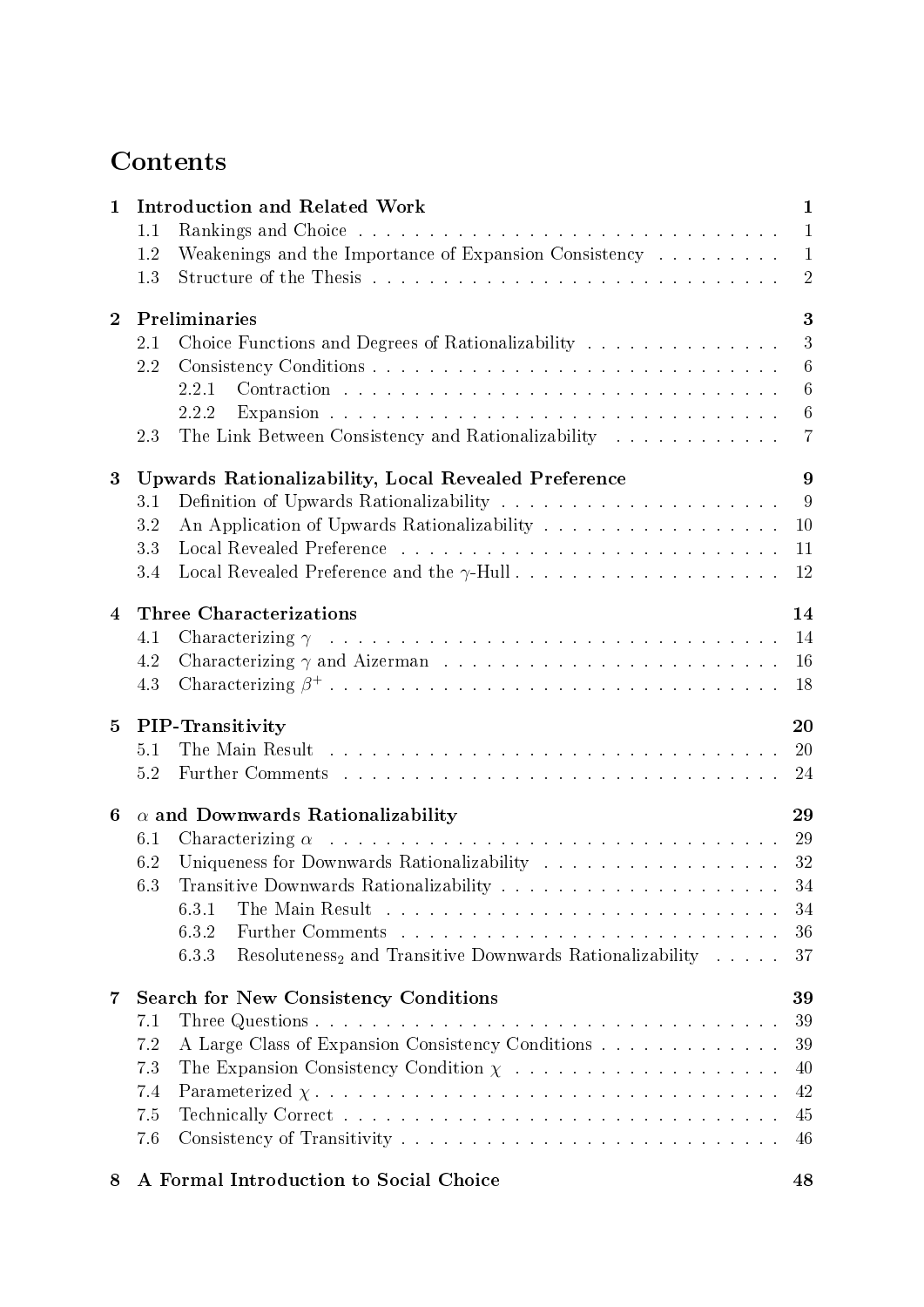| 9 | A Formal Analysis of 3 Social Choice Functions                |    |  |
|---|---------------------------------------------------------------|----|--|
|   | 9.1                                                           |    |  |
|   | 9.2                                                           |    |  |
|   | 9.3                                                           |    |  |
|   | 9.4                                                           |    |  |
|   | 10 A Characterization of the Split Cycle Rule                 | 56 |  |
|   | 11 Generalization to Probabilistic Choice Functions           | 59 |  |
|   | 11.1 The Probabilistic Setting of Brandl and Brandt (2020) 59 |    |  |
|   |                                                               |    |  |
|   |                                                               |    |  |
|   |                                                               |    |  |
|   | 12 Conclusion and Further Research                            | 63 |  |
|   |                                                               |    |  |
|   |                                                               |    |  |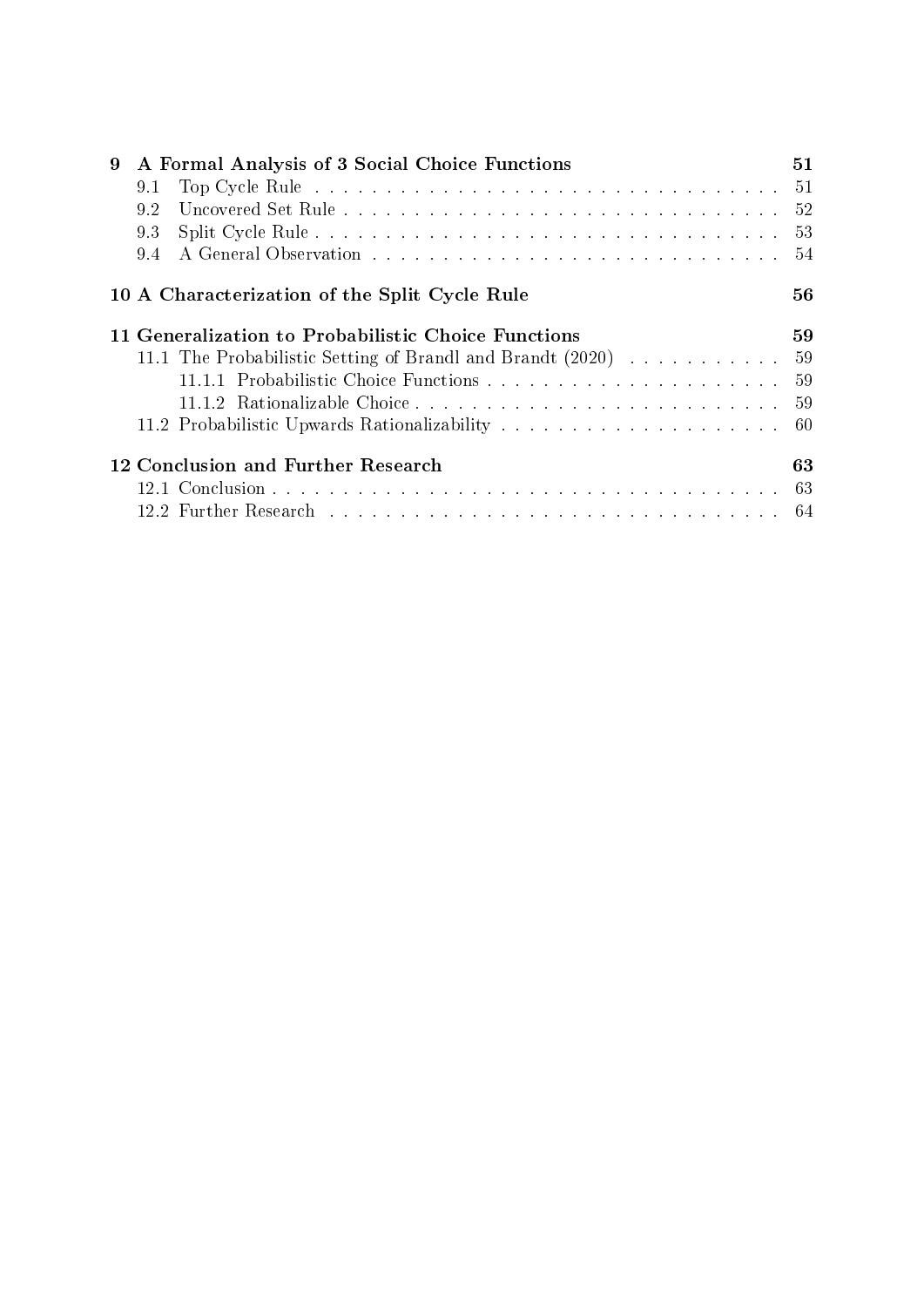## <span id="page-6-0"></span>1 Introduction and Related Work

#### <span id="page-6-1"></span>1.1 Rankings and Choice

Choices are a vital part of our lives. Every day, we face an enormous number of decisions, some of which are very important. To make these decisions reliably, we humans use the concept of rankings. We consider ratings before we choose a restaurant. We have university rankings, which many students consider before applying to one. On the other side of the job market, large companies also prefer to hire graduates of these top-ranking universities. We rate and rank everything, from cars, apps and sports teams to stock. Whenever we make choices, these rankings play an important role. Of course, our choices do not only depend on what we wish for, but also on what is feasible. Not everyone that is a Tesla enthusiast can afford to buy one, since they are quite expensive. When we choose with respect to a ranking, we will always pick the highest ranking option which is feasible for us. While this way of decision-making and choosing for individuals is very useful, it is very hard to derive a ranking for a group or even a society. Nobel laureate [Arrow](#page-70-1) [\(1951\)](#page-70-1) showed, that combining individual rankings into a group-ranking comes with a severe trade-off, which violates reasonable notions of efficiency and independence. This forces us, as humankind, to overthink and analyze ranking-based choice. Which properties of it are vital, which can we live without?

#### <span id="page-6-2"></span>1.2 Weakenings and the Importance of Expansion Consistency

One possibility to relax the standard model of choice theory is to weaken the notion of rankings. In a mathematical setting, rankings are defined as transitive relations. Hence, a reasonable approach is to weaken the notion of transitivity. [Schwartz](#page-71-0) [\(1976\)](#page-71-0) and [Sen](#page-71-1)  $(1971)^1$  $(1971)^1$  $(1971)^1$  analyzed relations, which, instead of being transitive, were only acyclic or quasitransitive. Sadly, this still leads to weaker impossibilities for collective choice. Hence our search needs to continue. Another discovery by [Sen](#page-71-2) [\(1969,](#page-71-2) [1977\)](#page-71-3) and [Bordes](#page-70-2) [\(1976\)](#page-70-2) was that ranking-based choice consists of two parts. One is a contraction consistency condition named  $\alpha$ . It states that if one would choose something in a large feasible set, then one should also choose it in all smaller feasible sets. The other one is the expansion consistency condition  $\beta^+$ . It states that under certain conditions, everything chosen in some small set should be chosen in a larger set too.

This idea of using  $\alpha$  and expansion consistency conditions turned out to be very useful. Many relation-based choice concepts can be split up. It was identified that the contraction consistency condition  $\alpha$  is the main culprit for many impossibilities involving relationbased choice. Hence, when relation-based choice is too restrictive of a concept, we can  $drop \alpha$  and focus on expansion consistent choice.

To our knowledge, expansion consistency conditions are not as well understood as their contraction-counterparts. Our main goal in this thesis hence is to gain a better understanding of expansion consistency. After all, various forms of expansion consistency are possible in collective choice without severe trade-offs. We can only benefit from a better understanding of how consistent our choice can be in a group setting.

<span id="page-6-3"></span><sup>&</sup>lt;sup>1</sup>While Sen is also a Nobel laureate, he was awarded the prize for his contributions to welfare economics.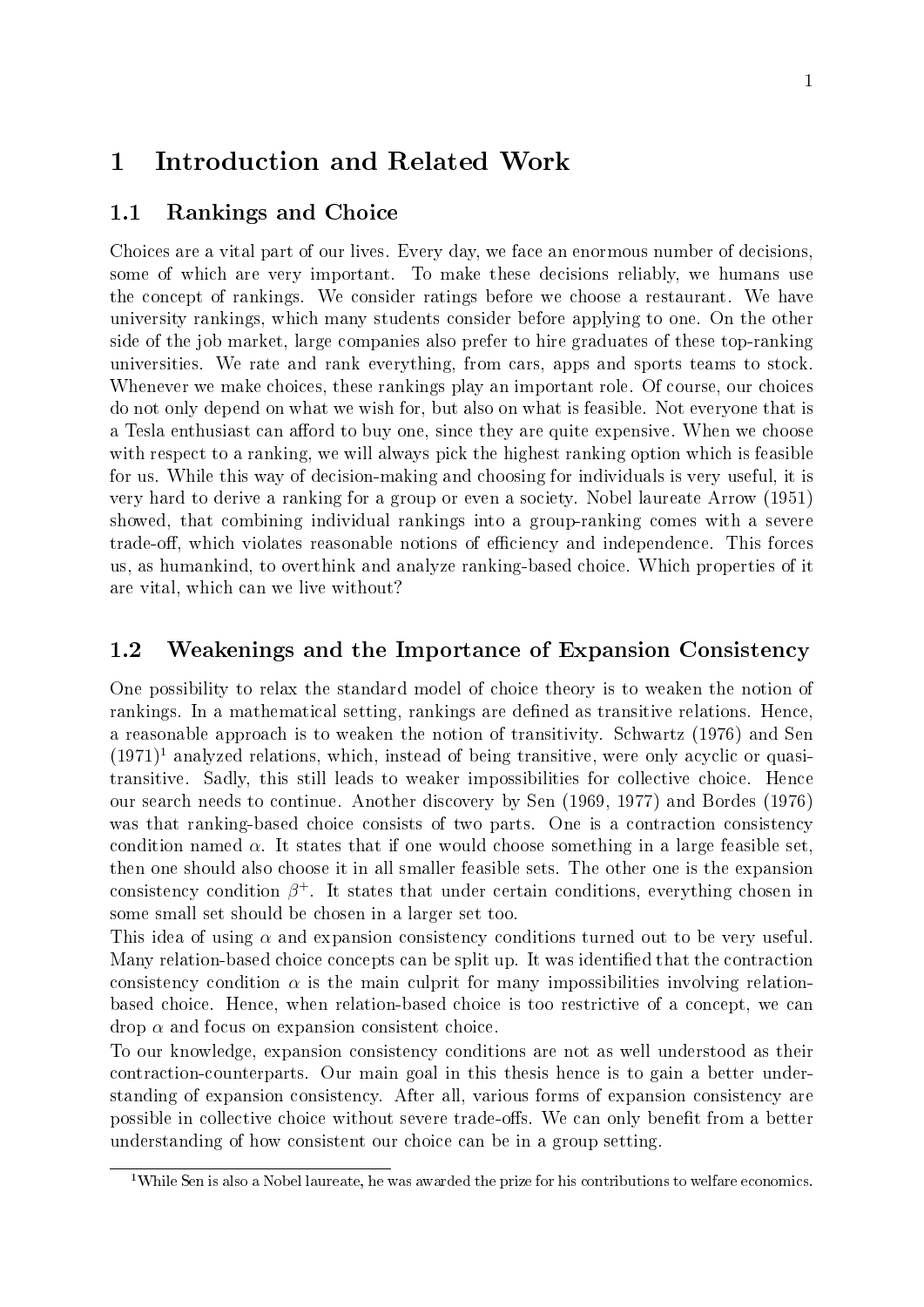#### <span id="page-7-0"></span>1.3 Structure of the Thesis

The thesis is structured as follows:

In Section [2,](#page-8-0) we formally define choice functions and consistency conditions. Afterwards, we introduce our new notions of upwards rationalizability and local revealed preference in Section [3.](#page-14-0) In Section [4,](#page-19-0) we use our new notions to present three characterizations of expansion consistency conditions. Applying these, we obtain proofs for classical characterizations involving  $\alpha$ . Instead of only dealing with existing consistency conditions, we propose a new expansion consistency condition and characterize it using PIP-transitivity and upwards rationalizability in Section [5.](#page-25-0) We then compare our new condition to an expansion consistency condition of Schwartz. A dual path is explored in Section [6,](#page-34-0) where we use our new notion of downwards rationalizability to characterize  $\alpha$ . Further, we characterize transitive downwards rationalizability using a new relation. Many technical conditions can be found and analyzed in Section [7,](#page-44-0) concluding the part of this thesis which deals with classical choice theory. In Section [8,](#page-53-0) we formally introduce social choice functions. Three of these, which due to their definition are very reminiscent of upwards rationalizability, are then analyzed in Section [9.](#page-56-0) For the Split Cycle, we present a characterization using  $\gamma$  in Section [10.](#page-61-0) In a probabilistic choice setting, Section [11](#page-64-0) examines whether we can generalize our characterization of  $\gamma$  when dealing with convex and compact feasible sets. At the end of the thesis in Section [12,](#page-68-0) the most important results are summarized. Further, since new questions arose, some open problems are formulated there.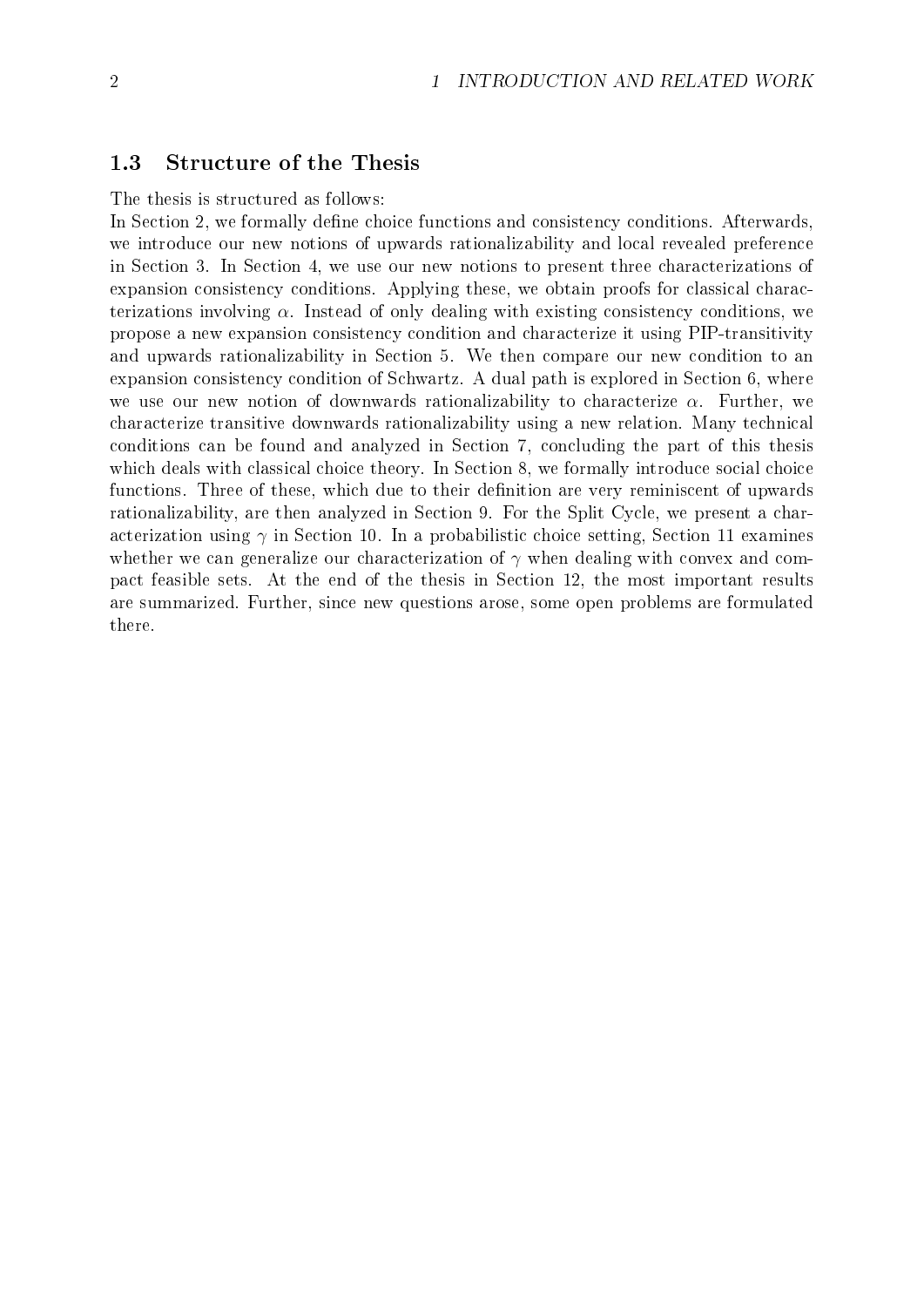# <span id="page-8-0"></span>2 Preliminaries

We introduce some well-known notions and results of choice theory.

#### <span id="page-8-1"></span>2.1 Choice Functions and Degrees of Rationalizability

When an individual has to make decisions, their choice not only depends on what they desire the most, but also on what is feasible for them. For example, Carl wants to buy a car out of the following offers. He has to buy one, since he needs it to get to work.

| Model        | Horse Power | Price        |  |
|--------------|-------------|--------------|--|
| Audi R8      | 540 HP      | 145,000€     |  |
| BMW X5       | 400 HP      | $65,000 \in$ |  |
| Citroen C4   | 131 HP      | 24,000€      |  |
| Dacia Duster | 257 HP      | 12,000€      |  |

We say that the offers are the *alternatives* Carl chooses from. For simplicity, we will abbreviate them using  $a, b, c, d$  for the names of their brands. The universe of all alternatives is denoted by  $U = \{a, b, c, d\}$ . In a perfect world, Carl has no restrictions, so all alternatives are *feasible*. He can buy whatever car he likes the most, say the Audi. This we denote by  $C(U) = \{a\}$ . If Carl instead has a budget restriction of 80,000 $\in$ , then not all alternatives are feasible any more. The set of alternatives from which he can now choose is  $A = \{b, c, d\}$ . Say Carl in this case wants the BMW or the Dacia. He cannot decide which one he likes more, but he certainly prefers both to the Citroen. Then we write  $C(A) = \{b, d\}$ . This does not mean that Carl buys both cars. He rather has to make a decision. In reality, any tiebreaking can be used. Carl could for example flip a coin or let a friend decide for him. Carl's restrictions do not only have to concern his budget. If he needs the car to transport large objects frequently, then the loading volume is not allowed to be too small. In different scenarios, hence different subsets of  $U$  are considered as feasible sets. In each of these cases and out of each finite, non-empty subset, Carl can choose his favorite alternatives. This we can now formalize.

**Definition 1** (Choice Function). Let U be non-empty and countable. A *choice function* C maps each non-empty, finite  $A \subseteq U$  to a non-empty subset of A. Non-empty, finite subsets of U will be called *feasible sets*. The set of all feasible sets is denoted by  $\mathcal{F}(U)$  :=  ${A \subseteq U \mid A \text{ is a feasible set}}.$ 

Sometimes, we can assume that the choosing entity is able to rank the alternatives. Say, for example, that Carl has the following ranking:

- 1 Audi R8
- 2 BMW X5, Dacia Duster
- 3 Citroen C4

Then his choices become very easy to summarize. If given a feasible set  $A$ , he will always choose the alternatives in A, which have the highest position with respect to the ranking. This is in line with the choices we have already discussed, for example  $C(U) = \{a\}$ .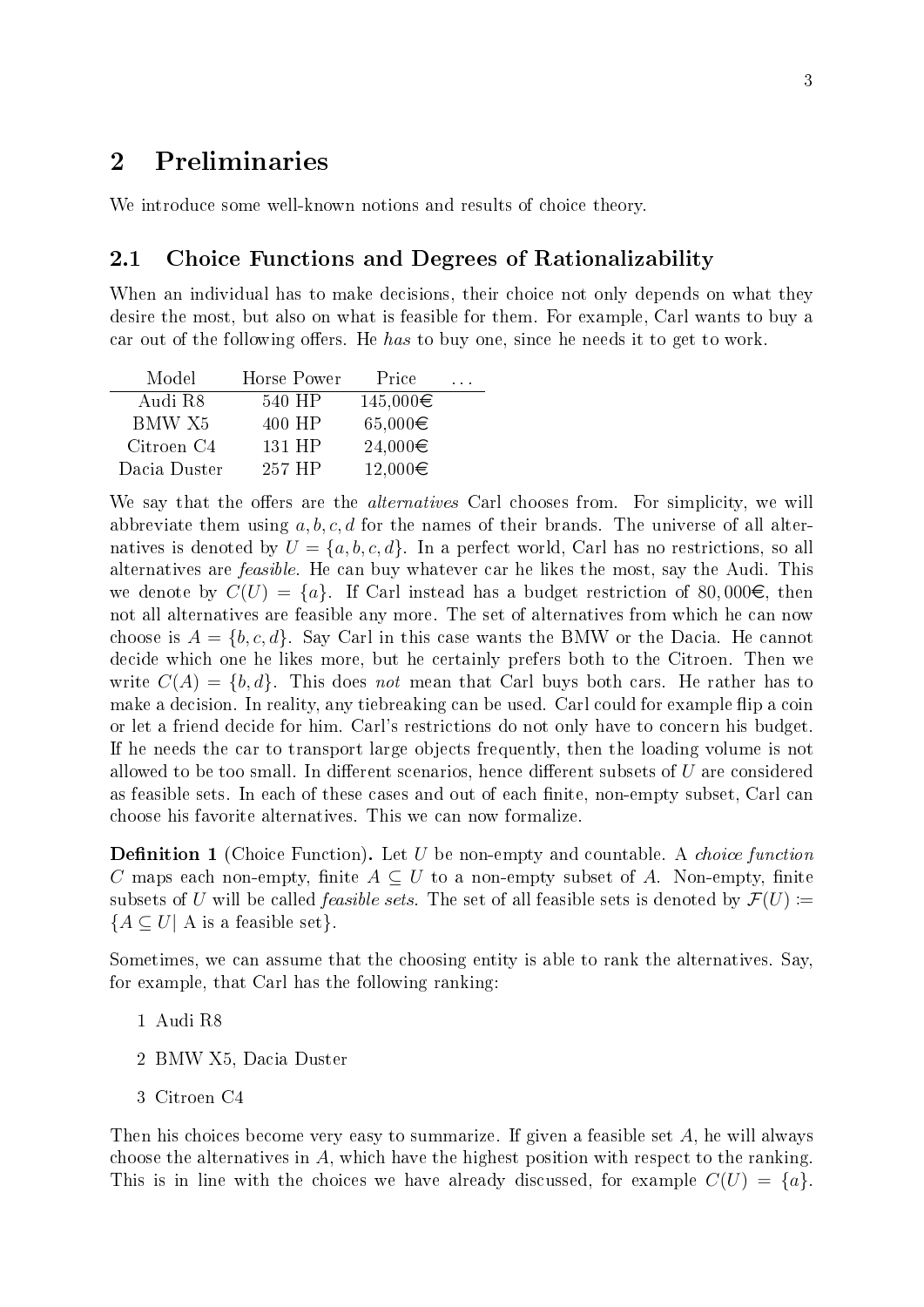Choice based on a ranking is not only logical and structured, but also gives us a large amount of insight into how the alternatives can be compared to each other. Ideally, we would wish for such ranking-based choice as often as possible. Sadly, sometimes it already is impossible to match the choices of individuals with any ranking. Furthermore, even if individuals are able to rank the alternatives, society as a whole very often is not able to do so. To understand these phenomena better, we start by formalizing rankings. There are two main properties: First, two alternatives  $x, y$  are always comparable to each other. They either tie, or one is strictly better than the other. This is called *completeness* of the ranking. If x has a higher position than y in the ranking, then we say that x is strictly preferred to y. If x has a position that is higher or equal to that of y, we say that x is at least as good as y. Second, rankings are transitive. This means that if the BMW is at least as good as the Dacia, and the Dacia is at least as good as the Citroen, then also the BMW is at least as good as the Citroen. In fact, these two properties *characterize* what we intuitively call rankings. As we have already observed, each ranking is complete and transitive. On the other hand, whenever we have a complete and transitive collection of comparisons on U, these together form a ranking. Formally, we describe rankings using relations.

**Definition 2** (Relations, Transitivity, Completeness). Let  $R \subseteq U \times U$ . We then say that R is a relation on U. Instead of  $(x, y) \in R$ , we write x Ry and say that x is at least as *good as y.* The strict part of the relation R will be denoted by P. This means we define  $(x, y) \in P$  if and only if x R y and not y R x and say that x is strictly preferred to y. We write  $x P y$  instead of  $(x, y) \in P$ . Similarly, we write  $x I y$  if and only if  $x R y$  and  $y R x$ . In this case, we say that the relation is *indifferent* between  $x$  and  $y$ 

We say that R is transitive, if for all  $x, y, z \in U$  we have that  $x R y$  and  $y R z$  implies x R z. We say that R is complete (on U), if for all  $x, y \in U$  we have x R y or y R x.

For our car example, Carl expressed that the BMW and the Dacia have the same rank. This means that the BMW is at least as good as the Dacia, and the Dacia is at least as good as the BMW. In short, we can write this as  $bId$ . We also see that Carl ranks the Audi higher than the Citroen. This means that the Audi is at least as good as the Citroen, but not the other way round. In short, we write  $a P c$ . If we go through all pairs of alternatives, we can construct  $R$  completely.

Now we have to define what it means to have the highest rank within a feasible set  $A$ . Observe that the top listed alternatives are at least as good as any other alternative in A. Also, every alternative  $y \in A$  that is not ranked highest in A has to be below some other  $x \in A$ , which is hence strictly preferred to y. We see that the top ranked alternatives, and only they, are maximal.

<span id="page-9-0"></span>**Definition 3** (Maximality). Let R be a complete relation on U. Let  $A \subseteq U$  be a feasible set. We say that an element is *maximal* in  $A$  with respect to the relation  $R$ , if it is not strictly dominated by any other element in A. The set of maximal elements is denoted by

$$
\max_{R} A := \{ x \in A | \forall y \in A : \neg(y \, P \, x) \}
$$
\n<sup>(1)</sup>

$$
=\{x \in A | \forall y \in A : x R y\}
$$
\n<sup>(2)</sup>

where we obtain  $(2)$  by using completeness of R.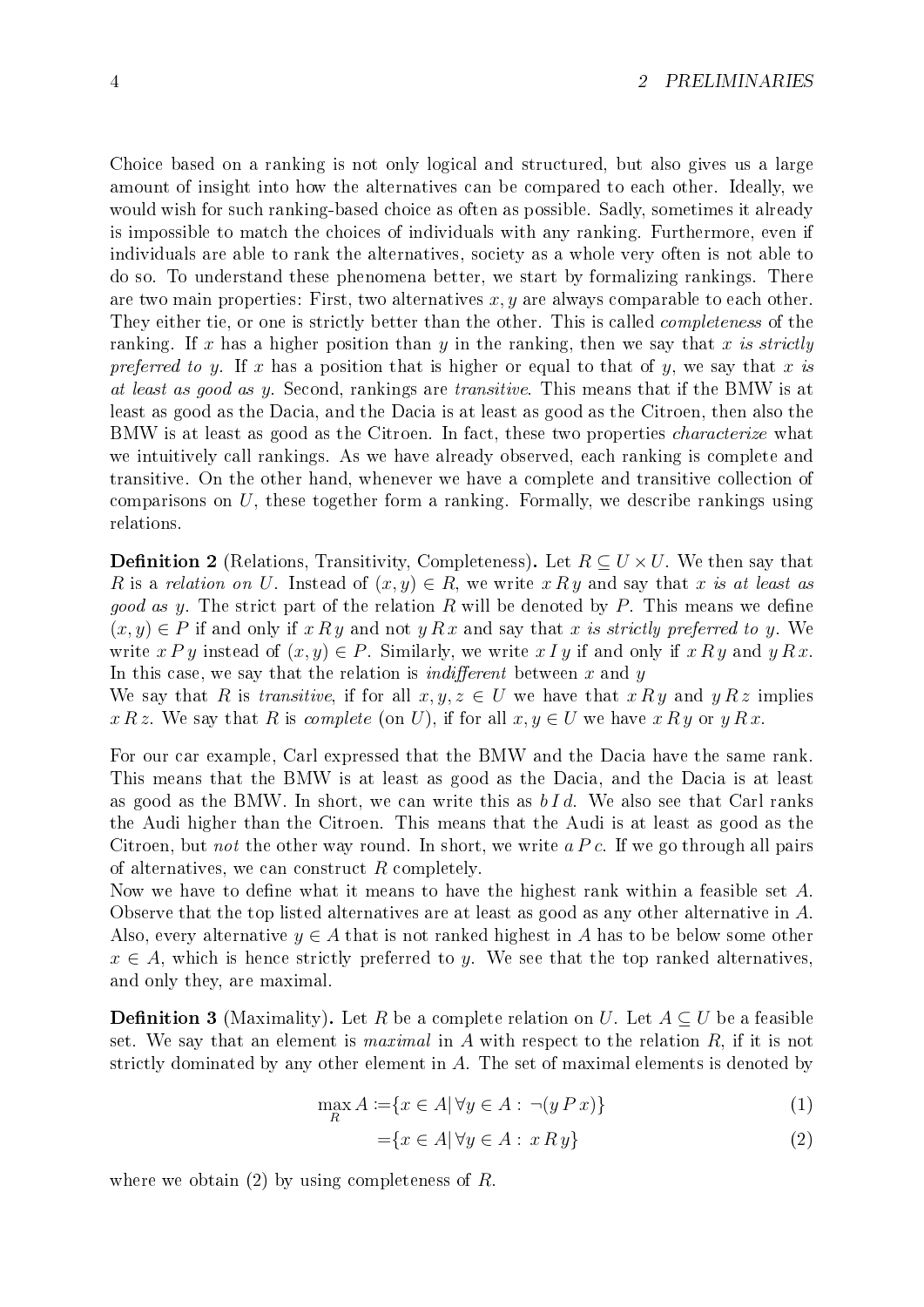We can now formally describe ranking-based choice functions.

**Definition 4** (Transitive Rationalizability). Let C be a choice function. We say that C is transitively rationalizable, if there is a transitive, complete relation  $R$  on  $U$  such that for all feasible sets A

$$
C(A) = \max_{R} A
$$

In this case we say that  $C$  is transitively rationalized by  $R$ .

Note that Definition [3](#page-9-0) does not require the relation to be transitive, which is important for our purposes. Transitivity of choice can easily be violated. In fact, Nobel laureate [Arrow](#page-70-1) [\(1951\)](#page-70-1) unveiled severe implications for social choice. When looking at decisions of groups, transitive rationalizability is clashing with other reasonable notions of eciency, independence and fairness. In the cases where we cannot do without the latter notions, we as a group have to accept that a collective ranking is impossible. But how rational can choice as a group still be? One attempt is to weaken the notion of transitivity. Instead of demanding that our collective relation  $R$  is transitive, we could demand that only its strict part  $P$  is transitive. Transitivity of  $R$  implies transitivity of  $P$ , but not vice versa.

**Definition 5** (Quasi-Transitivity). Let R be a relation on U. Let its strict part be denoted by P. We say that R is quasi-transitive if and only if for all  $x, y, z \in U: xPy$ and  $y P z$  implies  $x P z$ .

**Definition 6** (Quasi-Transitive Rationalizability). Let C be a choice function. We say that C is quasi-transitively rationalizable, if there is a quasi-transitive, complete relation R on U such that for all feasible sets A

$$
C(A) = \max_{R} A
$$

In this case we say that C is quasi-transitively rationalized by  $R$ .

This definition allows us to speak of rationalizability of choice without the need of transitivity. Still, [Gibbard](#page-70-3) [\(1969\)](#page-70-3) discovered that the notion of quasi-transitivity allows for similar, worrying impossibilities. We hence once more attempt a weakening of the notion, this time to an absolutely minimal one. We remember that we always have to make some decision, which means that our choice set must not be empty. If we want our choice to be according to some relation  $R$ , then its strict part  $P$  hence must not contain cycles. Else, if asked to choose from the cycle we cannot find any maximal elements. On the other hand, if P contains no cycles, then in all feasible sets the set of maximal elements will be non-empty.

**Definition 7** (Acyclicity). Let R be a relation on U. We say that R is *acyclic*, if and only if for all  $x_1, \ldots, x_k \in U: x_1 P x_2, \ldots, x_{k-1} P x_k$  implies  $x_1 R x_k$ .

Yet again we do not manage to escape dire consequences. [Brown](#page-70-4) [\(1975\)](#page-70-4), [Banks](#page-70-5) [\(1995\)](#page-70-5) and others proved impossibilities even for acyclicity instead of transitivity. We cannot weaken the notion further. It seems like for now, we are at a dead end road and need a different approach.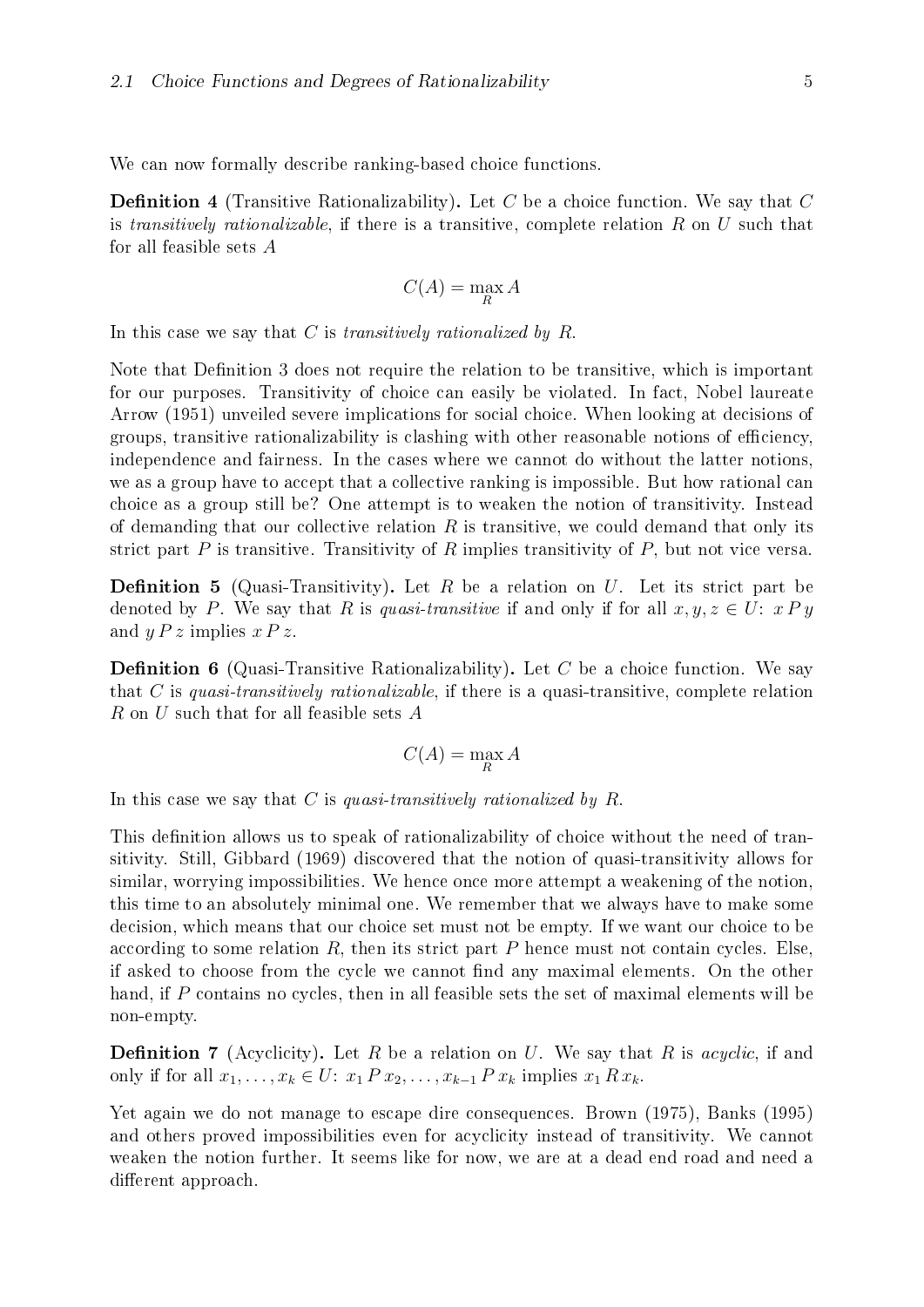#### <span id="page-11-0"></span>2.2 Consistency Conditions

To see whether Carl's choice is logical, we were focusing on relations. Instead, we could also analyze whether his choices are predictable: Say we know his choices on a few feasible sets. Can we now correctly predict his choices on other feasible sets? With this question we enter the realm of consistency.

#### <span id="page-11-1"></span>2.2.1 Contraction

We recall the feasible set  $A = \{b, c, d\}$ , where Carl would choose  $C(A) = \{b, d\}$ . Sadly, the Dacia is sold before Carl makes a decision, hence the feasible set shrinks to  $B = \{b, c\}$ . How will he choose now? Based on the fact that Carl would choose the BMW in A, it seems plausible that he will also choose it in  $B$ . We formalize this thought process with the following definition.

**Definition 8** ( $\alpha$ , Chernoff, 1954). Let C be a choice function. We say that C satisfies  $\alpha$ , if and only if for all feasible sets  $B \subseteq A$ :

$$
C(A) \cap B \subseteq C(B)
$$

Since we demand that some of the elements chosen in A are also chosen in the *subset*  $B$ ,  $\alpha$  is called a *contraction consistency condition*. In the literature there exist more of these, but for our purposes  $\alpha$  suffices due to its strength.

#### <span id="page-11-2"></span>2.2.2 Expansion

Let us suppose that for the feasible set  $A = \{a, b\}$ , Carl chooses the Audi. He does the same when the feasible set is  $B = \{a, c\}$ . Now we want to know which elements Carl chooses in the feasible set  $A \cup B = \{a, b, c\}$ . Since he chose the Audi in both A and B, it seems plausible that he also chooses it in the union of these two sets. We formalize this reasoning.

**Definition 9** ( $\gamma$ , [Sen, 1971\)](#page-71-1). Let C be a choice function. We say that C satisfies  $\gamma$ , if and only if for all feasible sets  $A, B$ :

$$
C(A) \cap C(B) \subseteq C(A \cup B)
$$

Since we focus on elements chosen in some sets and assume that they will also be chosen in a certain *superset*,  $\gamma$  is an *expansion consistency condition*.

Just like in the case of contraction, we can look at feasible sets  $B \subseteq A$  for expansion consistent behavior.

Let us again look at the example  $A = \{b, c, d\}, B = \{b, c\}$ , but this time we premise two things: First, Carl chooses the BMW in  $B$ . Second, we also premise that in  $A$ , Carl will not choose the Dacia. Then we see that all elements chosen in A are contained in B. In other words, the best cars in A can already be found in  $B$ . By expanding our feasible set from  $B$  to  $A$ , we only added an "uninteresting" car. Hence, we expect Carl to choose the BMW in A too. Again, we formalize our reasoning.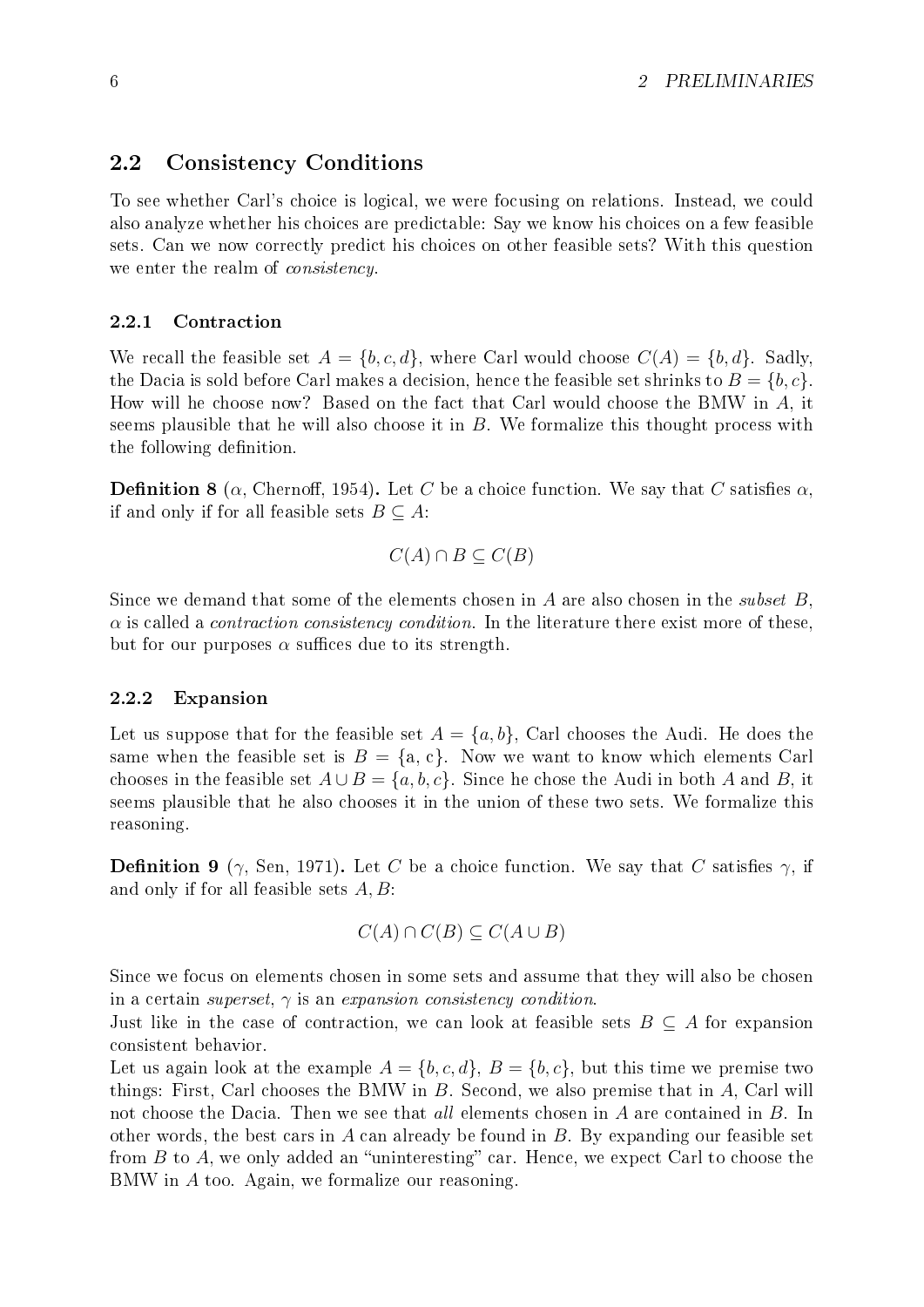**Definition 10** (Aizerman, [Schwartz, 1976](#page-71-0)<sup>[2](#page-12-1)</sup>). Let C be a choice function. We say that C satisfies Aizerman if and only if the following holds: Let  $A, B$  be feasible sets, such that  $B \subseteq A$ . If  $C(A) \subseteq B$ , then  $C(B) \subseteq C(A)$ .

Just like  $\gamma$ , Aizerman is an expansion consistency condition.

One last time, we look at the example  $A = \{b, c, d\}$ ,  $B = \{b, c\}$ . We again premise that Carl would choose the BMW on the feasible set  $B$ . On the other hand, this time we only premise that in A he chooses some car from  $B$ , without knowing whether the Dacia is chosen or not. Then, we know that some element chosen in A is contained in B. In other words, the subset  $B$  already contains some car, which is deemed to be the best choice in the larger set A. One might argue that  $B$  in this sense is a set with strong alternatives. Since the BMW is chosen in  $B$ , we might expect Carl to choose the BMW in  $A$  too.

**Definition 11** ( $\beta^+$ , [Bordes, 1976\)](#page-70-2). Let C be a choice function. We say that C satisfies  $\beta^+$ , if and only if for all feasible sets  $A, B$  with  $B \subseteq A$ :

$$
C(A) \cap B \neq \emptyset \Rightarrow C(B) \subseteq C(A)
$$

While  $\alpha$  and  $\gamma$  seem to intuitively make sense, our reasoning for Aizerman and  $\beta^+$  became more and more far fetched. How can we get a better grasp of these conditions?

#### <span id="page-12-0"></span>2.3 The Link Between Consistency and Rationalizability

So far, we failed to escape the so-called Arrovian impossibilities of collective choice. Our first approach was to introduce different degrees of rationalizability. We then tried to replace rationalizability with consistency conditions, but these quickly became hard to grasp. Our way out of this dilemma is a beautiful discovery: Consistency and rationalizability are deeply intertwined. It will turn out that the following, well-known results can be obtained through the theory we develop.

Let  $C$  be a choice function. Then the following equivalences hold:

- (i) C satisfies  $\alpha$  and  $\gamma$  iff C is rationalizable [\(Sen, 1971\)](#page-71-1)
- (ii) C satisfies  $\alpha$ ,  $\gamma$  and Aizerman iff C is rationalized by a quasi-transitive relation [\(Schwartz, 1976\)](#page-71-0)
- (iii) C satisfies  $\alpha$ , and  $\beta^+$  iff C is rationalized by a transitive relation [\(Bordes, 1976\)](#page-70-2)

The first above result states that demanding choice to be based on some acyclic relation is equivalent to demanding that choice is consistent with respect to  $\alpha$  and  $\gamma$ . The link between consistency and rationalizability goes even deeper: As the second result shows, Aizerman can be combined with  $\alpha$  and  $\gamma$  for a higher degree of rationalizability. By adding  $\beta^+$ , we further restrict the relations. In fact, we arrive at transitive rationalizability.

Since one can show that  $\beta^+$  implies both Aizerman and  $\gamma$ , we do not need to mention the latter conditions in the third result.

**Remark 1.** It is well known and easy to check that  $\beta^+$  implies  $\gamma$  and Aizerman. Furthermore,  $\gamma$  and Aizerman are logically independent but together do not imply  $\beta^+$ . We prove one of the claims, which we will use in a later proof.

<span id="page-12-2"></span><span id="page-12-1"></span><sup>&</sup>lt;sup>2</sup>Aizerman is the "expansion-part" of Postulate  $5^*$  introduced by [Cherno](#page-70-6)ff [\(1954\)](#page-70-6).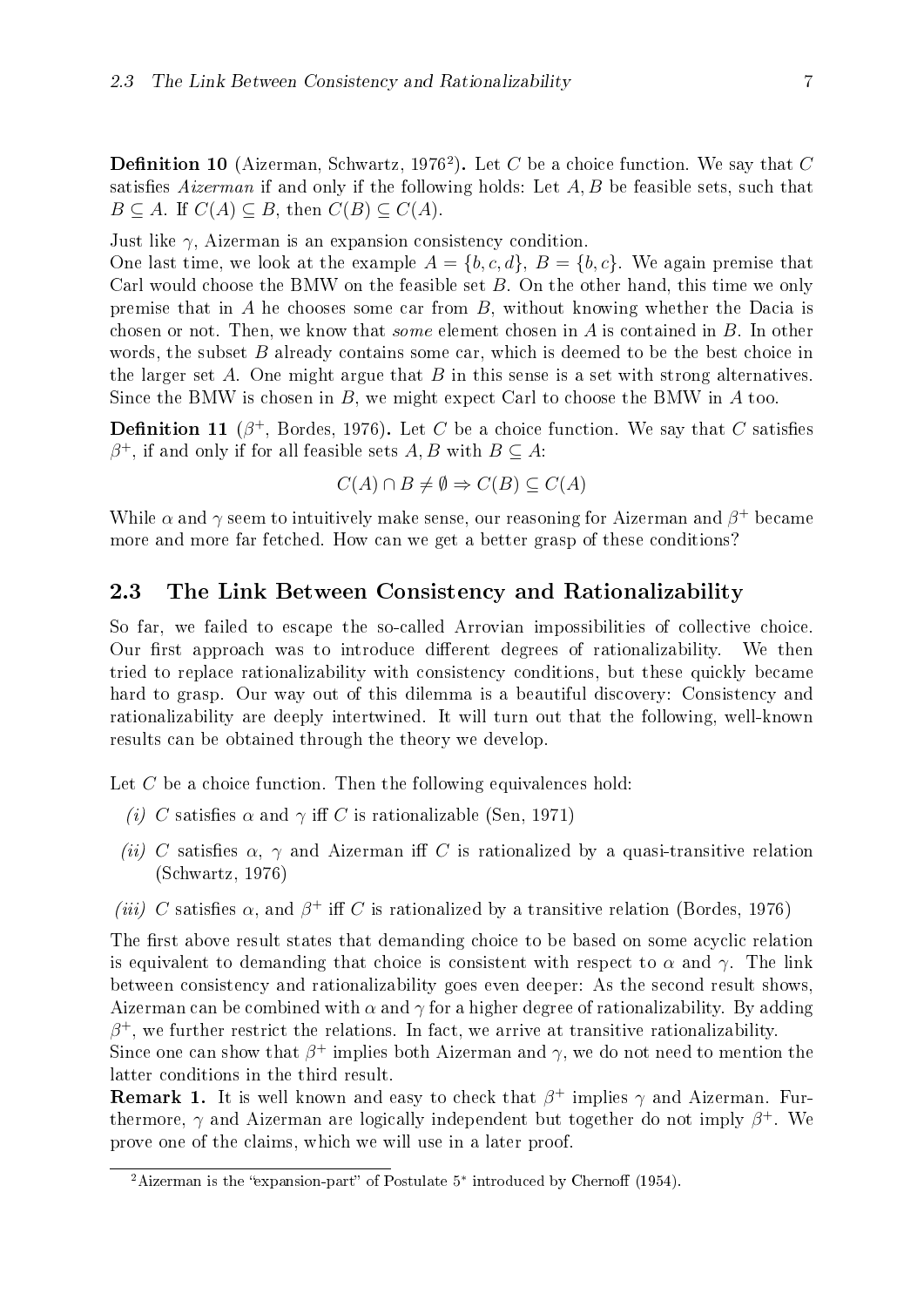**Lemma 1** ( $\beta^+$  implies  $\gamma$ ). Let C be a choice function which satisfies  $\beta^+$ . Then C satisfies  $γ.$ 

*Proof.* Let A, B be feasible sets,  $x \in C(A) \cap C(B)$ . By non-emptiness we know that  $C(A\cup B)\cap A\neq\emptyset$  or  $C(A\cup B)\cap B\neq\emptyset$ . In either case, by  $\beta^+$  it follows that  $x\in C(A\cup B)$ 

Given a rationalizable choice function  $C$ , how do we construct a rationalizing relation? The key idea is that C reveals the underlying preferences through its choices.

<span id="page-13-1"></span>**Definition 12** (Revealed Preference, [Houthakker, 1950](#page-70-7)<sup>[3](#page-13-0)</sup>). Let C be a choice function. We write x  $R_C y$ , if and only if there is some feasible set A containing y such that  $x \in C(A)$ .  $R_C$  is called the revealed preference relation.

In the case of rationalizability, it is already known that the revealed preference relation is a natural contender.

**Proposition 1** [\(Sen, 1971\)](#page-71-1). Let C be a choice function. Then it is rationalizable if and only if it is rationalized by its revealed preference relation.

Now we have a connection between rationalizability and consistency conditions, but this link on its own still does not circumvent the Arrovian impossibilities. [Sen](#page-71-3) [\(1977\)](#page-71-3) discovered that the main culprit for the impossibilities is  $\alpha$ . This discovery secures our escape from the impossibilities of collective choice: We can drop  $\alpha$  and focus on expansion consistency only! The main objective of this thesis is thus set. Our goal is to gain a better understanding of expansion consistency without the need of assuming  $\alpha$ .



<span id="page-13-0"></span> $3$ [Samuelson](#page-71-4) [\(1938\)](#page-71-4) introduced the notion of revealed preference in the field of economics. It was then translated to the setting of choice theory by [Houthakker](#page-70-7) [\(1950\)](#page-70-7).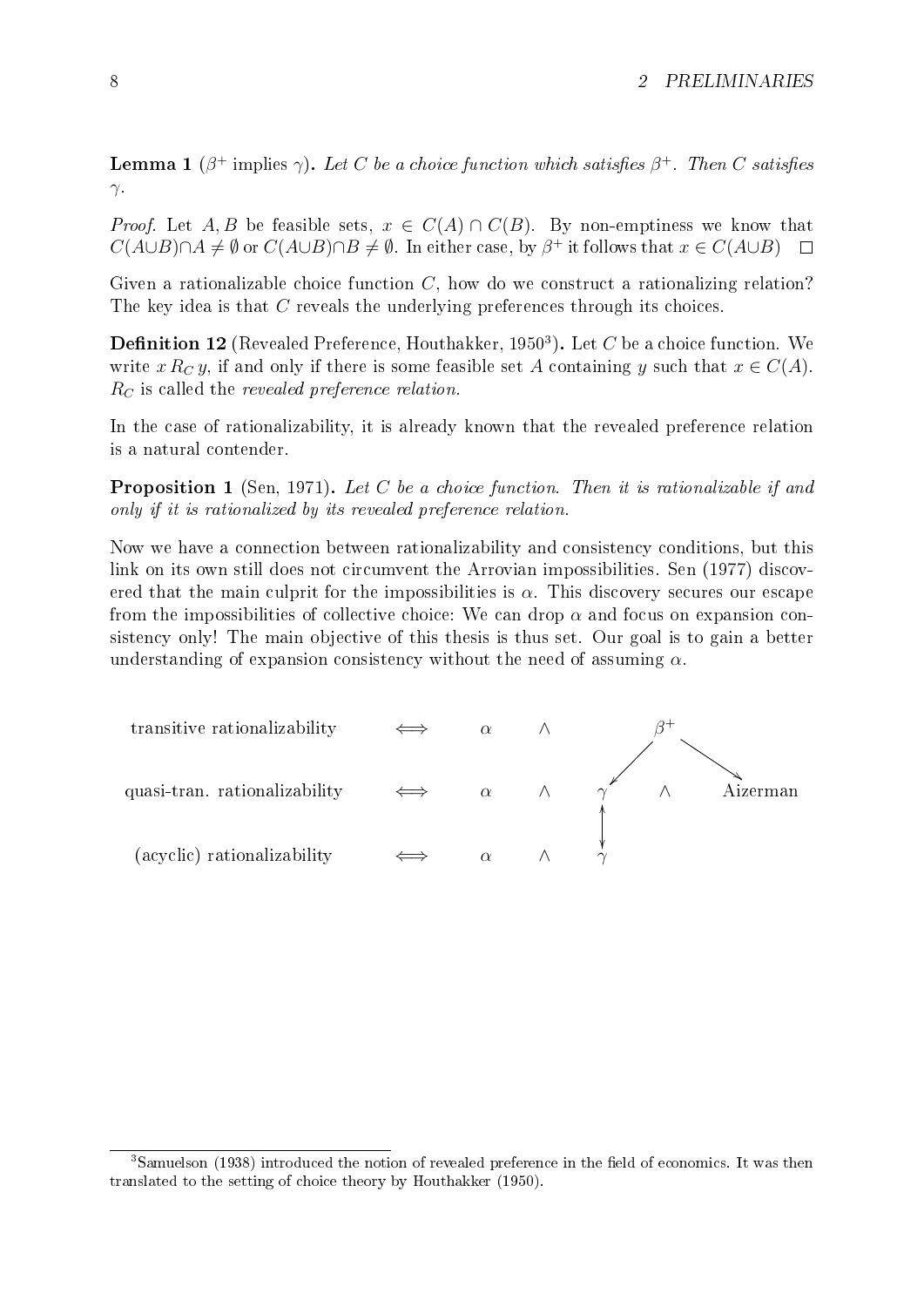# <span id="page-14-0"></span>3 Upwards Rationalizability, Local Revealed Preference

In this section, we introduce the main, new notions of this thesis. They generalize the existing concepts of rationalizability and revealed preference.

#### <span id="page-14-1"></span>3.1 Definition of Upwards Rationalizability

<span id="page-14-3"></span>**Definition 13** (Upwards Rationalizability). Let C be a choice function. We say that C is upwards rationalizable (UR), if there is a family of relations  $(R<sup>A</sup>)<sub>A</sub>$  such that the following conditions hold :

- (i) for all feasible sets A,  $R^A \subseteq A \times A$  is acyclic and complete
- (*ii*) for all feasible sets  $A$ :

$$
C(A) = \max_{R^A} A
$$

(iii) for all feasible sets A, B, such that  $B \subseteq A$ :

$$
R^B \subseteq R^A
$$

In this case, we say that C is upwards rationalized by  $(R<sup>A</sup>)<sub>A</sub>$ .

**Remark 2.** Upwards rationalizability is a generalization of rationalizability. If  $R \subseteq U \times U$ rationalizes C, one can set  $R^A \coloneqq R \cap (A \times A)$ .

The above definition states that the relations  $R^A$  inherit upwards. Often, if one starts by defining the strict parts  $P^A$ , it is easier to check that the strict parts inherit downwards, rather than also formulating  $R^A$  and then showing that the latter inherit upwards. We show rigorously that these two approaches are equivalent.

<span id="page-14-2"></span>**Lemma 2.** Let  $(R^A)_A$  be a family of complete relations with strict parts  $(P^A)_A$ . Then for all A, B feasible with  $B \subseteq A$  it holds that  $R^B \subseteq R^A$  if and only if  $x P^A y \Rightarrow x P^B y$  for all  $x, y \in B$ .

*Proof.* Let  $R^B \subseteq R^A$ . Let  $x, y \in B$ . If  $\neg(x P^B y)$ , then by completeness  $y R^B x$ . It follows that  $y R^A x$ . Hence  $\neg(x P^A y)$ . By contraposition, we obtain the wanted implication. Now, let  $x P^A y \Rightarrow x P^B y$  for all  $x, y \in B$  hold true. Then let  $x R^B y$ . We again use contraposition and conclude  $\neg(y P^B x) \Rightarrow \neg(y P^A x) \Rightarrow x R^A y$ . Since  $x, y \in B$  were arbitrary, we obtain  $R^B \subseteq R^A$ .  $\Box$ 

The above Lemma [2](#page-14-2) implies, that in Definition [13](#page-14-3) *(iii)* can be replaced by the following condition.

$$
(iii') P^A \cap (B \times B) \subseteq P^B
$$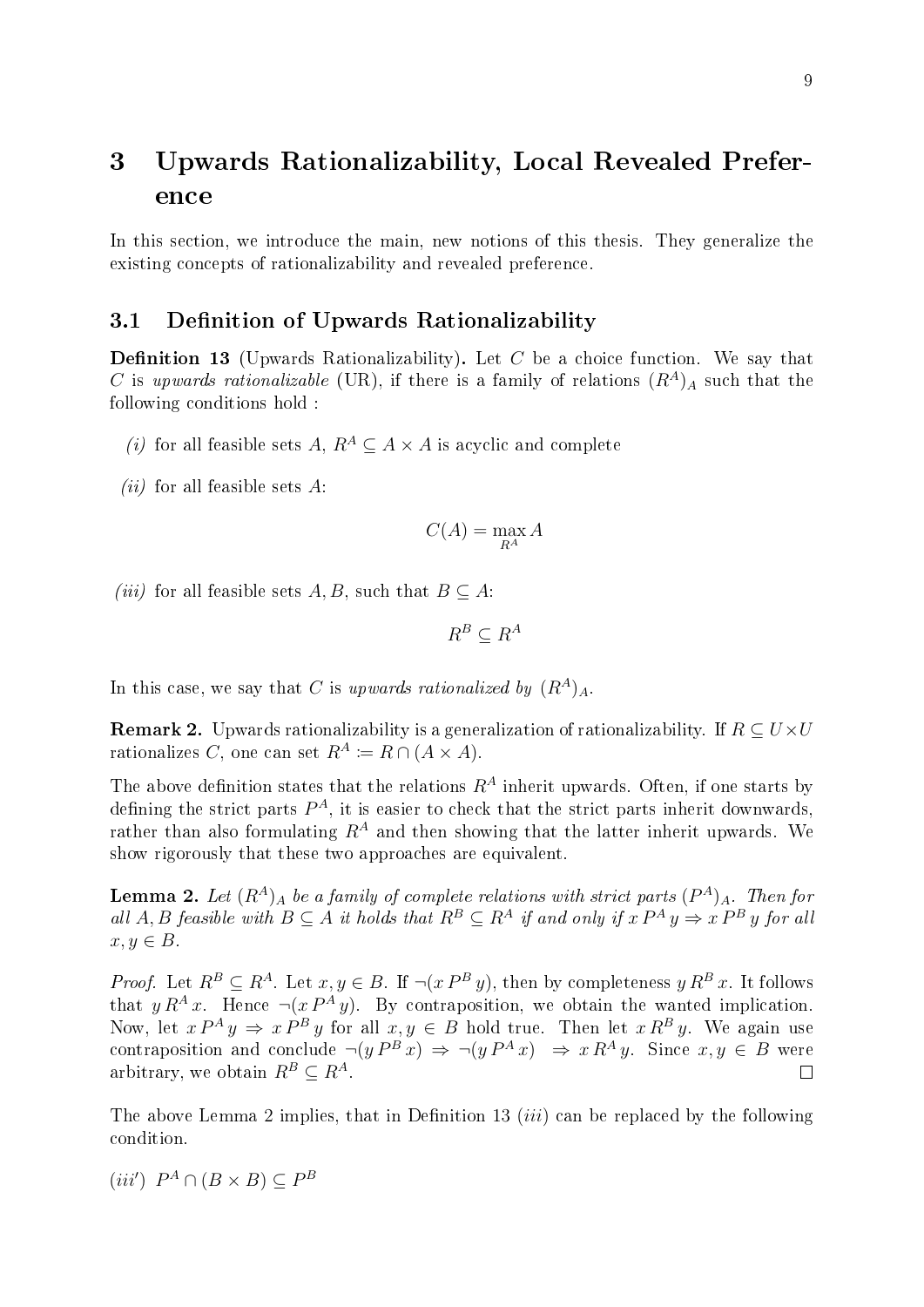#### <span id="page-15-0"></span>3.2 An Application of Upwards Rationalizability

The just introduced notion might seem to be of abstract nature at first, but it stems from an idea that has been prevalent in social choice theory for a long time. Some well known, classical rules satisfy our definition of upwards rationalizability. For example, [Good](#page-70-8) [\(1971\)](#page-70-8), [Smith](#page-71-5) [\(1973\)](#page-71-5) and [Bordes](#page-70-9) [\(1979\)](#page-70-9) studied the Top Cycle rule, while [Fishburn](#page-70-10) [\(1977\)](#page-70-10) and [Miller](#page-71-6) [\(1977\)](#page-71-6) analyzed the Uncovered Set rule. Further, there are also modern social choice functions satisfying our definition, such as the Split Cycle rule proposed by [Holliday and Pacuit](#page-70-11) [\(2020\)](#page-70-11). All three rules are defined using relations  $R^A$  for each feasible set A and for all three rules,  $R^A$  inherits upwards. Remarkably, all three rules satisfy  $\gamma$ . A rigorous introduction to social choice theory and an analysis of the three mentioned rules will follow in Section [8](#page-53-0) and Section [9,](#page-56-0) after we present our main choice theoretical results.

To already get a better intuition for our definitions, we informally and quickly present the Uncovered Set rule  $(UC)$ . We observe a round robin tournament, where the teams compete against each other in duels. The results are represented by arrows from winner to loser. We obtain a graph on  $A = \{a, b, c, d\}.$ 



The idea of the Uncovered Set is to choose the winners of the tournament as follows: Some x is strictly better than some y (short  $x P^A y$ ) if and only if it defeats y and all teams in A that y wins against. In our example tournament, we have  $b P^A c$ , which we denote using a thick edge.



Since there are no further strict preferences, we have  $UC(A) = \{a, b, d\}$ . Point (iii) of Definition [13](#page-14-3), or rather point (iii'), holds true: On all feasible subsets  $B \subseteq A$  containing  $b$  and  $c$ , we still have  $b \, \bar{P}^B \, c$ . <sup>[4](#page-15-1)</sup>



<span id="page-15-1"></span> $4B$ randt and Fischer [\(2008\)](#page-70-12) observed this property and called it "covering in subsets".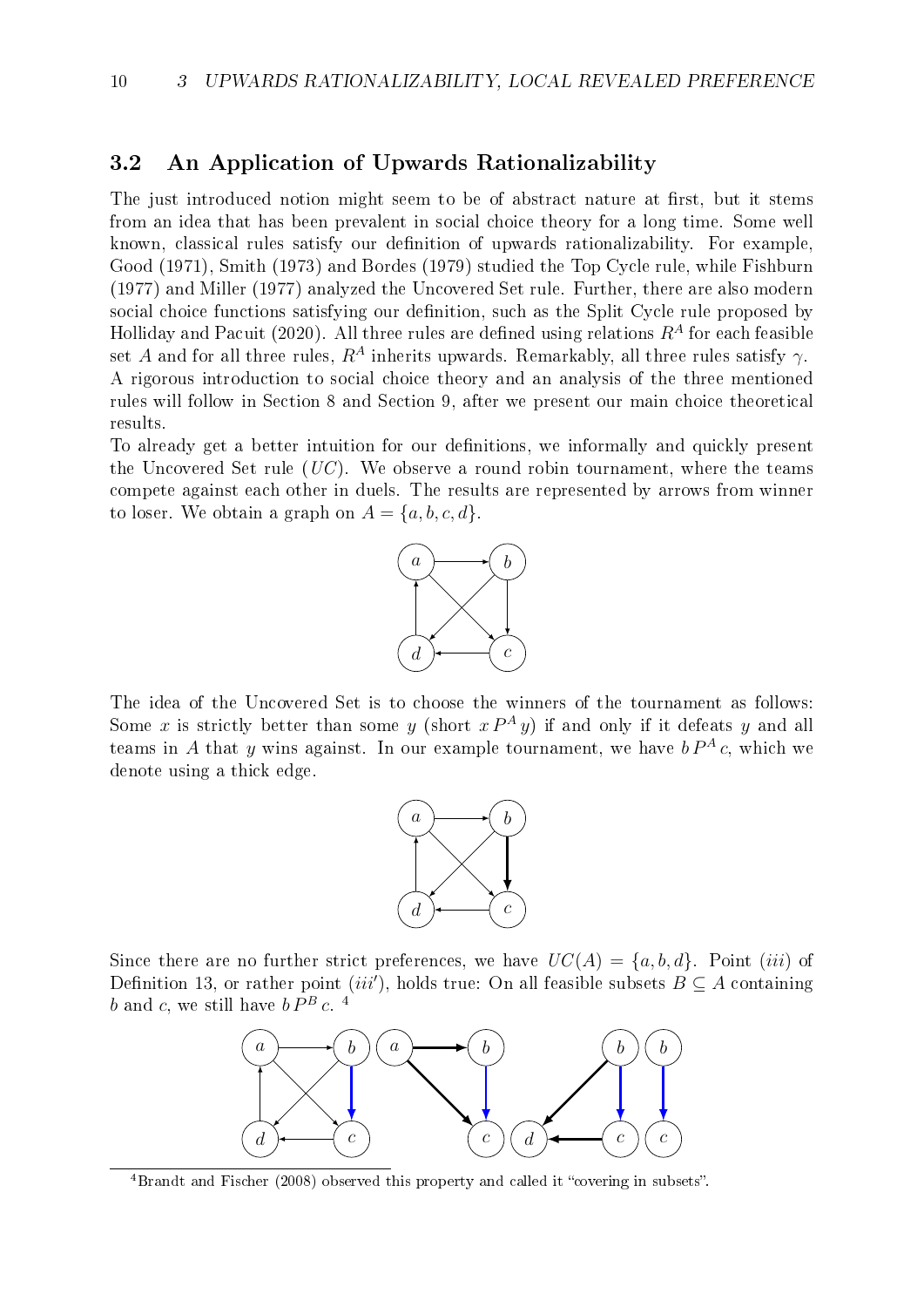We also already see that upwards rationalizability is less restrictive than rationalizability: Even thought b is dominated by a on the set  $B = \{a, b, c\}$ , it still can be chosen in A, since the strict edge  $a P^B b$  is allowed to become a weak edge  $a I^A b$ .

#### <span id="page-16-0"></span>3.3 Local Revealed Preference

In our previous example, the so-called covering relation was used to define  $UC$ . In general, it seems much harder to tell whether a choice function satisfies upwards rationalizability, since we first need to construct a family of relations. Let a choice function  $C$  be given, for which we want to know whether it is UR. Assume for a second, that it was upwards rationalized by some family  $(R^A)_A$ . If we had  $x P^A y$ , then by Lemma [2](#page-14-2) we would have  $x P^B y$  for all feasible sets  $B \subseteq A$  containing x and y. This means that y cannot be chosen on any of these subsets B. Omitting the assumption, we can formulate the strict part  $P_C^A$  of some relation as follows: Some x dominates some y with respect to the feasible set A strictly, if there is no feasible subset containing  $x$  in which  $y$  is chosen. When using contraposition, we obtain the relation as in the following Definition [14](#page-16-1): Some  $x$  is at least as good as some y, if there is a subset  $B \subseteq A$  which contains both and in which x is chosen.

<span id="page-16-1"></span>**Definition 14** (Local Revealed Preference). Let C be a choice function, let A be a feasible set with  $x, y \in A$ . We write  $x R_C^A y$  if and only if there is some feasible set  $B \subseteq A$ containing y such that  $x \in C(B)$ . We call  $R_C^A$  the local revealed preference relation on A.

The main difference to Definition [12](#page-13-1) is that we locally restrict our witness  $B$  to be a subset of A, while the revealed preference relation allows for arbitrary witnesses. We directly start with a lemma, which shows that the local revealed preference is a quite good guess. Further, we formally check that the contraposition has been done correctly. This is necessary on an intuitive level, since our original guess was using strict dominance, while our definition is using weak dominance.

<span id="page-16-2"></span>**Lemma 3.** For any choice function C,  $(R_C^A)_A$  satisfies condition (i) and (iii) of Defini-tion [13](#page-14-3). Furthermore, following equivalence holds:  $x P_C^A y \iff \forall B \subseteq A, x, y \in B : y \notin \mathbb{R}$  $C(B)$ . In words, y is strictly dominated by some x in A if and only if there is no subset of A which contains both elements and in which y is chosen.

*Proof.* Completeness: Let  $\neg(x R_C^A y)$ . Then by definition  $x \notin C({x, y})$ . By nonemptiness of choice sets,  $y \in C({x, y})$ . Hence  $y R_C^A x$ .

Equivalence: Let  $x P_C^A y$ . Then especially  $\neg(y R_C^A x)$ . By definition, there hence is no  $B \subseteq A$ , such that  $x, y \in B$  and  $y \in C(B)$ . Now, let  $x, y$  be given, such that the right hand side holds. Then, by definition  $\neg(y R_C^A x)$ . By completeness,  $x R_C^A y$  and hence  $x P_C^A y$ .

Acyclicity: Let A be a feasible set,  $x_1, \ldots, x_k \in A$  such that  $x_i P_C^A x_{i+1}$  for all  $0 < i < k$ . We know that  $B \coloneqq \{x_i | 1 \leq i \leq k\} \subseteq A$ . For each  $y \neq x_1$ , there is some element  $x \in B$ with  $x P_C^A y$ . Applying the just proven equivalence to  $B \subseteq A$ , it follows that  $y \notin C(B)$ . By non-emptiness we conclude  $\{x_1\} = C(B)$ . Hence B is a witness for  $x_1 R_C^A x_k$ .

Definition [13](#page-14-3) (iii): Let A, B be feasible sets such that  $B \subseteq A$  and let  $x, y \in B$ , such that  $x R_C^B y$ . Now let  $D \subseteq B$  be the witness containing y with  $x \in C(D)$ . Then of course  $y \in D \subseteq A$  and still  $x \in C(D)$ . This by definition implies  $x R_C^A y$ . Hence  $R_C^B \subseteq R_C^A$ .  $\Box$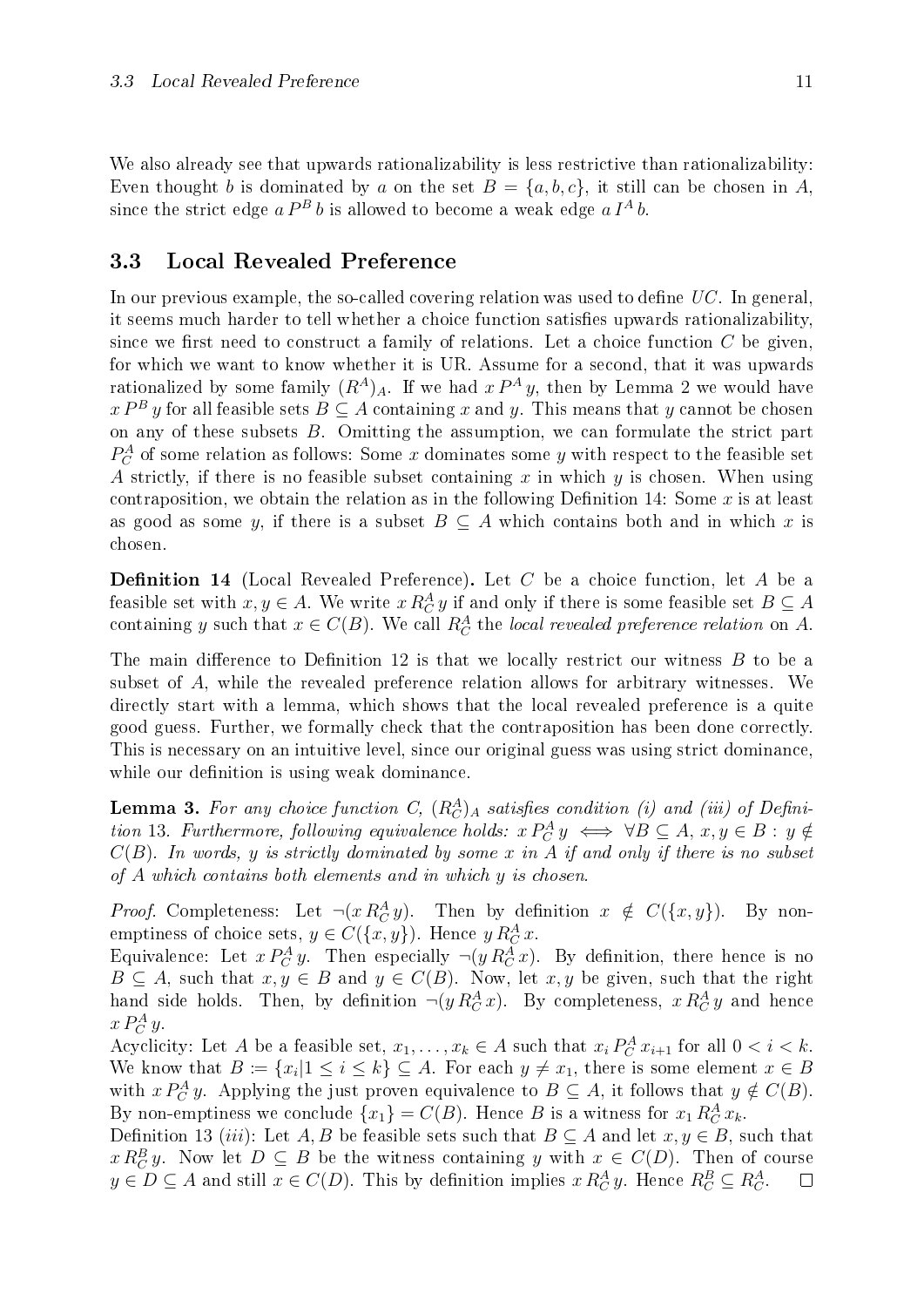**Example 1.** Let  $U = \{a, b, c\}$ . Let C be defined on all non-singleton subsets as follows:

$$
\begin{array}{cc}A&C(A)\\ \{a,b,c\}&\{a,b\}\\ \{a,b\}&\{a\}\\ \{b,c\}&\{b\}\\ \{a,c\}&\{a\}\end{array}
$$

On  $B \coloneqq \{a, b\}$ , we have  $a P_C^B b$ . On the other hand, we have  $b R_C a$ , since b is chosen on  $A \coloneqq \{a, b, c\}$ . Hence we have  $b \in \max_{R_C} B$ , but  $b \notin \max_{R_C^B} B$ . Despite  $a P_C^B b$ , we still have  $b I_C^A a$  and thus  $b \in \max_{R_C^A} A$ .

In summary, local revealed preference truly depends on the feasible set we examine. It is worth mentioning that  $R_C^A \subseteq R_C^U = R_C$ . Hence, the local revealed preference in general can only allow for less maximal elements in a feasible set A than its global, classical version.  $\triangle$ 

A quick observation is that under  $\alpha$ , our restricted notion of revealed preference coincides with the classical one.

<span id="page-17-2"></span>**Lemma 4.** Let C satisfy  $\alpha$ . Then  $R_C^A = R_C \cap (A \times A)$  for all feasible sets A. (Especially, this implies  $\max_{R_C^A} A = \max_{R_C} A$  for all feasible sets A.)

*Proof.* By definition we have  $R_C^A \subseteq R_C \cap (A \times A)$ . Now let  $a R_C b$  with  $a, b \in A$ . Then there is some witness  $D \in \mathcal{F}(U)$  with  $a \in C(D)$ ,  $b \in D$ . By  $\alpha$ , we have  $a \in C({a,b})$ . Since  $\{a, b\} \subseteq A$ , we have  $x R_C^A y$ .  $\Box$ 

#### <span id="page-17-0"></span>3.4 Local Revealed Preference and the  $\gamma$ -Hull

In this short subsection, we show that the concept of local revealed preference is relevant for expansion consistency, whether C satisfies  $\gamma$  or not. While the presented property is remarkable, it does not belong to our main results.

**Definition 15** (Coarsenings, Refinements). Let  $C, D$  be choice functions on  $U$ . We say that D is a coarsening of C, if  $C(A) \subseteq D(A)$  for all feasible sets A.

Let M be a set of choice functions, let  $C \in \mathcal{M}$ . If every  $D \in \mathcal{M}$  is a coarsening of C, we say that C is the finest choice function in  $\mathcal{M}$ .

It is clear that if such a finest choice function exists, it must be unique.

We now proceed as follows: First, we use an abstract definition to show the existence of a finest coarsening of C satisfying  $\gamma$ . Then, we show that it always chooses the maximal elements with respect to the local revealed preference relations.

**Definition 16** (The  $\gamma$ -Hull). Let C be a choice function. Set

 $\mathcal{M} \coloneqq \{D \mid D \text{ is a choice function, satisfies } \gamma \text{ and } C(A) \subseteq D(A) \quad \forall A \in F(U)\}\$ 

<span id="page-17-1"></span>as the set of all choice functions which satisfy  $\gamma$  and are coarsenings of C. It is non-empty, since the identity  $TRIV(A) = A$  is always such a function. Then, for all feasible sets A, define the  $\gamma$ -hull of C as

$$
\mathcal{H}(C)(A) \coloneqq \bigcap_{D \in \mathcal{M}} D(A)
$$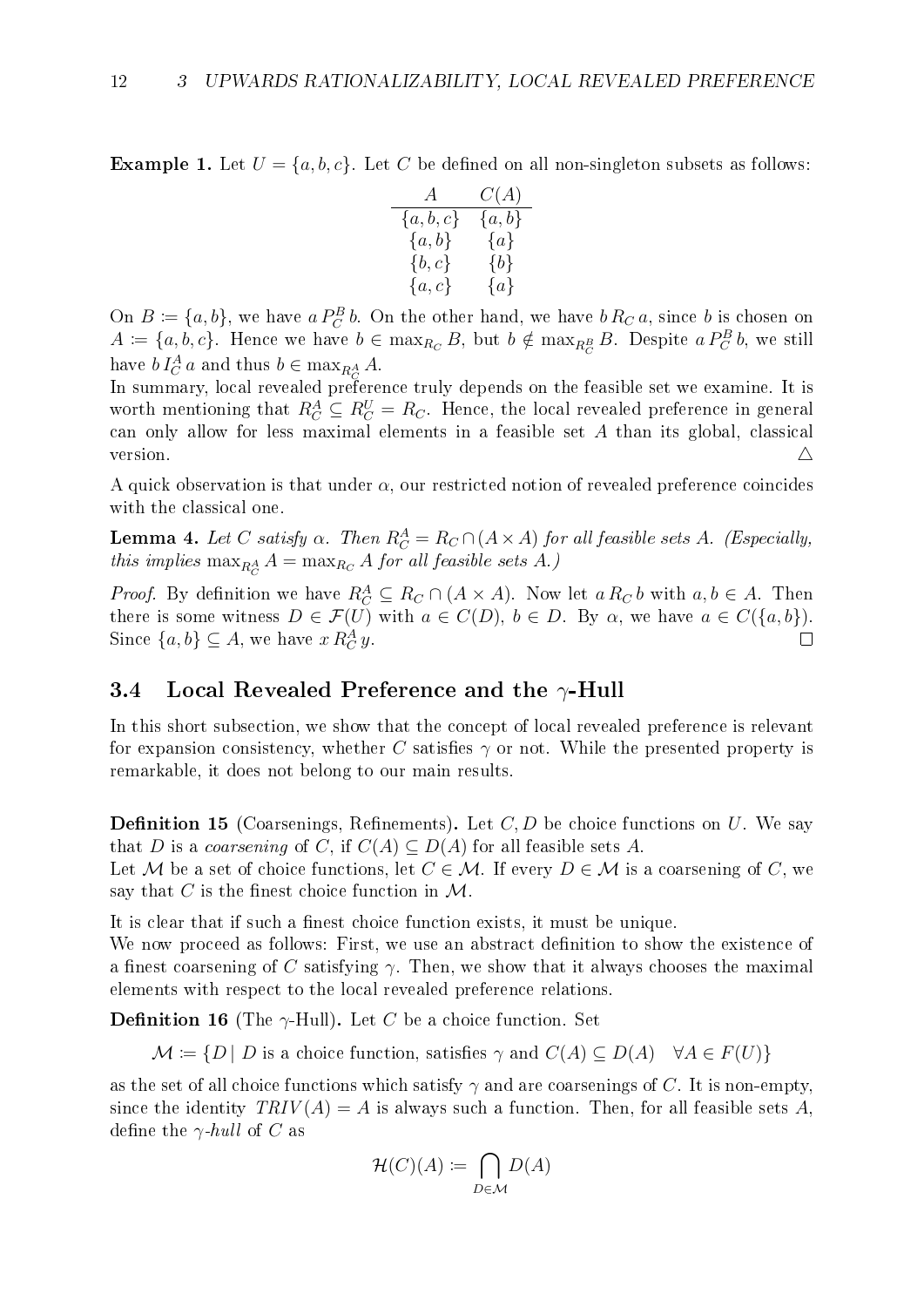**Lemma 5.** Let C be a choice function. Then  $\mathcal{H} := \mathcal{H}(C)$  is a well-defined choice function. Further, it is the finest coarsening of C satisfying  $\gamma$ .

*Proof.* For all feasible A we know that  $A \supseteq H(A) \supseteq C(A) \neq \emptyset$ . Hence H is a welldefined choice function. Let A, B be feasible sets and  $x \in \mathcal{H}(A) \cap \mathcal{H}(B)$ . Then for arbitrary  $D \in \mathcal{M}$ , we know that  $x \in D(A) \cap D(B)$ . Since D satisfies  $\gamma$ , we conclude that  $x \in D(A \cup B)$ . Since D was arbitrary, we conclude  $x \in \mathcal{H}(A \cup B)$ , hence H satisfies  $\gamma$ . Now, let C' be a coarsening of C satisfying  $\gamma$ . By definition of M we know that  $C' \in \mathcal{M}$ .  $D(A) \subseteq C'(A)$ . Hence for all feasible sets A we observe that  $\mathcal{H}(A) = \bigcap$  $\Box$ D∈M

<span id="page-18-0"></span>**Lemma 6.** Let  $C$  be a choice function. Then  $\mathcal{H}(A) = \max_{R_C^A} A$  for all feasible sets  $A$ .

*Proof.* We abbreviate  $\mathcal{G}(A) := \max_{R_C^A} A$ . Our goal is to show  $\mathcal{H} = \mathcal{G}$ .

We first show that the set inclusion from left to right holds. To do so we prove that  $\mathcal G$ satisfies  $\gamma$  and is a coarsening of C. Let  $x \in \mathcal{G}(A) \cap \mathcal{G}(B)$  for some feasible sets A, B. Now assume  $x \notin \mathcal{G}(A \cup B)$ . Then, by definition there has to be some  $y \in A \cup B$  such that  $y P_C^{A \cup B} x$ . Without loss of generality say  $y \in A$ . Then also  $y P_C^A x$  and hence  $x \notin \mathcal{G}(A)$ , a contradiction. Thus G satisfies  $\gamma$ . Let now  $x \in C(A)$  for some feasible set A, let  $y \in A$ . Then, there is some  $B \subseteq A$  such that  $y \in B$  and  $x \in C(B)$ , namely  $B \coloneqq A$ . Hence  $x R_C^A y$ . Since y was arbitrary, x is maximal and hence  $x \in \mathcal{G}(A)$ . By Lemma [5](#page-17-1), the inclusion  $\mathcal{H} \subseteq \mathcal{G}$  holds.

We now show the other set inclusion. Let  $x \in \mathcal{G}(A)$ . Then, x is maximal. For all  $y \in A$ we conclude that there exists some feasible set  $B_y$  such that  $y \in B_y \subseteq A$  and  $x \in C(B_y)$ . For any  $D \in \mathcal{M}$  we conclude  $x \in C(B_y) \subseteq D(B_y)$  and hence  $x \in D(\bigcup_{y \in A} B_y) = D(A)$  by γ. By definition of H it follows that  $x \in H(A)$ .  $\Box$ 

**Proposition 2.** Let C be a choice function. Then  $\mathcal{G}(A) \coloneqq \max_{R_C^A} A$  is the unique finest coarsening of C which satisfies  $\gamma$ .

Proof. Combining Lemma [5](#page-17-1) and Lemma [6](#page-18-0), we obtain the desired statement.

 $\Box$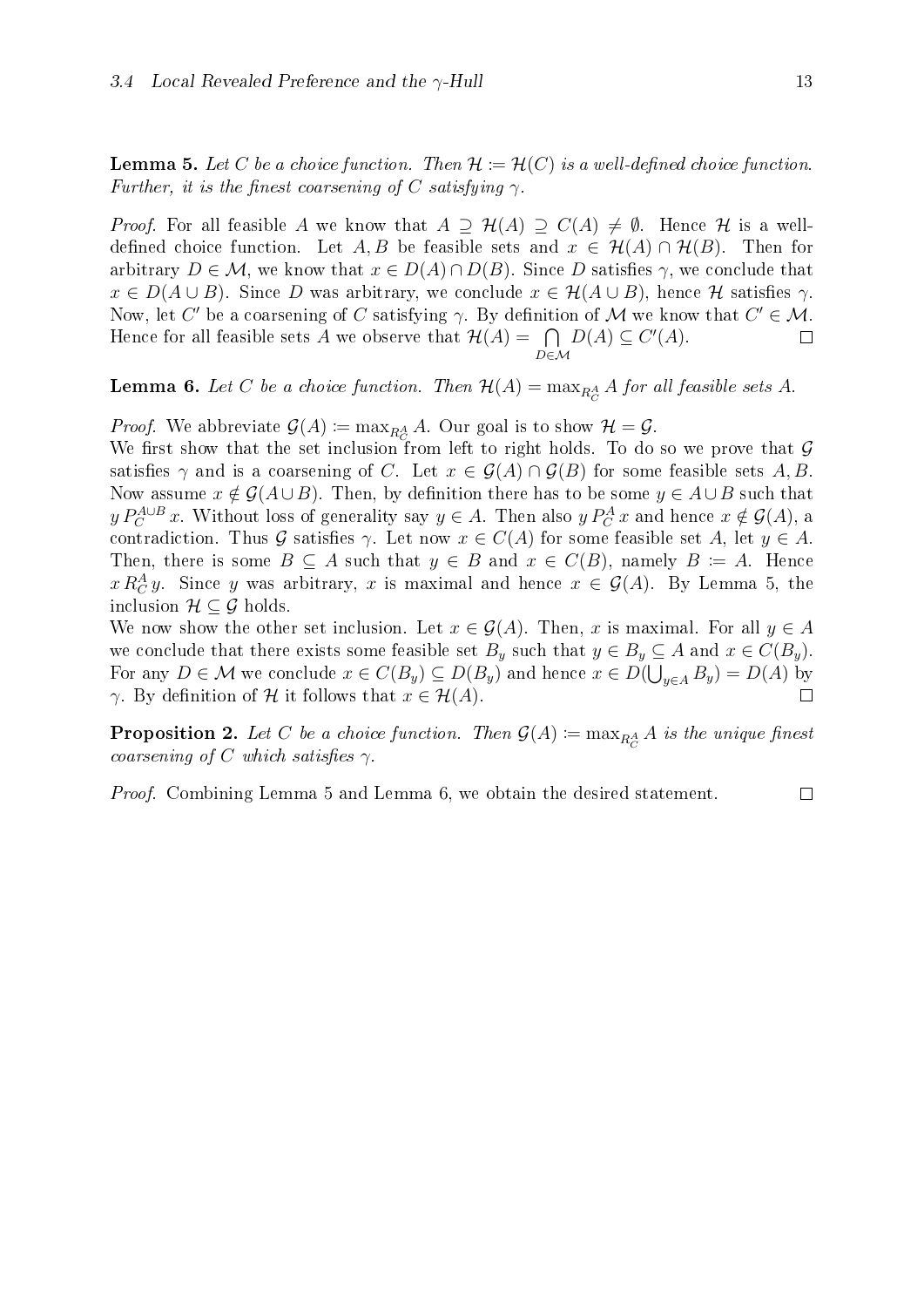### <span id="page-19-0"></span>4 Three Characterizations

In this section, we present and prove three new characterizations, which form the basis of this thesis. They unveil that the concept of expansion consistency is deeply interwoven with the concept of relation based choice, even without involving contraction consistency.

#### <span id="page-19-1"></span>4.1 Characterizing  $\gamma$

Our first main result shows two things. On one hand, it is no surprise that rules like the Uncovered Set satisfy  $\gamma$ . On the other hand, and a bit more surprisingly, all choice functions satisfying  $\gamma$  can be represented with a family of relations as in Definition [13](#page-14-3).

<span id="page-19-2"></span>**Theorem 1.** Let  $C$  be a choice function. Then the following are equivalent.

- (i) C satisfies  $\gamma$
- $(ii)$  C is upwards rationalizable

*Proof of Theorem* [1](#page-19-2). For " $(ii) \Rightarrow (i)$ ", let  $(R^A)_A$  upwards rationalize C. Let  $x \in C(A) \cap$  $C(B)$ . Then, assume  $x \notin C(A \cup B) = \max_{B \cup B} A \cup B$ . There has to be some  $y \in A \cup B$ , such that  $y P^{A\cup B} x$ . Without loss of generality say  $y \in A$ . Then, by  $A \subseteq A \cup B$  it follows that  $y P^A x$ . Hence x is not maximal in A. By assumption we now conclude  $x \notin \max_{B} A = C(A)$ , a contradiction.

For " $(i) \Rightarrow (ii)$ ", we will use our natural candidate, the family of local revealed preference relations. Let A be a feasible set. By Lemma [3](#page-16-2) we only need to show that  $C(A)$  $\max_{R_C^A} A$ . For the inclusion from left to right, we use contraposition. Let x not maximal. Then there is  $y \in A$ , such that  $y P_C^A x$ . Assume that  $x \in C(A)$ . But then there is some B such that  $x \in C(B)$  and  $y \in B$ , namely  $B \coloneqq A$ . Hence  $x R_C^A y$ , a contradiction. We conclude  $x \notin C(A)$ . For the inclusion from right to left, let x be maximal in A. Now, let  $y \in A$  be given. By maximality of x and completeness of the relation, we know that  $x R_C^A y$ . Hence there is some  $B_y \subseteq A$ , such that x is chosen in it and y is contained in it. Since y was arbitrary and C satisfies  $\gamma$ , we know that

$$
x \in C(B_y) \quad \forall y \in A \implies x \in C(\cup_{y \in A} B_y) = C(A)
$$

Since we defined  $\gamma$  only for the union of two sets, formally one needs to use induction for the last implication. It is straight forward and omitted in this proof.  $\Box$ 

In fact, we have additionally proven the following result. It validates the natural role of  $(R_C^A)_A$  for upwards rationalizability.

<span id="page-19-4"></span>**Proposition 3.** Let C be a choice function. Then it is upwards rationalizable if and only if it is upwards rationalized by its family of local revealed preference relations.

We observe a similarity between Theorem [1](#page-19-2) and a result of [Sen](#page-71-1) [\(1971\)](#page-71-1), which was already mentioned in Section [2.3.](#page-12-0) By dropping  $\alpha$ , we move from rationalizability to upwards rationalizability. In fact, we can obtain the classical result by applying ours. Since the former involves  $\alpha$ , we need one additional observation.

<span id="page-19-3"></span>**Lemma 7.** Every rationalizable choice function satisfies  $\alpha$ .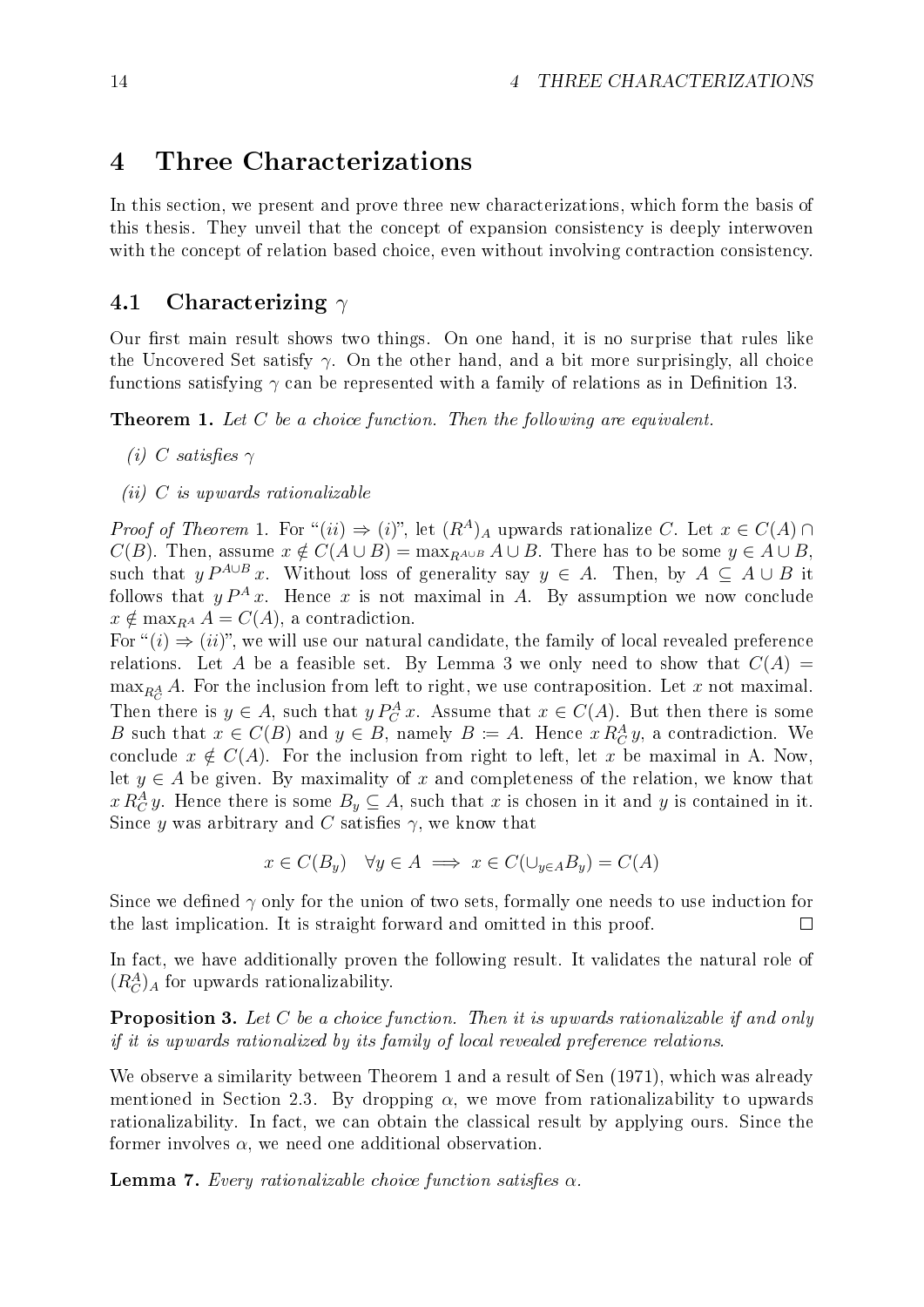*Proof.* Let R rationalize C, let  $x \in C(A) \cap B$ . Then  $\forall y \in B : x \, R \, y$ . Hence  $x \in C(B)$ .  $\Box$ 

Technically speaking, Lemma [7](#page-19-3) could also be obtained as a corollary of Theorem [6](#page-34-2). The latter characterizes  $\alpha$  using a new notion named downwards rationalizability, analogously defined to upwards rationalizability. We now have everything we need to formally state the classical result and prove it.

<span id="page-20-0"></span>**Corollary 1** [\(Sen, 1971\)](#page-71-1). Let C be a choice function. Then the following are equivalent.

- (i) C satisfies  $\alpha$  and  $\gamma$
- $(ii)$  C is rationalizable

*Proof of Corollary* [1](#page-19-2). Let C be rationalizable. By Theorem 1 and Lemma [7](#page-19-3) it satisfies α and γ. Let C satisfy α and γ. Then by Theorem [1](#page-19-2), Proposition [3](#page-19-4) and Lemma [4](#page-17-2)  $R_C$ rationalizes C.  $\Box$ 

Another similarity to existing results is the key role of the revealed preference. We note that there is one difference when dropping  $\alpha$ : While for rationalizability the relation is unique, for upwards rationalizability there can be multiple families satisfying Definition [13](#page-14-3).

**Example 2** (The family is in general not unique). Let  $U = \{a, b, c\}$  and let C be defined on the non-singleton sets as follows:

$$
\begin{array}{cc}A&C(A)\\ \{a,b,c\}&\{a\}\\ \{a,b\}&\{a\}\\ \{b,c\}&\{b\}\\ \{a,c\}&\{a\}\end{array}
$$

Then, C satisfies  $\gamma$  and hence is upwards rationalizable. On singleton sets A,  $R^A$  is trivially defined. Further we have  $a P^{\{a,b\}} b$ ,  $a P^{\{a,c\}} c$  and  $b P^{\{b,c\}} c$ . On U however, there are multiple possibilities to define the relation:



For the two depicted possibilities, we can either have  $bP^{U}c$ , or  $bI^{U}c$ . In both cases,  $(R^A)_A$  upwards rationalizes C.  $\Delta$ 

This ambiguity might seem unsatisfactory, especially since uniqueness of the rationalizing relation is given when additionally assuming  $\alpha$ . Luckily, the problem can be quickly addressed by demanding inclusion minimality of all relations. Such a unique finest family always exists and consists of the local revealed preference relations. In the example above, the left version of  $R^U$  is equal to  $R^U_C$ .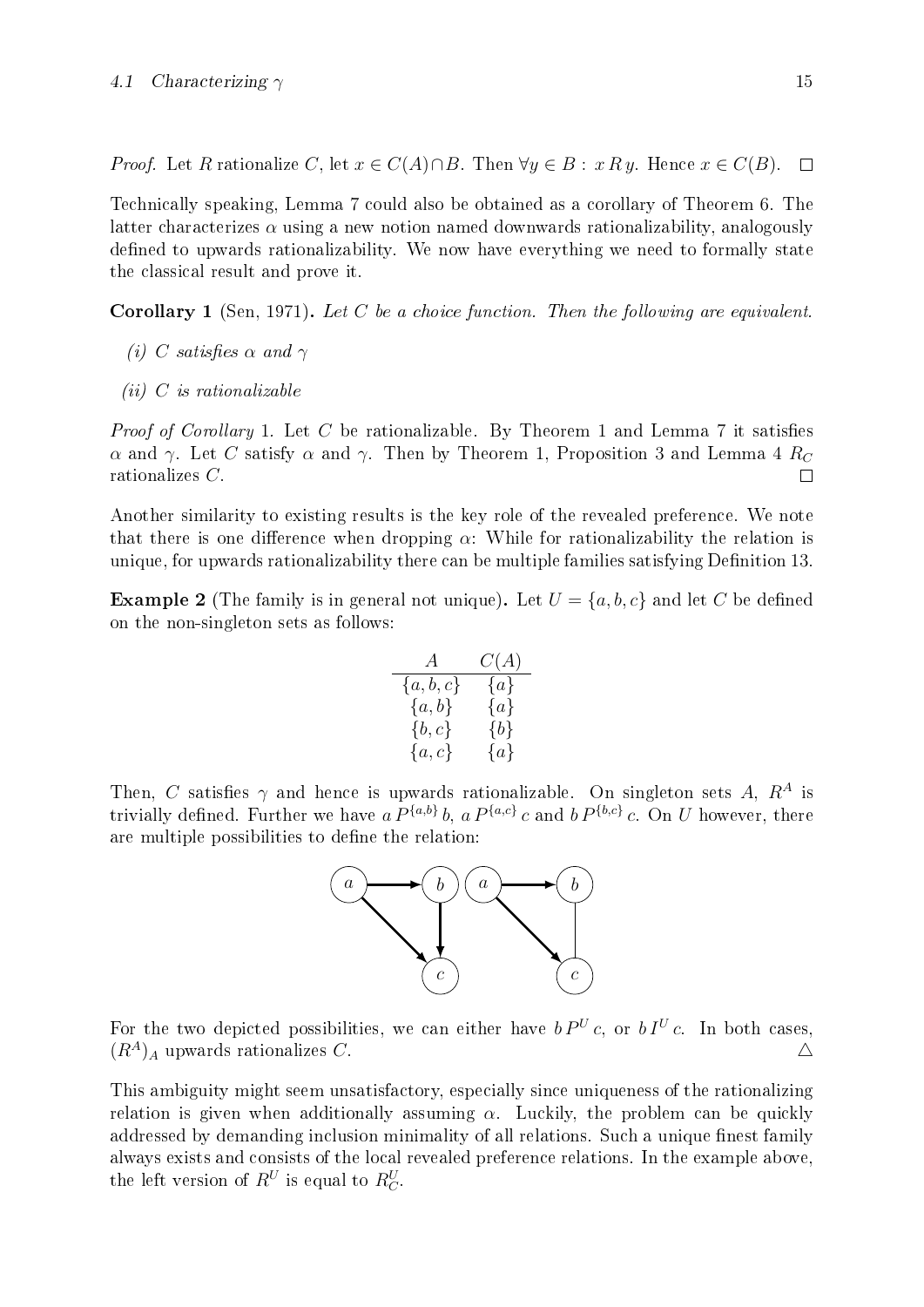Definition 17 (Finest Family). Let  $V$  be a set of families of relations.  $(R^A)_{A\in\mathcal{F}(U)}$ ,  $(\tilde{R}^A)_{A\in\mathcal{F}(U)}\in\mathcal{V}$ . We say that  $(R^A)_A$  is finer than  $(\tilde{R}^A)_A$ , if  $R^A\subseteq\tilde{R}^A$  for all  $A \in \mathcal{F}(U)$ . We say that  $(R^A)_A$  is the *finest* family in V if and only if  $(R^A)_A$  is finer than any other  $(\tilde{R}^A)_A \in \mathcal{V}$ .

Remark 3. If it exists, such a family is unique.

<span id="page-21-0"></span>**Proposition 4.** Let C satisfy  $\gamma$ . Then  $(R_C^A)_A$  is the (unique) finest family of relations upwards rationalizing C.

*Proof.* Let C be upwards rationalized by  $(R<sup>A</sup>)<sub>A</sub>$ . Let A be a feasible set,  $x, y \in A$  s.th.  $\neg(x R^A y)$ . Then by completeness  $y P^A x$ . By Lemma [2](#page-14-2) we have  $y P^B x$  for all subsets B of A containing x, y. Hence  $x \notin C(B)$  for all such B. It follows that  $y P_C^A x$  and thus  $\neg(x R_C^A y).$  $\Box$ 

Originally, we arrived at acyclicity by weakening the notion of transitivity. This was an attempt at escaping Arrow's impossibility. Since we escape it by dropping  $\alpha$ , we can now demand that all relations are quasi-transitive or even transitive. Will this change affect the resulting choice functions?

Fascinatingly, being more restrictive with respect to the relations translates to demanding more strict expansion consistency conditions. Let us start with quasi-transitivity.

#### <span id="page-21-1"></span>4.2 Characterizing  $\gamma$  and Aizerman

<span id="page-21-3"></span>**Definition 18** (Quasi-Transitive Upwards Rationalizability). Let C be a choice function. We say that C is quasi-transitively UR, if there is a family of quasi-transitive relations  $(R<sup>A</sup>)<sub>A</sub>$  which upwards rationalizes C. When we speak of a family of quasi-transitive relations  $(R^A)_A$ , we mean that for all A, the relation  $R^A$  is quasi-transitive.

This definition is more strict than Definition [13](#page-14-3). For example, we will see in Section [9](#page-56-0) that the Split Cycle rule is UR, but not quasi-transitively UR. On first sight, such a restriction only seems to be of abstract nature. Is there any reason why it should be considered at all? We remember from Section [2.3,](#page-12-0) that in the classical case, the restriction to quasi-transitivity yields the Aizerman condition. It seems that moving from acyclicity to quasi-transitivity does not change the degree of contraction consistency, but rather the degree of expansion consistency. The following result matches our intuition: We can obtain similar results when dropping  $\alpha$ .

<span id="page-21-2"></span>**Theorem 2.** Let  $C$  be a choice function. Then the following are equivalent.

- (i) C satisfies  $\gamma$  and Aizerman
- (ii)  $C$  is upwards rationalized by a family of quasi-transitive relations

*Proof of Theorem* [2](#page-21-2). For the first implication, let C be a choice function satisfying  $\gamma$  and Aizerman. By Theorem [1](#page-19-2) and Proposition [3](#page-19-4), we already know that the local revealed preference relations upwards rationalize C. In addition, we now show that they are also quasi-transitive. Let A be a feasible set and  $x, y, z \in A$  such that  $x P_C^A y$  and  $y P_C^A z$ . We now need to show that  $x P_C^A z$ . For this, let an arbitrary  $B \subseteq A$  be given, such that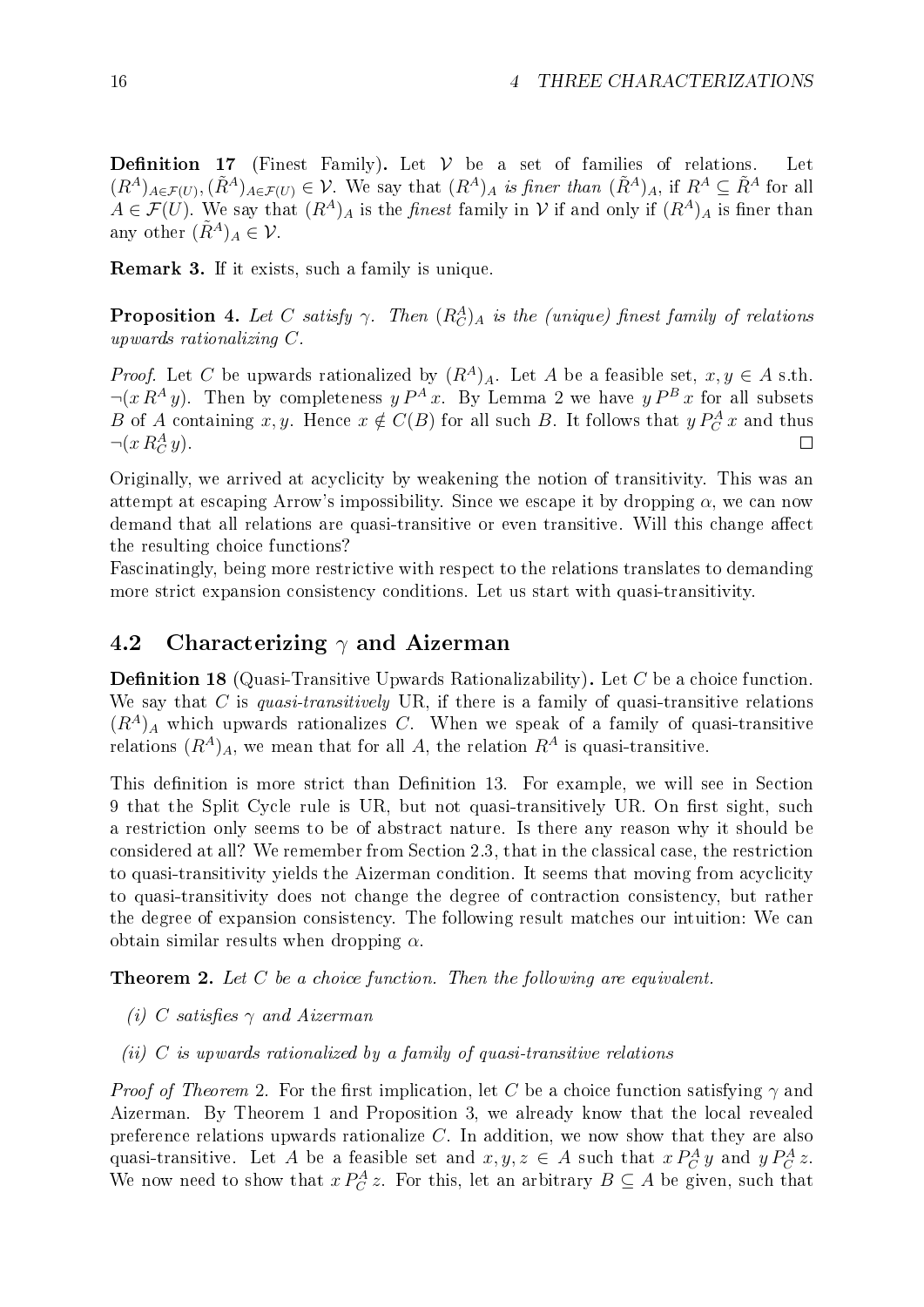$x, z \in B$ . Note that if  $y \in B$ , then  $yP_C^B z$  and hence  $z \notin C(B)$ . Else, set  $A_y \coloneqq B \cup \{y\}$ . By  $x, y \in A_y$  and Lemma [3](#page-16-2) we have  $y \notin C(A_y)$ , which implies  $C(A_y) \subseteq B \subseteq A_y$ . Aizerman implies  $C(B) \subseteq C(A_y)$ . Since  $A_y \subseteq A$  and  $y, z \in A_y$ , we have  $z \notin C(A_y)$  by Lemma [3](#page-16-2). Hence we can conclude  $z \notin C(B)$ . By Lemma [3](#page-16-2) we obtain  $x P_C^A z$ .

For the other implication, let  $(R<sup>A</sup>)<sub>A</sub>$  be a family of quasi-transitive preference relations which upwards rationalizes C. We already know that C satisfies  $\gamma$  by Theorem [1](#page-19-2). For Aizerman, let A, B be feasible sets such that  $C(A) \subseteq B \subseteq A$ . We now need to show  $C(B) \subseteq C(A)$ . Let some  $z \in B \setminus C(A)$  be given. Our goal is to show  $z \notin C(B)$ . There must be some  $x_1 \in A$ , such that  $x_1 P^A z$ . If  $x_1 \in B$ , then by Lemma [2](#page-14-2)  $x_1 P^B z$ and hence  $z \notin C(B)$ . Else, by  $C(A) \subseteq B$ , it must be that  $x_1 \notin C(A)$ . Hence there must be  $x_2 \in A$  with  $x_2 P^A x_1$ . By quasi-transitivity of  $R^A$  we deduce that  $x_2 P^A z$ . Using induction, quasi-transitivity of  $R^A$  and finiteness of A, there must be some  $x_l \in B$ with  $x_l P^A z$ . More formally, set  $x_0 := z$ . For any  $k \in \mathbb{N}_0$  and any linearly ordered set  $\{x_0, x_1, \ldots, x_k\} \subseteq A$  with  $x_i P^A x_j \iff i > j$  and  $x_k \notin C(A)$ , there is some  $x_{k+1} \in A$ with  $x_{k+1} P^A x_i$  for all  $i \leq k$ . This is because  $x_k$  cannot be maximal in A, hence there must be some  $x_{k+1} \in A$  with  $x_{k+1} P^A x_k$ . Then we only need to apply quasi-transitivity. As long as  $x_{k+1} \notin B$ , we know that  $x_{k+1} \notin C(A)$ . Hence we can reapply the above statement, but with  $\{x_0, \ldots, x_{k+1}\}$ . Iterating this process and using finiteness of A, we obtain that there must be some  $l \in \mathbb{N}$  with  $x_l \in B$  and  $x_l P^A x_0$ . Using Lemma [2](#page-14-2) again, we obtain  $x_l P^B z$ . Hence  $z \notin C(B)$ .  $\Box$ 

We have seen in the proof that if  $C$  is quasi-transitively upwards rationalizable, then all local revealed preference relations are quasi-transitive too.

<span id="page-22-1"></span>**Proposition 5.** Let C be a choice function. Then it is upwards rationalized by a family of quasi-transitive relations if and only if it is upwards rationalized by  $(R_C^A)_A$  and all local revealed preference relations are quasi-transitive.

<span id="page-22-0"></span>Again, we can use our new result to obtain the classical one.

**Corollary 2** [\(Schwartz, 1976\)](#page-71-0). Let C be a choice function. Then the following are equivalent.

- (i) C satisfies  $\alpha$ ,  $\gamma$  and Aizerman
- (ii) C is rationalized by a quasi-transitive relation

Proof of Corollary [2](#page-21-2). Let C be quasi-transitively rationalizable. By Theorem 2 and Lemma [7](#page-19-3) it satisfies  $\alpha$ ,  $\gamma$  and Aizerman. Let C satisfy  $\alpha$ ,  $\gamma$  and Aizerman. Then by Theorem [2](#page-21-2), Lemma [4](#page-17-2) and Proposition [5](#page-22-1) we have that  $R_C$  is quasi-transitive and C is rationalized by  $R_C$ .  $\Box$ 

We note that not all families which upwards rationalize  $C$  have to consist of quasitransitive relations.

<span id="page-22-2"></span>**Example 3** (Not all families are quasi-transitive). We again define C on the non-singleton sets as follows: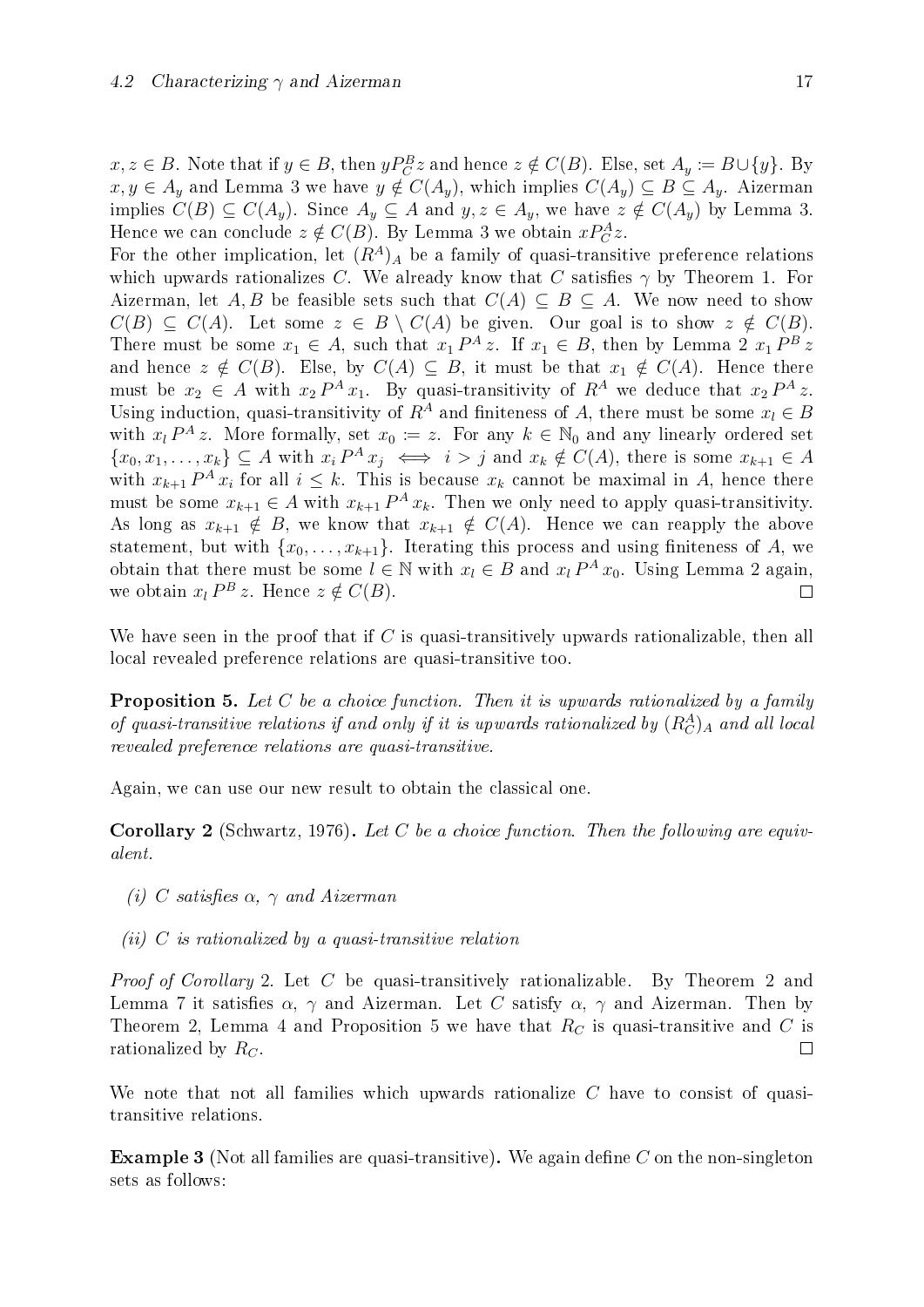| A           | C(A)    |
|-------------|---------|
| $\{a,b,c\}$ | $\{a\}$ |
| ${a,b}$     | $\{a\}$ |
| $\{b,c\}$   | $\{b\}$ |
| $\{a,c\}$   | $\{a\}$ |

Then, C satisfies  $\gamma$  and Aizerman. Hence it is quasi-transitively UR. On singleton sets A,  $R^A$  is trivially defined. Further we have a  $P^{\{a,b\}}b$ , a  $P^{\{a,c\}}c$  and  $b P^{\{b,c\}}c$ . On U however, both following definitions of  $R^U$  are possible:



The left one coincides with  $R_C^U$  and is quasi-transitive. The right one is not. In both cases, C is upwards rationalized by  $(R^A)_A$ .

### <span id="page-23-0"></span>4.3 Characterizing  $\beta^+$

Now that we have examined acyclicity and quasi-transitivity, a natural next step is to look into transitivity.

**Definition 19** (Transitive Upwards Rationalizability). Let  $C$  be a choice function. We say that C is transitively UR, if there is a family of transitive relations  $(R<sup>A</sup>)<sub>A</sub>$  which upwards rationalizes C. When we speak of a family of transitive relations  $(R<sup>A</sup>)<sub>A</sub>$ , we mean that for all A, the relation  $R^A$  is transitive.

Demanding transitivity is more restrictive than Definition [18](#page-21-3). For example we will see in Section [9](#page-56-0) that the Uncovered Set rule is quasi-transitively UR, but not transitively UR. Once more we remind ourselves of the classical results. There, moving from quasitransitivity to transitivity yields  $\beta^+$ , which is stronger than both  $\gamma$  and Aizerman together. It seems that contraction consistency is not affected by moving from quasi-transitivity to transitivity. Instead, we again obtain a higher degree of expansion consistency. The following result again matches our intuition.

<span id="page-23-1"></span>**Theorem 3.** Let  $C$  be a choice function. Then the following are equivalent.

- (i) C satisfies  $\beta^+$
- (ii)  $C$  is upwards rationalized by a family of transitive relations

*Proof of Theorem* [3](#page-19-4). First, let C satisfy  $\beta^+$ . By Lemma [1](#page-19-2), Proposition 3 and Theorem 1, we know that  $C$  is upwards rationalized by its family of local revealed preference relations. Let A be a feasible set. We now show that  $R_C^A$  is transitive. Let  $x, y, z$  be given such that there are feasible sets  $B, D \subseteq A$  with  $x \in C(B), y \in C(D), y \in B, z \in D$ . We now need to show that there is some feasible  $E \subseteq A$  such that E contains z and x is chosen in it.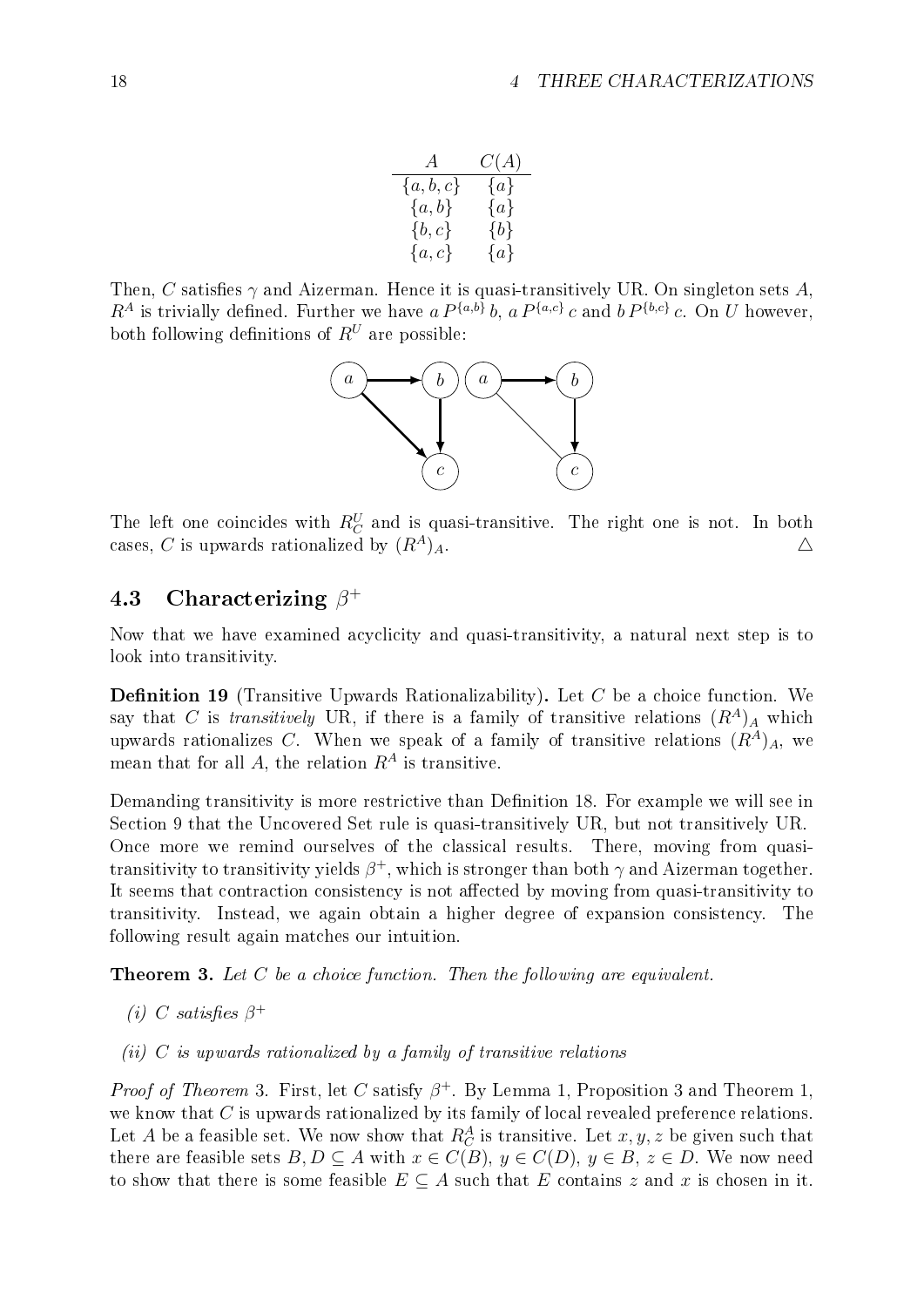Set  $E := B \cup D$ . Observe that by  $\beta^+$  and  $B \subseteq E$ , if  $C(E) \cap B \neq \emptyset$ , then  $x \in C(E)$ . Assume now for contradiction that  $C(E) \cap B = \emptyset$ . By non-emptiness of  $C(E)$ , we have  $C(E) \cap D \neq \emptyset$ . Now, by  $\beta^+$  it follows that  $y \in C(D) \subseteq C(E)$ . Hence the intersection cannot have been empty in the first place, a wanted contradiction.

For the other direction, let  $(R<sup>A</sup>)_A$  upwards rationalize C such that all relations are transitive. Now, let A, B be feasible sets such that  $B \subseteq A$  and fix  $y \in C(A) \cap B \neq \emptyset$ . Let  $x \in C(B)$ . Then by completeness of  $R^B$  and maximality of x in B we obtain  $x R^B y$ . By upwards rationalizability  $x R^A y$ . By maximality of y in A we obtain  $y R^A z$  for all  $z \in A$ . By transitivity we now obtain  $x R^A z$  for all  $z \in A$ . Hence x is maximal in A and it follows that  $x \in C(A)$ .  $\Box$ 

We have seen in the proof that if  $C$  is transitively upwards rationalizable, then the local revealed preference relations have to be transitive too.

<span id="page-24-2"></span>Proposition 6. Let C be a choice function. Then it is upwards rationalized by a family of transitive relations if and only if it is upwards rationalized by  $(R_C^A)_A$  and all local revealed  $\emph{preference relations are transitive}$ <sup>[5](#page-24-0)</sup>.

<span id="page-24-1"></span>One more time, we can present a proof for a classical result.

**Corollary 3** [\(Bordes, 1976\)](#page-70-2). Let C be a choice function. Then the following are equivalent.

- (i) C satisfies  $\alpha$  and  $\beta^+$
- (ii)  $C$  is rationalized by a transitive relation

Proof of Corollary [3](#page-23-1). Let C be transitively rationalizable. By Theorem 3 and Lemma [7](#page-19-3) it satisfies  $\alpha$  and  $\beta^+$ . Let C satisfy  $\alpha$  and  $\beta^+$ . Then by Theorem [3](#page-23-1), Lemma [4](#page-17-2) and Proposition [6](#page-24-2) we have that  $R_C$  is transitive and C is rationalized by  $R_C$ .  $\Box$ 

We note that just because C satisfies  $\beta^+$  and is upwards rationalized by  $(R^A)_A$ , it does not have to be that all  $R^A$  are transitive. This can be seen in Example [3](#page-22-2). There, the quasi-transitive version of  $R^U$  in fact is transitive.

<span id="page-24-0"></span><sup>&</sup>lt;sup>5</sup>Interestingly, [Bordes](#page-70-2) [\(1976\)](#page-70-2) already observed that if C satisfies  $\beta^+$ , the revealed preference relation is transitive. We then only would need to apply that if  $C$  satisfies  $\beta^+$ , then the choice function restricted to  $\mathcal{F}(A)$  also satisfies  $\beta^+$ .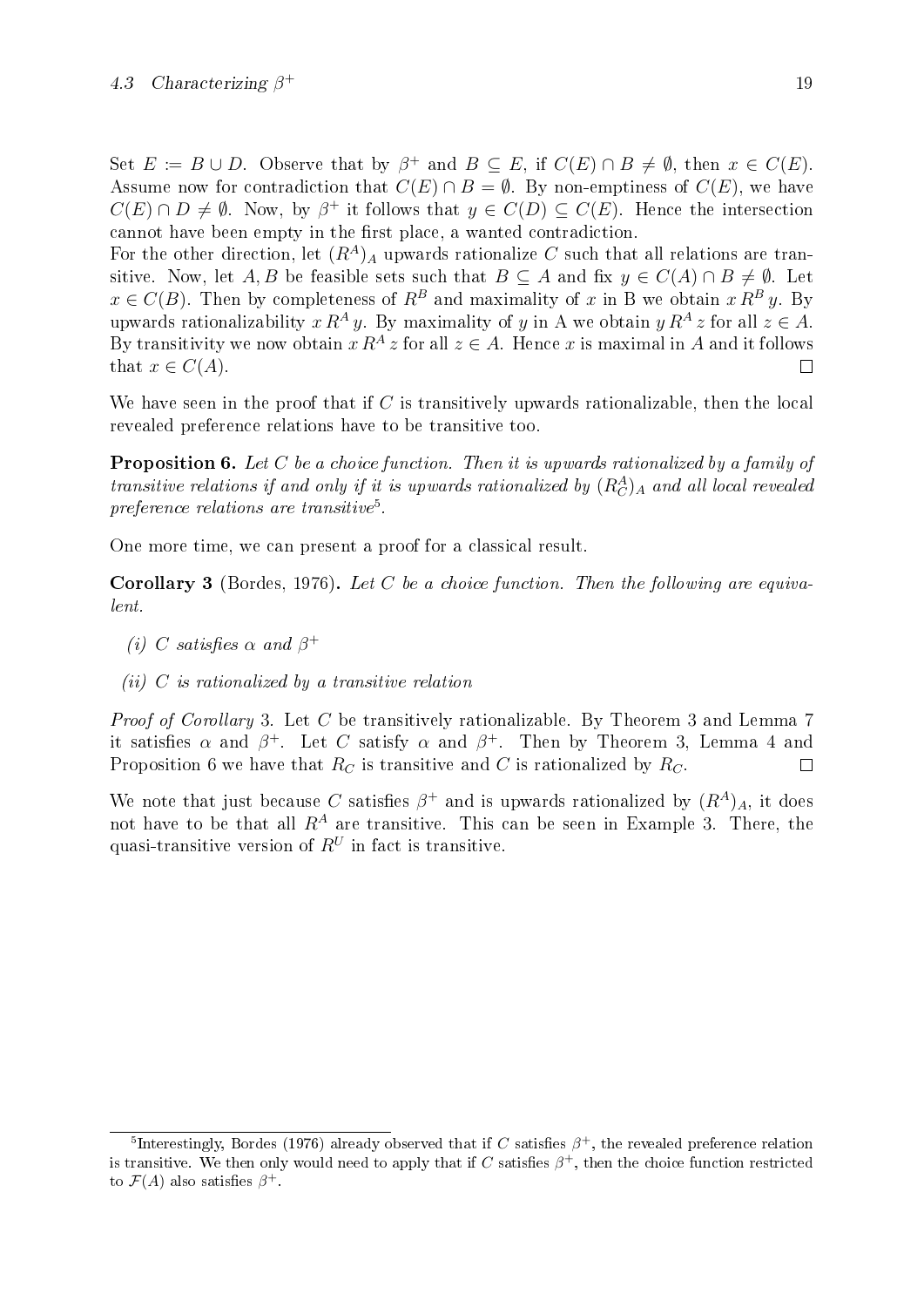### <span id="page-25-0"></span>5 PIP-Transitivity

In this section, we present another main result of this thesis. We propose a new expansion consistency condition, which we call  $\gamma^+$ . We then use it to characterize PIP-transitive upwards rationalizability. Further, we compare it to a condition of Schwartz and give alternative formulations.

#### <span id="page-25-1"></span>5.1 The Main Result

So far, we have dealt with three forms of rationalizability. In addition to (acyclic) rationalizability, we have touched on characterizations of quasi-transitive and transitive rationalizability. Between quasi-transitivity and transitivity, [Schwartz](#page-71-0) [\(1976\)](#page-71-0) further characterized a notion named PIP-transitivity. In some cases, this notion can better represent human behavior. [Schwartz](#page-71-7) [\(1986\)](#page-71-7) states that while transitivity is equivalent to representation by a utility function  $u$ , PIP-transitivity is equivalent to representation by a utility function u and a non-negative discriminatory function  $\delta$ . The idea is that we only perceive some a to be strictly better than some b, if the increase in utility is noticeable for us, which is modelled by  $u(a) > u(b) + \delta(b)$ .

**Definition 20** (PIP-Transitivity). Let R be a relation on U. We say that R is PIPtransitive if and only if for all (not necessarily distinct)  $x, y, z, w \in U$  the following holds. If  $x \, P \, y$ ,  $y \, I \, z$  and  $z \, P \, w$ , then  $x \, P \, w$ .

Graphically, we can represent the condition as follows:



Here, the snake line encodes indifference, while the strict arrows encode strict preference. The strict double arrow from x to w means, that  $x P w$  has to follow from the other arrows in the graph. The missing arrows, for example between x and  $z$ , mean that we do not need to further specify the relation. We quickly verify that PIP-transitivity implies quasi-transitivity. Let  $x \, P \, y$ ,  $y \, P \, z$ . Then obviously  $y \, I \, y$  and we obtain:



<span id="page-25-2"></span>Further, transitivity implies PIP-transitivity. Let R be transitive with  $x \, P \, y$ ,  $y \, I \, z$  and  $z P w$ . We assume for contradiction  $w R x$ . Then by transitivity  $w R z$ , which is directly contradicting  $z P w$ .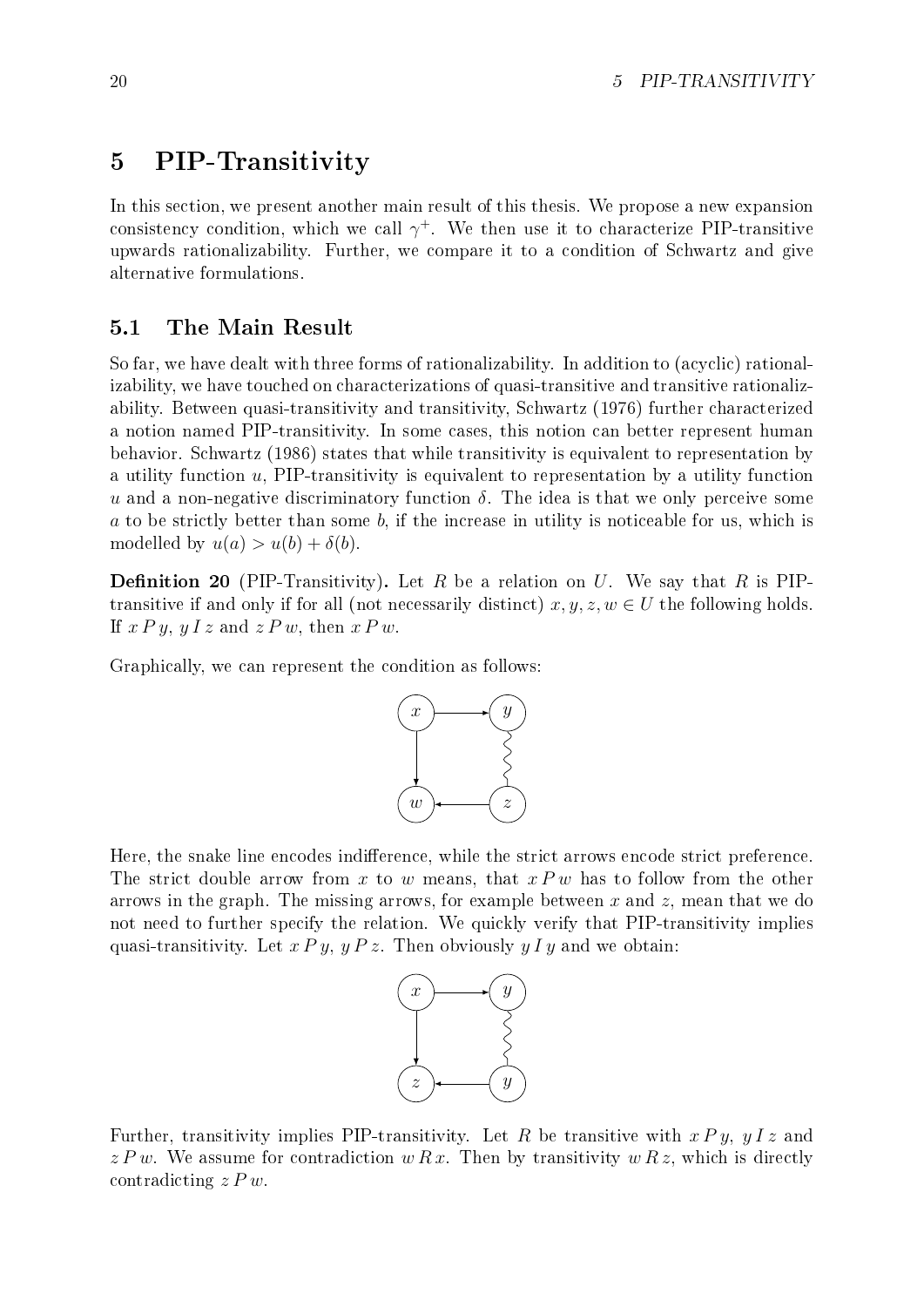**Example 4** (Quasi-transitivity of R does not imply PIP-transitivity). Let  $U =$  ${x, y, z, w}$ . Further, let the relation R be given by the following graph.



The blue-colored edge violates PIP-transitivity. Still, the relation is quasi-transitive.

To characterize the just introduced notion, Schwartz used an expansion consistency condition, which he named  $W4$ . It has the same form as the conditions discussed in Section [7.2.](#page-44-2)

**Definition 21** (W4, [Schwartz, 1976\)](#page-71-0). Let C be a choice function. We say that C satisfies W<sub>4</sub> if and only if the following statement holds true:

Let 
$$
B \subseteq A
$$
 be feasible sets.  
\nIf  $C(A) \cap B \neq \emptyset$ ,  $B \neq A$  and  $C(A \setminus B) \nsubseteq C(A)$   
\nthen  $C(B) \subseteq C(A)$ 

How can we relate  $W_4$  to the already discussed expansion consistency conditions? Schwartz showed that W4 lies between Aizerman and  $\beta^+$ .

**Proposition 7** [\(Schwartz, 1976\)](#page-71-0).  $\beta^+$  implies W4 implies Aizerman. The implications in the other direction do not hold.

Since  $\gamma$  does not imply Aizerman, we directly see that  $\gamma$  does not imply W4. Conversely, W<sub>4</sub> does not imply  $\gamma$ .

**Example 5** (W4 does not imply  $\gamma$ ). Let  $U = \{x, y, z\}$ . We define C using the following table.

| A              | C(A)                | condition           |
|----------------|---------------------|---------------------|
| U              | $U \setminus \{x\}$ |                     |
| $\overline{A}$ |                     | $x \notin A$        |
|                | T                   | $x \in A, A \neq U$ |

Since  $x \in C({x, y}) \cap C({x, z})$ , but  $x \notin C(U)$ ,  $\gamma$  is violated. To see that W4 is satisfied, let A, B be feasible sets such that  $B \subseteq A$ . If  $B = A$ , then W4 is trivially satisfied. If  $|B| = 1$ , then  $C(A) \cap B \neq \emptyset$  already implies that  $C(B) \subseteq C(A)$ . Hence, the last case we need to look at is  $|B| = 2$ ,  $A = U$ . Let  $C(A \setminus B) \not\subseteq C(A)$ . Then  $x \notin B$ . By definition of C, hence  $C(B) = B \subseteq A \setminus \{x\} = C(A)$ . This construction works for all  $|U| > 3$ .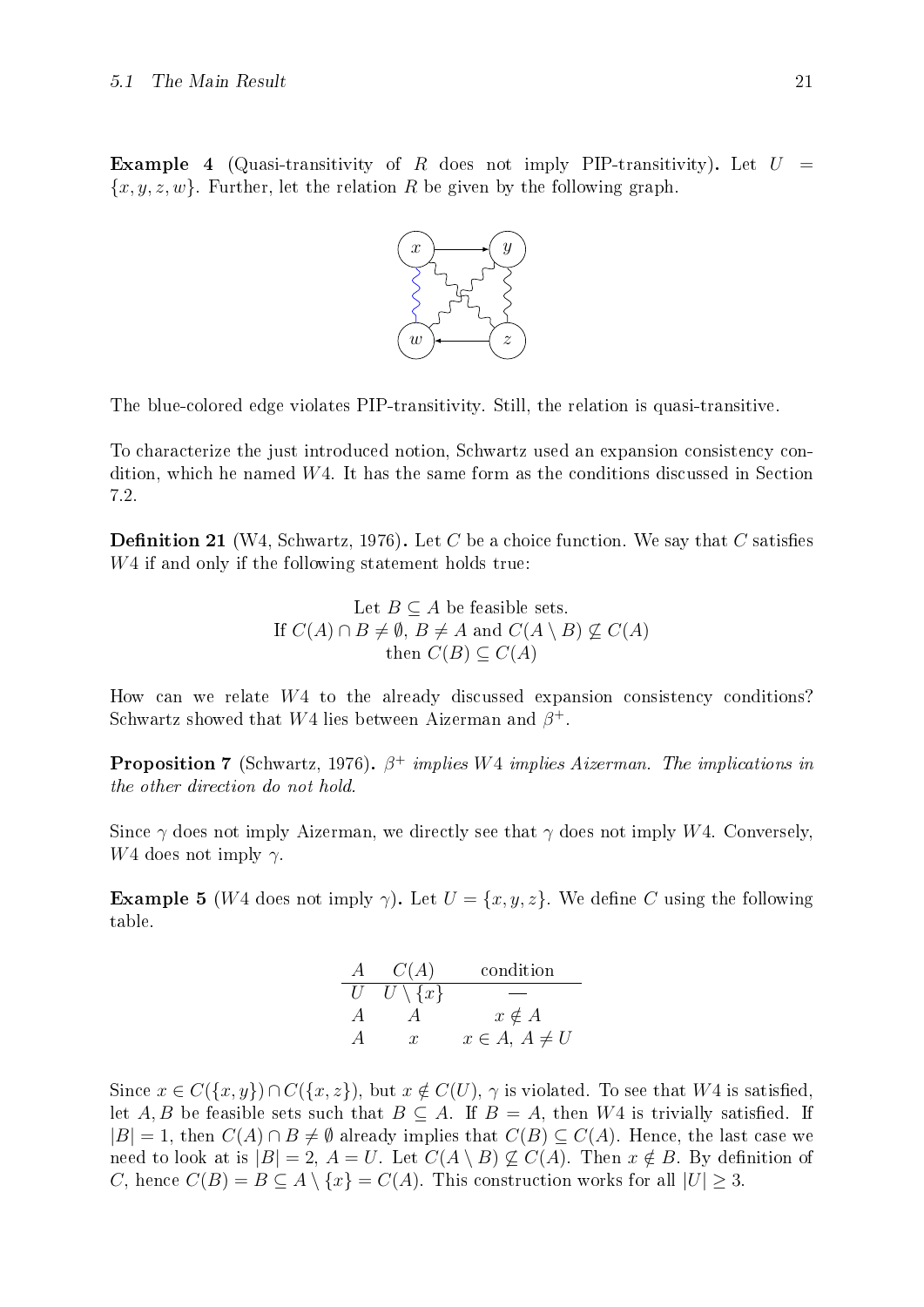Graphically, we can represent the relation between the consistency conditions as follows:



Now that we have a slightly better understanding of the condition, we examine Schwartz' characterization.

<span id="page-27-2"></span>**Theorem 4** [\(Schwartz, 1976\)](#page-71-0). Let C be a choice function. Then the following are equivalent.

- (i) C satisfies  $\alpha$ ,  $\gamma$  and W4
- (ii)  $C$  is rationalized by a PIP-transitive relation

Again we pause for a moment to put everything into context.



Curiously, the result of Schwartz cannot be reproduced directly when dropping  $\alpha$ . While one can show that PIP-transitive upwards rationalizability does imply W4 and  $\gamma$ , the converse direction is not so clear. We are stuck and need a better understanding of PIP-transitivity. We hence propose a new expansion consistency condition<sup>[6](#page-27-0)</sup>.

<span id="page-27-1"></span>**Definition 22** ( $\gamma^+$ ). Let C be a choice function. We say that C satisfies  $\gamma^+$  if and only if the following holds:

Let  $A, B$  be feasible sets. Then  $C(A) \subseteq C(A \cup B)$  or  $C(B) \subseteq C(A \cup B)$ .

**Remark 4.**  $\gamma^+$  implies  $\gamma$ , since  $C(A) \cap C(B)$  is a subset of both  $C(A)$  and  $C(B)$ .

We will now see that  $\gamma^+$  plays a vital role for the concept of PIP-transitivity.

**Theorem 5.** Let  $C$  be a choice function. Then the following are equivalent.

(i) C satisfies  $\gamma^+$ 

<span id="page-27-0"></span> $^6\gamma^+$  shares its name with a condition defined by [Salant and Rubinstein](#page-71-8) [\(2008\)](#page-71-8), but is weaker than the latter and does not have much in common with it. If not stated differently, by  $\gamma^+$  we will always refer to Definition [22](#page-27-1).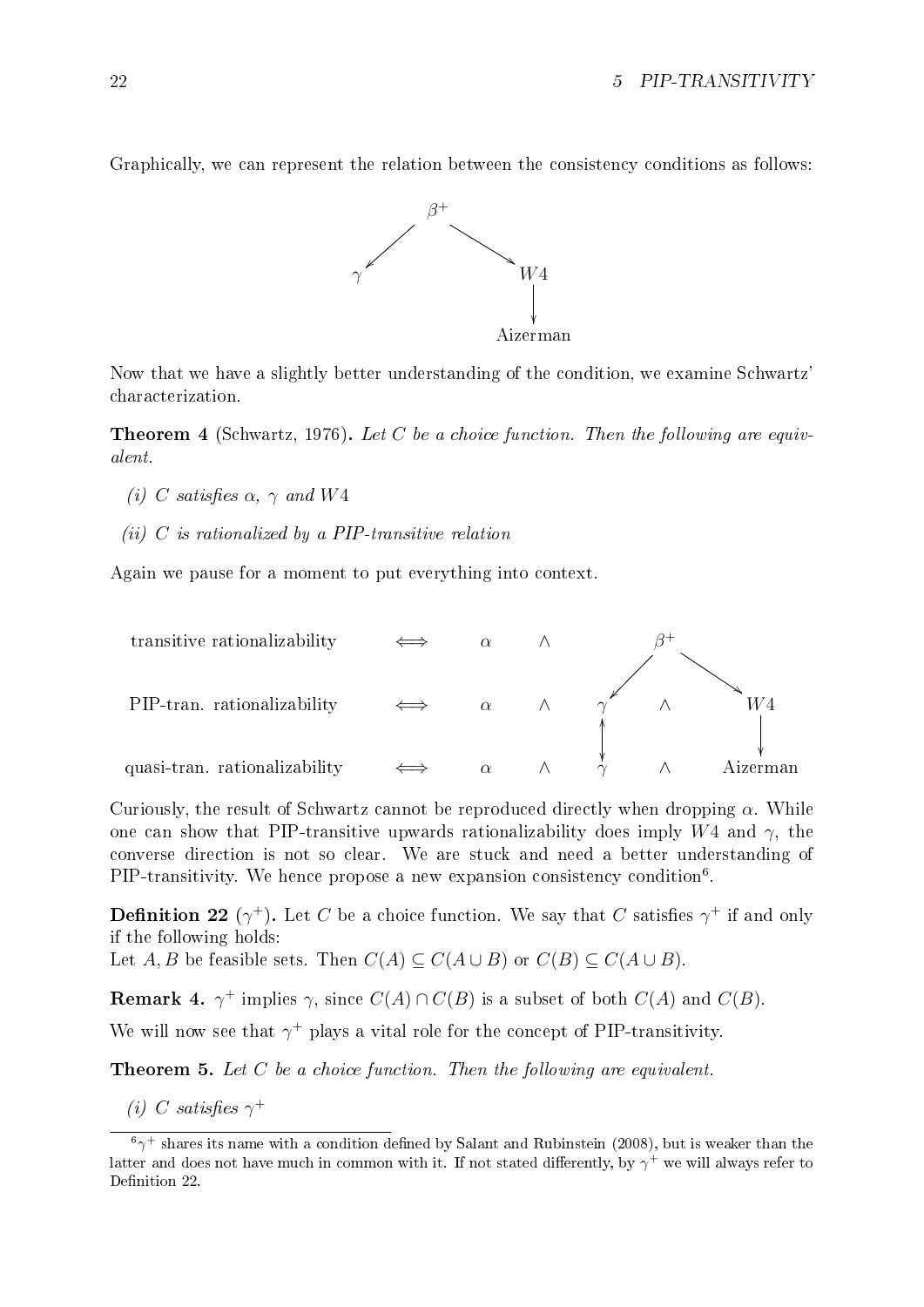#### (ii) C is upwards rationalized by a family of PIP-transitive relations

*Proof.* First, let C satisfy  $\gamma^+$ . We already know that  $\gamma$  is satisfied, hence C is upwards rationalized by  $(R_C^A)_A$ . Let A be a feasible set. We now show that the local revealed preference relation  $R_C^A$  is PIP-transitive. Let  $x P_C^A y$ ,  $y I_C^A z$  and  $z P_C^A w$ .



We now need to show that  $x P_C^A w$ . Assume for contradiction  $w R_C^A x$ . Then there exists some witness  $W_{w,x} \subseteq A$  containing x with  $w \in C(W_{w,x})$ . Further, since  $y I_C^A z$ , there is some witness  $W_{y,z} \subseteq A$  containing z with  $y \in C(W_{y,z})$ . Now we set  $A' = W_{w,x}$ ,  $B' = W_{y,z}$ . By  $\gamma^+$  we have that either  $w \in C(A') \subseteq C(A' \cup B')$  or  $y \in C(B') \subseteq C(A' \cup B')$ . On the other hand we also have that  $x, z \in A' \cup B' \subseteq A$ . This contradicts either  $x P_C^A y$  or  $z P_C^A w$ .

For the other direction, let  $(R^A)_A$  upwards rationalize C and let all relations be PIPtransitive. Now, let A, B be feasible sets. Assume for contradiction, that neither  $C(A)$ , nor  $C(B)$  is a subset of  $C(A \cup B)$ . Then, there are  $a \in C(A) \setminus C(A \cup B)$  and  $b \in$  $C(B) \setminus C(A \cup B)$ . Hence there is some  $x \in A \cup B$  with  $x P^{A \cup B} a$  and some  $y \in A \cup B$ with  $y P^{A\cup B} b$ . Since  $a \in C(A)$ , it must be that  $x \in B$ . By  $b \in C(B)$  we have that  $b R^{B} x$ . By upwards rationalizability, we more importantly have  $b R^{A \cup B} x$ . There now are two possibilities. First, it could be that  $b P^{A \cup B} x$ . By applying quasi-transitivity, we then obtain the following graph for  $R^{A\cup B}$ .



Else, we have  $b I^{A\cup B} x$ . We then obtain the following graph for  $R^{A\cup B}$ , on which we apply PIP-transitivity.



Since  $b \in C(B)$ , it must be that  $y \in A$ . By  $a \in C(A)$ , we have that  $a R^A y$ . By upwards rationalizability, we more importantly have a  $R^{A\cup B}$  y, a wanted contradiction to y  $P^{A\cup B}$  a in both cases! $\Box$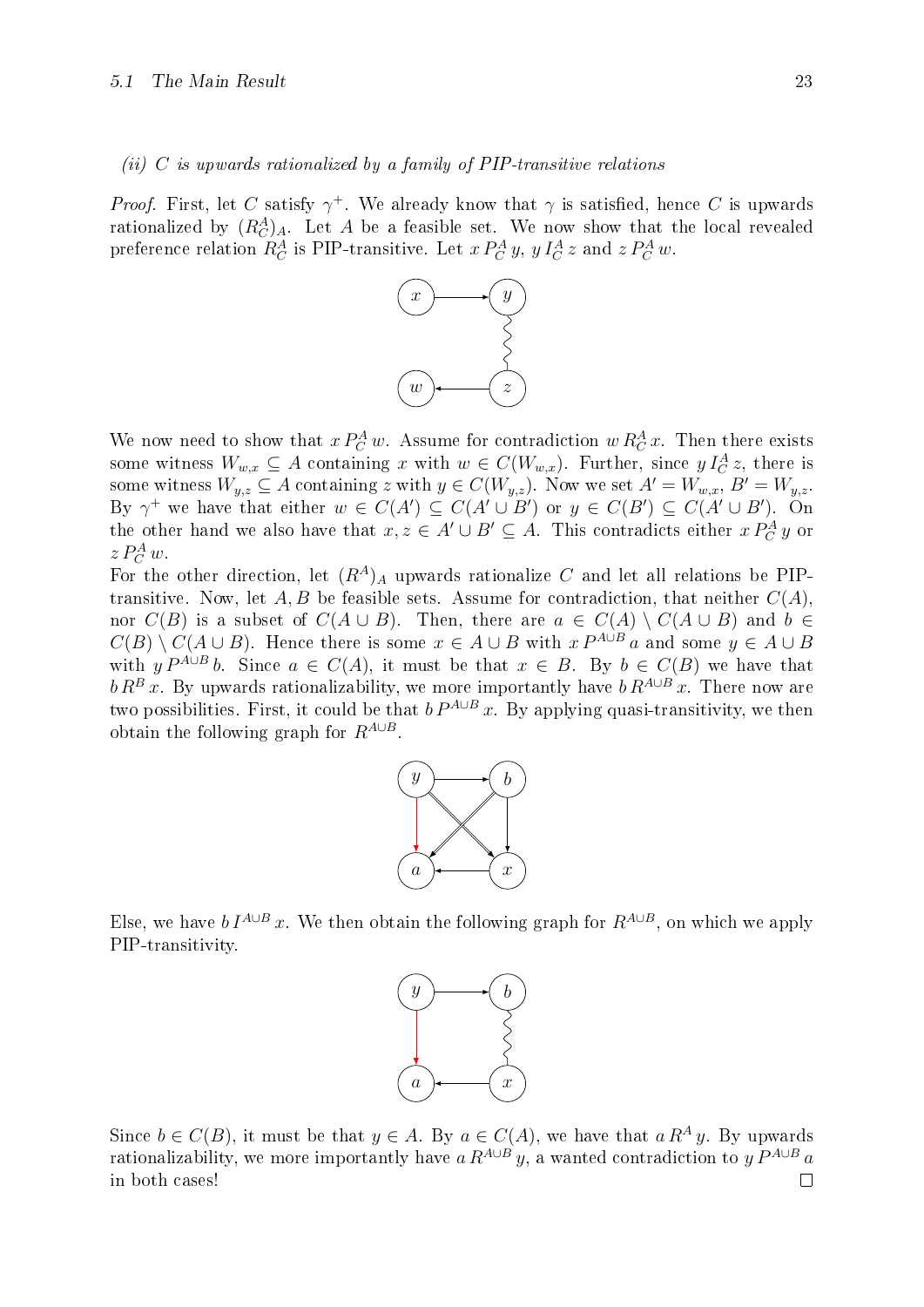$\Box$ 

Again we have shown more than we announced.

**Proposition 8.** Let C be a choice function. Then it is upwards rationalized by a family of PIP-transitive relations if and only if it is upwards rationalized by  $(R_C^A)_A$  and all local revealed preference relations are PIP-transitive.

With the same argumentation as the previous times, we hence obtain the following corollary.

**Corollary 4.** Let  $C$  be a choice function. Then the following are equivalent.

- (i) C satisfies  $\alpha$  and  $\gamma^+$
- (ii)  $C$  is rationalized by a PIP-transitive relation

Proof. Apply Lemma [4](#page-17-2).



#### <span id="page-29-0"></span>5.2 Further Comments

Our next goal is to show that  $W_4$  and  $\gamma$  are not equivalent to PIP-transitive upwards rationalizability. Further, we provide an alternative formulation of  $W4$  in the style of  $\gamma^+.$ To reach our first goal, we start by providing an alternative formulation of  $\gamma^+$ .

**Definition 23** ( $W4^+$ ). Let C be a choice function. We say that C satisfies  $W4^+$  if and only if the following holds:

> Let  $B \subseteq A$  be feasible sets. If  $C(A) \cap B \neq \emptyset$ ,  $B \neq A$  and  $\exists D, A \setminus B \subseteq D \subseteq A : C(D) \not\subseteq C(A)$ then  $C(B) \subset C(A)$

We now show that  $W4^+$  and  $\gamma^+$  are equivalent. We hence will know that  $\gamma^+$  implies Schwartz' W4.

<span id="page-29-1"></span>**Lemma 8.** Let  $C$  be a choice function. Then the following are equivalent:

- (i) C satisfies  $\gamma^+$
- (ii) C satisfies  $W4^+$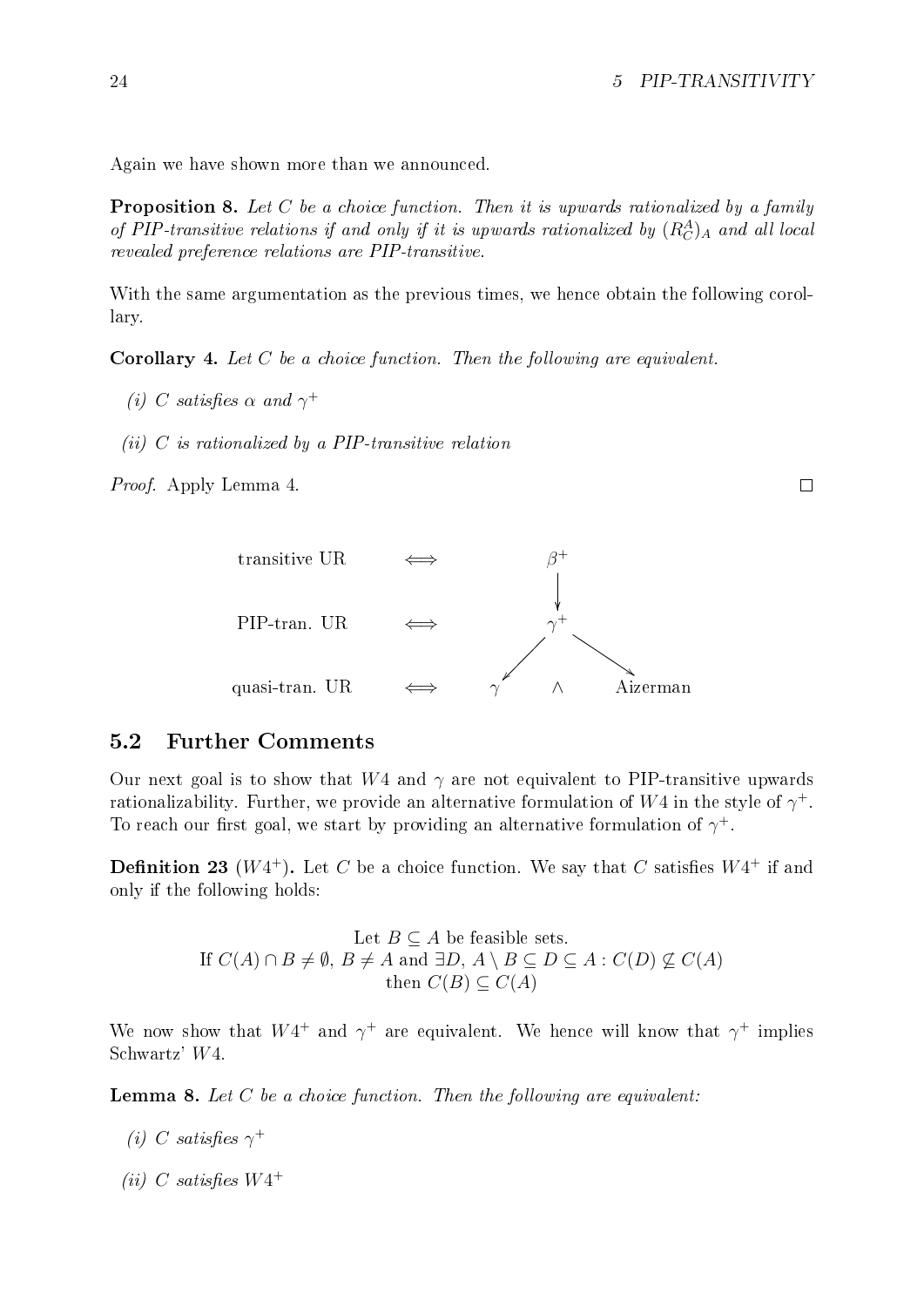*Proof.* "(i)  $\implies$  (ii)": Let  $\gamma^+$  be satisfied. Let  $B \subset A$ ,  $D \subseteq A$  be given such that  $C(A) \cap B \neq \emptyset$ ,  $A \setminus B \subseteq D$  and  $C(D) \nsubseteq C(A)$ . Set  $\tilde{A} := B$ ,  $\tilde{B} := D$ . Then,  $\tilde{A} \cup \tilde{B} = A$ . Since  $C(\tilde{B}) \nsubseteq C(\tilde{A} \cup \tilde{B})$ , we can apply  $\gamma^+$ . It follows that  $C(B) = C(\tilde{A}) \subseteq C(\tilde{A} \cup \tilde{B}) = C(A)$ .

 $f^*(ii) \implies (i)$ ": Let  $W4^+$  be satisfied. Now let  $\tilde{A}, \tilde{B}$  be two distinct feasible sets. Assume for contradiction that  $C(\tilde{A}) \nsubseteq C(\tilde{A} \cup \tilde{B})$  and  $C(\tilde{B}) \nsubseteq C(\tilde{A} \cup \tilde{B})$ . By non-emptiness, we can without loss of generality assume  $\tilde{B} \cap C(\tilde{A} \cup \tilde{B}) \neq \emptyset$ . Set  $A \coloneqq \tilde{A} \cup \tilde{B}$ .  $B \coloneqq \tilde{B}$ ,  $D \coloneqq \tilde{A}$ . Then we have that  $C(A) \cap B \neq \emptyset$ ,  $A \setminus B \subseteq D \subseteq A$ . and  $C(D) \not\subseteq C(A)$ . Hence we can apply  $W4^+$ , and obtain that  $C(\tilde{B}) = C(B) \subseteq C(A) = C(\tilde{A} \cup \tilde{B})$ , a wanted contradiction.  $\Box$ 

We compare  $W4$  and  $W4^+$ .

#### W4: Let  $B \subseteq A$  be feasible sets. If  $C(A) \cap B \neq \emptyset$ ,  $B \neq A$  and  $C(A \setminus B) \not\subseteq C(A)$ then  $C(B) \subseteq C(A)$

 $W4^+$ :

Let  $B \subseteq A$  be feasible sets. If  $C(A) \cap B \neq \emptyset$ ,  $B \neq A$  and  $\exists D, A \setminus B \subseteq D \subseteq A : C(D) \not\subseteq C(A)$ then  $C(B) \subseteq C(A)$ 

First, we state the obvious.

**Lemma 9.**  $W4^+$  implies W4. Hence  $\gamma^+$  implies W4.

*Proof.* Let C satisfy  $W4^+$ . Now we show that  $W4$  is satisfied. Let  $B \subseteq A$  be feasible sets, such that  $C(A) \cap B \neq \emptyset$ ,  $B \neq A$  and  $C(A \setminus B) \not\subset C(A)$ . Then  $\exists D, A \setminus B \subseteq D \subseteq A$ :  $C(D) \nsubseteq C(A)$ , namely  $D \coloneqq A \setminus B$ . Hence we can apply  $W4^+$  and obtain  $C(B) \subseteq C(A)$ . By Lemma [8](#page-29-1),  $\gamma^+$  also implies W4.  $\Box$ 

Our goal now is to figure out, whether  $W4$  and  $\gamma$  are also equivalent to PIP-transitive upwards rationalizability. This would reproduce Theorem [4](#page-27-2). Earlier on, we were stuck, but now we know exactly how to look for counterexamples: If we want to show that  $\gamma$ and  $W4$  do not imply  $W4^+$ , our construction needs a witness D which is a *strict* superset of  $A \setminus B$ .

<span id="page-30-0"></span>**Example 6** ( $\gamma$  and W4 do not imply W4<sup>+</sup>). Let  $U = \{a, b, c, d\}$ . We define a choice function C as follows.

$$
\begin{array}{ccc}\n & a, b, c, d \\
a, b, c & a, c, d & b, c, d & a, b, d \\
a, b & a, c & b, c & a, d & b, d & c, d\n\end{array}
$$

In the above table, all non-singleton feasible sets are listed without the set brackets. The underlined elements are the ones which are chosen. For example, we have  $C(U) = \{a, c\}$ . First we want to check that W4 is satisfied. To do so, we go through all pairs of  $B \subset A$ . Now we need to show that one of two statements must hold true. One option is that the consequent must be true, which means  $C(B) \subseteq C(A)$ . The other possibility is that the antecedent is false, which is especially the case if  $C(A \setminus B) \subseteq C(A)$ . To do so, we first fix **A** and then color in all  $B \subset A$ . We start with  $A = U$ .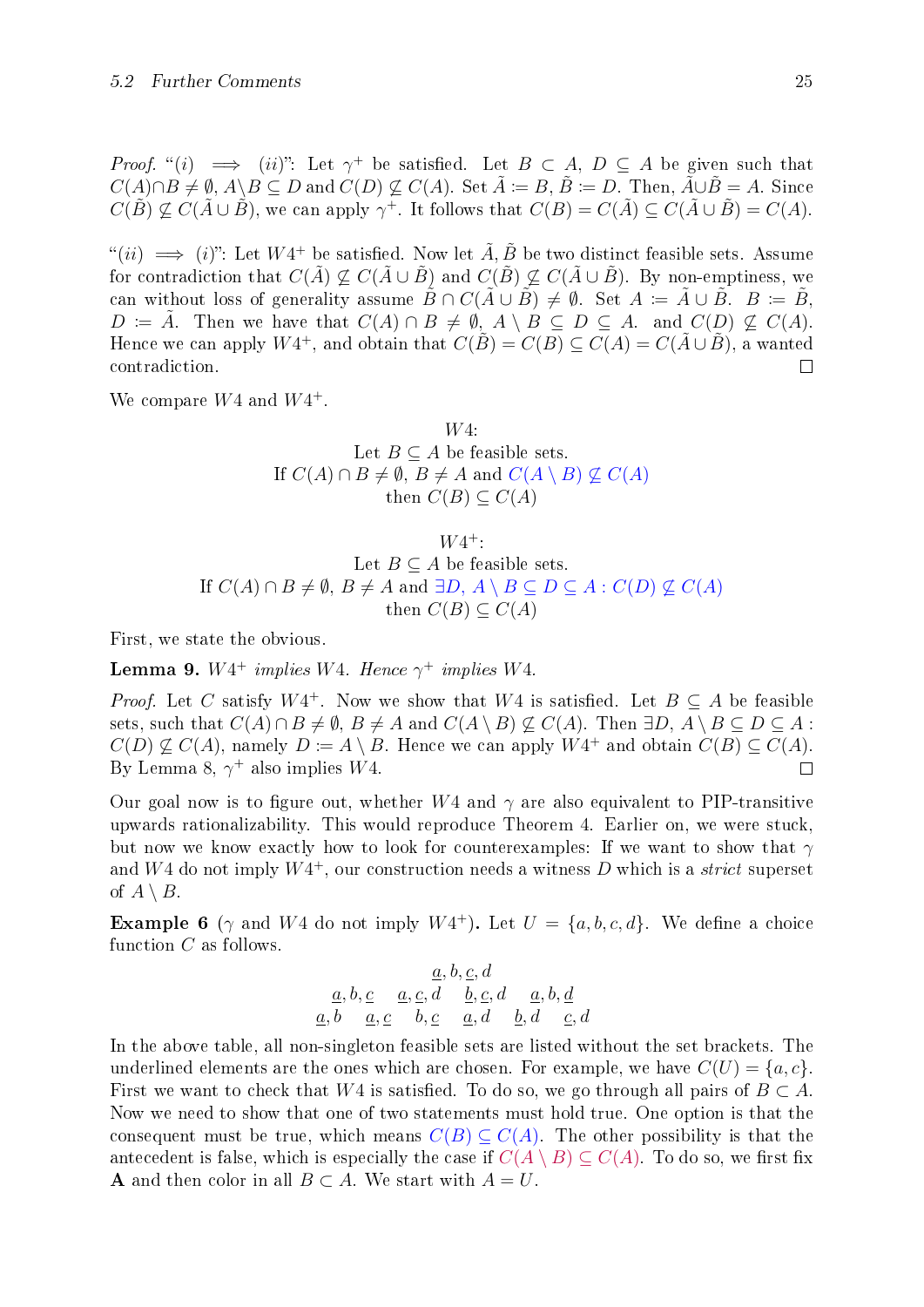$$
\underbrace{a, b, c}_{\underline{a}, b} \quad \underbrace{a, c, d}_{\underline{a}, b} \quad \underbrace{b, c, d}_{\underline{a}, d} \quad \underbrace{a, b, d}_{\underline{c}, d}
$$

For  $A = \{a, b, c\}, A = \{a, c, d\}$  and  $A = \{b, c, d\},$  the task is easy and hence summed up in one table.

$$
\underbrace{\mathbf{a}, \mathbf{b}, \mathbf{c}}_{\mathbf{a}, \mathbf{b}} \underbrace{\mathbf{a}, \mathbf{c}, \mathbf{d}}_{\mathbf{a}, \mathbf{b}} \underbrace{\mathbf{a}, \mathbf{c}, \mathbf{d}}_{\mathbf{b}, \mathbf{c}} \underbrace{\mathbf{b}, \mathbf{c}, \mathbf{d}}_{\mathbf{a}, \mathbf{d}} \underbrace{\mathbf{a}, \mathbf{b}, \mathbf{d}}_{\mathbf{b}, \mathbf{d}} \underbrace{\mathbf{a}, \mathbf{b}, \mathbf{d}}_{\mathbf{c}, \mathbf{d}}
$$

For  $A = \{a, b, d\}$ , we again color everything in.

$$
\begin{array}{ccc}\n & \underline{a}, b, \underline{c}, d \\
\underline{a}, b, \underline{c} & \underline{a}, \underline{c}, d & \underline{b}, \underline{c}, d & \underline{a}, b, \underline{d} \\
\underline{a}, b & \underline{a}, \underline{c} & b, \underline{c} & \underline{a}, d & \underline{b}, d & \underline{c}, d\n\end{array}
$$

For  $|A| = 2$  we have  $|B| = 1$ . The statement now becomes trivial since  $B = C(B)$  by non-emptiness. If  $C(A) \cap B \neq \emptyset$ , then  $C(B) = B \subseteq C(A)$ .

Now that we have shown that W4 is satisfied, we quickly show that  $\gamma$  is satisfied too. To do so we observe that  $a, c$  are chosen in every possible subset respectively. Hence if  $x \in \{a, c\}$ , and  $x \in C(A) \cap C(B)$ , then we also have  $x \in C(A \cup B)$ . Also, note that d is chosen in exactly one non-singleton set. Hence if  $d \in C(A) \cap C(B)$ , then we have  $d \in C(A \cup B)$ , since  $A \cup B$  is now equal to A or B. b is chosen only in  $\{b, c, d\}$ ,  $\{b, d\}$ and  $\{b\}$ , which are linearly ordered using the subset relation. This implies that if we have  $c \in C(A) \cap C(B)$ , then  $A \cup B$  is equal to A or B and trivially  $\gamma$  is satisfied.

To show that  $W4^+$  is violated (and hence  $\gamma^+$  and PIP-transitive upwards rationalizability are too violated), we color in  $A, B$  and  $D$  for which the implication does not hold true.

| $\underline{a},\underline{b},\underline{c},\underline{d}$ |  |                                                                                                                                                                                             |  |  |  |
|-----------------------------------------------------------|--|---------------------------------------------------------------------------------------------------------------------------------------------------------------------------------------------|--|--|--|
|                                                           |  | $\underline{a},\underline{b},\underline{c} \quad \underline{a},\underline{c},\underline{d} \quad \underline{b},\underline{c},\underline{d} \quad \underline{a},\underline{b},\underline{d}$ |  |  |  |
|                                                           |  | $\underline{a}, b \quad \underline{a}, \underline{c} \quad b, \underline{c} \quad \underline{a}, d \quad \underline{b}, d \quad \underline{c}, d$                                           |  |  |  |

Note that, as discussed before, D needs to be a true superset of  $A \setminus B$ .  $\Delta$ 

Now we know that  $\gamma^+$  is stronger than  $\gamma$  and  $W4$  together.

PIP-tran. UR 
$$
\iff \gamma^+ \iff W4^+ \iff \gamma \land W4
$$

We can now visualize the relations between the most important expansion consistency conditions discussed in this thesis:

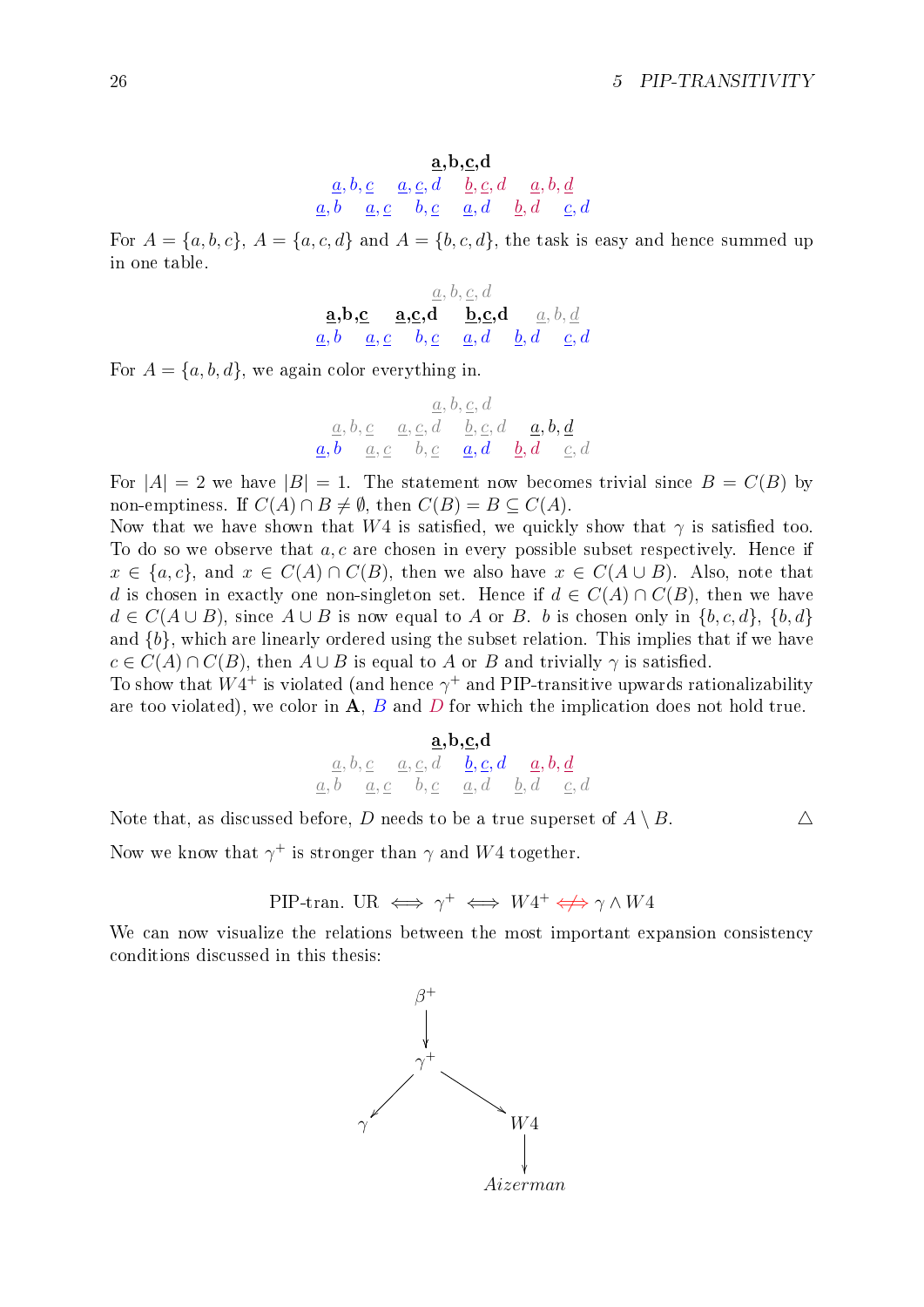Further, we note that Theorem [4](#page-27-2) is sharp in the sense that the characterization does not hold true if any of the axioms are omitted. There are examples on 3 alternatives for which W4 and  $\gamma$  are satisfied, but not  $\alpha$ . (Obviously, expansion consistency does not imply contraction consistency.) For  $\alpha$  and  $\gamma$ , we already know that they are equivalent to rationalizability. This is a strictly weaker notion than PIP-transitive rationalizability, as we can see using Example [4](#page-25-2). Hence  $\alpha$  and  $\gamma$  cannot imply W4. For  $\alpha$  and W4, we need to show that they do not imply  $\gamma$ .

**Example 7** ( $\alpha$  and W4 do not imply  $\gamma$ ). Let C be defined by the following table, where the chosen elements are the underlined ones.

$$
\begin{array}{r} \underline{a}, \underline{b}, \underline{c}, \underline{d} \\ \underline{a}, \underline{b}, \underline{c} \quad \underline{a}, \underline{c}, \underline{d} \quad \underline{b}, \underline{c}, \underline{d} \quad \underline{a}, \underline{b}, \underline{d} \\ \underline{a}, \underline{b} \quad \underline{a}, \underline{c} \quad \underline{b}, \underline{c} \quad \underline{a}, \underline{d} \quad \underline{b}, \underline{d} \quad \underline{c}, \underline{d} \end{array}
$$

First we show that  $\alpha$  is satisfied. We see that  $a, b, c$  are chosen whenever possible. Hence, when  $x \in \{a, b, c\}, x \in C(A), x \in B \subseteq A$ , then also  $x \in C(B)$ . Only d is left, where we can easily check that if  $d \in C(A)$ ,  $d \in B \subseteq A$ , then  $d \in C(B)$ . For clarity we highlight all non-singleton sets, in which  $d$  is chosen.

$$
\underbrace{a, b, c}_{a, b} \quad \underbrace{a, c, d}_{a, c} \quad \underbrace{b, c, d}_{b, c} \quad \underbrace{a, b, d}_{a, d} \quad \underbrace{a, b, d}_{c, d}
$$

After showing that  $\alpha$  is fulfilled, we now argue that W4 is satisfied. We argue as follows: Let  $A \in \mathcal{F}(U)$ , such that  $|C(A)| + 1 \geq |A|$ . Then for all  $B \subseteq A$ , we either have  $C(B) \subseteq C(A)$  or  $C(A \setminus B) \subseteq C(A)$ . To prove this claim, we have to look at two cases. If  $A = C(A)$ , then trivially we obtain  $C(B) \subseteq B \subseteq A \subseteq C(A)$ . Else  $C(A) = A \setminus \{x\}$ . If  $C(B) \nsubseteq C(A)$ , then  $x \in B$ . Hence  $C(A \setminus B) \subseteq A \setminus B \subseteq A \setminus \{x\} = C(A)$ . Further,  $\gamma$  is violated.

$$
\begin{array}{r}\n a, b, c, d \\
 \underline{a}, \underline{b}, \underline{c} \\
 \underline{a}, \underline{b} \\
 \underline{a}, \underline{c}\n \end{array}\n \quad\n \begin{array}{r}\n \underline{a}, \underline{b}, \underline{c}, d \\
 \underline{b}, \underline{c}, d \\
 \underline{a}, \underline{d} \\
 \underline{b}, \underline{d}\n \end{array}\n \quad\n \begin{array}{r}\n \underline{a}, \underline{b}, \underline{d} \\
 \underline{b}, \underline{d} \\
 \underline{c}, \underline{d}\n \end{array}
$$

We conclude this section by giving an alternative, slightly more intuitive formulation of W4. The idea stems from the color-coding of Example [6](#page-30-0).

**Definition 24** ( $W4^*$ ). Let C be a choice function. We say that C satisfies  $W4^*$ , if the following holds:

Let A, B be disjoint feasible sets. (This means that  $A \cap B = \emptyset$ .) Then  $C(A) \subseteq C(A \cup B)$ or  $C(B) \subseteq C(A \cup B)$ .

**Proposition 9.** Let C be a choice function. Then the following are equivalent:

- (i) C satisfies  $W4$
- (ii) C satisfies  $W4^*$

 $\triangle$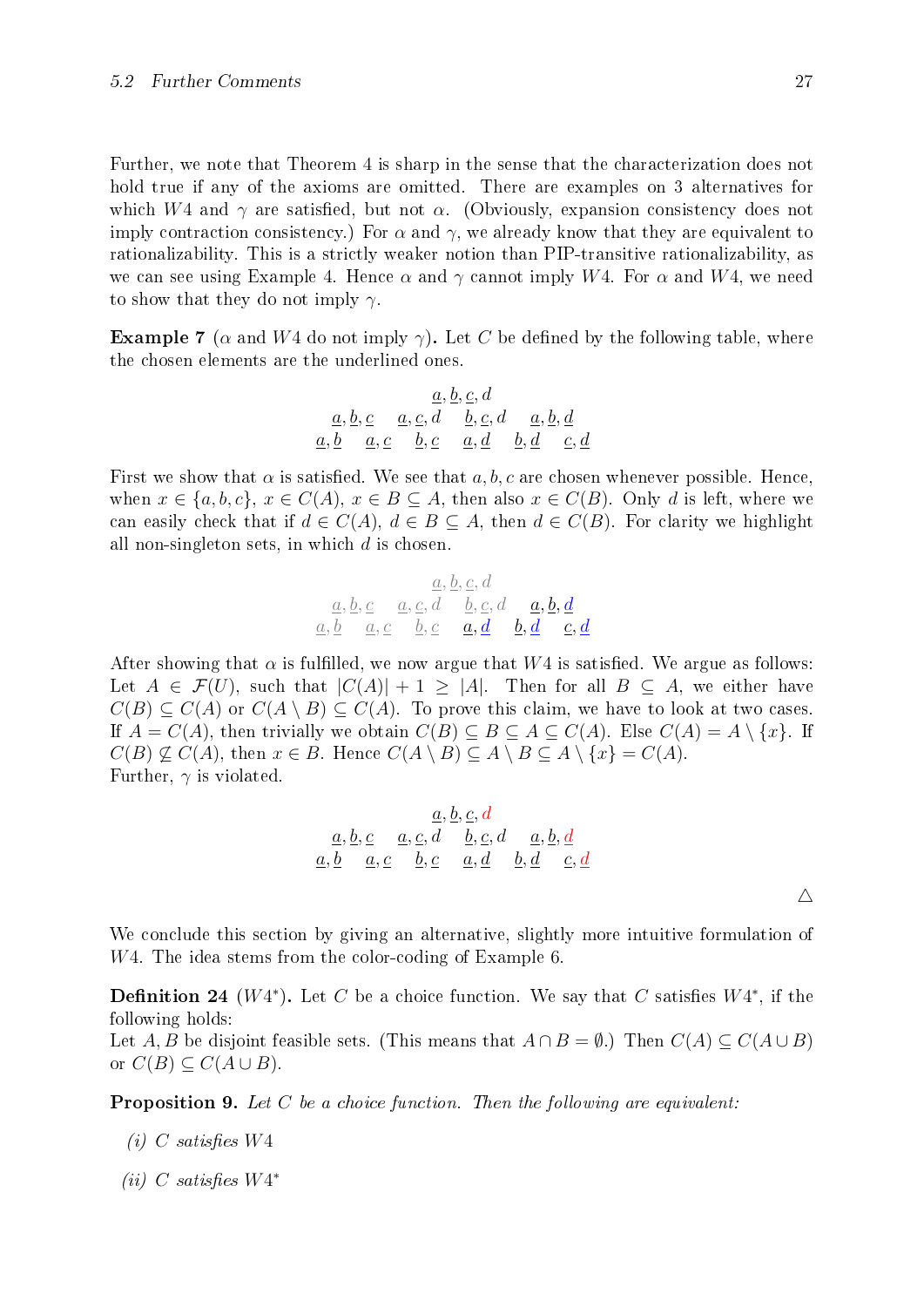*Proof.* First, let C satisfy W4. Let  $A^*$ ,  $B^*$  be disjoint feasible sets, such that  $C(A^*) \nsubseteq$  $C(A^* \cup B^*)$ . We can apply W4 using  $A \coloneqq A^* \cup B^*$  and  $B \coloneqq B^*$ , since then by disjointness  $A \setminus B = A^*$ . This implies  $C(B^*) = C(B) \subseteq C(A) = C(A^* \cup B^*)$ .

Now, let C satisfy W4<sup>\*</sup>. Let two feasible sets  $B \subset A$  be given, such that  $C(A) \cap B \neq \emptyset$ and  $C(A \setminus B) \nsubseteq C(A)$ . We can apply  $W4^*$  using  $A^* \coloneqq A \setminus B$  and  $B^* \coloneqq B$ . By definition, they are disjoint and their union is A. Since by assumption  $C(A^*) \nsubseteq C(A^* \cup B^*)$ , it has to be that  $C(B^*) \subseteq C(A^* \cup B^*)$ . This is equivalent to  $C(B) \subseteq C(A)$ .  $\Box$ 

With this formulation, we can quickly see why  $W4$  is weaker than  $\gamma^+$ : It only considers disjoint feasible sets  $A, B$ , while the latter considers all pairs of feasible sets. Further we notice that  $\gamma$  is only a non-trivial condition for feasible sets A, B, which are not disjoint. Hence we also see why  $W4$  and  $\gamma$  are independent of each other.

Everything in this section considered, the author would argue that  $\gamma^+$  is a viable alternative to W4. First, it plays a more stringent role in the theory of upwards rationalizability. Second, one might argue that the restriction to disjoint feasible sets is unnecessary in the sense that allowing all sets seems more natural. Of course, there might be some bias of the author towards the condition he created, hence the reader is invited to form their own opinion.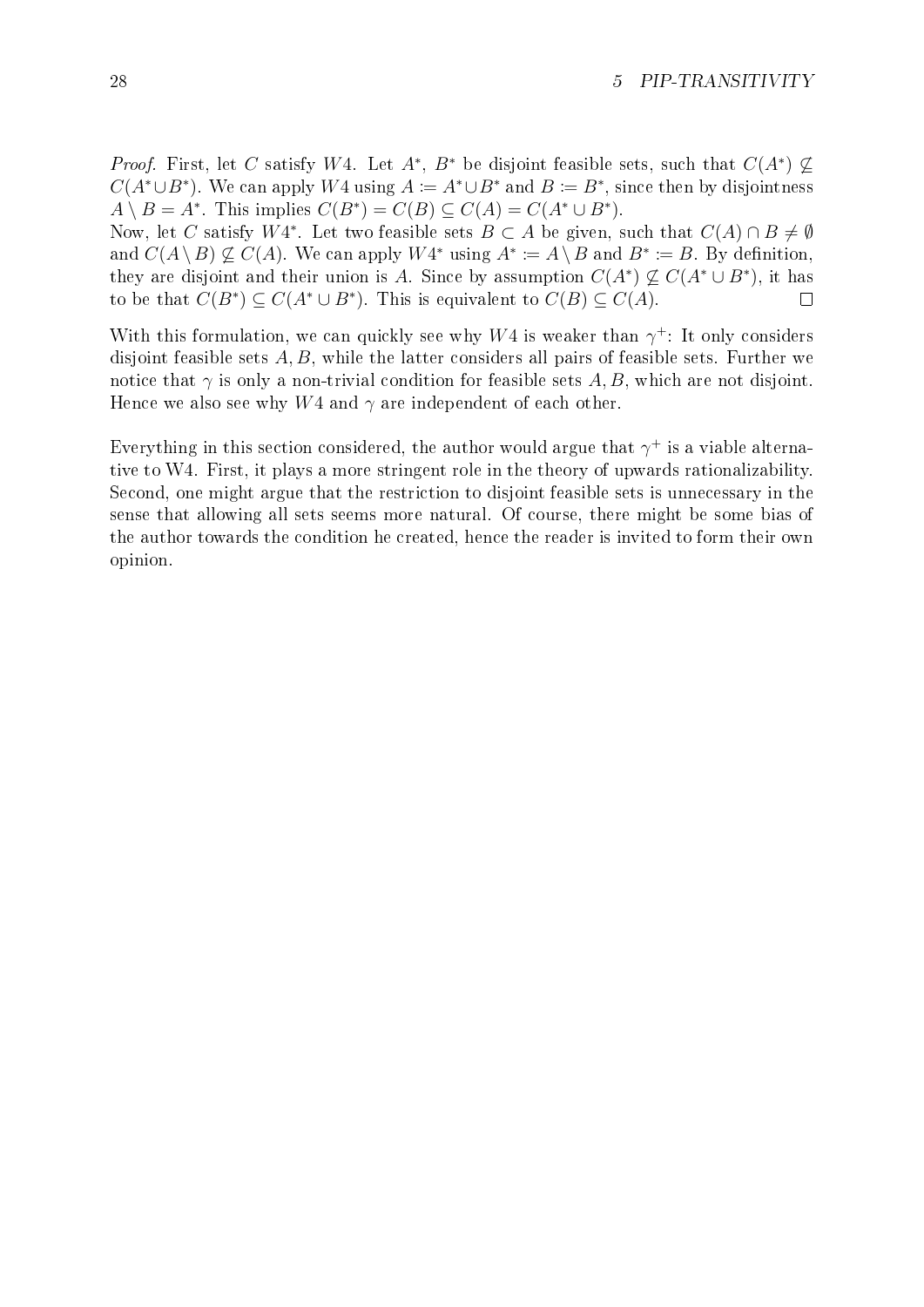### <span id="page-34-0"></span>6  $\alpha$  and Downwards Rationalizability

In this section, we present the last group of main results of this thesis. Instead of demanding that  $R^A$  inherits upwards, we instead demand that it inherits downwards. Intuitively, we expect to move from expansion consistency to contraction consistency. Indeed, we can use our notion of downwards rationalizability to characterize  $\alpha$ . Furthermore, we strengthen our intuition that quasi-transitivity and transitivity are not dependent on contraction consistency. First, quasi-transitive downwards rationalizability is also equivalent to  $\alpha$ . Second, we characterize transitive downwards rationalizability with new conditions which leave the realm of contraction consistency. These conditions are based on a relation which we call the competing relation.

#### <span id="page-34-1"></span>6.1 Characterizing  $\alpha$

**Definition 25** (Downwards Rationalizability). Let  $C$  be a choice function. We say that C is downwards rationalizable (DR), if there is a family of relations  $(R<sup>A</sup>)<sub>A</sub>$  such that the following conditions hold:

- (i) For all feasible sets A,  $R^A \subseteq A \times A$  is acyclic and complete
- (*ii*) For all feasible sets  $A$

$$
C(A) = \max_{R^A} A
$$

(iii) For all feasible sets A, B, such that  $B \subseteq A$ :

$$
R^A \cap (B \times B) \subseteq R^B
$$

In this case, we say that C is downwards rationalized by  $(R^A)_A$ .

Remark 5. Downwards rationalizability is obviously a generalization of rationalizability. For R rationalizing C, we can set  $R^A := R|_{A \times A}$ .

Further, condition  $(iii)$  can be replaced by the following condition:

 $(iii')$   $P^B \subseteq P^A$ 

With this definition, we obtain somewhat similar results to the case of expansion consistency. Downwards rationalizability is equivalent to  $\alpha$ , but also equivalent to quasitransitive downwards rationalizability.

<span id="page-34-2"></span>**Theorem 6.** Let  $C$  be a choice function. Then the following are equivalent.

- (i) C satisfies  $\alpha$
- $(ii)$  C is downwards rationalizable
- $(iii)$  C is downwards rationalized by a family of quasi-transitive relations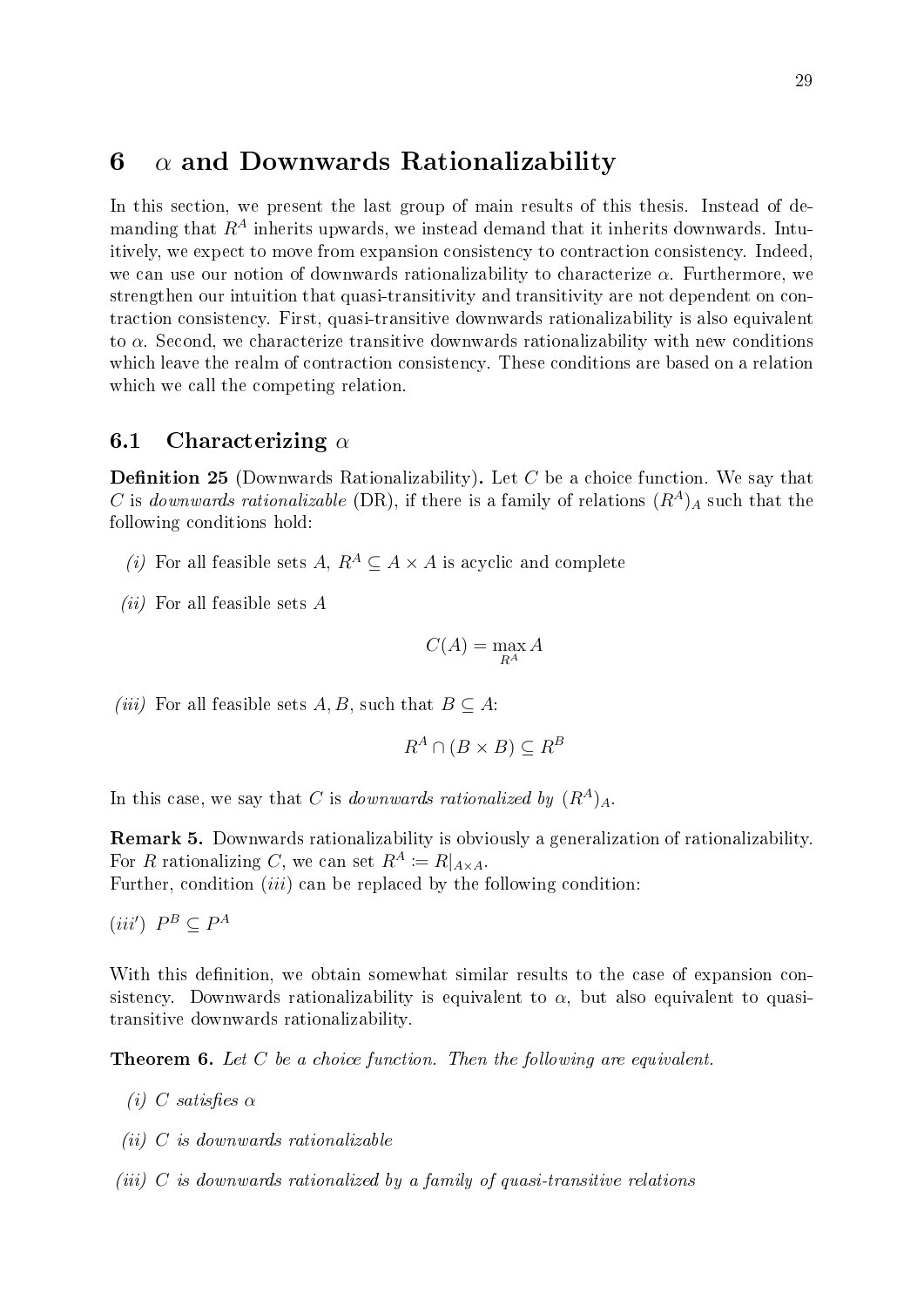*Proof of Theorem* [6](#page-34-2). The direction from *(iii)* to *(ii)* to *(i)* is straight forward. For the last implication, we show the claim by induction over  $|U| = m$ . Our induction hypothesis consists of three properties. For all choice functions C on a finite U satisfying  $\alpha$ , there exists a family of relations  $(R^A)_{\emptyset \neq A \subseteq U}$  with the following properties:

(a)

$$
C(A) = \max_{R^A} A \quad \text{for all feasible A}
$$

(b) For all feasible  $B \subseteq A$  it holds that

$$
R^A \cap (B \times B) \subseteq R^B
$$

(c)  $R^A$  is complete and quasi-transitive for all A

Let us start with  $m = 1$ , say  $U = \{x\}$ . Then by non-emptiness  $C(U) = U$ . We set  $x R^U x$ and obtain a (family of) transitive relation(s), which fulfills properties (a) to  $(c)$ . Now, let  $|U| = m + 1$ . By non-emptiness, we can fix any  $x \in C(U)$ . Set  $U' \coloneqq U \setminus \{x\}$ . By induction assumption, there is a family of relations  $(R^A)_{\emptyset \neq A \subseteq U'}$  satisfying properties (a) to (c) on all subsets of U'. From now on we denote subsets of U' as  $A, B$ . For such sets we define  $A^+ := A \cup \{x\}$ . Now, for any feasible A we define  $R^{A^+}$  as follows:

- $y R^{A^+} z \iff y R^A z$  for all  $y, z \in A$
- $x R^{A^+} y$  for all  $y \in A^+$
- $y R^{A^+} x \iff y \in C(A^+)$  for all  $y \in A$

We need to show that all three properties are fulfilled for all subsets of  $U$ .

Let us start with (a). Observe that by  $\alpha, x \in C(A^+)$ . This matches with  $x R^{A^+} y$  for all  $y \in A$ . Now, let  $y \in A$ . If  $y \in C(A^+)$ , then by  $\alpha$  we conclude that  $y \in C(A)$ . By induction hypothesis, it must be that  $y R^A z$  for all  $z \in A$ . Hence  $y R^{A^+} z$  for all such z. Furthermore, by definition we have  $y R^{A^+}x$ . Hence y is maximal in  $A^+$ . Otherwise  $y \notin C(A^+)$ . It follows that  $x R^{A^+} y$  but  $\neg(y R^{A^+} x)$ , or in other words  $x P^{A^+} y$ .

Now we move on to (b). Let two feasible sets  $B \subseteq A$  be given. (b) holds for  $(B, A)$ by induction hypothesis. Hence it now remains to look at  $(B, A^+)$  and  $(B^+, A^+)$ . Let  $y, z \in B$  with  $y R^{A^+} z$ . Then by definition  $y R^A z$ . By induction hypothesis again we have  $y R^{B} z$ . Thus we have shown the claim for  $(B, A^{+})$ . In addition, by definition we obtain  $y R^{B^+} z$ . For x, we trivially obtain  $x R^{B^+} y$  for all  $y \in B^+$ . Hence, the only case which remains is  $y R^{A^+} x$  for some  $y \in B$ . But then by definition  $y \in C(A^+)$  and hence by  $\alpha$  it follows that  $y \in C(B^+)$ . Again by definition, we obtain  $y R^{B^+} x$ .

Last, we check (c). Let A be a feasible set.  $R^A$  is complete and quasi-transitive by induction hypothesis. First, we check completeness of  $R^{A^+}$ .  $x R^{A^+} y$  for all  $y \in A^+$ . Let  $y, z \in A$ , such that  $\neg(y R^{A^+} z)$ . Then by definition  $\neg(y R^A z)$ . We use completeness of  $R^A$ and obtain  $z R^A y$ . This by definition implies  $z R^{A^+} y$ . For quasi-transitivity, we only need to go through two cases since x by (a) can never be dominated strictly. Let  $y, z, w \in A$ . If  $x P^{A^+} y$  and  $y P^{A^+} z$ , by (a) we obtain  $z \notin C(A^+)$  and hence by definition  $\neg (z R^{A^+} x)$ , or in other words  $x P^{A^+} z$ . If on the other hand  $y P^{A^+} z$  and  $z P^{A^+} w$ , by definition we obtain  $y P^A z$ ,  $z P^A w$ . By induction hypothesis, we obtain  $y P^A w$ . Again by definition, we obtain  $y P^{A^+} w$ .  $\Box$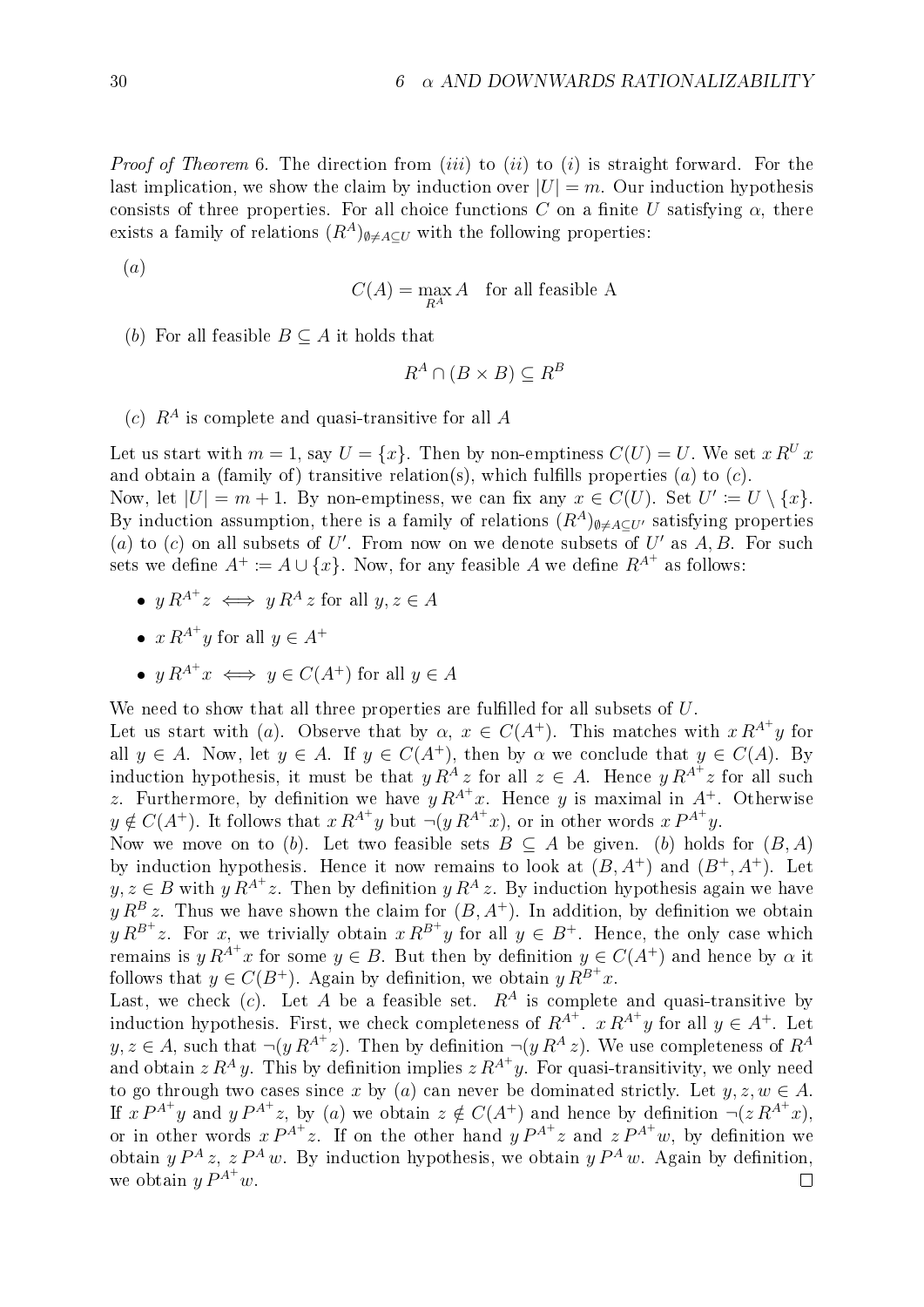Applying Theorem [6](#page-34-0), we directly obtain Lemma [7](#page-19-0).

While Theorem [6](#page-34-0) does state that downwards rationalizability and quasi-transitive downwards rationalizability are equivalent, we need to be careful. Not every family of relations downwards rationalizing C has to be quasi-transitive, as we can see in the following example.

**Example 8** (Not every downwards rationalizing relation is quasi-transitive). Let  $U =$  $\{a, b, c\}$ . We define C by setting  $C(A) := A$  for all feasible sets, except for  $C(U) := \{a\}$ . For all  $A \in \mathcal{F}(U)$ ,  $A \neq U$ , we set  $R^A \coloneqq A \times A$ . We define  $R^U$  as follows:



It is easy to check that  $(R^A)_A$  downwards rationalizes U. Further,  $R^U$  is not quasitransitive. Instead, we could use  $\bar{R}^U$ :



With this replacement, we now have a family of quasi-transitive relations which downwards rationalizes U.

<span id="page-36-0"></span>Example 9 (Downwards rationalizability does not imply transitive downwards rationalizability). There is a choice function C which satisfies  $\alpha$  but is not downwards rationalized by any family of transitive relations.

Let  $U = \{a, b, c, d\}$ . Define C as follows:

$$
\begin{array}{ccc}\nA & C(A) \\
\{a, b, c, d\} & \{c\} \\
\{a, b, c\} & \{a, c\} \\
\{a, b, d\} & \{b\} \\
\{d\} & B & B \cap \{a, b, c\}\n\end{array}
$$

where the last row means that for all not previously listed feasible sets  $B, C(B) =$  $B \cap \{a, b, c\}$ . It is easy to verify that C satisfies  $\alpha$ . We assume for contradiction, that there is some family of transitive relations  $(R<sup>A</sup>)<sub>A</sub>$  downwards rationalizing C. Now, we look at  $A = \{a, b, c\}$  and  $B = \{a, b, d\}$ . It is clear that  $a I^A c$ . If further it were that  $c I^A b$ or  $a I<sup>A</sup> b$ , then by transitivity both would hold and b would be maximal, a contradiction. Hence we have a  $P^A$  b. Then it follows directly that a  $P^U$  b, hence a  $R^B$  b. Since b is chosen in B, by assumption we have  $b R^B d$ . By transitivity we have  $a R^B d$ . By maximality of a we have  $a \in C(B)$ , a contradiction.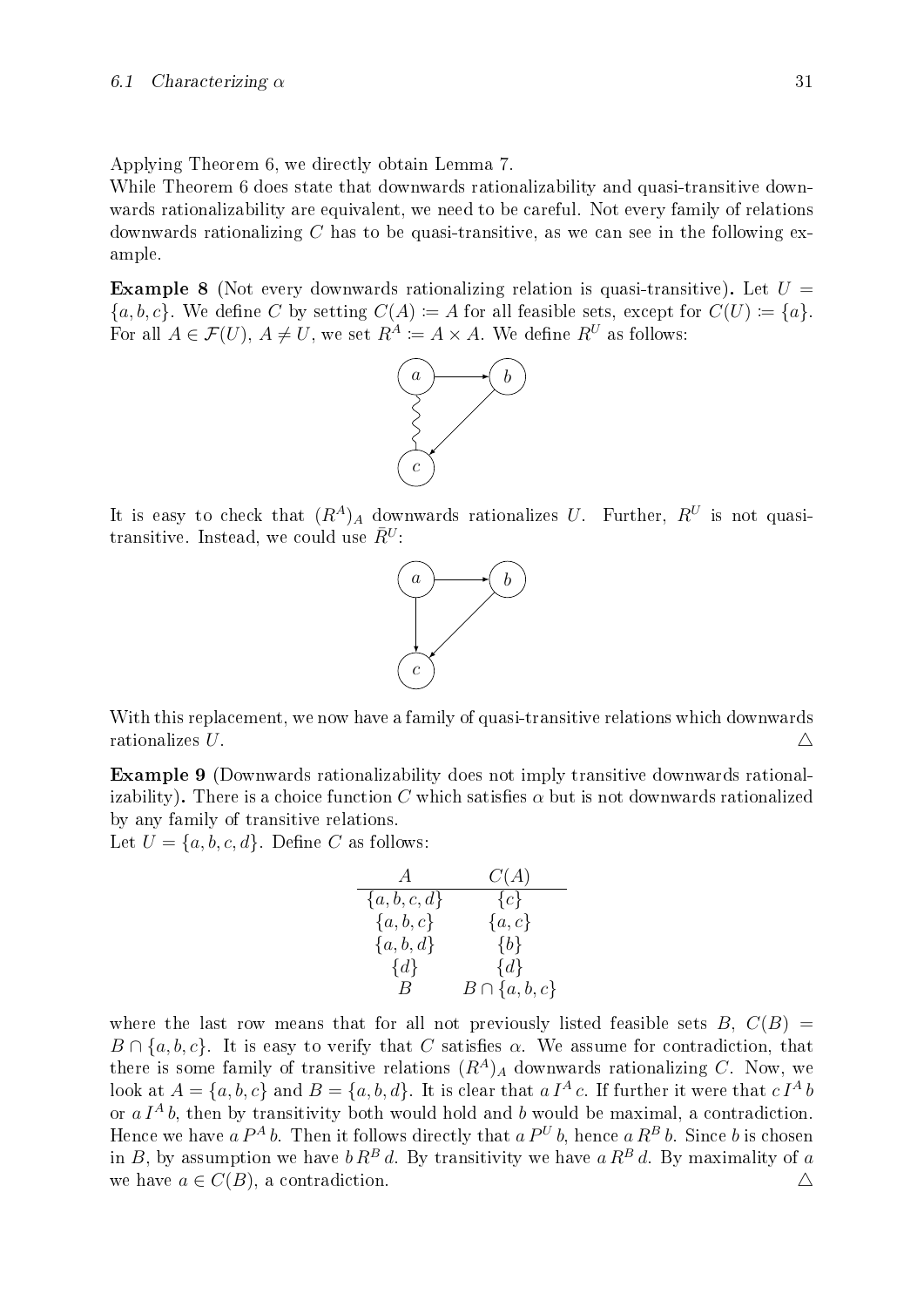### 6.2 Uniqueness for Downwards Rationalizability

For  $\alpha$ , things are less structured than for  $\gamma$ . While  $(R_C^A)_A$  is the unique finest family which can upwards rationalize  $C$ , uniqueness is not given for downwards rationalizability, no matter whether we demand a finest or coarsest family. We start with a lemma, which will be used a few times in this section.

<span id="page-37-0"></span>**Lemma 10.** Let  $C$  be upwards or downwards rationalized by some family of relations  $(R^A)_A$ . Let  $x, y \in A \in \mathcal{F}(U)$ . If  $x P^A y$ , then  $x R^B y$  for all  $B \in \mathcal{F}(U)$  with  $x, y \in B$ .

*Proof.* First, let  $(R^A)$  upwards rationalize C, let  $x P^A y$  for some feasible sets A, B and  $x, y \in A \cap B$ . Then, it has to be that  $x P^{\{x,y\}} y$  by Lemma [2](#page-14-0). Especially,  $x R^{\{x,y\}} y \implies$  $x R^B y$ .

Now, let  $(R^A)$  downwards rationalize C, let  $x P^A y$  for some feasible sets  $A, B$  and  $x, y \in$  $A \cap B$ . Then, we can analogously show that  $x P^{A \cup B} y$ . Especially,  $x R^{A \cup B} y \implies x R^{B} y$ .

**Example 10** (No unique coarsest relation). Consider  $U = \{a, b, c\}$ ,  $C(U) = \{a\}$ . For all  $B \subset U$ , we set  $C(B) := B$ . Then C satisfies  $\alpha$ . It is then clear that for all such B we have  $R^B = B \times B$ . We look at the following relation  $R^U$ , where weak edges are denoted by wavy lines and strict edges are pointing towards the dominated alternative.



We see that there is no strictly coarser relation on  $U$  which yields the same choice set, since then either b or c has to be undominated. Also it is easy to verify that  $(R<sup>A</sup>)_{\emptyset \neq A\subset U}$ downwards rationalizes C. We also look at another relation  $\bar{R}^U$ , given by the following graph:



Again, any strictly coarser relation has  $b$  or  $c$  as additional maximal element. Also, it is easy to verify that  $(R^A)_{\emptyset \neq A\subseteq U}$  downwards rationalizes C (with  $R^B = B \times B$  for all strict subsets of  $U$ ).

So both relations are inclusion maximal and downwards rationalize  $C$ , but they are not identical.  $\triangle$ 

Example 11 (No unique finest relation). A unique finest relation downwards rationalizing C does not always have to exist.

Let  $U = \{a, b, c, d\}$ . Define C as follows: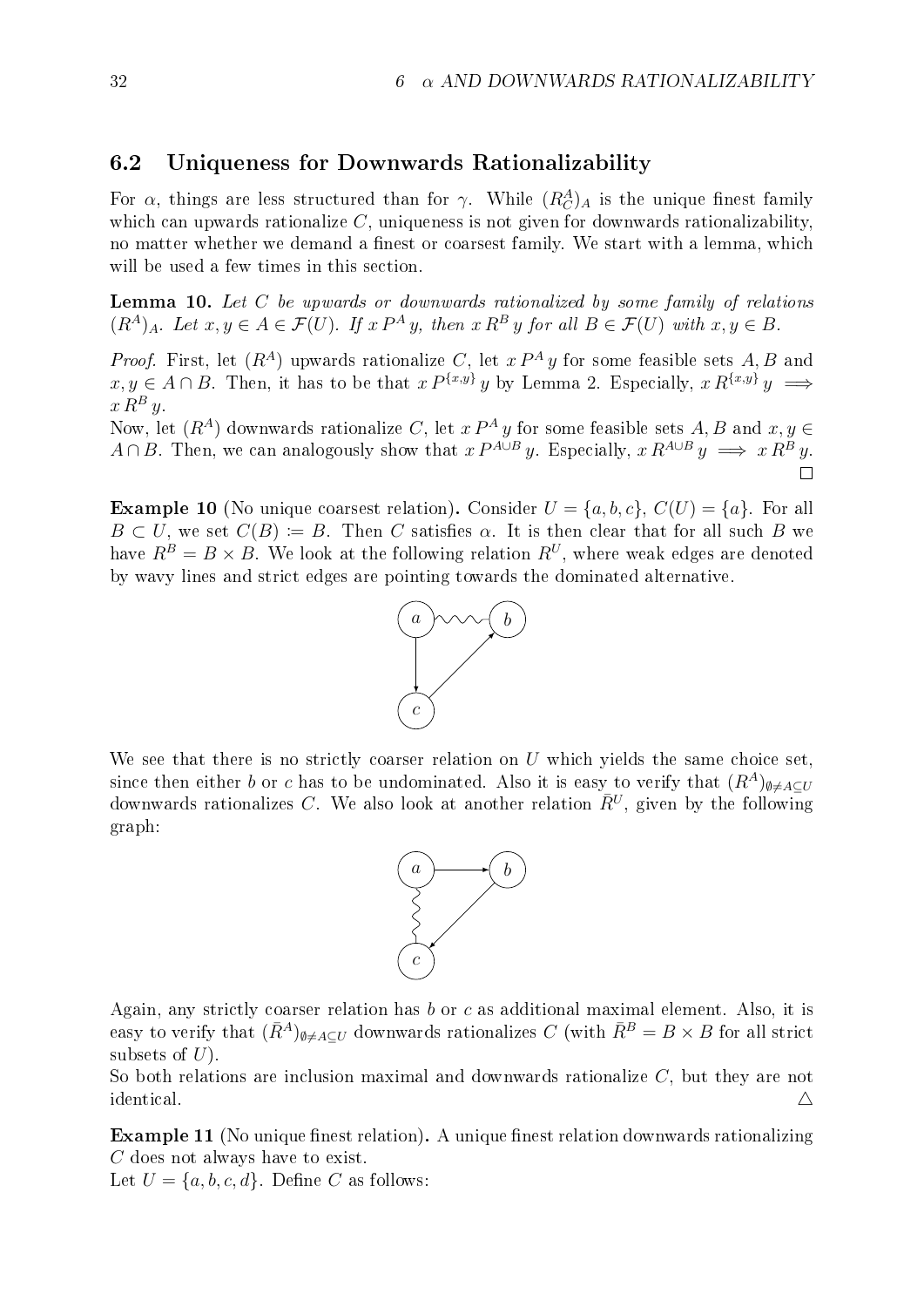| A              | C(A)       |
|----------------|------------|
| ${a,b,c,d\}$   | ${a,b}$    |
| ${a, c, d}$    | $\{a,c\}$  |
| $\{b,c,d\}$    | $\{b, d\}$ |
| $\overline{B}$ | $\Box B$   |

where the last row means that for all not previously listed feasible sets  $B, C(B) = B$ . One quickly verifies that C satisfies  $\alpha$ . Again, it is clear that for all B of the last row we need  $R^B := B \times B =: \overline{R}^B$ . For the first family of relations  $(R^A)_A$ , we look at the following graphs:



We observe for  $R^U$  and  $R^{\{a,c,d\}}$  that each strictly finer, complete relation has one less maximal element. In the case of  $R^U$ , either a or b will be dominated. In the case of  $R^{\{a,c,d\}}$ , either a or c will be dominated. Now we look at  $A = \{b,c,d\}$ . Note that by  $c P^{\{a,c,d\}} d$  we have to set  $c R^A d$ . Furthermore, if we make the edge  $b I^A d$  strict, we lose one of the maximal elements b or d. Hence, there is no strictly finer relation than  $R^A$ such that the family still downwards rationalizes C. All in all,  $(R^A)_{\emptyset \neq A \subseteq U}$  is an inclusion minimal family downwards rationalizing C.

For the second family of relations  $\overline{R}^A$ , we mirror our previous construction:

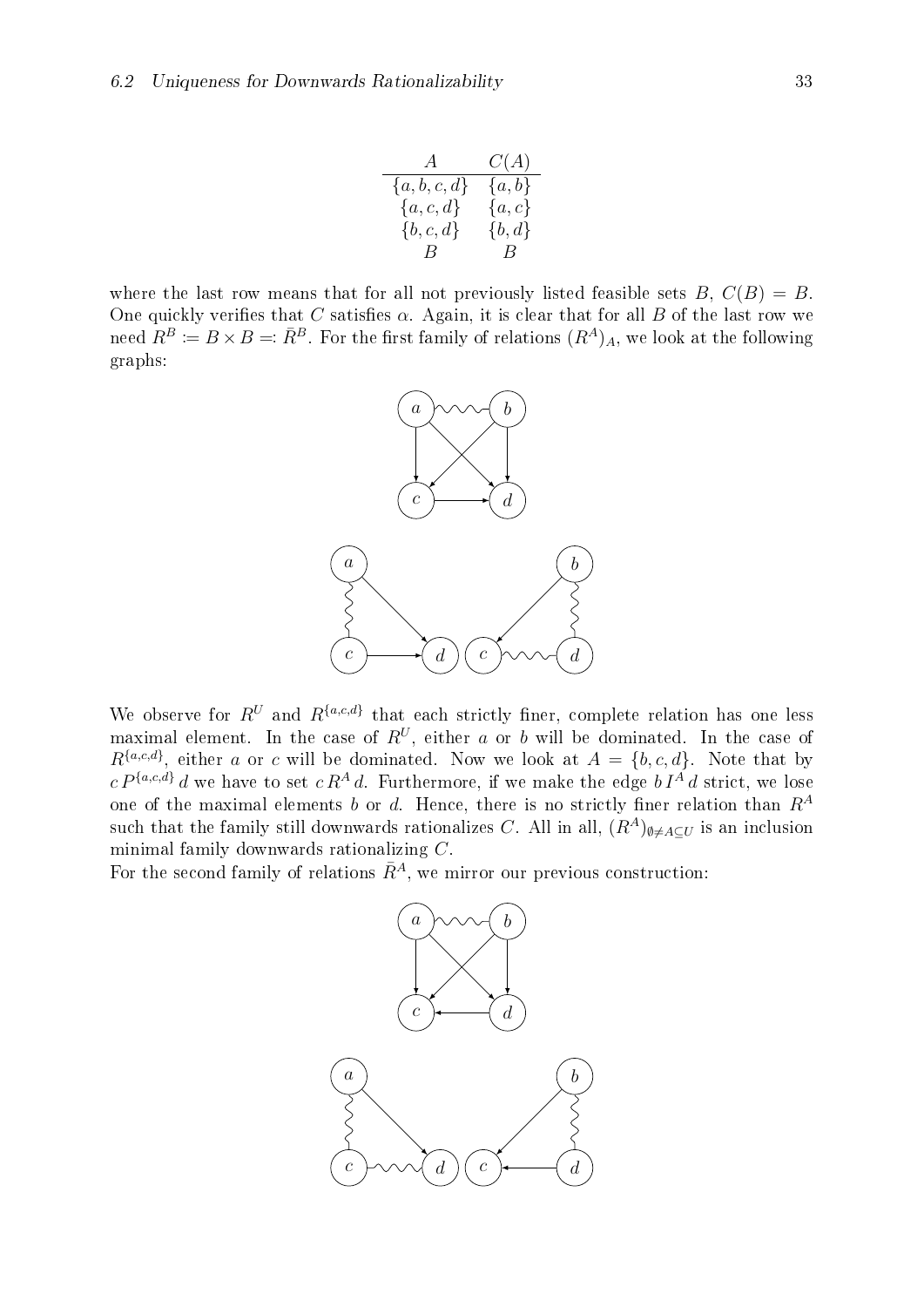Analogously we observe for  $\bar{R}^U$  and  $\bar{R}^{\{b,c,d\}}$ , that each strictly finer, complete relation has one less maximal element. In the case of  $\bar{R}^U$ , again either  $a$  or  $b$  will be dominated. In the case of  $\bar{R}^{\{b,c,d\}}$ , either b or d will be dominated. Now we look at  $A = \{a,c,d\}$ . Note that by  $d\bar{R}^U c$ , we have to set  $d\bar{R}^A c$ . The only other way to make this edge strict is to have  $d\,\bar{P}^{A}\,c$ , losing a maximal element. Furthermore, if we make the edge  $a\,\bar{I}^{A}\,c$  strict, we also lose one of the maximal elements  $a$  or  $c$ . Hence, when fixing all other relations as done, there is no strictly finer relation than  $\bar{R}^A$  such that the family downwards rationalizes C. All in all,  $(\bar{R}^A)_{\emptyset \neq A\subset U}$  is another inclusion minimal family downwards rationalizing C.  $\Delta$ 

#### 6.3 Transitive Downwards Rationalizability

#### 6.3.1 The Main Result

To characterize transitive downwards rationalizability, we introduce a new relation on U. We remember that the revealed preference argues that some x is at least as good as some y, if there is any set containing y in which x is chosen. Sometimes, this makes alternatives tie even though one seems to be intuitively stronger than the other. For example, we examine the choice function C, which is defined by  $C(A) = A$  for all feasible sets A, except for the following cases.

$$
\begin{array}{ccc}\n & A & C(A) \\
\hline\n\{a, b, c, d\} & \{a\} \\
\{a, b, c\} & \{a\} \\
\{a, b, d\} & \{a\}\n\end{array}
$$

The revealed preference states that b is at least as good as a, since the former is chosen in  $\{a, b\}$ . On the other hand, one could argue that a is in some sense strictly better than b, since in many sets  $a$  is chosen, while  $b$  is not. Furthermore, in all sets in which  $b$  is chosen, a is also chosen. Our argumentation results in the following relation.

**Definition 26** (Competing Relation). Let C be a choice function. We define its *competing* relation  $\succsim$  on U as follows:  $x \succsim y$  if and only if  $y \in C(A) \implies x \in C(A)$  for all feasible sets  $A \supseteq \{x, y\}.$ 

In our above example we have  $a \succ b$ , which matches our intuition. On first sight, our relation appears to have some theoretical drawbacks when compared to the revealed preference. For non-empty choice, the revealed preference relation is not only complete, but also acyclic. In general, neither must hold true for the competing relation.

**Example 12.** Let  $|U| \geq 3$ . Then the competing relation can be incomplete. Let C be defined by  $C(A) = A$  for all feasible sets A, except for the following two cases.

$$
\begin{array}{cc}A&C(A)\\ \{a,b,c\}&\{a\}\\ \{a,b\}&\{b\}\end{array}
$$

Clearly, a and b cannot be compared. Note that the relation is acyclic.  $\Delta$ 

<span id="page-39-0"></span>Acyclicity is a bit more complicated.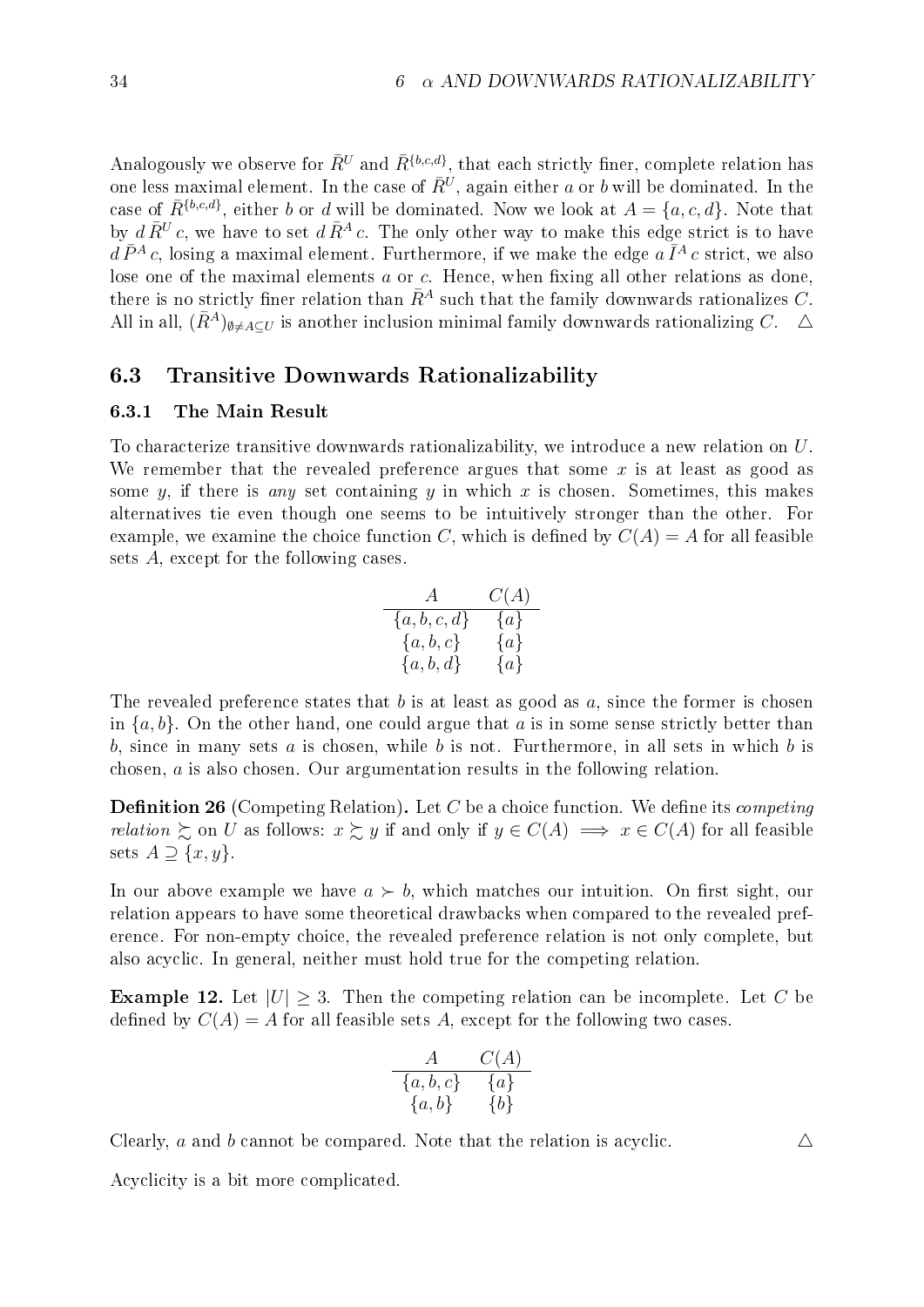**Example 13.** Let  $U = \{a, b, c, x\}$ . Then the competing relation can be cyclic. Let C be defined by  $C(A) = A$  for all feasible sets A, except for the following cases.

$$
\begin{array}{c|cc}\n & A & C(A) \\
\hline\n\{a, b, x\} & \{a, x\} \\
\{b, c, x\} & \{b, x\} \\
\{a, c, x\} & \{c, x\} \\
U & \{x\}\n\end{array}
$$

Let  $\succeq$  denote the competing relation of C. Then it is clear that  $a \succ b \succ c \succ a$ , a cycle. On the other hand, we also have  $x \succ a, b, c$ , hence the relation is complete.  $\triangle$ 

Instead of viewing these two observations as a disadvantage of the competing relation, we could also argue that acyclicity and completeness of  $\succeq$  mean that C satisfies a high degree of consistency.

As we saw in Example [9](#page-36-0),  $\alpha$  still allows that a is chosen while b is not in some set  $(\{a, b, c\})$ and b is chosen while a is not in some other set  $({a, b, d})$ . This violation of completeness results in transitive downwards rationalizability being impossible. With the addition of acyclicity and the help of two lemmas, we can present a characterization.

<span id="page-40-0"></span>**Lemma 11.** If C is downwards rationalized by a family of transitive relations, then  $\gtrsim$  is acyclic.

*Proof.* Let  $(R^A)$  be a family of transitive relations downwards rationalizing C. Assume for contradiction there are  $x_1, \ldots, x_k$  with  $x_1 \succ \cdots \succ x_k \succ x_{k+1} \coloneqq x_1$ . Let  $i \leq k$ . There must be a feasible set  $A_i$  with  $x_{i+1} \in A_i \backslash C(A_i)$  and  $x_i \in C(A_i)$ . It follows that  $x_i P^{A_i} x_{i+1}$ , else by transitivity  $x_{i+1}$  would be chosen in  $A_i$ . Now, set  $A := \cup_{i \leq k} A_i$ , which is a feasible set. By downwards rationalizability, it has to be that  $x_i P^A x_{i+1}$  for all  $i \leq k$ . Hence  $x_1 P^A \dots P^A x_k P^A x_1$ , a wanted contradiction to  $R^A$  being acyclic (transitive).  $\Box$ 

<span id="page-40-1"></span>**Lemma 12.** Let R be an acyclic and complete relation on a countable set  $U$ . Then there is a transitive and complete relation  $R' \subseteq R$  on U.

*Proof.* As always, we denote the strict part of R by P and the symmetric part by I. First, set  $k := |\{(x, y) | x, y \in U, xIy, x \neq y\}|/2$ . We deal with the case  $k < \infty$  using induction. For  $k = 0$ , it is clear that R itself is antisymmetric and complete. For transitivity, let x R y,  $y R z$ . If the three are not pairwise distinct, then trivially  $x R z$ . Else, by antisymmetry it must be that  $x \, P \, y$ ,  $y \, P \, z$ . By acyclicity it must hence be that  $x \, R \, z$ .

Now let  $k > 0$ . If R itself is transitive, we are done. Else, there must be pairwise distinct  $x_1, \ldots, x_k \in U$  with  $x_k P x_1$ , but  $x_i R x_{i+1}$  for all  $i \leq k$ , where we denote  $x_{k+1} \coloneqq x_1$ . Since R is acyclic, there has to be  $i < k$  with  $x_i I x_{i+1}$ . Assume now for contradiction, that for each such i the relation  $R \setminus \{(x_i, x_{i+1})\}$  is no longer acyclic. This would mean that there is a strict path  $x_i P \ldots P x_{i+1}$ . For all other i we directly have  $x_i P x_{i+1}$ . Hence there is a cycle  $x_1 P \ldots P x_k P x_1$ , a wanted contradiction to acyclicity of R. Now let i be given, such that  $x_i I x_{i+1}$  and  $R^* \coloneqq R \setminus \{(x_i, x_{i+1})\}$  is acyclic. Then  $R^*$  is still complete and we can use induction to obtain a relation  $R' \subseteq R^* \subseteq R$ , which is transitive and complete. For  $k = \infty$ , it must be that  $|U| = \infty$ . We enumerate the elements of  $U = \{x_1, x_2, \dots\}$ . Then, we can inductively build relations  $R^{(k)} \subseteq R$ , such that  $R^{(k)}$  is complete and tran-

sitive on  $\{x_1, \ldots, x_k\}$  using the complete and acyclic input  $R^{(k-1)} \cup \{(x, y) \in R | x =$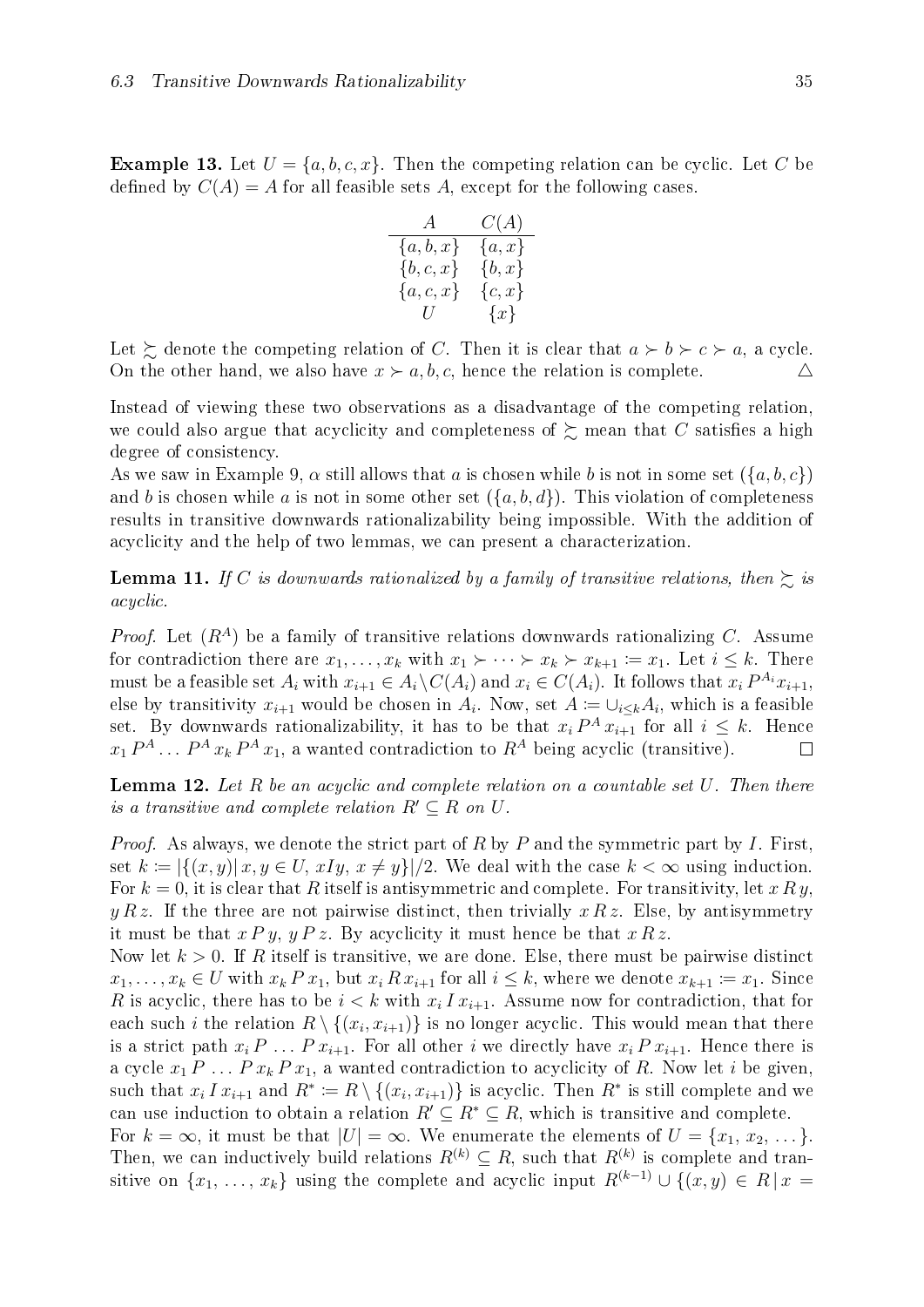$x_k \vee y = x_k$ . Then, the liminf of these relations is a transitive, complete relation on U.  $\Box$ 

<span id="page-41-0"></span>**Theorem 7.** Let C be a choice function. The following are equivalent.

- (i)  $C$  is downwards rationalized by a family of transitive relations.
- (ii) C satisfies  $\alpha$  and its competing relation is complete and acyclic.

*Proof.* First, we look at  $(i) \implies (ii)$ . Lemma [11](#page-40-0) ensures that the competing relation is acyclic.  $\alpha$  is clearly satisfied. Assume for contradiction, that completeness is violated for x, y on the sets A, B. Then, by transitivity it has to be that  $x P^A y$  and  $y P^B x$ , a contradiction to Lemma [10](#page-37-0).

For the other direction, let *(ii)* be true. We want to show that there exists a family of relations  $(R^A)_{A \in \mathcal{F}(U)}$  with the following properties:

(i)

$$
C(A) = \max_{R^A} A \quad \text{for all feasible A}
$$

(*ii*) For all feasible  $B \subseteq A$  it holds that

$$
R^A \cap (B \times B) \subseteq R^B
$$

(*iii*)  $R^A$  is complete and transitive for all A

To do so, let  $\succsim$  denote the competing relation, which has to be acyclic and complete by assumption. Using Lemma [12](#page-40-1), we obtain a transitive and complete subrelation  $\succeq^*$ . For each feasible A and  $x, y \in A$  we define:

$$
x R^A y \iff x \succsim^* y \lor x \in C(A)
$$

For (i), let  $A \in \mathcal{F}(U)$ . If  $x \in C(A)$ , then  $x R^A y$  for all  $y \in A$ . If  $x \in A \setminus C(A)$ , then observe that by completeness of  $\sum$  for all  $y \in C(A)$ :  $y \succ x$ , which implies  $y P^A x$ .

For (ii), let  $x, y \in B \subseteq A$  with  $x R^A y$ . If  $x \in C(A)$ , by  $\alpha$  we have  $x \in C(B)$ , hence  $x R^{B} y$ . Else  $x \succsim^{*} y$ , hence also  $x R^{B} y$ .

For (iii), let  $x R^A y$  and  $y R^A z$  for some feasible set A with  $x, y, z \in A$ . If  $x \in C(A)$ , then trivially  $x R^A z$ . Else, it must be that  $x \succsim^* y$ . This implies  $x \succsim y$  and hence  $y \notin C(A)$ . From this we deduce  $y \succsim^* z$ . Using transitivity of  $\succsim^*$ , we have  $x \succsim^* z$ , and hence  $x R^A z$ , which proves transitivity. Since  $\succcurlyeq^*$  is complete on U,  $R^A$  is complete on A.

#### 6.3.2 Further Comments

Example [13](#page-39-0) and Example [9](#page-36-0) already show that even when  $\alpha$  is satisfied, completeness and acyclicity of the competing relation do not imply each other. For the above characterization to be sharp, we only need to show that acyclicity and completeness of the competing relation do not imply  $\alpha$ .

**Example 14** (Completeness and acyclicity do not imply  $\alpha$ ). Let  $U = \{a, b, c\}$ . We set  $C(A) := A$  for all feasible sets, except for  $C({a,b}) := {a}$ . Then the competing relation of C is complete and acyclic. Nonetheless,  $\alpha$  is not satisfied.  $\Delta$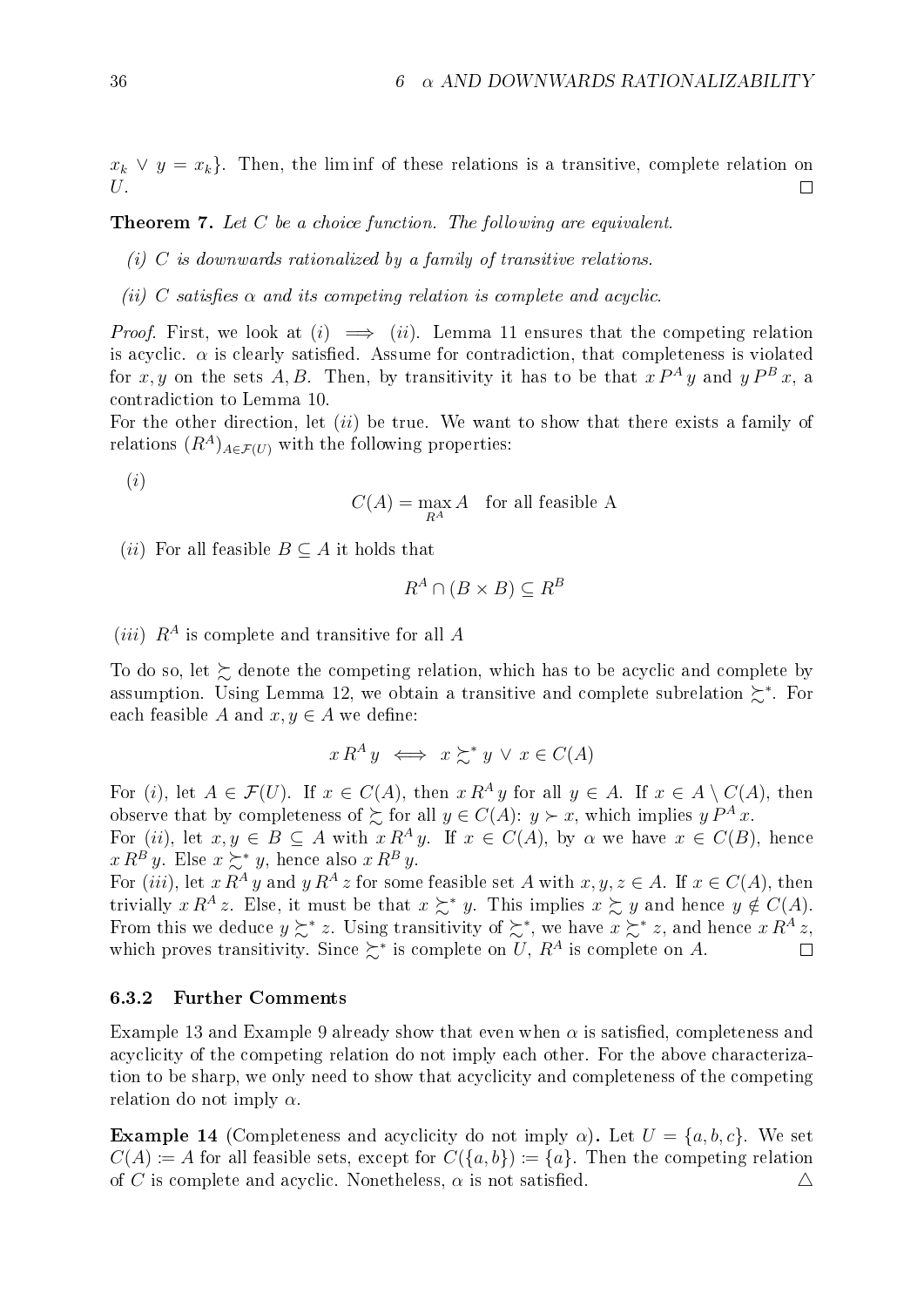Neither completeness nor acyclicity are contraction consistency conditions. Are they related to expansion consistency? While completeness is implied by transitive upwards rationalizability, the latter does not imply acyclicity of the competing relation.

**Proposition 10.** Let C be a choice function. If C is upwards rationalized by a transitive family of relations, then its competing relation is complete.

*Proof.* Let  $(R^A)_A$  be a family of transitive relations upwards rationalizing C. To check completeness of the competing relation, let  $x, y \in A$  be given, such that  $x \in C(A)$ ,  $y \in A \setminus C(A)$ . Let B be any other feasible set with  $y \in C(B)$ ,  $x \in B$ . By transitivity and completeness of  $R^A$ , it has to be that  $x P^A y$  (else  $y \in C(A)$ ). By Lemma [10](#page-37-0) we have  $x R^{B} y$ . By transitivity of  $R^{B}$  and maximality of y in B, we obtain  $x R^{B} z$  for all  $z \in B$ , hence  $x \in C(B)$ .  $\Box$ 

Example 15 (Transitive upwards rationalizability does not imply acyclicity of the competing relation). Let  $U = \{a, b, c, d\}$ . We define  $C(A) = A$  for all feasible sets A, except for the following ones.

| A              | C(A)           | condition          |
|----------------|----------------|--------------------|
| a, b, d        | a, d           |                    |
| b, c, d        | b, d           |                    |
| c, a, d        | c, d           |                    |
| a, b           | $\overline{a}$ |                    |
| b, c           | h              |                    |
| a, c           | C              |                    |
| $\overline{A}$ | d.             | $d \in A,  A  = 2$ |

C satisfies  $\beta^+$ . Further, the competing relation has a cycle  $a \succ b \succ c \succ a$ .

Now, we have presented all main results of this thesis. From this point on, we embark on a sidequest to explore choice theoretical questions, as well as study applications of our theory.

#### 6.3.3 Resoluteness<sub>2</sub> and Transitive Downwards Rationalizability

This subsection does not bear any new results. Instead, it shows where our attempts cross the path of already existing results. Namely, completeness of the competing relation is equivalent to a condition called weak WARP, which was used by [Ehlers and Sprumont](#page-70-0) [\(2008\)](#page-70-0). Together with two other consistency conditions and a weak form of resoluteness, it characterizes the Top Cycle rule  $(TC)$ , which is known to satisfy  $\beta^+$  and which we introduce in Section [9.](#page-56-0) Noticeably, transitive downwards rationalizability implies all of their axioms, except for resoluteness<sub>2</sub>. We attempt to gain a better understanding of our new notion by applying their result and arriving at full rationalizability. Sadly, this is not due to transitivity, but rather due to  $\alpha$  and resoluteness, as a result of [Moulin](#page-71-0) [\(1985\)](#page-71-0) suggests.

**Definition 27** (WWARP, [Jamison and Lau, 1973\)](#page-70-1). If  $x, y \in U$  and there is  $A \in \mathcal{F}(U)$ . such that  $x \in C(A)$  and  $y \in A \setminus C(A)$ , there is no  $B \in \mathcal{F}(U)$  such that  $y \in C(B)$  and  $x \in B \setminus C(B).$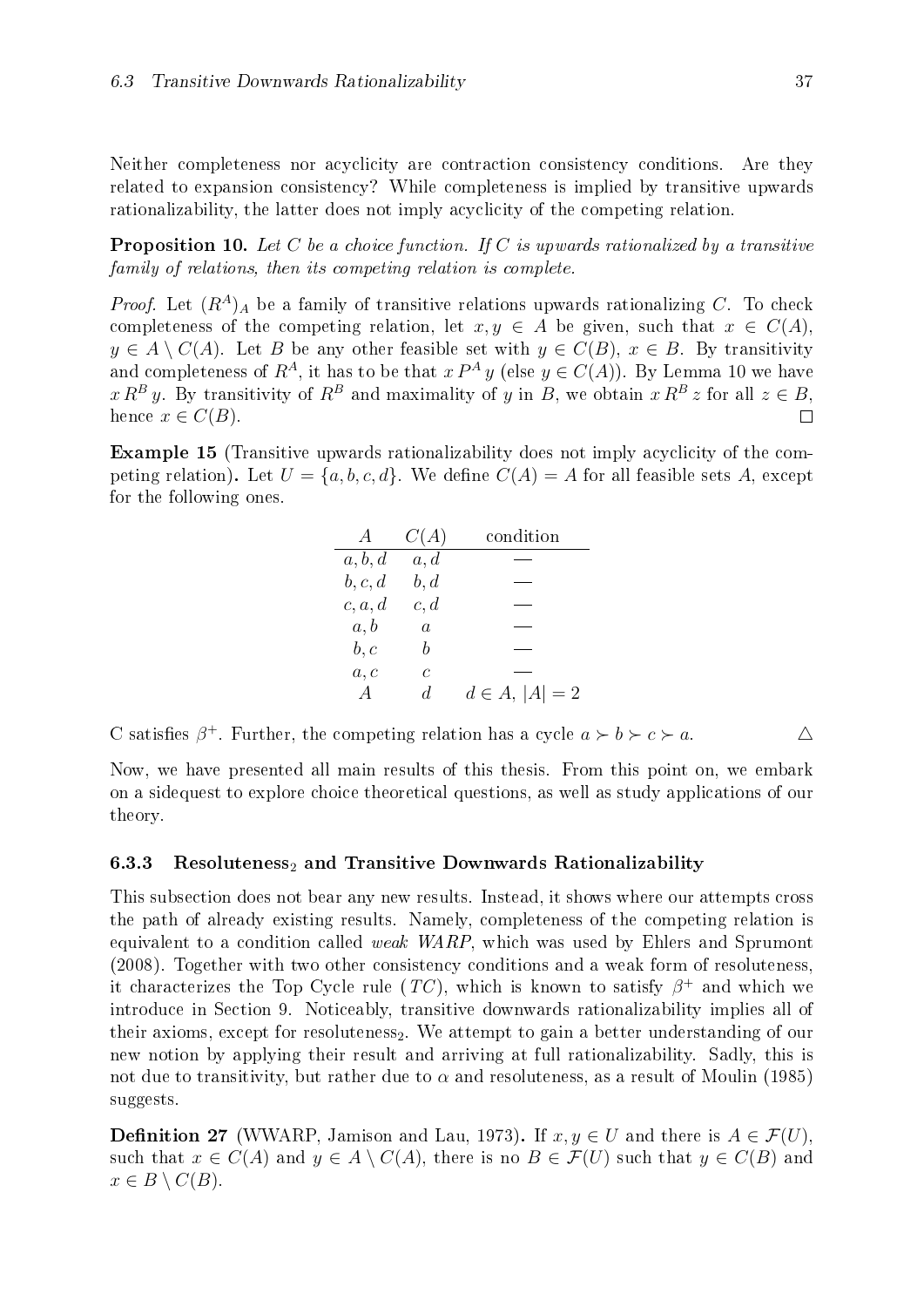**Definition 28** (GCE, Weak  $\alpha$ ). Let C be a choice function. We say that C satisfies GCE (or say that C is a *generalized Condorcet extension*) if and only if the following holds: If  $x \in A$ , and for all  $y \in A \setminus \{x\}$  we have that  $C(\{x, y\}) = \{x\}$ , then  $C(A) = \{x\}$ .

We say that C satisfies weak  $\alpha$  if and only if the following holds: For all  $A \in \mathcal{F}(U)$ ,  $|A| \geq 2$ , we have that  $C(A) \subseteq \bigcup_{x \in A} C(A \setminus \{x\}).$ 

**Definition 29** (Resoluteness<sub>2</sub>). Let  $|A| = 2$ . Then  $|C(A)| = 1$ 

**Theorem 8** [\(Ehlers and Sprumont, 2008\)](#page-70-0). Let C be a choice function. Then the following are equivalent.

- (i) C satisfies WWARP, GCE, weak  $\alpha$  and resoluteness,
- (ii) There is some  $R_N \in \mathcal{F}(U)$  with |N| odd, such that  $C(A) = TC(A, R_N)$  for all  $A \in \mathcal{F}(U)$

Interestingly, transitive downwards rationalizability implies WWARP, GCE and weak  $\alpha$ . Hence, all choice functions *resolute on two alternatives* and satisfying transitive downwards rationalizability are Top Cycle rules. Hence, they also satisfy  $\beta^+$  and are transitively rationalizable.

**Proposition 11.** Let C satisfy transitive downwards rationalizability. Then C satisfies WWARP, GCE and weak  $\alpha$ .

*Proof.* By Theorem [7](#page-41-0), the competing relation of C is complete. This is by definition equivalent to C satisfying WWARP.

For GCE, let  $x \in A$  and  $C({x, y}) = {x}$  for all  $y \in A \setminus {x}$ . Assume for contradiction that  $C(A) \neq \{x\}$ . Let  $y \neq x, y \in C(A)$ . Then by  $\alpha, y \in C(\{x, y\})$ , a contradiction.

For weak  $\alpha$ , let  $A \in \mathcal{F}(U)$ ,  $|A| \geq 2$ . Let  $x, y \in A$  with  $x \neq y$ . Then we can apply  $\alpha$ with  $B_x := A \setminus \{x\}$  and  $B_y := A \setminus \{y\}$ . We obtain that  $C(A) \setminus \{x\} \subseteq C(A \setminus \{x\})$  and  $C(A) \setminus \{y\} \subseteq C(A \setminus \{y\}).$  Hence we know that  $C(A) \subseteq C(A \setminus \{x\}) \cup C(A \setminus \{y\}) \subseteq$  $\bigcup_{z\in A} C(A\setminus\{z\}).$  $\Box$ 

Moulin has already proven a similar statement without the need of transitivity.

**Theorem 9** [\(Moulin, 1985\)](#page-71-0). Let C be a resolute choice function, which means  $|C(A)| = 1$ for all feasible A. Then, the following are equivalent.

- C satisfies  $\alpha$
- C satisfies  $\alpha$  and  $\gamma$
- C satisfies  $\alpha$  and  $\beta^+$

It is easy to show that  $\alpha$  and resoluteness<sub>2</sub> imply resoluteness. Hence, we did not gain any knowledge about transitive downwards rationalizability. Still, the author hopes that this subsection grants the reader some insight into already existing work.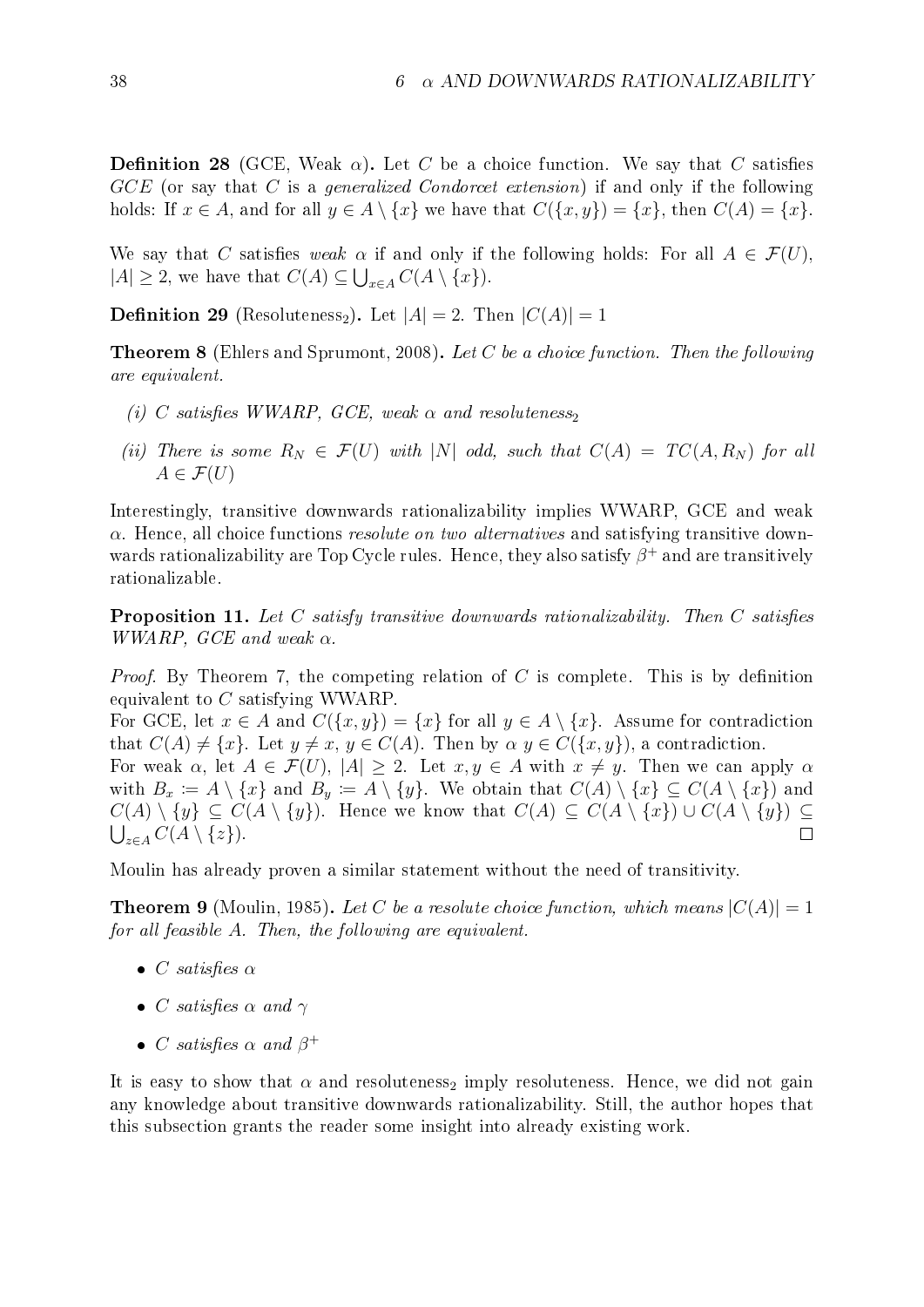# 7 Search for New Consistency Conditions

In this section, we engage with the concept of creating expansion consistency conditions. Even though the author does not consider the following results to be as important as the previous ones, the process of reaching them made Section [5](#page-25-0) possible. In fact,  $\gamma^+$ was originally created as an attempt to answer the following question II. Further, the approach to formulate a condition clearly stronger than  $\gamma$  was only chosen after the following approaches of creating conditions clearly stronger than Aizerman.

## 7.1 Three Questions

The classical results can be summed up in a diagram:



We now ask ourselves three questions:

- I Can we replace  $\beta^+$  by  $\gamma$  and some expansion consistency condition X in the first row? Such X is not allowed to imply  $\gamma$ . Ideally, it should also be stronger than Aizerman.
- II Can we find a single expansion consistency condition Y which can replace  $\gamma$  and Aizerman in the second row?
- III Can we find a formulation of  $\gamma$  which is more similar to the formulations of other known expansion consistency conditions?

While attempting to answer them, we will define a few new expansion consistency conditions. Note that quasi-transitive rationalizability is equivalent to  $\alpha$  and a notion called stability, which was introduced by [Brandt et al.](#page-70-2) [\(2018\)](#page-70-2). Hence, one technical way to answer question II is to merge the two conditions named  $\hat{\alpha}_{\subseteq}$  (also known as Aizerman) and  $\hat{\gamma}_{\subset}$  to a single condition.

## <span id="page-44-0"></span>7.2 A Large Class of Expansion Consistency Conditions

To the best of the author's knowledge, the term expansion consistency condition is not well-defined. Our understanding is that they are implications of the form "If something happens on certain subsets of A, then certain elements need to be within  $C(A)$ . Usually, expansion consistency conditions are all implied by  $\beta^+$ , just like contraction consistency conditions are implied by  $\alpha$ .

When we look at different expansion consistency conditions used by [Schwartz](#page-71-1)  $(1976)$ , such as  $\beta^+$  and Aizerman, we see that many of them can be written in the following way: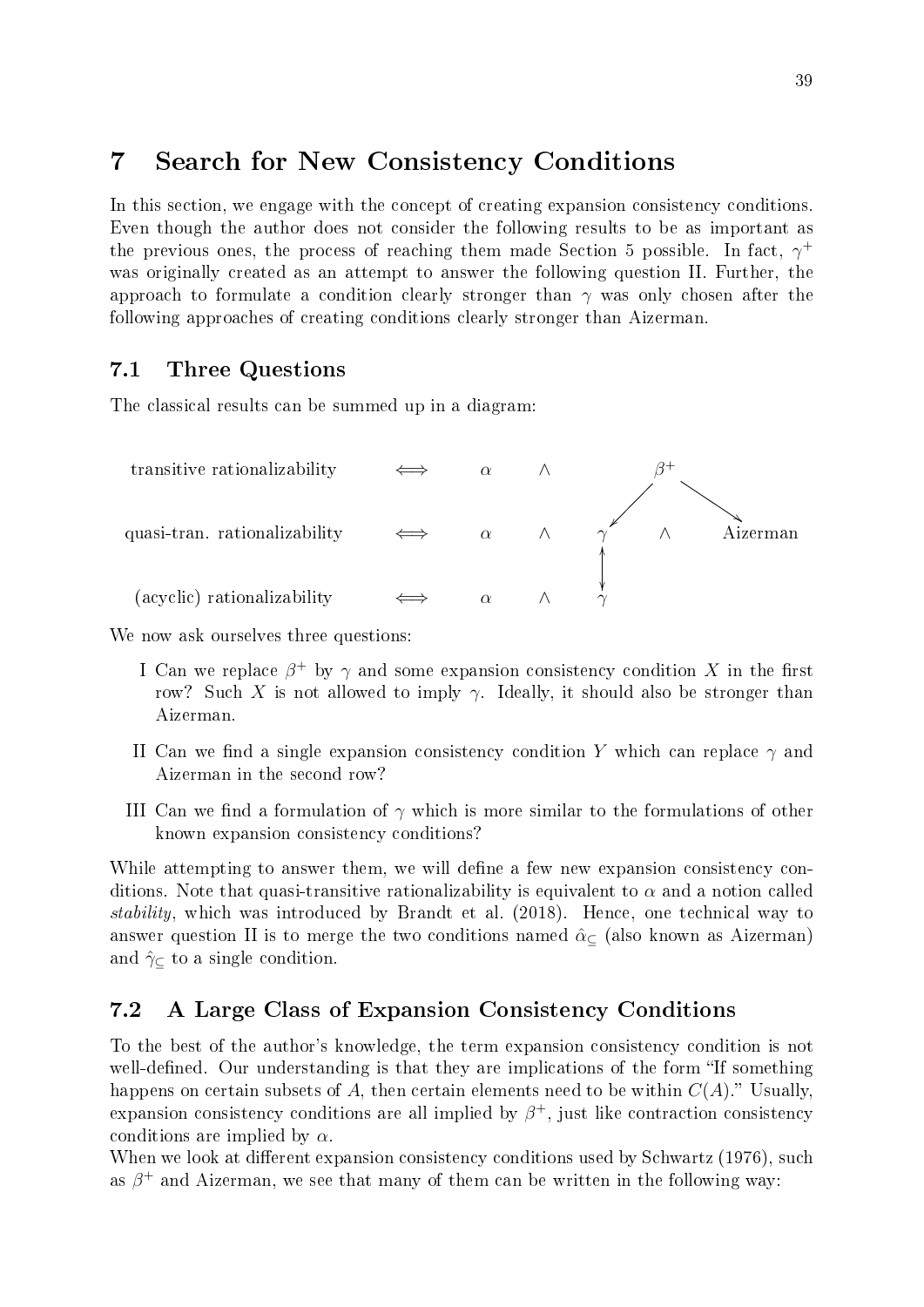Let  $B \subseteq A$  be feasible sets.  $If \Box$ then  $C(B) \subset C(A)$ 

If B is in some sense a reasonable subset of A, then everything chosen in B is also chosen in A. That is a bit abstract, so let us compare Aizerman, our imagined X and  $\beta^+$ .

$$
\begin{array}{c}\n\text{Aizerman} & X & \beta^+ \\
\text{Let } B \subseteq A \text{ be feasible sets.} \\
\text{If } C(A) \subseteq B \qquad \qquad \text{If } \ast \qquad \qquad \text{If } C(A) \cap B \neq \emptyset \\
\text{then } C(B) \subseteq C(A)\n\end{array}
$$

Under Aizerman,  $B$  is only deemed a reasonable subset, if it contains all elements which are chosen in A.

Under  $\beta^+$ , B is already deemed a reasonable subset, if it contains any element which is chosen in A.

Our goal for X is to find a fitting notion of reasonability in between those two. It is easy to verify that if  $C(A) \subseteq B$  implies \*, then X implies Aizerman. Analogously, if \* implies  $C(A) \cap B \neq \emptyset$ , then  $\beta^+$  implies X.

### 7.3 The Expansion Consistency Condition  $\chi$

The following property originated as an attempt to answer question I. It was found using the idea illustrated in Section [7.2.](#page-44-0) Sadly, we will see that  $\chi$  is too strong in the sense that it implies  $\gamma$ . Nonetheless, its formulation is quite compact and it can function as a replacement for  $\beta^+$  whenever  $\alpha$  can be assumed.

<span id="page-45-0"></span>**Definition 30** (Property  $\chi$ ). Let C be a choice function. We say that C satisfies  $\chi$  if and only if the following holds:

Let 
$$
B \subseteq A
$$
 be feasible sets.  
\nIf  $|C(A) \cap B| \ge |C(A) \setminus B|$   
\nthen  $C(B) \subseteq C(A)$ 

B is reasonable under  $\chi$ , if it contains at least half the elements of  $C(A)$ . By non-emptiness of choice, containing all elements of  $C(A)$  implies containing at least half of  $C(A)$  implies containing any element of  $C(A)$ . By Section [7.2](#page-44-0) we could now directly conclude that  $\beta^+$ implies  $\chi$  implies Aizerman. We will demonstrate both proofs for  $\chi$ . In the future, we will omit similar proofs.

**Lemma 13.** Let C satisy  $\chi$ . Then C satisfies Aizerman.

*Proof.* Let  $B \subseteq A$  be given, such that  $C(A) \subseteq B$ . Then  $|C(A) \setminus B| = 0$ . Since the inequality in Definition [30](#page-45-0) now must hold, we can apply  $\chi$  and obtain  $C(B) \subseteq C(A)$ .  $\Box$ 

**Lemma 14.** Let C satisfy  $\beta^+$ . Then C satisfies  $\chi$ .

*Proof.* Let C satisfy  $\beta^+$ . Let  $B \subseteq A$  be feasible sets, such that  $|C(A) \cap B| \ge |C(A) \setminus B|$ . Then, by non-emptiness of  $C(A)$ , it must be that  $C(A) \cap B \neq \emptyset$ . Else, we would have  $|C(A)| = |C(A) \cap B| + |C(A) \setminus B| = 0 + 0$ . Hence we can apply  $\beta^+$  and obtain  $C(B) \subseteq$  $C(A).$  $\Box$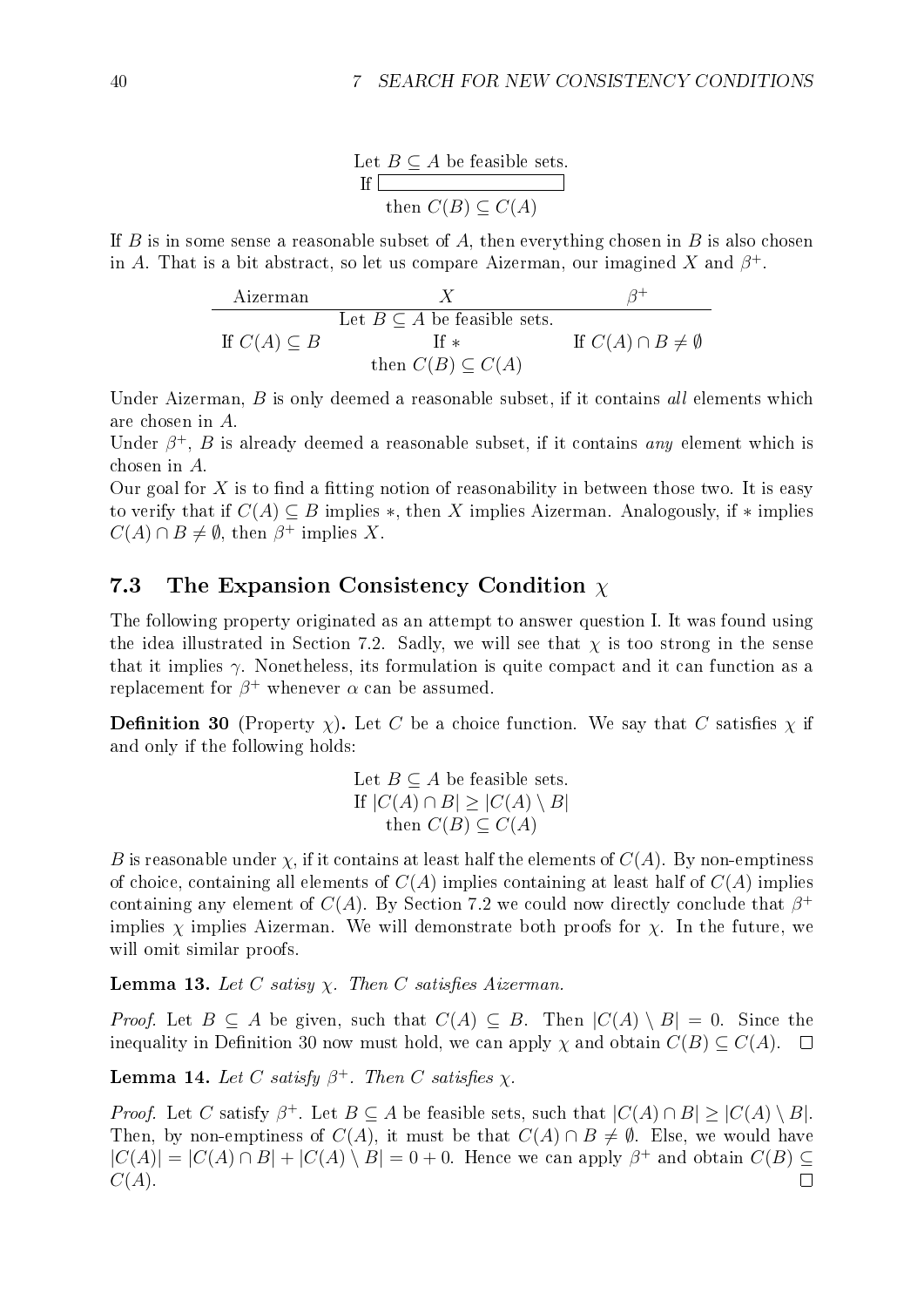**Example 16** ( $\chi$  does not imply  $\beta^+$ ). Let  $|U| = 4$ . We define C as follows:

$$
\begin{array}{ccc}\nA & C(A) \\
\{a, b, c, d\} & \{a, b, d\} \\
\{c, d\} & \{c\} \\
\{c\} & \{c\} \\
\{d\} & \{d\} \\
A & A \setminus \{c, d\}\n\end{array}
$$

where the last column is meant for all  $A \subseteq U$  which were not listed in the table before. Note that  $C$  is a well-defined choice function, since for all sets the choice is non-empty. C violates  $\beta^+$ , which we can see by setting  $A := \{a, b, c, d\}$ ,  $B := \{c, d\}$ . Then  $B \subseteq A$ ,  $C(A) \cap B = \{d\} \neq \emptyset$ , but  $C(B) \not\subseteq C(A)$ . To show that C satisfies  $\chi$ , let  $B \subseteq A$  be arbitrary feasible sets. If  $A = B$ , the set inclusion  $C(B) \subseteq C(A)$  holds trivially. If  $|B| = 1$ , say  $B = \{x\}$ , then non-emptiness of C and  $|C(A) \cap B| \ge |C(A) \setminus B|$  imply that  $x \in C(A)$ , hence  $C(B) = B \subseteq C(A)$ . Now let  $|B| \geq 2, |A| > |B|$ . First, if  $B = \{c, d\}$ , then non-emptiness of choice and  $|C(A) \cap B| \geq |C(A) \setminus B|$  imply that we must choose c or d in A. Hence  $A = \{a, b, c, d\}$ . But the inequality " $1 \geq 2$ " does not hold, hence  $\chi$ cannot be violated. At last, let B be one of the not explicitly listed sets,  $|B| \geq 2$ . Then  $C(B) = B \setminus \{c, d\}.$  We see that since  $|A| \geq 3$ , the inclusion  $A \setminus \{c, d\} \subseteq C(A)$  holds true. Hence  $C(B) \subseteq C(A)$ .

The following result implies that  $\chi$  is not an answer to question I, since it implies  $\gamma$ . After finding  $\gamma^+$ , the author realized that  $\chi$  is even strong enough to imply  $\gamma^+$ .

**Lemma 15.** Let C satisfy  $\chi$ . Then C satisfies  $\gamma^+$ .

*Proof.* Let A, B be feasible sets. Then we use  $A' \coloneqq A \cup B$  and  $B' \coloneqq A$ . If  $|C(A') \cap B'| \ge$  $|C(A') \setminus B'|$ , then we can apply  $\chi$  with A' and B' and obtain  $C(A) \subseteq C(A \cup B)$ . Else,  $|C(A') \cap B'| < |C(A') \setminus B'|$ . Altogether we obtain

$$
|C(A') \setminus B| \le |C(A') \cap B'| < |C(A') \setminus B'| \le |C(A') \cap B|
$$

In more detail,  $C(A') \setminus B \subseteq C(A') \cap B'$ , since every element that is not in B has to be in  $A = B'$ . Also,  $C(A') \setminus B' \subseteq C(A') \cap B$ , since every element that is not in A has to be in B. Hence we can apply  $\chi$  to A' and B. We obtain  $C(B) \subseteq C(A \cup B)$  $\Box$ 

<span id="page-46-0"></span>We obtain the following diagram:

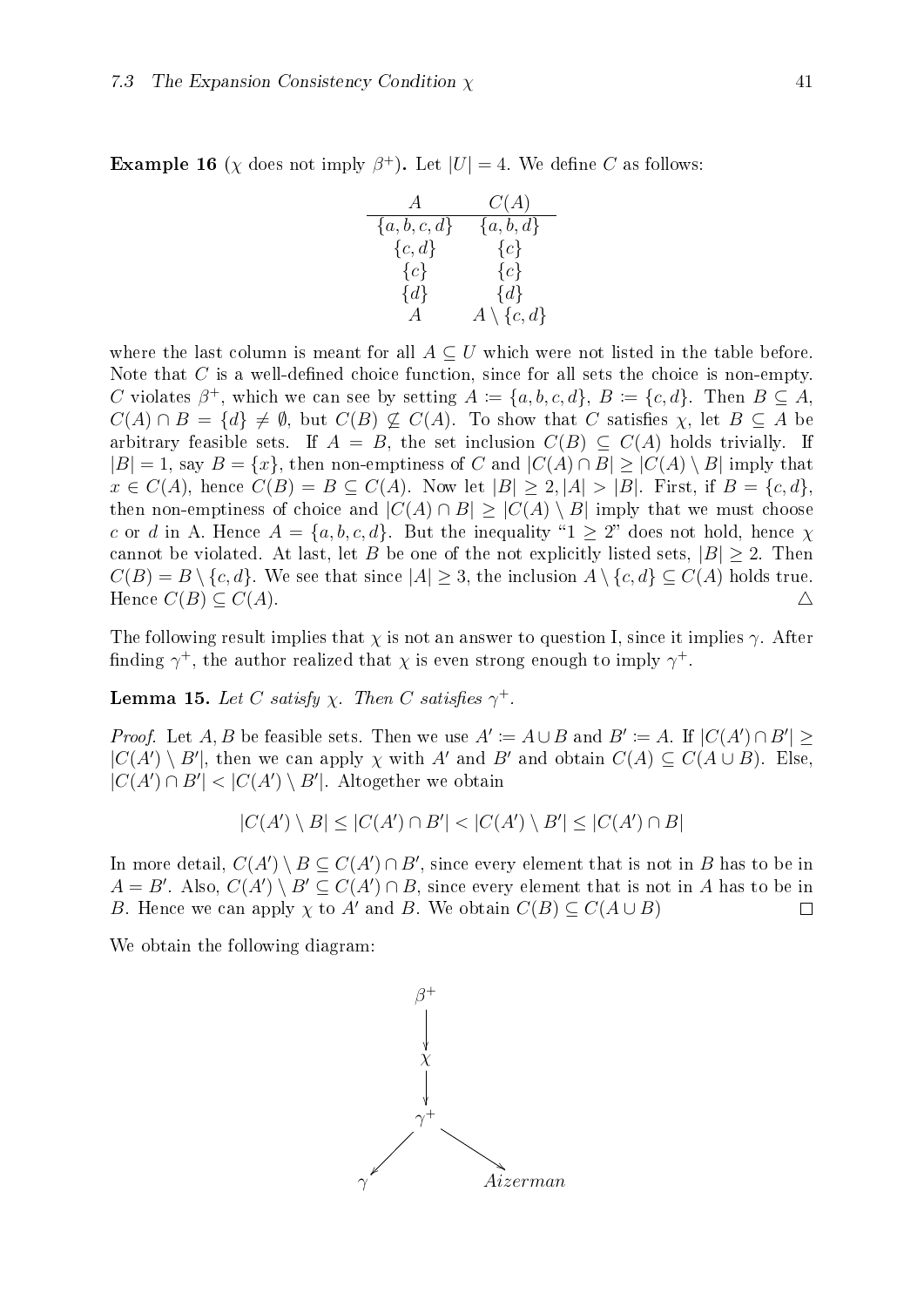### **Theorem 10.** Let C satisfy  $\alpha$  and  $\chi$ . Then C satisfies  $\beta^+$ .

*Proof.* We now know that C satisfies  $\alpha$ ,  $\gamma$ , and Aizerman. By Corollary [2](#page-22-0), C is rationalized by a quasi-transitive, complete preference relation  $R$ . We now show that it must be transitive. Let x, y, z be given, such that  $x R y$ ,  $y R z$ . Then  $x \in C({x, y})$ . Assume  $z P x$ for contradiction. Set  $A := \{x, y, z\}$ . Set  $B := \{x, y\}$ . If  $y \in C(A)$ , then  $|C(A) \cap B| = 1$  $|C(A) \setminus B|$ . By  $\chi$  we obtain  $x \in C(A)$ , a contradiction. Else, it must be that  $C(A) = \{z\}$ . Set  $B' := \{y, z\}$  Since  $|C(A) \cap B'| = 1 \geq 0 = |C(A) \setminus B|$ , we apply  $\chi$  and conclude that  $y \in C(A)$ , a contradiction.  $\Box$ 

So in fact, we can replace  $\beta^+$  by the cardinality-based  $\chi$  when assuming  $\alpha$ .



**Corollary 5.** There are choice functions which satisfy  $\gamma^+$ , but not  $\chi$ .

Proof. This follows from Theorem [10](#page-46-0) and Theorem [5](#page-27-0), since PIP-transitive rationalizability is a strictly weaker notion than transitive rationalizability.  $\Box$ 

### 7.4 Parameterized  $\chi$

Since  $\chi$  with  $\alpha$  already implies  $\beta^+$ , we attempt to answer question II by weakening  $\chi$ slightly. This attempt also fails, but gives rise to a hierarchy of conditions which shows how Aizerman,  $\chi$  and  $\beta^+$  are related using a parameter. The main idea is that some  $B \subseteq A$  is considered reasonable if and only if it contains at least a fraction p of the elements of  $C(A)$ .

<span id="page-47-1"></span>**Definition 31** (Parameterized  $\chi$ ). For  $p \in [0, 1]$  we say that a choice function C satisfies  $\chi^{(p)}$ , if the following holds:

Let 
$$
B \subseteq A
$$
 be feasible sets.  
\nIf  $|C(A) \cap B| \ge p|C(A)|$   
\nthen  $C(B) \subseteq C(A)$ 

We say that C satisfies  $\chi^{(\downarrow p)}$ , if C satisfies  $\chi^{(q)}$  for all  $q \in (p,1]$ . This is equivalent to making the above inequality in the antecedent strict.

**Remark 6.** One can check that for  $p, q \in [0, 1]$  with  $p < q$ ,  $\chi^{(p)}$  implies  $\chi^{(\downarrow p)}$  implies  $\chi^{(q)}$ . Due to non-emptiness, it is easy to see that the only  $C$  satisfying  $\chi^{(0)}$  is the trivial choice function with  $C(A) = A$  for all feasible sets.

<span id="page-47-0"></span>We first show that we parameterize between  $\beta^+$  and Aizerman, with  $\chi$  being in the middle.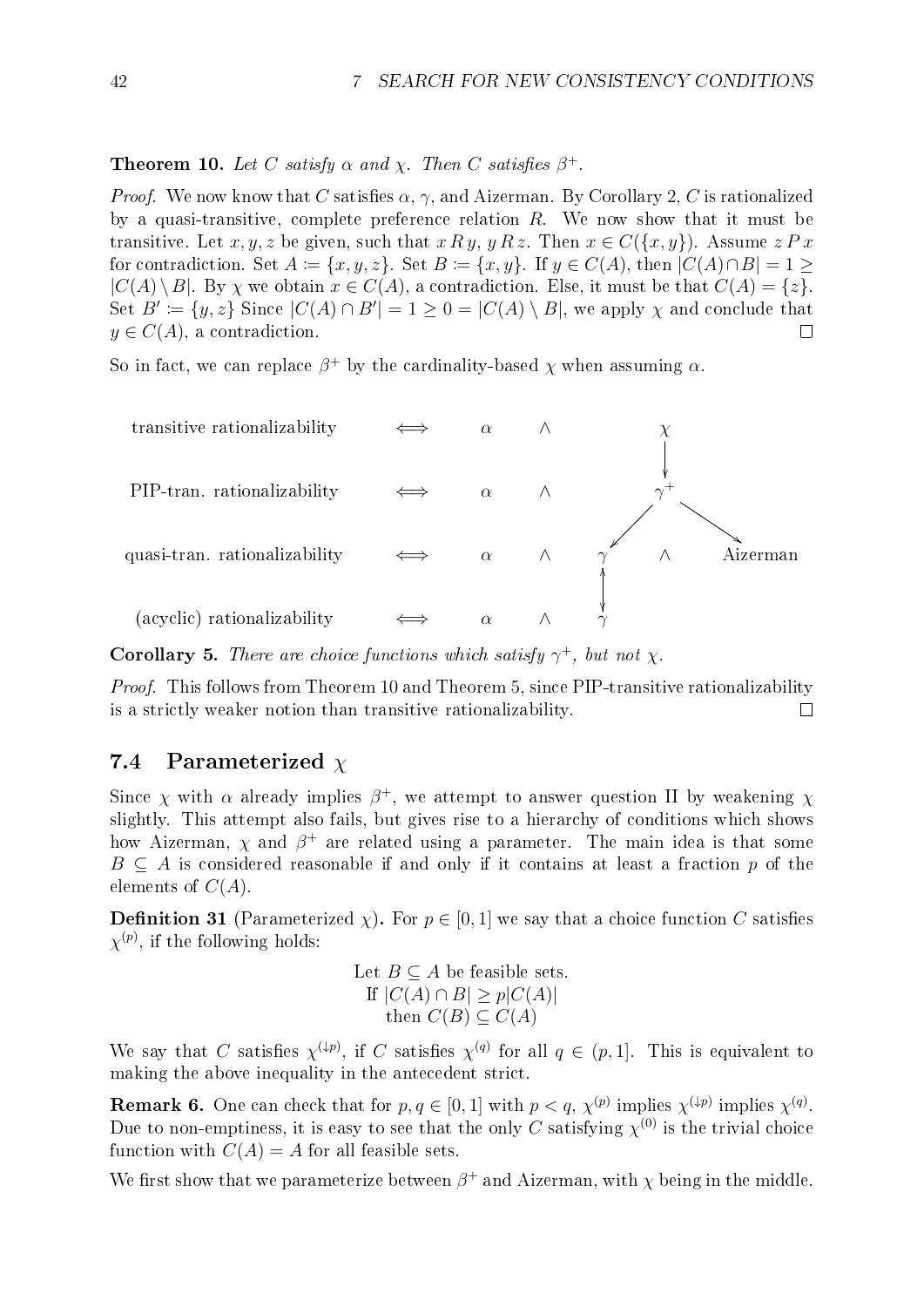Lemma 16. The following equivalences hold:

- $\bullet \; \chi^{(1)} \iff \text{Aizerman}$
- $\bullet$   $\chi^{(\frac{1}{2})} \iff \chi$
- $\bullet$   $\chi^{(\downarrow 0)} \iff \beta^+$

*Proof.* For Aizerman, we observe that  $(|C(A) \cap B| \geq |C(A)|) \iff (C(A) \subseteq B)$ . For  $\chi$ , we observe that  $(|C(A) \cap B| \ge \frac{1}{2}|C(A)|) \iff (|C(A) \cap B| \ge \frac{1}{2}(|C(A) \cap B| +$  $|C(A) \setminus B|) \iff (|C(A) \cap B| > |C(A) \setminus B|).$ For  $\beta^+$ , we observe that  $(\exists \varepsilon > 0 : |C(A) \cap B| \geq \varepsilon |C(A)|) \iff C(A) \cap B \neq \emptyset$ .  $\Box$ 

From Lemma [16](#page-47-0), Corollary [3](#page-24-0) and Theorem [10](#page-46-0) we can directly conclude the following statement.

**Lemma 17.** Let C be a choice function. Then for all  $0 < p \leq \frac{1}{2}$  $rac{1}{2}$  the following are equivalent.

- (i) C satisfies  $\alpha$  and  $\chi^{(p)}$
- $(ii)$  C is transitively rationalizable

Now we show that the  $\chi^{(p)}$  truly form a hierarchy.

**Lemma 18.** For all  $p < q$ ,  $\chi^{(q)}$  does not imply  $\chi^{(p)}$  (for large enough U).

*Proof.* Let  $k, n \in \mathbb{N}$  be given such that  $p < \frac{k}{n} < q$ . Then we set  $U := \{x_1, \ldots, x_n, y\}$  with  $|U| = n + 1$ . We define a choice function C using the following table, where we denote  $D \coloneqq \{x_1, \ldots, x_k, y\}$ 

| $\overline{A}$ | C(A)                | condition                        |
|----------------|---------------------|----------------------------------|
| U              | $U \setminus \{y\}$ |                                  |
| D              |                     |                                  |
| A              | $A \setminus D$     | for all $U \neq A \nsubseteq D$  |
| $\overline{A}$ | $A \setminus \{y\}$ | for all $\{y\} \neq A \subset D$ |
| $\{y\}$        | $\{y\}$             |                                  |

We now show that C fulfills  $\chi^{(q)}$  but not  $\chi^{(p)}$ . For a violation of  $\chi^{(p)}$ , set  $A := U, B := D$ . We see that  $|C(A) \cap B| = k$ ,  $|C(A)| = n$ . By assumption  $k > pn$ , but at the same time  $y \in C(B) \setminus C(A).$ 

Now we focus on  $\chi^{(q)}$ . First, let  $A = U$ . For all  $B \neq D$ , we have  $C(B) \subseteq C(A)$ . Using  $|C(A) \cap D| = k, |C(A)| = n$  and  $k < nq$  we see that there is no violation of  $\chi^{(q)}$ . For  $A = D$ , we trivially obtain  $C(B) \subseteq B \subseteq A = C(A)$  for any B we need to consider. For  $A \nsubseteq D$ ,  $A \neq U$ , let  $|C(A) \cap B| \geq q|C(A)| > 0$  for  $B \subseteq A$ . Observe that then B cannot be a subset of D or D itself. Hence  $C(B) = B \setminus D \subset A \setminus D = C(A)$ . Finally, let  $\{y\} \neq A \subset D$ . For all  $B \subseteq A$  satisfying the antecedent of Definition [31](#page-47-1), we have that  $C(B) = B \setminus \{y\} \subseteq A \setminus \{y\} = C(A).$  $\Box$ 

 $\chi^{(\downarrow p)}$  is strictly weaker than  $\chi^{(p)}$  if and only if p is rational.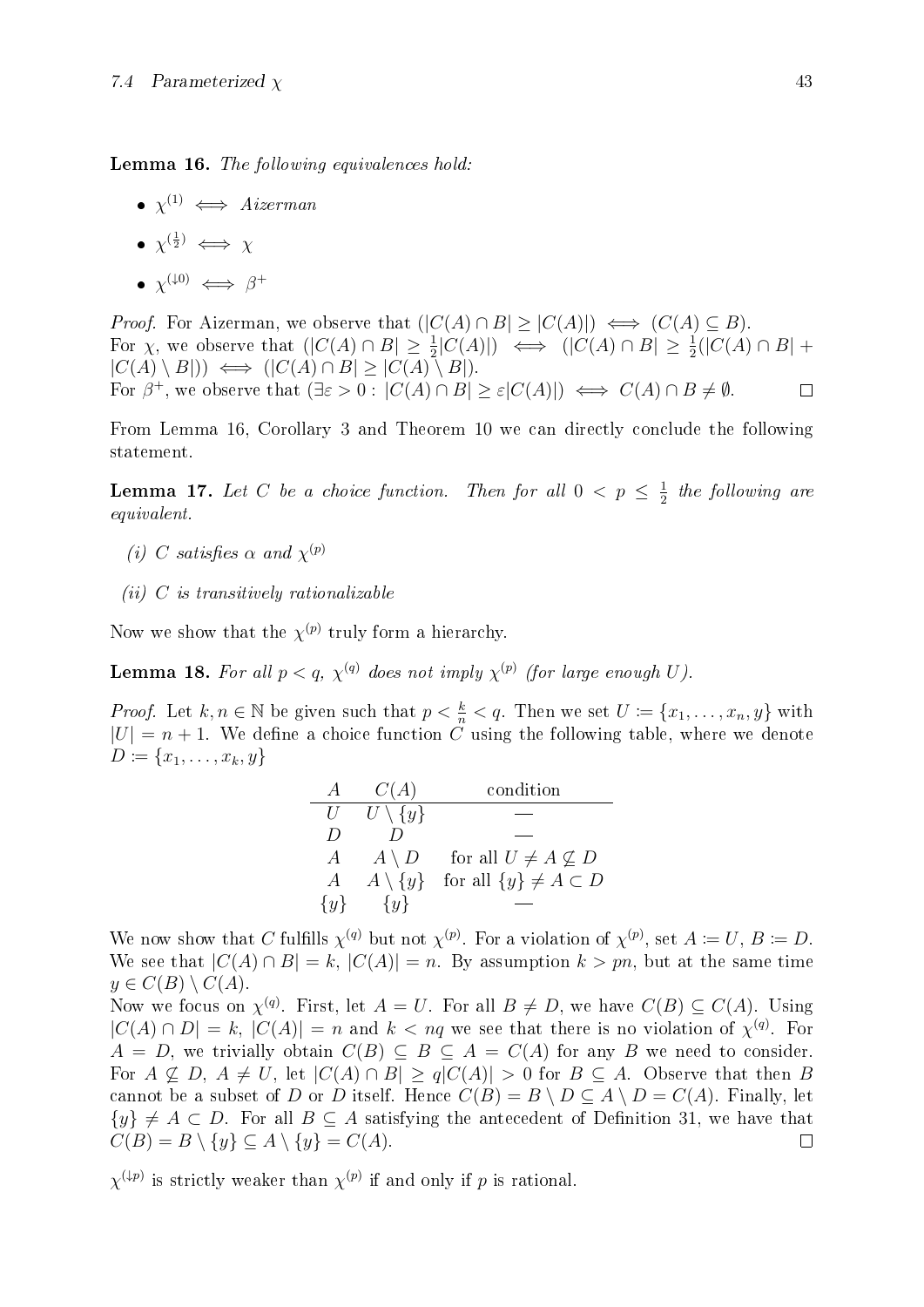**Lemma 19.** Let  $p \in [0,1]$  be rational. Then, for large enough U,  $\chi^{(\downarrow p)}$  does not imply  $\chi^{(p)}$ . If  $p \in [0,1]$  is irrational,  $\chi^{(\downarrow p)}$  and  $\chi^{(p)}$  are equivalent.

*Proof.* First let p be irrational. Let C satisfy  $\chi^{(\downarrow p)}$ . Let feasible sets B, A with  $B \subseteq A$  and  $|C(A) \cap B| \geq p|C(A)|$  be given. Since the left hand side is a natural number and the right hand side is not, we have that  $|C(A) \cap B| > p|C(A)|$ . By  $\chi^{(\downarrow p)}$ , we have  $C(B) \subseteq C(A)$ .  $p = 0$  has been dealt with, since not only TRIV satisfies  $\beta^+$ . Let  $p = \frac{k}{n}$  with  $k > 0$ ,  $U := \{x_1, \ldots, x_n, y\}$  such that  $|U| = n + 1$ . We again define the choice function C using the following table, where we denote  $D := \{x_1, \ldots, x_k, y\}$ 

| A                | C(A)                | condition                         |
|------------------|---------------------|-----------------------------------|
| U                | $U \setminus \{y\}$ |                                   |
| $\left( \right)$ |                     |                                   |
| A                | $A \setminus D$     | for all other $A \not\subseteq D$ |
| $\boldsymbol{A}$ | $A \setminus \{y\}$ | for all $\{y\} \neq A \subset D$  |
| $\{y\}$          | $\{y\}$             |                                   |

We now show that C fulfills  $\chi^{(\downarrow p)}$ , but not  $\chi^{(p)}$ . For a violation of  $\chi^{(p)}$ , set  $A \coloneqq U, B \coloneqq D$ . We see that  $|C(A) \cap B| = k$ ,  $|C(A)| = n$ . By assumption  $k \geq pn$ , but at the same time  $y \in C(B) \setminus C(A)$ .

Now we focus on  $\chi^{(q)}$ . First, let  $A = U$ . For all  $B \neq D$ , we have  $C(B) \subseteq C(A)$ . Using  $|C(A) \cap D| = k$ ,  $|C(A)| = n$  and  $k = np < nq$  for all  $q > p$ , we see that there is no violation of  $\chi^{(\downarrow p)}$  for the pair  $(U, D)$ . For  $A = D$ , we trivially obtain  $C(B) \subseteq B \subseteq A = C(A)$  for any B we need to consider. For  $A \not\subseteq D$ ,  $A \neq U$ , let  $|C(A) \cap B| > p|C(A)| > 0$  for  $B \subseteq A$ . Observe that then B cannot be a subset of D or D itself. Hence  $C(B) = B \setminus D \subseteq A \setminus D =$  $C(A)$ . Finally, let  $A \subset D$ . For all  $B \subset A$  satisfying the antecedent of Definition [31](#page-47-1), we have that  $C(B) = B \setminus \{y\} \subseteq A \setminus \{y\} = C(A)$ .  $\Box$ 

Can we find a p for which  $\chi^{(p)}$  (or  $\chi^{(\downarrow p)}$ ) is an answer to question II?  $\chi$  itself is already too strong. We additionally show that any weakening of  $\chi^{(\frac{1}{2})}$  is too weak. To do so, we only need to consider the strongest weakening of  $\chi$ , which is  $\chi^{(\frac{1}{2})}$ .

**Example 17.**  $\alpha$  and  $\chi^{(\frac{1}{2})}$  do not imply (quasi-transitive) rationalizability.

Let  $U = \{a, b, c\}$ . We set  $C(A) = A$  for all feasible sets, except for  $C(U) = \{b, c\}$ .

 $\alpha$  is clearly satisfied. Furthermore, C is not rationalizable: Due to trivial choice on the sets of size 2, it would have to be that  $x \, I \, y$  for all  $x, y \in U$ . But this contradicts  $a \notin C(U)$ . For checking that  $\chi^{(\frac{1}{2})}$  is satisfied, let  $A, B$  be feasible with  $B \subseteq A$ . If  $A \neq U$ , then  $C(A) = A$  and hence trivially  $C(B) \subseteq C(A)$ . Let  $A = U$ . If  $|C(A) \cap B| > \frac{1}{2}$  $\frac{1}{2}|C(A)|=1,$ then again trivially  $C(B) \subseteq C(A)$ .

On the other hand,  $\chi$  was also too strong for question I, so again our only chance is to weaken it. We now show that  $\chi^{(\frac{1}{2})}$  is too weak to imply  $\beta^+$  with  $\alpha$  and  $\gamma$  together.

**Example 18** ( $\alpha$ ,  $\gamma$  and  $\chi^{(\frac{1}{2})}$  do not imply transitive rationalizability). Let  $U = \{a, b, c\}$ . We define the choice function  $C$  on all non-singleton sets via the following table:

| A         | C(A)      |
|-----------|-----------|
| ${a,b,c}$ | $\{b,c\}$ |
| $\{a,b\}$ | ${a,b}$   |
| $\{a,c\}$ | ${c}$     |
| $\{b,c\}$ | $\{b,c\}$ |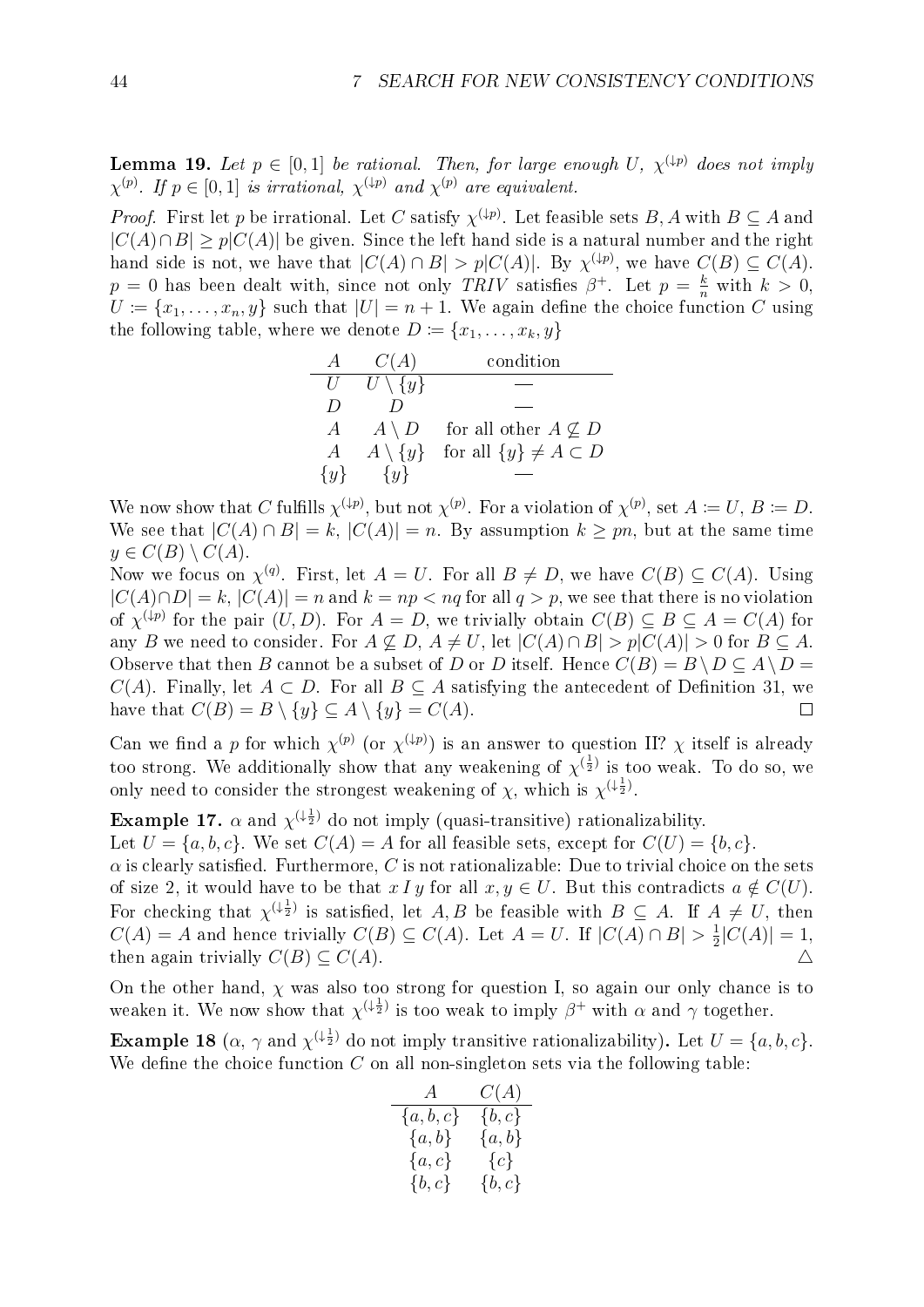One can easily check that C is rationalized by R, where  $a I b$ ,  $b I c$ ,  $c P a$ . Since R is quasi-transitive but not transitive, C satisfies  $\alpha$  and  $\gamma$ , but not  $\beta^+$ . Now, we only need to check that for all  $p > \frac{1}{2}$ ,  $\chi^{(p)}$  is satisfied. Let  $B \subseteq A$  be feasible sets. For  $|A| \leq 2$ , if  $B \cap C(A) \neq \emptyset$ , then  $B = C(A)$  or  $B = A$ . Hence trivially  $C(B) \subseteq C(A)$ . Let  $A = U$ .  $|C(A) \cap B| > p|C(A)| = 2p > 1$ . Hence  $\{a, b, c\} \supseteq B \supseteq C(A) = \{b, c\}$ . Again  $C(B) \subseteq C(A)$   $\triangle$ 

## 7.5 Technically Correct

In this subsection, we present very technical answers to the three questions proposed. They show that answering the questions is difficult, but not impossible on a fundamental level. Even though the answers meet all our formal requirements, we still consider the questions to be open when demanding intuitively appealing conditions. We first present an answer for question I.

**Definition 32** (Artificial I). Let C be a choice function. We say that C satisfies Artificial I, if the following holds:

Let 
$$
B \subseteq A
$$
 be feasible sets.  
If  $C(A) \cap B \neq \emptyset$  and C restricted to  $\mathcal{F}(A)$  satisfies  $\gamma$   
then  $C(B) \subseteq C(A)$ 

**Example 19** (Artificial I does not imply  $\gamma$ ). Let  $U = \{a, b, c\}$ . We define  $C(A) = A$  for all feasible sets A, except for  $C(U) = \{b, c\}$ . Then,  $\gamma$  is violated, since  $a \notin C(U)$ . Further, Artificial I is satisfied: Let  $B \subseteq A$  be two feasible sets. If  $A \neq U$ , we have  $C(A) = A$  and hence trivially  $C(B) \subseteq A = C(A)$ . For  $A = U$ , we see that C restricted to subsets of U is C itself. Since C does not satisfy  $\gamma$ , the antecedent is not true and hence the implication correct.

**Lemma 20.** Artificial I answers question I. This means that  $\alpha$ ,  $\gamma$  and Artificial I are equivalent to transitive rationalizability, while Artificial I is an expansion consistency condition and does not imply  $\gamma$ .

*Proof.* By definition, Artificial I is an expansion consistency condition (even though arguably not intuitive). Further, we have already seen that it does not imply  $\gamma$ . We now can conclude the proof by showing that Artificial I and  $\gamma$  are equivalent to  $\beta^+$ . If  $\beta^+$  is satisfied, we have that  $C(B) \subseteq C(A)$  for all  $B \subseteq A$  with  $C(A) \cap B \neq \emptyset$ . Hence Artificial I is satisfied by definition. Further, we already know that  $\beta^+$  implies  $\gamma$ . For the other implication, assume that C satisfies  $\gamma$  and Artificial I. Now let A, B be feasible sets with  $B \subseteq A$  and  $C(A) \cap B \neq \emptyset$ . Since C satisfies  $\gamma$ , we know that C restricted to subsets of any feasible set satisfies  $\gamma$  too. Hence, we can apply Artificial I and obtain  $C(B) \subseteq C(A)$ .  $\Box$ 

<span id="page-50-0"></span>Now, we present an answer for question III.

**Definition 33** (Artificial III). Let C be a choice function. We say that C satisfies Artificial III, if the following holds:

Let  $B \subseteq A$  be feasible sets. If there are feasible sets  $D, E$  with  $D \cup E = A$  and  $B \subseteq C(D) \cap C(E)$ then  $C(B) \subset C(A)$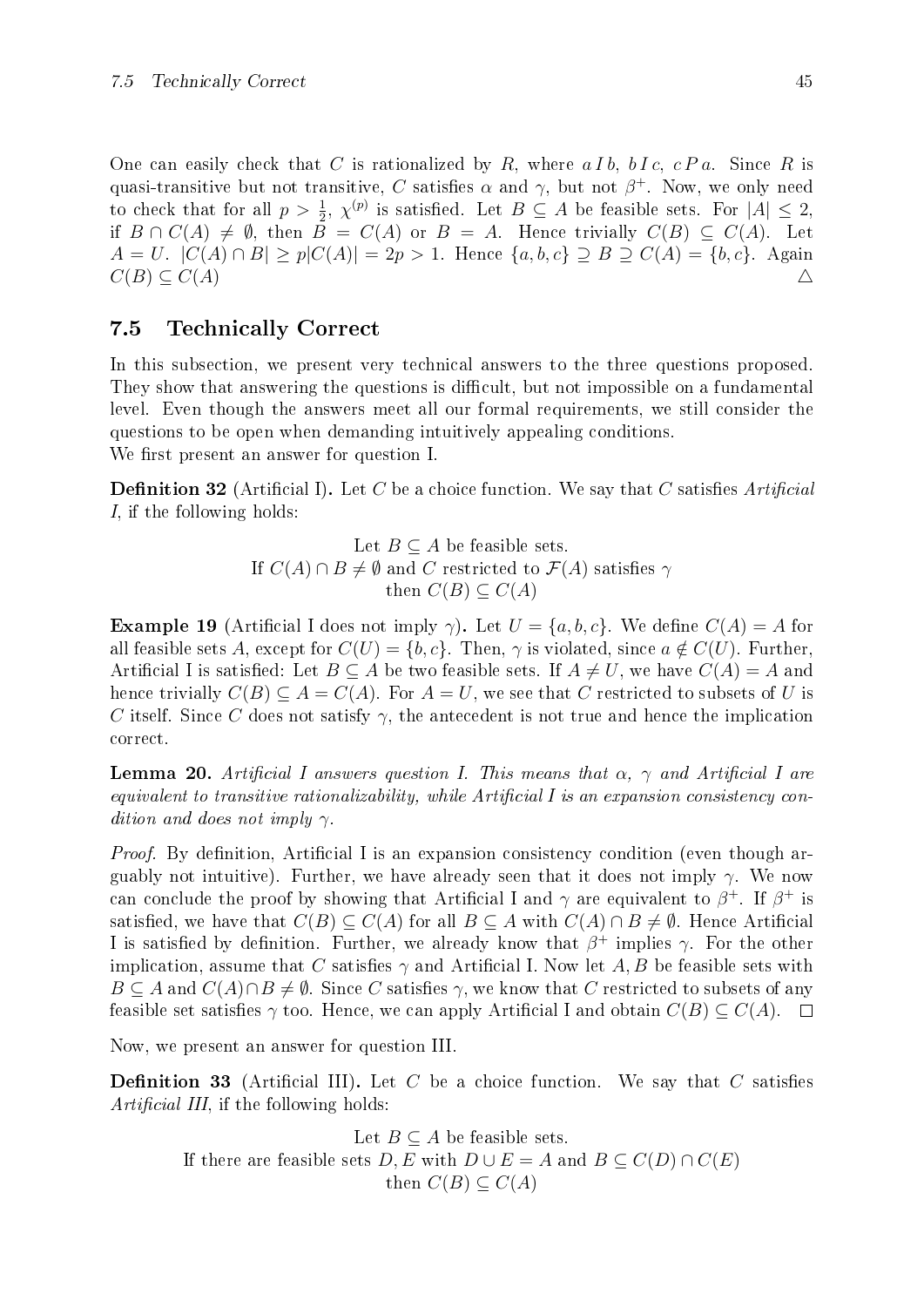**Lemma 21.** Artificial III answers question III. This means that it is an expansion con-sistency condition as discussed in Section [7.2](#page-44-0) and equivalent to  $\gamma$ .

*Proof.* We only need to show the equivalence. First, let C satisfy  $\gamma$ . Let  $B \subseteq A$  and  $D, E$ be given as in Definition [33](#page-50-0). By  $\gamma$  it has to be that  $C(D) \cap C(E) \subseteq C(A)$ . We hence obtain  $C(B) \subseteq B \subseteq C(D) \cap C(E) \subseteq C(A)$ .

For the other direction, let C satisfy Artificial III. Let  $\tilde{A}, \tilde{B}$  be feasible sets. We set  $D := \tilde{A}, E := \tilde{B}$  and  $A := \tilde{A} \cup \tilde{B}$ . Now let  $b \in C(\tilde{A}) \cap C(\tilde{B})$ . We set  $B := \{b\}$ . By applying Artificial III, we obtain that  $C(B) \subseteq C(A)$ . Since  $\{b\} = B = C(B)$  and  $b \in C(\tilde{A}) \cap C(\tilde{B})$  was arbitrary, we have that  $C(\tilde{A}) \cap C(\tilde{B}) \subseteq C(\tilde{A} \cup \tilde{B})$ .  $\Box$ 

We could now define "Artificial II" by combining the antecedents of Aizerman and Artificial III using a logical OR symbol. This would by construction be equivalent to Aizerman and  $\gamma$ , hence answer question II.

### 7.6 Consistency of Transitivity

We characterize transitive upwards rationalizability using a new consistency condition. Note that we leave the realm of contraction and expansion consistency conditions, hence we do not provide an answer to question I.

We already know that if  $\gamma$  is satisfied, then C is upwards rationalized by  $(R_C^A)_A$ . Hence all we need to do is to ensure that  $R_C^A$  is transitive for all A.

<span id="page-51-0"></span>**Definition 34** (τ). Let C be a choice function. We say that C satisfies  $\tau$ , if for all  $A, B \in \mathcal{F}(U)$  the following holds: If  $A \cap C(B) \neq \emptyset$ , then for all  $x \in C(A), y \in B$ , there is some  $D \subseteq A \cup B$  with  $y \in D$  and  $x \in C(D)$ .

<span id="page-51-1"></span>**Lemma 22.** Let  $C$  be a choice function. Then the following are equivalent.

- (i) C satisfies  $\tau$
- (ii)  $R_C^A$  is transitive for all  $A \in \mathcal{F}(U)$
- (iii) The  $\gamma$ -hull  $\mathcal{H}(C)$  satisfies  $\beta^+$

*Proof.* By Lemma [6](#page-18-0) we have  $\mathcal{H}(C)(A) = \max_{R_C^A} A$ . Hence, by Theorem [3](#page-23-0), *(ii)* implies  $(iii)$ .

To show that *(iii)* implies *(ii)*, we show  $R_{\mathcal{H}(C)}^A = R_C^A$  for all feasible A. Then we only need to apply Theorem [3](#page-23-0) and Proposition [6](#page-24-1). By definition we have  $C \subseteq \mathcal{H}(C)$ , which implies the inclusion "2" using the same witness  $B \subseteq A$ . For the other inclusion, let  $x R_{\mathcal{H}(C)}^A y$ . Then there is some  $B \subseteq A$ , such that  $y \in B$  and  $x \in \mathcal{H}(C)(B)$ . By Lemma [6](#page-18-0) we know that  $x R_C^B y$ . By upwards inheritance of  $R_C^A$  we have  $x R_C^A y$ .

Next, we show that (i) implies (ii). Let  $\check{C}$  satisfy  $\tau$ . Let A be a feasible set, such that  $x R_C^A y$ ,  $y R_C^A z$ . Let  $B, D \subseteq A$  be the witnesses for that. This means  $x \in C(B)$ ,  $y \in B$ ,  $y \in C(D)$ ,  $z \in D$ . Then we can apply  $\tau$  using B, D. Hence there is some  $E \subseteq B \cup D \subseteq A$ , such that  $z \in E$ ,  $x \in C(E)$ . By definition we obtain  $x R_C^A z$ .

Conversely, let (ii) hold true, let A, B given as in Definition [34](#page-51-0). Let  $z \in C(B) \cap A$ . Then we have  $x R^{A \cup B} z$ ,  $z R^{A \cup B} y$ . Since  $R_C^{A \cup B}$  is transitive, we have  $x R^{A \cup B} y$ . Hence (i) holds true.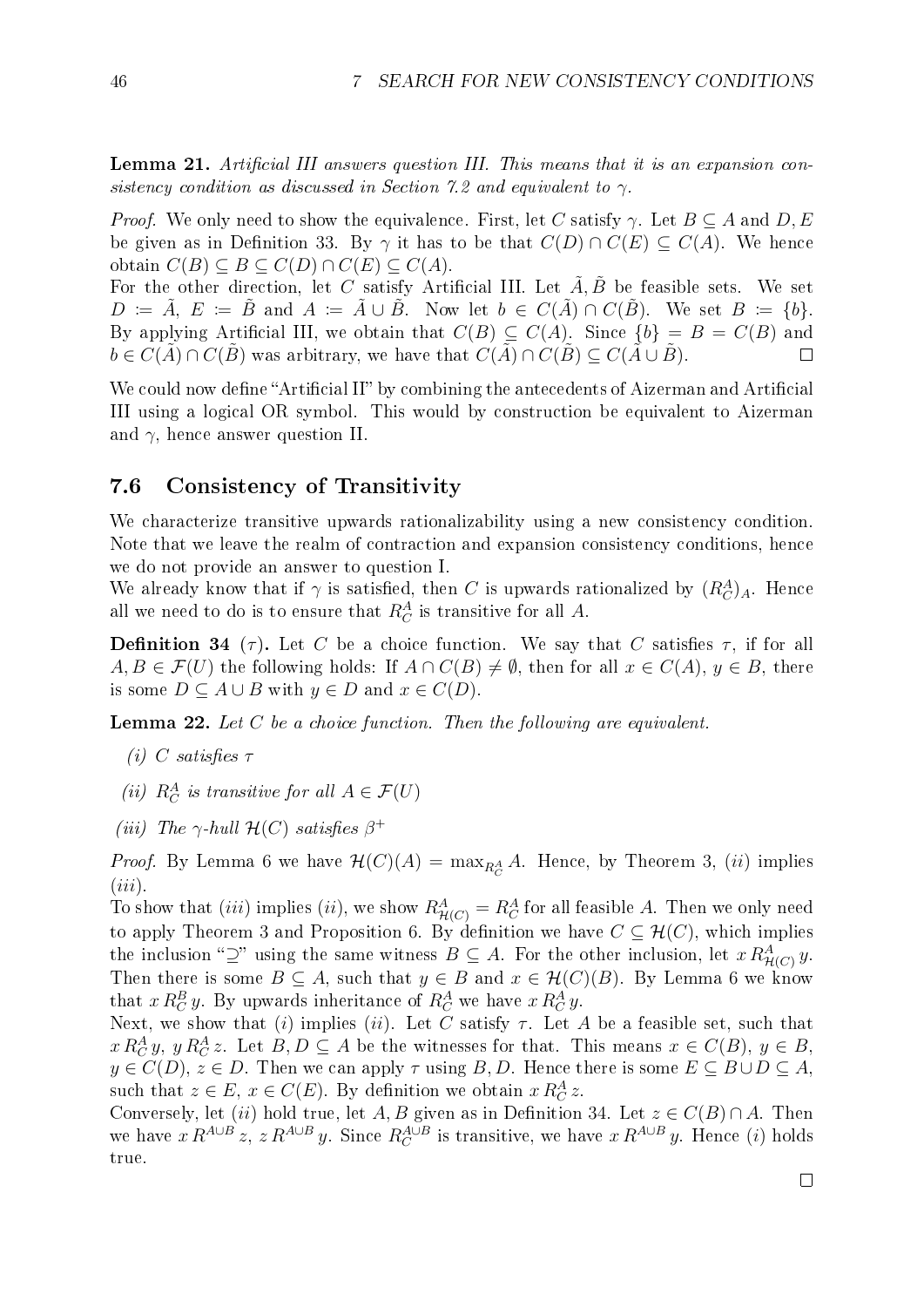Hence we have a condition that relates to question I.

Proposition 12. Let C be a choice function. Then the following are equivalent.

- (i) C satisfies  $\gamma$  and  $\tau$
- (ii)  $C$  is upwards rationalized by a family of transitive relations

*Proof.* Let (i) hold true. Then C is equal to the  $\gamma$ -hull of C. Further, the latter satisfies  $\beta^+$  by Lemma [22](#page-51-1). Hence (ii) holds true by Theorem [3](#page-23-0).

Now let (ii) hold true. Then C satisfies  $\beta^+$  by Theorem [3](#page-23-0). Especially, it is equal to its  $\gamma$ -hull, which thus also satisfies  $\beta^+$ . By Lemma [22](#page-51-1),  $C$  satisfies  $\tau$ . Further, it also satisfies  $\Box$  $\gamma$ .

We can try to form  $\tau$  into an expansion consistency condition by demanding that D is equal to  $A \cup B$ , instead of D being an arbitrary subset. This is equivalent to a known condition proposed by [Salant and Rubinstein](#page-71-2) [\(2008\)](#page-71-2), which they call  $\gamma^+$ . (It has nothing to do with the  $\gamma^+$  which we define in Section [5.](#page-25-0)) In the context of non-empty choice theory, their version of  $\gamma^+$  is equivalent to  $\beta^+$ , hence too strong for our purposes.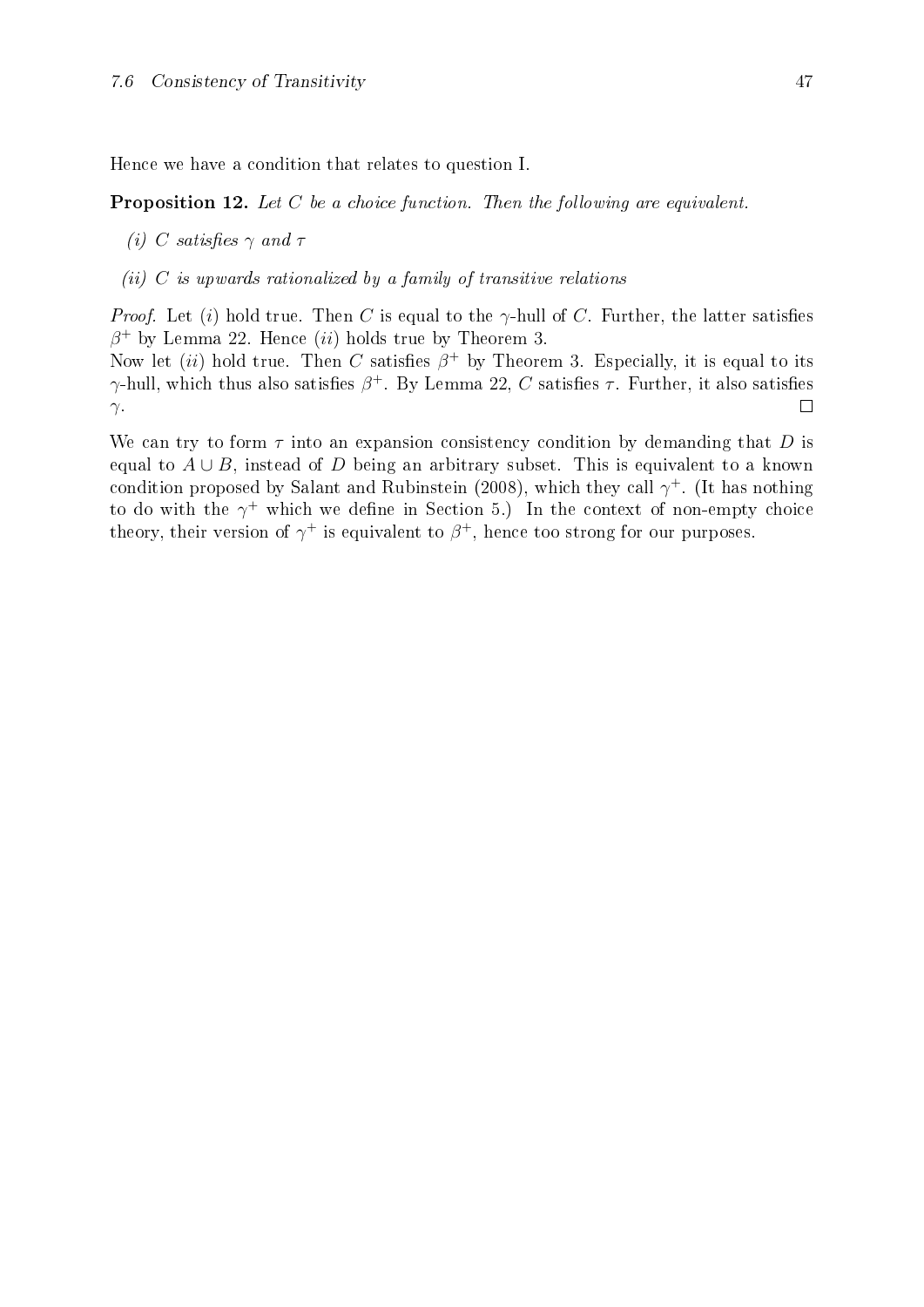## 8 A Formal Introduction to Social Choice

This section formally introduces majoritarian and pairwise social choice functions.

**Definition 35** (Preference Profiles). Let  $N = \{1, \ldots, n\}$ , U be countable. A preference profile  $R_N$  on U represents the voters' preferences over all alternatives in U. More formally, let  $\mathcal{L}(U)$  be the set of all linear orderings on U. Then a preference profile is a mapping

$$
R_N : N \to \mathcal{L}(U)
$$

Set  $\mathcal{R}(n, U)$  as the set of all preference profiles over U for  $N = \{1, \ldots, n\}$ . Then, set

$$
\mathcal{R}(U) \coloneqq \bigcup_{n \in \mathbb{N}} \mathcal{R}(n,U)
$$

as the set of all preference profiles over  $U$  for any finite number of voters.

Let  $R_N \in \mathcal{R}(U)$ . When we duplicate all voters and their preferences, we denote the resulting preference profile as  $2R_N \in \mathcal{R}(U)$ . More formally, let  $L = \{1, \ldots, 2n\}$ . Then  $2R_N \coloneqq R_L$ , where  $R_L(n+i) = R_L(i) = R_N(i)$  for all  $i \leq n$ .

We can interpret preference profiles in two ways. We can either take them at face value and assume them to be the voters' true preferences, or we can view them as submitted ballots, which might differ from their true preferences for strategical reasons. While the second interpretation is both insightful and interesting, for this thesis we shall not deal with it. In the following sections, we think of the preference profiles as true preferences and try to choose reasonable winners based on that assumption.

Intuitively, we assume voting and choosing to be something simple. But if we think about it, what really is the best choice for an entire group? The social choice should depend on the feasible set and the preferences of the individuals. This we can formalize.

**Definition 36** (Social Choice Function). A *social choice function* on  $U$  is a mapping

$$
S: \mathcal{F}(U) \times \mathcal{R}(U) \to \mathcal{F}(U)
$$

such that  $S(A, R_N) \subseteq A$  for all  $R_N \in \mathcal{R}(U)$ ,  $A \in \mathcal{F}(U)$ . If  $R_N$  is clear from the context, we will sometimes abbreviate  $S(A) = S(A, R_N)$ .

This definition still allows for unreasonable functions. For example, we could always order the alternatives lexicographically and then choose the first one as winner, independent of the voters' preferences. We hence introduce a few axioms.

**Definition 37** (Neutrality). Let S be a social choice function. We say that S is neutral, if swapping the alternatives in the preference relation of each individual leads to swapping the alternatives chosen by society. More formally, let  $R_N \in \mathcal{R}(U)$ . Let  $\pi : U \to U$ be a bijection. By  $\pi(R_N)$  we denote the preference profile where the alternatives are renamed under  $\pi$ . By  $\pi(A) \subseteq U$  we denote the image of  $A \subseteq U$ . Then it has to be that  $S(\pi(A), \pi(R_N)) = \pi(S(A, R_N)).$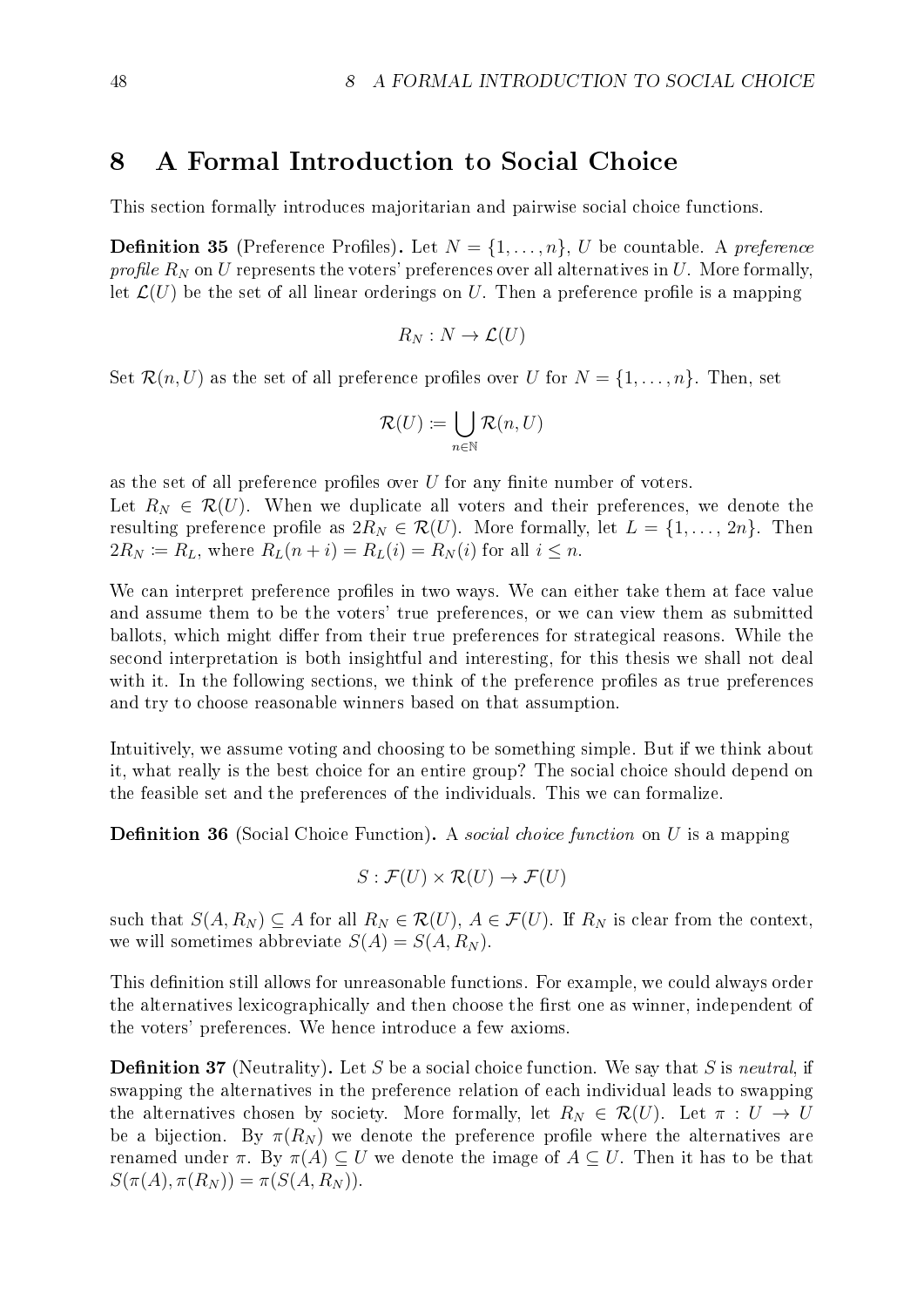Just like for choice functions, we allow there to be more than one winner. This is inevitable, if we want to follow certain standards of fairness. For example, we look at  $N = \{1, 2\}, A = \{a, b\}$  and the following preference profile  $R_N$ :

$$
\begin{array}{c|cc}\n1 & 1 \\
\hline\na & b \\
b & a\n\end{array}
$$

which depicts that 1 voter prefers  $a$  to  $b$  and 1 voter prefers  $b$  to  $a$ . If we want our choice to be neutral and anonymous (which can be defined analogously to neutrality), we cannot choose a single winner.

A widely used approach to choose winners is based on the concept of pairwise duels. For each pair of alternatives  $(x, y)$ , we count how many people prefer x to y minus how many people prefer  $y$  to  $x$ . Based on these numbers we decide who wins. For example, let us look at the following anonymized preference profile.

$$
\begin{array}{c c c c}\n3 & 1 & 1 \\
a & c & b \\
b & a & c \\
c & b & a\n\end{array}
$$

In this profile, 4 people prefer  $a$  to  $b$ , while 1 person prefers  $b$  to  $a$ .

$$
\begin{array}{ccccc}\n3 & 1 & 1 \\
a & c & b \\
b & a & c \\
c & b & a\n\end{array}
$$

The margin of this majority comparison is hence equal to 3. We can write this down compactly.

$$
\begin{pmatrix} a & 3 \\ 0 & 6 \end{pmatrix}
$$

Doing this for all pairs of alternatives yields the following weighted graph.



Based on the graph, it seems reasonable to declare  $a$  as the winner. We now formalize this approach and introduce terminology.

Formally, we represent the graph by its weighted adjacency matrix.

$$
M = \begin{pmatrix} 0 & 3 & 1 \\ -3 & 0 & 3 \\ -1 & -3 & 0 \end{pmatrix}
$$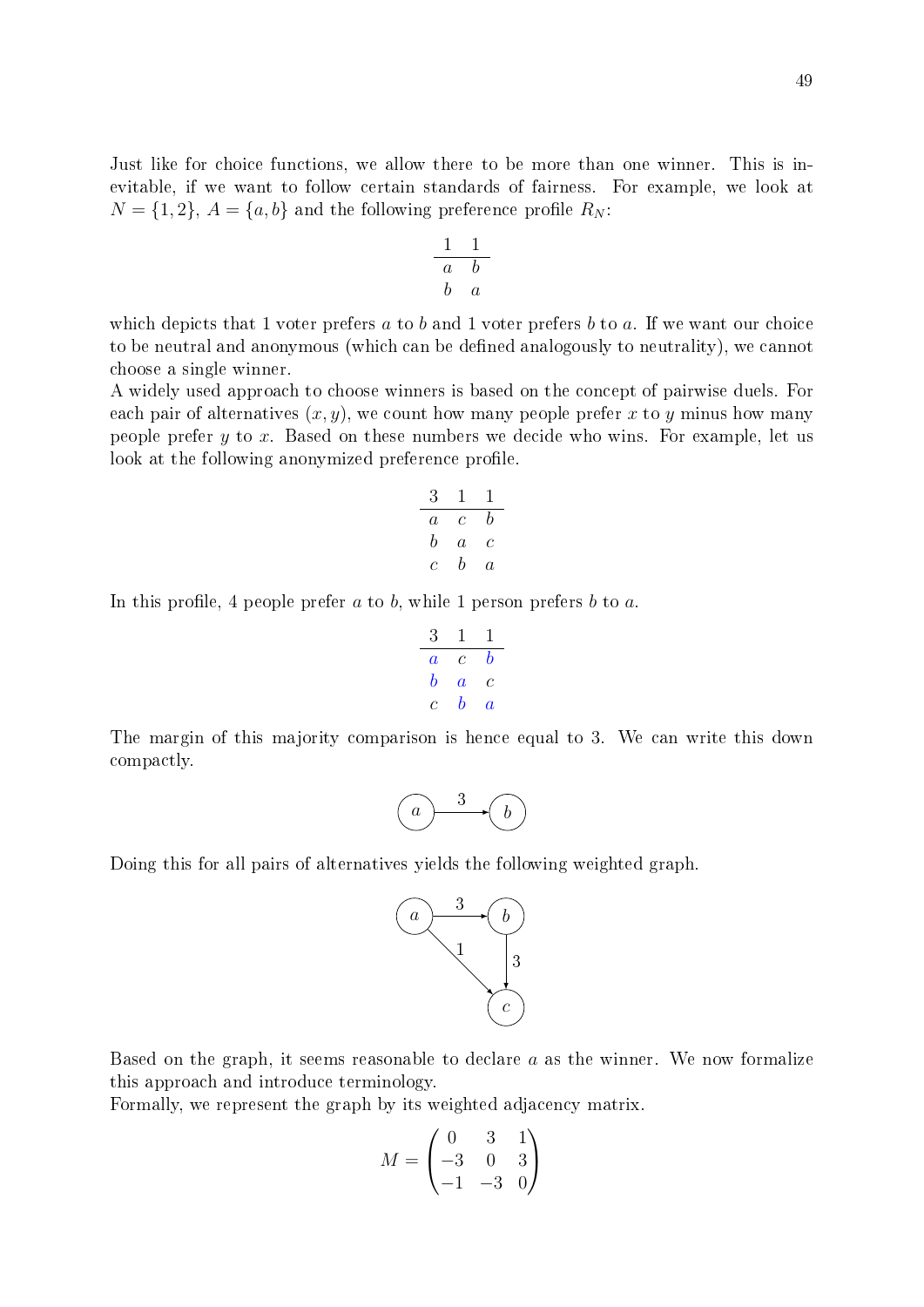**Definition 38** (Majority Margin, Cycles). Let  $R_N \in \mathcal{R}(U)$  be a preference profile. Let  $\epsilon_i= R_N(i)$  denote voter i's preference relation. Then we set  $m_R(x, y) = |\{i \in N | x \succ_i$  $y\}$ | -  $|\{i \in N | y \succ_i x\}|$  as the *majority margin* of x over y. The (skew-symmetric) matrix of all majority margins will be denoted by  $M_R := (m_R(x, y))_{x, y \in U}$ .

If  $R_N$  is clear from the context, we can write  $x \succ y$  instead of  $m_R(x, y) > 0$  and  $x \succ z$ , y instead of  $m_R(x, y) \geq 0$ . We say that  $(x_1, \ldots, x_k)$  form a cycle, if  $x_i \succ x_{i+1}$  for all  $i \leq k$ , where we set  $x_{k+1} \coloneqq x_1$ .

We see that each majority margin matrix induces a weighted, directed graph on U. The following result states that the converse direction only is possible with a restriction.

<span id="page-55-2"></span>**Theorem 11** [\(Debord, 1987\)](#page-70-3). Let  $(U, M)$  define a weighted, directed graph on U, where  $M \in \mathbb{Z}^{U \times U}$  is a skew-symmetric matrix. Then the following are equivalent.

- There is  $R_N \in \mathcal{R}(U)$  with  $M = M_R$
- all  $M_{xy}$  with  $x \neq y \in U$  have the same parity

**Definition 39** (Pairwise<sup>[7](#page-55-0)</sup> and Majoritarian<sup>[8](#page-55-1)</sup> Social Choice Functions). Let S be a social choice function. We say that S is pairwise, if S is neutral and only depends on the majority margins of the feasible alternatives. More formally, this means that  $S(A, R_N) = S(A, R'_L)$ for all feasible A and all  $R_N, R'_L \in \mathcal{R}(U)$  with  $m_R(x, y) = m_{R'}(x, y)$  for all  $x, y \in A$ . If S is neutral and only depends on the sign of the majority margins, then we say that  $S$  is majoritarian. More formally, this means that  $S(A, R_N) = S(A, R'_L)$  for all  $R_N, R'_L \in \mathcal{R}(U)$ such that  $m_R(x, y) > 0$  if and only if  $m_{R'}(x, y) > 0$  for all  $x, y \in A$ .

When  $M \coloneqq M_R = M_{R'}$ , the choice set of pairwise social choice functions does not depend on the underlying preference profile. Hence, we will sometimes use abuse of notation and write  $S(A, M)$  when the skew-symmetric matrix M meets all requirements of Theorem [11](#page-55-2).

Now that we have formally defined social choice functions, we only need to adapt our definition of consistency before we can start analyzing them.

Definition 40 (Conditions for Social Choice Functions). Let ∗ be any condition which makes sense for choice functions, let  $S$  be a social choice function. We say that  $S$  satisfies ∗ if and only if  $S(\cdot, R_N)$  satisfies ∗ for all  $R_N \in \mathcal{R}$ .

<span id="page-55-0"></span> $7$ See [Young](#page-71-3) [\(1974\)](#page-71-3) and [Zwicker](#page-71-4) [\(1991\)](#page-71-4)

<span id="page-55-1"></span><sup>8</sup>For example see [Laslier](#page-71-5) [\(1997\)](#page-71-5)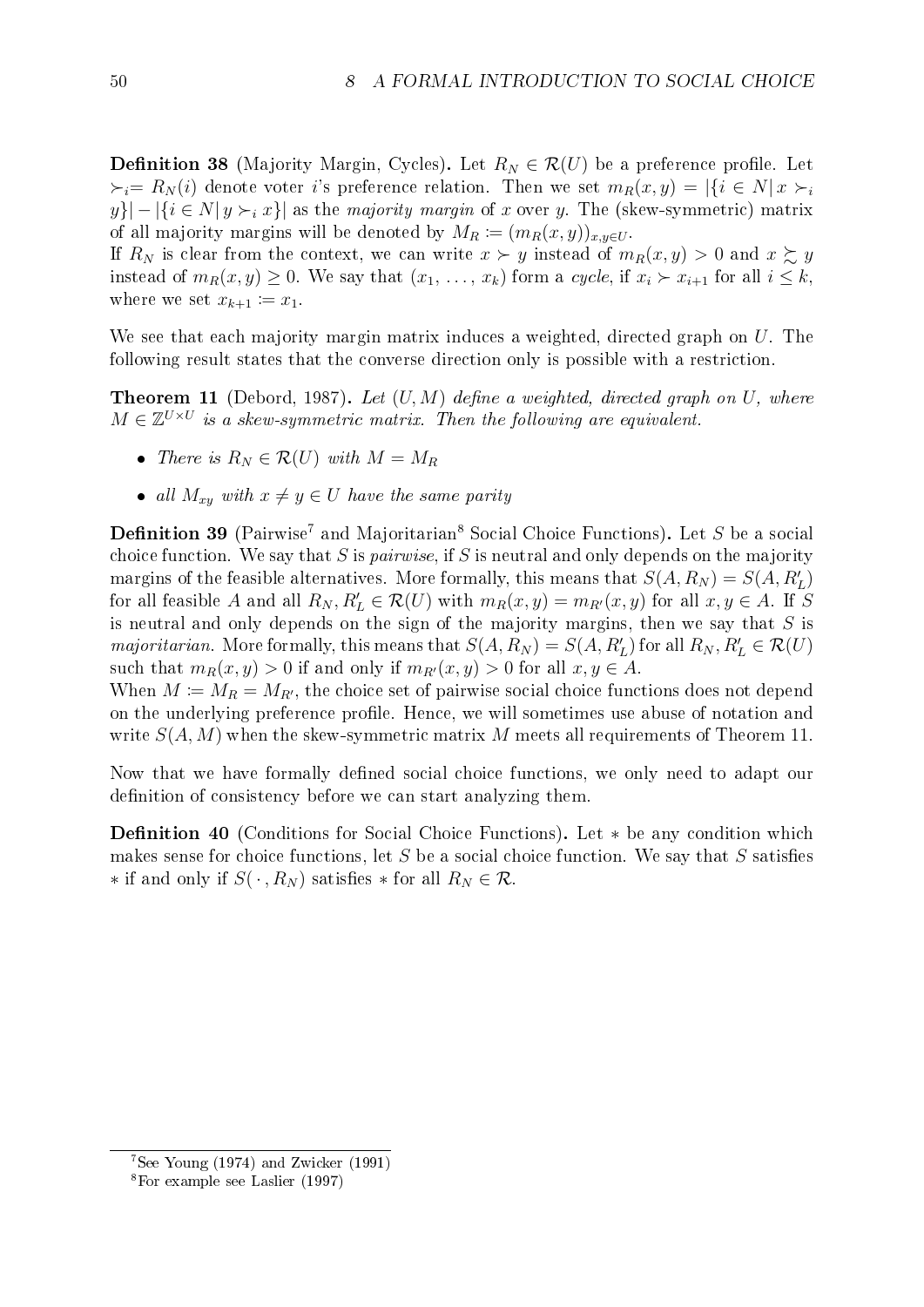# <span id="page-56-0"></span>9 A Formal Analysis of 3 Social Choice Functions

We finally get back to where we started. We recall that our motivation for diving into the depths of choice theory was based on understanding and designing good voting rules. Now, we will use our newly gained knowledge to analyze social choice functions which satisfy various expansion consistency conditions. The examples we will go over are the Top Cycle rule, Uncovered Set rule and Split Cycle rule.

In the literature, sometimes instead of directly defining  $R<sup>A</sup>$  (Top Cycle), only the strict part  $P^A$  will be defined (Uncovered Set, Split Cycle). We rigorously show that both approaches are equivalent.

<span id="page-56-1"></span>**Lemma 23.** Let T be an asymmetric, acyclic relation on A. Then we obtain a complete, acyclic relation R on A by defining  $x R y \iff \neg(y T x)$ . Furthermore,  $T = P$ , where P denotes the strict part of R.

*Proof.* We first show completeness. Let  $\neg(x \, R \, y)$ . By definition of R this is equivalent to y T x. By asymmetry of T it follows that  $\neg(x Ty)$ , hence y R x. To be formally correct, let P denote the strict part of R. In other words  $x Py$  if and only if  $x Ry$  and not  $y Rx$ . We now need to show that P is equal to T and hence acyclic. Let  $x \, P \, y$ . This especially implies  $\neg(y \, R \, x)$ , which by definition is equivalent to  $x \, T \, y$ . Let  $x \, T \, y$ . This, by definition of R, is equivalent to  $\neg(y \, R \, x)$ . Furthermore, by asymmetry  $\neg(y \, T \, x)$ . By definition of R this implies  $x \, R \, y$ . Again by definition of P, this implies  $x \, P \, y$ .  $\Box$ 

Now, we can finally define our social choice functions.

#### 9.1 Top Cycle Rule

**Definition 41** (Top Cycle as Social Choice Function). Let  $R_N \in \mathcal{R}(U)$  be given, let  $A \subseteq U$  be a feasible set. We write  $x R^A y$  if  $x = y$ , or if  $\exists y_0, \ldots, y_k \in A : y_i \succsim y_{i+1}$  for all  $i = 0, \ldots, k - 1$ . Here, we denoted  $y_0 = x$  and  $y_k = y$ . We then define

$$
TC(A, R_N) \coloneqq \max_{R^A} A
$$

**Remark 7.** The Top Cycle is by definition majoritarian. There are several ways to define the Top Cycle when the majority relation contains ties. The one above is also known as the Smith set (see [Smith, 1973\)](#page-71-6), which is not to be confused with the Schwartz set (see [Schwartz, 1970\)](#page-71-7). However, when the majority relation is strict, there is no ambiguity and all definitions coincide.

**Proposition 13.** TC satisfies  $\beta^+$  (and hence also  $\gamma$  and Aizerman).

*Proof.* First, fix an arbitrary  $R_N$ . We now show that  $(R^A)_A$  as defined above upwards rationalizes  $TC(\cdot, R_N)$  and all relations are transitive. We then are done by Theorem [3](#page-23-0). Let  $A \in \mathcal{F}(U)$ .

Transitivity (and hence acyclicity) of  $R^A$ : Let  $x R^A y$ ,  $y R^A z$  for some pairwise distinct  $x, y, z \in A$ . Then there are  $y_1, \ldots, y_k, z_1, \ldots, z_l \in A$  such that  $x \succsim y_1 \succsim \cdots \succsim y_{k-1} \succsim y \succsim$  $z_1 \succsim \cdots \succsim z_{l-1} \succsim z$ . Hence  $x R^A z$ .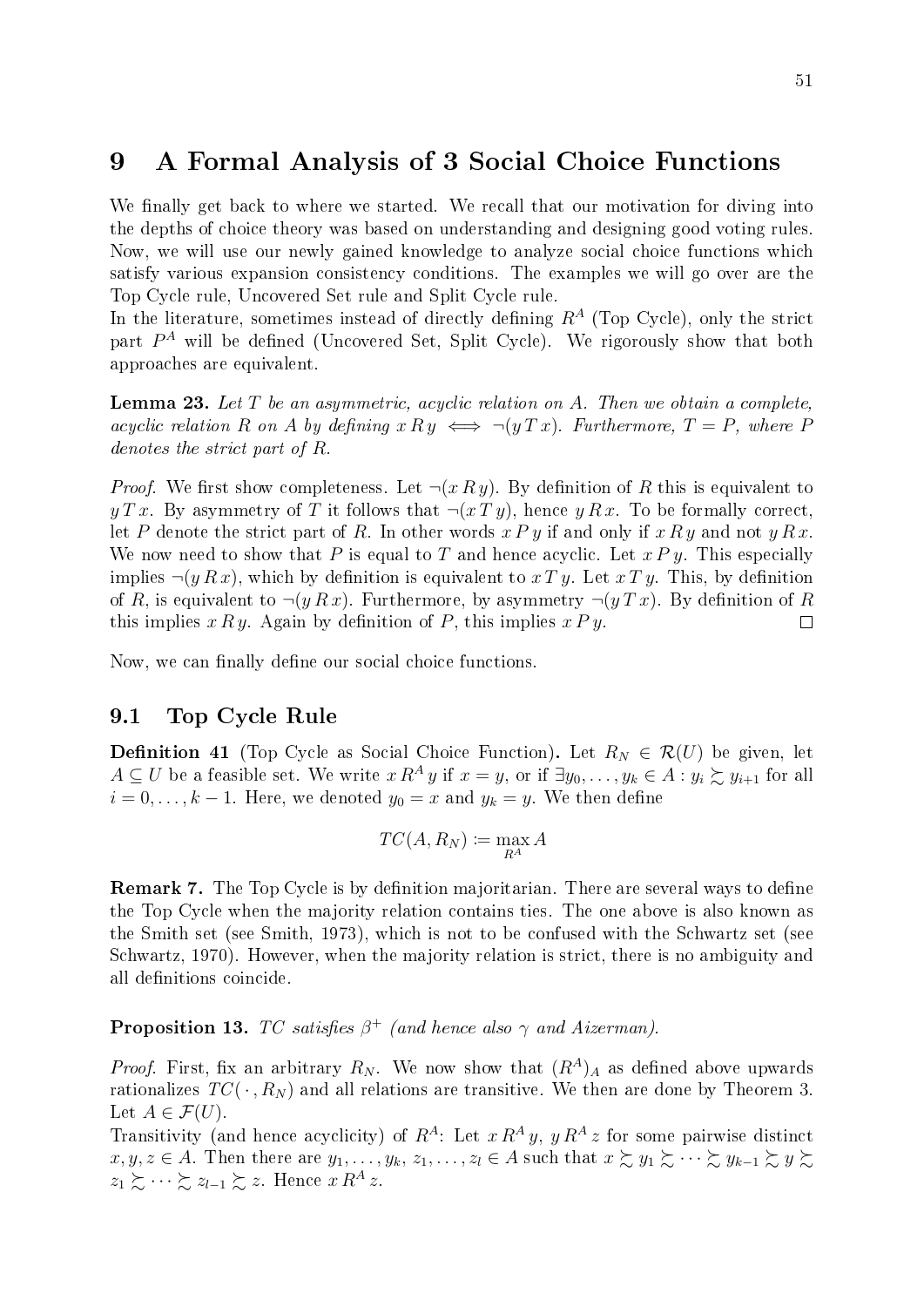$\Box$ 

Completeness of  $R^A$ : It is clear that  $x I^A x$ . Let  $y \neq x$  with  $\neg(y R^A x)$ . Then it has to be that  $x \succ y$ . Hence  $x R^A y$ .

Choosing the maximal elements: By definition.

Upwards inheritance of  $R^B$ : Let  $B \subseteq A$  be feasible sets such that  $x R^B y$ . Then there exist the required  $y_1, \ldots, y_k \in B \subseteq A$  and hence  $x R^A y$ .

#### 9.2 Uncovered Set Rule

**Definition 42** (Uncovered Set as Social Choice Function). Let  $R_N \in \mathcal{R}(U)$  be given. Then we define the strict part of the covering relation on  $A \in \mathcal{F}(U)$  as follows for  $x \neq y$ .

$$
x C^{A} y : \iff x \succ y \text{ and}
$$
  
\n
$$
\forall z \in A : y \succ z \implies x \succ z \text{ and}
$$
  
\n
$$
\forall z \in A : y \succsim z \implies x \succsim z
$$

For asymmetry, let  $x C^A y$ . Then it has to be that  $x \succ y$ . Since  $M_{y,y} = 0$ , we have  $\neg(y C^A x)$ . For acyclicity, we show that  $C^A$  is transitive. Let  $x C^A y$ ,  $y C^A z$ . Due to  $y C<sup>A</sup> z$ , it has to be that  $y \succ z$ . Hence  $x \succ z$ . Let  $w \in A$ , such that  $z \succ w$ . Then  $y \succ w$ , hence  $x \succ w$ . If  $z \succsim w$ , we can use the same argumentation. Hence  $x C^A z$ . We then define  $R^A$  as in Lemma [23](#page-56-1). Finally, set

$$
UC(A, R_N) \coloneqq \max_{R^A} A
$$

**Remark 8.** The Uncovered Set is by definition majoritarian. There are several ways to define the Uncovered Set when the majority relation contains ties. The one above was used by [McKelvey](#page-71-8) [\(1986\)](#page-71-8) and is hence known as the McKelvey Uncovered Set. For an analysis of several versions (including deep, Gilles, Bordes and McKelvey), see [Duggan](#page-70-4) [\(2013\)](#page-70-4). However, when the majority relation is antisymmetric, there is no ambiguity and all definitions coincide.

#### **Proposition 14.** UC satisfies  $\gamma$  and Aizerman, but not  $\beta^+$ .

*Proof.* First, fix an arbitrary  $R_N \in \mathcal{R}(U)$ . We now show that  $UC(\cdot, R_N)$  is upwards rationalized by  $(R<sup>A</sup>)$  as defined above.

Acyclicity and completeness of  $R^A$ : By definition.

Choosing the maximal elements: By definition.

Upwards inheritance of  $R^B$ : By definition  $C^A$  satisfies downwards inheritance, which is equivalent (see Lemma [2](#page-14-0)).

Quasi-transitivity of  $R^A$ : Already shown in the definition.

We now show that  $R_C^A = R^A$  for all feasible sets A. From Proposition [4](#page-21-0) we know that  $R_{UC}^A \subseteq R^A$ . If, on the other hand,  $x R^A y$ , then  $x \gtrsim y$  or there is some  $z \in A$  such that  $x \in UC({x,y,z}) \implies x R_{UC}^A y$ . If  $x \succsim y$ , then  $x \in UC({x,y}),$  hence  $x R_{UC}^A y$ .

To show that  $R_{UC}^A$  is not always transitive, we look at the following graph: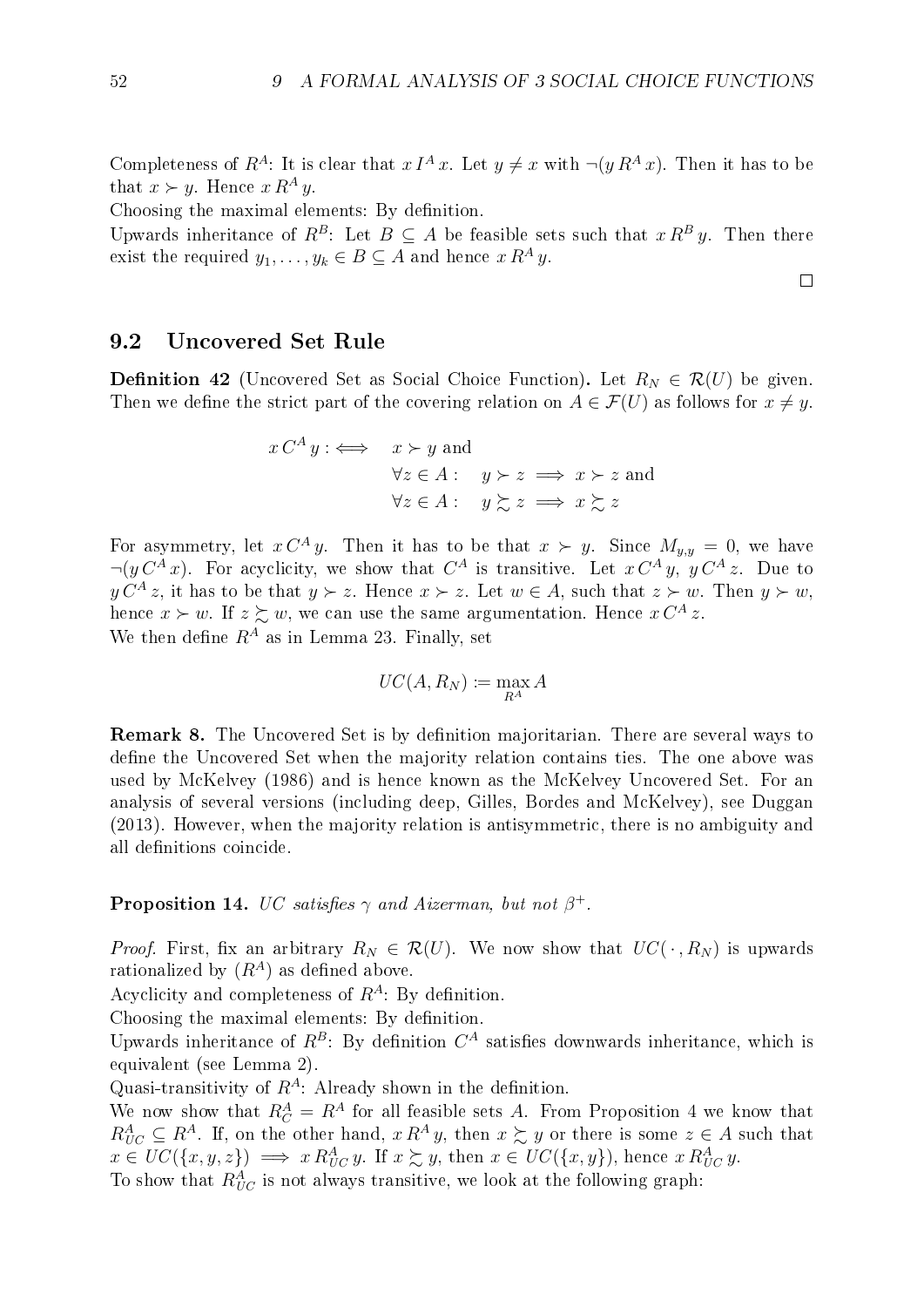

Since  $b \succ a$ , we have that  $b R^A a$ . Since  $c \succ d$  but  $\neg (b \succ d)$ , we have that  $c R^A b$ .



If  $R^A$  was transitive, we would have  $c R^A a$ . This is not the case, since  $a C^A c$ .



 $\Box$ 

#### 9.3 Split Cycle Rule

**Definition 43** (Split Cycle as Social Choice Function). Let  $R_N \in \mathcal{R}(U)$  be given. We define the strict part of the splitting relation as follows.

 $x S^A y : \iff x \succ y \land m_R(x, y)$  is not minimal in any cycle.

The latter means that for all cycles  $(y = y_0, \ldots, x = y_k)$  in A, there is some  $i < k$  such that  $m_R(y_i, y_{i+1}) < m_R(x, y)$ .

For asymmetry, let  $x S^A y$ . Then especially  $x \succ y$ , hence  $\neg(y S^A x)$ . For acyclicity, assume there is some cycle  $x_0 S^A x_1 S^A \dots S^A x_k S^A x_0$ . Then, especially  $x_0 \succ x_1 \succ \dots \succ x_k \succ x_0$ . But then one of the majority margins has to be minimal in this cycle, hence one of the edges cannot have been splitting, a wanted contradiction. We can now apply Lemma [23](#page-56-1) and set

$$
SC(A, R_N) \coloneqq \max_{R^A} A
$$

**Remark 9.** By definition,  $SC$  is pairwise.

Notably, the splitting relation  $R^A$  does not have to coincide with the local revealed preference relation. We give an example of size 4 with  $A = \{a, b, c, d\}.$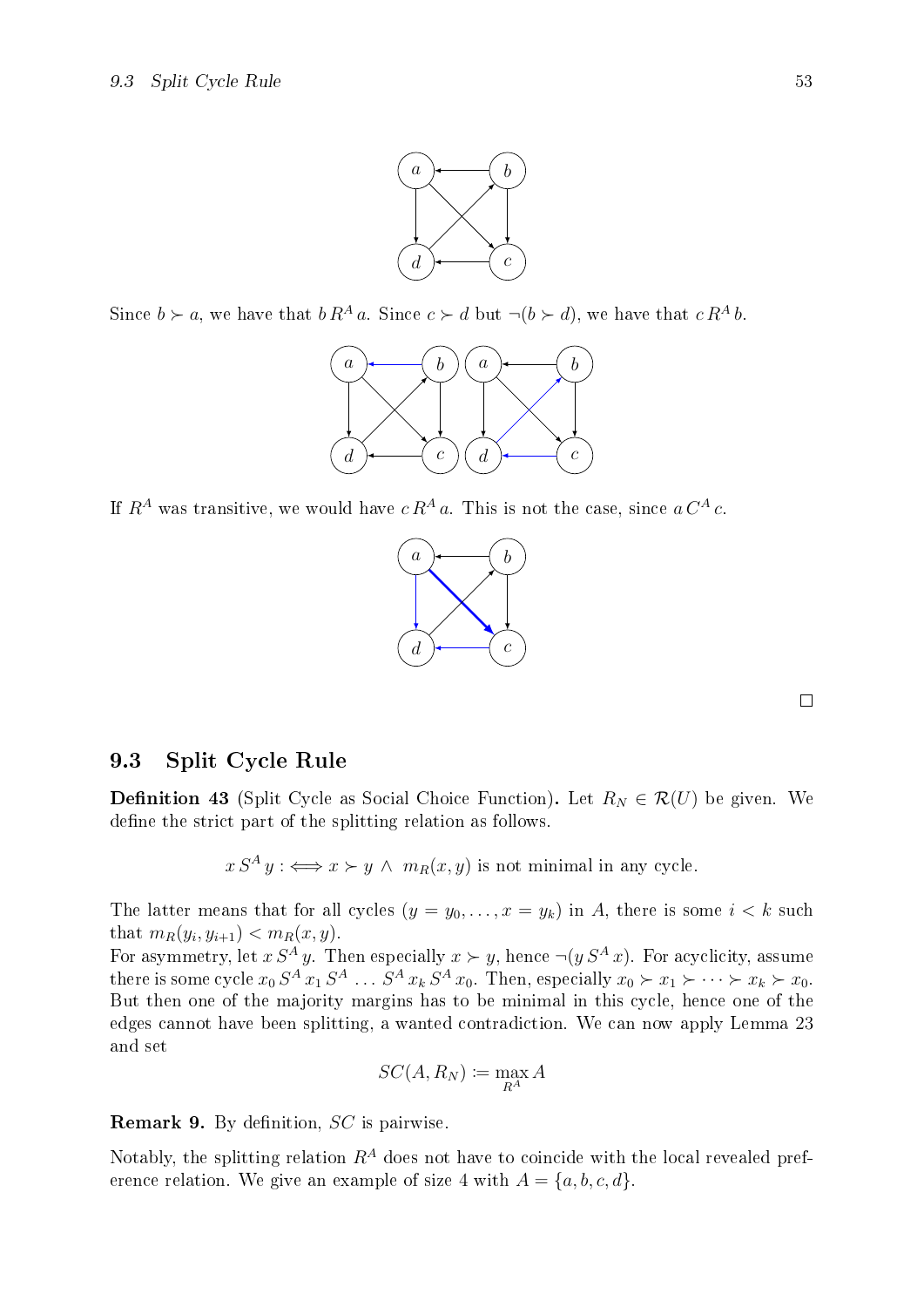Example 20 (Splitting relation can be larger than the local revealed preference relation).



Here, the edge  $a \succ b$  is not splitting. Still we have  $a P_{SC}^{A} b$ , since b is not chosen in any subset of A which contains a. We visualize the splitting relation on the left hand side and the local revealed preference relation on the right hand side:



 $\triangle$ 

**Proposition 15.** The Split Cycle satisfies  $\gamma$ , but not Aizerman (and hence not  $\beta^+$ ).

*Proof.* Acyclicity and completeness of  $R^A$ : By definition. Choosing the maximal elements: By definition.

Upwards inheritance of  $R^A$ : Let  $B \subseteq A$ , such that  $x R^B y$ . Then, either  $x \succ y$  or there is some cycle  $(x, y_1, \ldots, y_k = y)$  in B, such that  $m_R(y, x) \leq m_R(y_i, y_{i+1})$  for all  $i < k$ . Since  $R_N$  is not dependent on the feasible set and  $(x, y_1, \ldots, y_k = y)$  is a cycle in A, we have that  $x R^A y$ .

To show that SC does not satisfy Aizerman, we check that the local revealed preference relation is not always quasi-transitive.



We see that d splits a and a splits b. Hence it has to be that  $d P_{SC}^A a$  and  $a P_{SC}^A b$ . Nonetheless, we see that  $b \in SC(\{b, d\})$ , hence  $b \, R_{SC}^A d$ .

#### 9.4 A General Observation

Now that we formally analyzed the three functions, we ask ourselves a more general question. How can we construct reasonable, pairwise social choice functions which satisfy  $\gamma$ ? Our result is that we can obtain all such functions by choosing strict majority wins in an acyclic, downwards inheriting manner.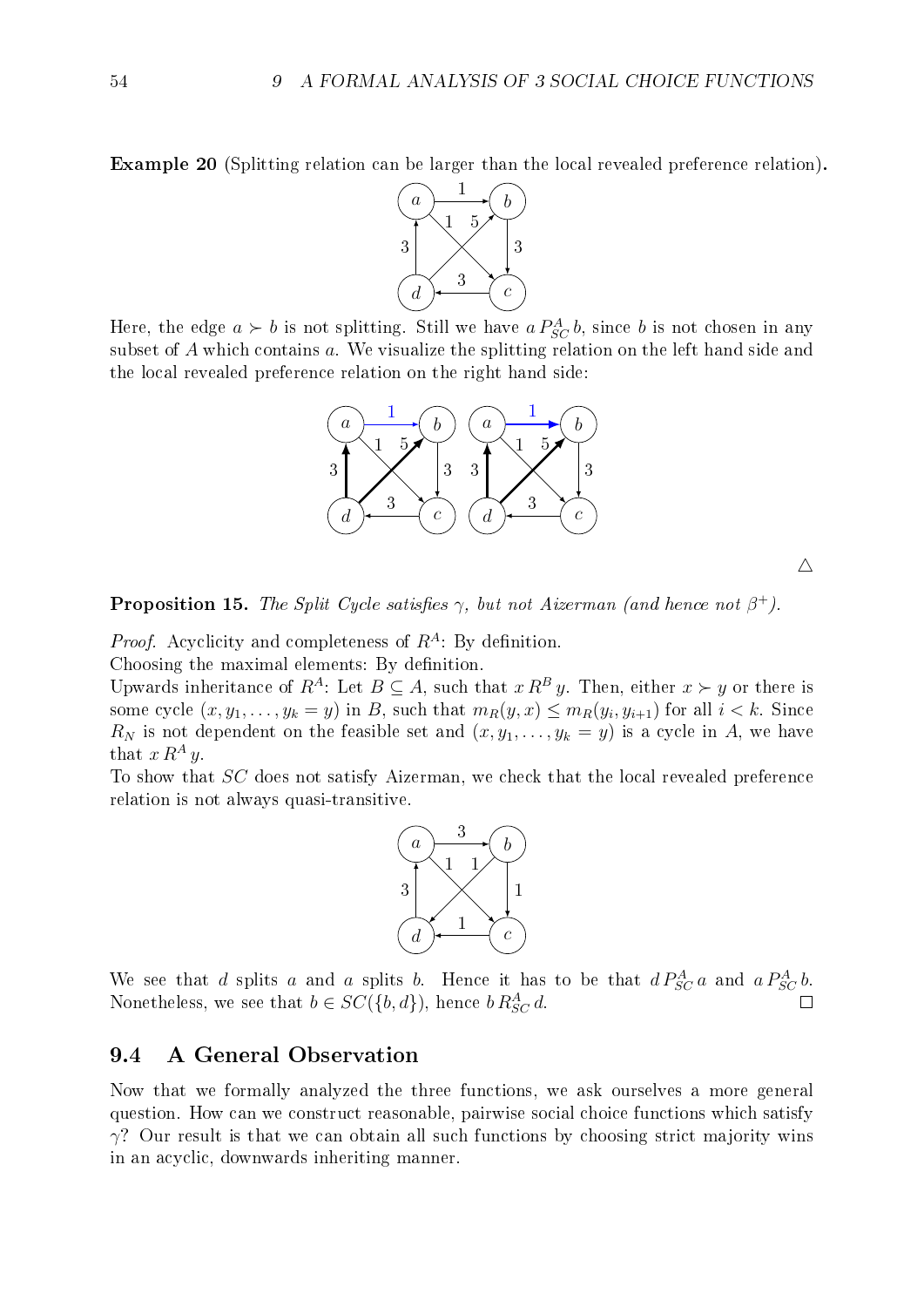We demand that if the feasible set consists of only two alternatives, the winner of the duel should not lose the choice. In the context of voting, picture an election where the people decide between two alternatives. If one alternative wins the majority vote, it might be the optimal choice for the group as a whole. Maybe, the majority victory was not decisive enough and both alternatives tie. But what should not happen is that only the majority defeated alternative wins the election.

**Definition 44** (Faithful Social Choice Functions). We say that a social choice function S is faithful, if the following holds: Let  $R_N$  be given and  $x, y \in U$  with  $x \succ y$ . Then  $\{y\} \neq S(\{x, y\}, R_N).$ 

Faithfulness is a simple and broadly accepted notion. It can also be seen as a non-probabilistic variant of a definition by [Fishburn and Gehrlein](#page-70-5) [\(1977\)](#page-70-5). In their setting, they allow for probability distributions over the preferences, as well as the outcomes. What both definitions have in common is that the function should be faithful to the favored alternative. As a sanity check, by definition  $TC$ ,  $UC$ ,  $SC$  all are faithful. We see that all strict edges of their relations are also majority edges. This has to be the case for all such functions, as we will see now.

**Proposition 16.** Let S be a pairwise<sup>[9](#page-60-0)</sup> social choice function satisfying  $\gamma$ . Let  $R_N \in \mathcal{R}(U)$ and let  $(R^A)_A$  be any family upwards rationalizing  $S(\cdot, R_N)$ . Then the following are equivalent:

- (i) If  $x P^A y$  for any  $x, y \in U$ ,  $A \in \mathcal{F}(A)$ , then  $x \succ y$
- $(ii)$  S is faithful

*Proof.* First, let S be faithful. Let  $x P^A y$ . Then it has to be that  $x P^{\{x,y\}} y$ , hence  ${x} = S({x, y}, R_N)$ . Since S is faithful, it cannot be that  $y \succ x$ . Since S is pairwise, it further cannot be that  $x \sim y$ . Hence  $x \succ y$ .

Now, let S not be faithful. Then there have to be  $x \neq y$ , such that  $\{x\} = S(\{x, y\}, M)$ , but  $y \succ x$ . It has to be that  $x P^{\{x,y\}} y$ , hence (i) is violated for  $A = \{x, y\}$ .

Summarized, faithfulness is a weak, but desirable property. To construct faithful social choice functions satisfying  $\gamma$ , it suffices to focus on choosing acyclic subsets of the majority wins, such that they inherit downwards.

<span id="page-60-0"></span><sup>&</sup>lt;sup>9</sup>For the result, it suffices that S always chooses the majority winner on two alternatives. Else, we only obtain that  $x \succsim y$ .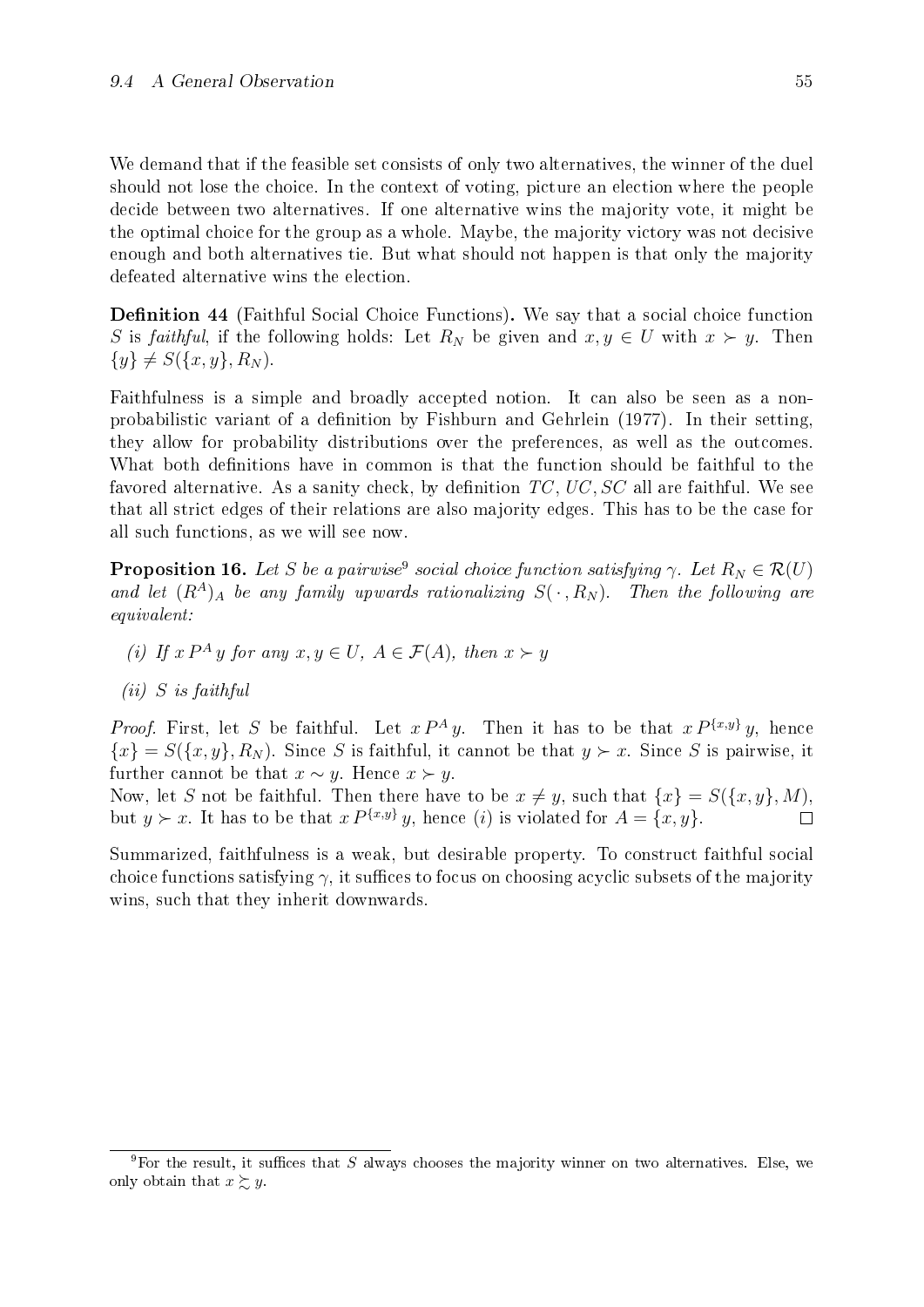## <span id="page-61-1"></span>10 A Characterization of the Split Cycle Rule

[Holliday and Pacuit](#page-70-6) [\(2020\)](#page-70-6) have characterized the Split Cycle using 6 axioms. Remarkably, their setting too deals with variable relations. By virtue of one of their axioms, we obtain upwards inheriting relations. Hence, we modify their axioms and involve  $\gamma$  to present a characterization with the same proof idea.

**Theorem 12.** The Split Cycle is the finest social choice function S satisfying all of the following properties:

- A1 Pairwiseness
- A2 Doubling homogeneity:  $x \notin S(A, R_N) \implies x \notin S(A, 2R_N)$
- $A3$   $\gamma$
- A4 Crucial defeat for pairwise social choice functions: If  $x \notin S(A, M)$ , then there is some majority edge  $y \succ x$  in A such that if we strictly lower the majority margin of any other edges (or set them to zero), then  $x \notin S(B, M^*)$  for the changed majority margin matrix  $M^*$  and all feasible subsets  $B \subseteq A$  where  $y, x \in B$ .<sup>[10](#page-61-0)</sup>

*Proof.* One can easily verify that  $SC$  satisfies axioms A1 to A3. For A4, fix any majority margin matrix M, let A feasible, and let  $x \in A \setminus SC(A, M)$ . This means, that there is some  $y \in A$  with  $y S<sup>A</sup> x$  with respect to M. By definition of the splitting relation, the margin  $m(y, x)$  is not minimal in any cycle containing the edge  $y \succ x$  with respect to M. Hence, after lowering or nulling any other edges resulting in the majority margin  $M^*$ , it will still not be minimal in any cycle containing itself and we obtain  $y S<sup>A</sup> x$  with respect to M<sup>\*</sup>. Hence, it especially holds that  $x \notin SC(A, M^*)$ . Further, since the strict part of the splitting relation inherits downwards, it has to be that  $x \notin SC(B, M^*)$  for all feasible  $B \subseteq A$  containing y.

Now let  $S$  be a social choice function satisfying axioms  $A1$  to  $A4$ . Assume that there is some majority margin matrix M, some feasible set A and some  $x \in A$  such that  $x \in SC(A, M)$  but  $x \notin S(A, M)$ . By doubling homogeneity, we have  $x \notin S(A, 2M)$ . Let  $y \succ x$  be the crucial defeat with respect to 2M, which needs to exist by A4. By assumption it has to be that  $\neg(y, S^A x)$ . Hence there must be some cycle  $(y, x, x_2, \ldots, x_k)$  in A where the edge  $y \succ x$  has minimal weight with respect to 2M. Set  $B := \{y, x, x_2, \ldots, x_k\} \subseteq A$ . Now, we modify the graph induced by 2M to arrive at some  $M^*$  as follows: We lower all edges of the cycle  $(y, x, x_2 \ldots x_k, y)$  until they have weight  $m(y, x)$ . All other edges are nullified.  $M^*$  is still a majority graph, since all edges have even weight. Since  $y \succ x$  is a crucial defeat with respect to 2M, it has to be that  $x \notin S(B, M^*)$ . By pairwiseness and symmetry of the alternatives, it must now be that  $z \notin S(B, M^*)$  for all  $z \in B$ . This is a wanted contradiction to non-emptiness of S.  $\Box$ 

To get a better feeling for the axioms used in this characterization, we compare our version to a setting more similar to the original characterization.

<span id="page-61-0"></span> $10$ We can formulate a non-pairwise version of A4, similar to B5. This is omitted, since the resulting axiom is more technical while arguably adding no value to the result.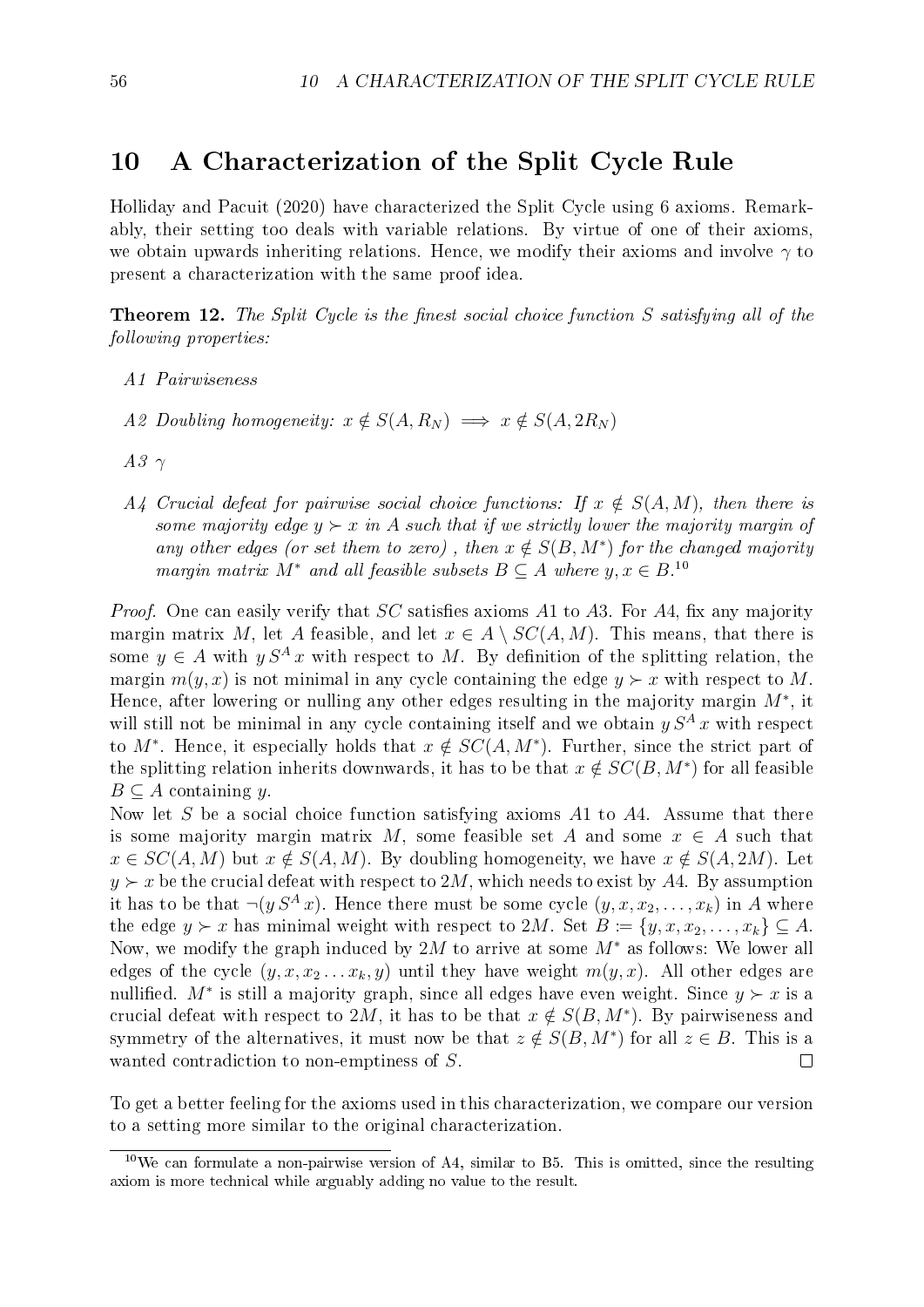**Definition 45** (VCCR). Let U be non-empty and countable. A variable-election collective *choice rule* (VCCR) maps each combination of feasible set and preference profile to a complete relation on the feasible set. Further, it is only dependent on the individual rankings restricted to the feasible set. More formally, let A be feasible. By  $R^*(A)$  we denote the set of all complete relations on A. Set  $R^* \coloneqq \cup_A R^*(A)$ .  $V : \mathcal{F}(U) \times \mathcal{R}(U) \to R^*$ is called a VCCR, if  $V(A, R_N) \in R^*(A)$  for all  $A \in \mathcal{F}(U), R_N \in \mathcal{R}(U)$ .<sup>[11](#page-62-0)</sup> Further, we demand that  $V(A,R_N)=V(A,R_N^{\prime})$  whenever  $R_N$  restricted to  $A$  is equal to  $R_N^{\prime}$  restricted to  $A$ <sup>[12](#page-62-1)</sup>

Note that by the above definition, cyclic relations (and hence possibly empty choice sets) are not forbidden.

**Definition 46** (Availability). Let V be a VCCR. Then it satisfies *availability* if and only if max $_{V(A,R_N)} A \neq \emptyset$  for all A and  $R_N$ .

We omit analogous definitions of neutrality and anonymity for VCCRs.

**Theorem 13** [\(Holliday and Pacuit, 2020\)](#page-70-6). The Split Cycle is the finest VCCR satisfying all of the following properties:

- B1 Anonymity and Neutrality
- B2 Monotonicity<sub>2</sub>: If x defeats y with respect to  $(\{x,y\}, R_N)$  and  $R'_N$  is equal to  $R_N$ , except for one voter who only ranks  $x$  one spot higher than before, then  $x$  still defeats y with respect to  $(\{x,y\}, R_N')$ .
- B3 Doubling homogeneity: x defeats y with respect to  $(A, R_N) \implies x$  defeats y with respect to  $(A, 2R_N)$
- $B_4$  Neutral Reversal: If  $R_L$  is obtained from  $R_N$  by adding two voters with reversed preference relations, then  $V(A, R_N) = V(A, R_L)$  for all feasible A.
- B5 Coherent IIA: If x defeats y with respect to  $(A, R_N)$  and  $R_N^*$  is any preference profile such that  $R^*_{N}|_{\{x,y\}} = R_N|_{\{x,y\}}$  and the majority margin matrix  $M_{R^*_{N}}$  is obtained by nulling or weakening (zero or more) edges other than the one between x and y, then x defeats y with respect to  $(B, R_N^*)$  for all feasible  $B \subseteq A$ .
- B6 Availability

As discussed before, B6 is covered by non-emptiness of social choice functions. Further, with B5 together it implies that  $V(A, R_N)$  always has to be acyclic.

B2 is needed to give the collective choice a "direction". B2 in conjunction with B1 guarantees, that the majority winner is always chosen in sets of cardinality two. A4 guarantees the same, since the crucial defeat has to be a strict majority defeat.

 $A2$  is analogously defined to  $B3$ . Both are only needed, so that we are allowed to delete

<span id="page-62-0"></span> $11$ In the original paper, the asymmetric, strict part is used instead of the complete, weak part of the relation for semantic reasons. Formally, both definitions are equivalent.

<span id="page-62-1"></span><sup>&</sup>lt;sup>12</sup>In the original paper, VCCRs are defined for inputs of the form  $R_N \in \mathcal{R}(A)$  for any feasible set A, not only  $A = U$ . Our version is equivalent and closer to our previous definitions, since we additionally specify the feasible set A.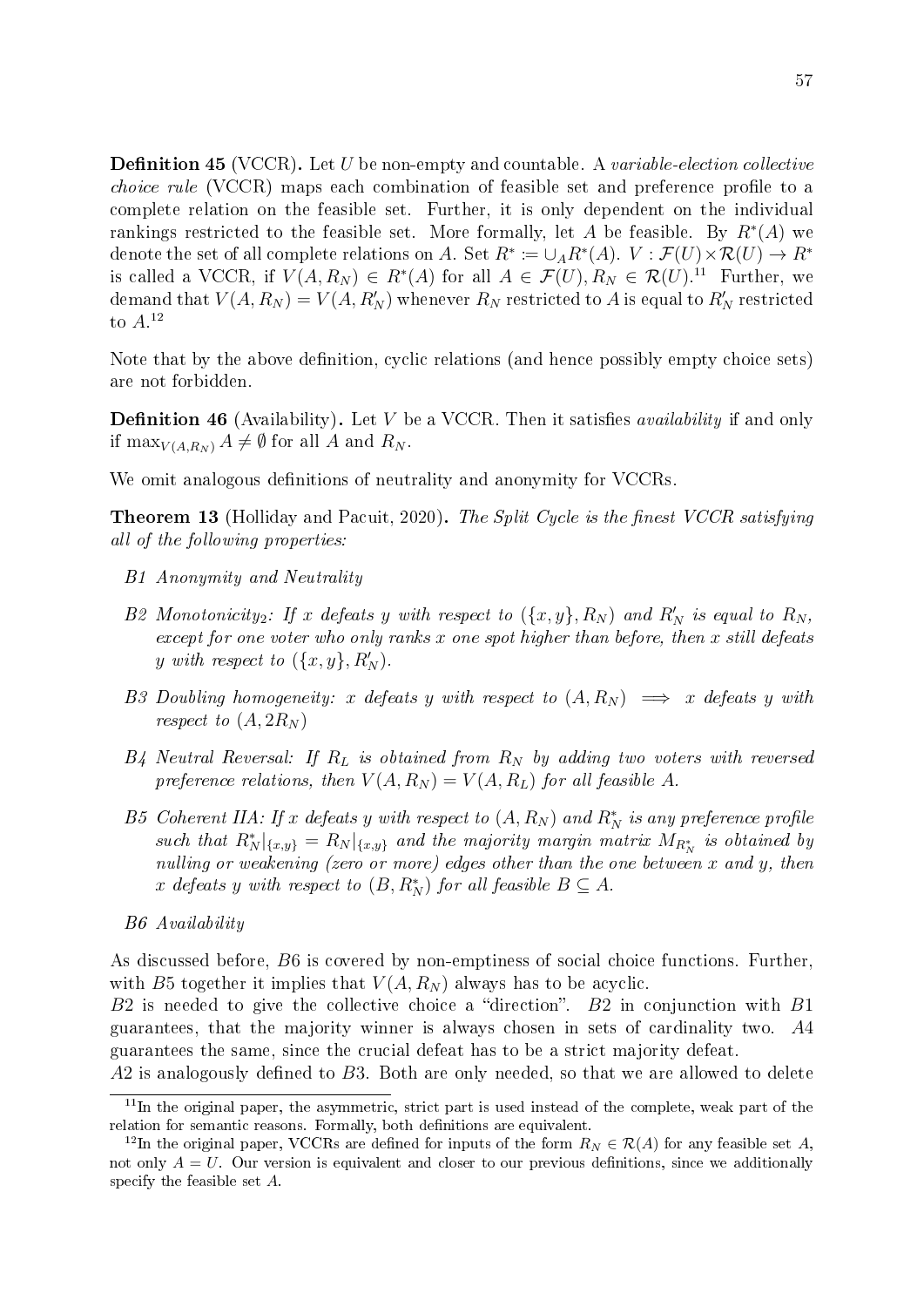#### all edges within a cycle.

Coherent IIA is intertwined with many different properties.  $B5$  in conjunction with anonymity implies, that  $V$  for fixed  $N$  is only dependent on the majority margin matrix. By adding neutral reversal, it follows that when an alternative is not chosen for some  $R_N$ , then it is also not chosen for any  $R_L$  with the same majority margin matrix and  $|L| \geq |N|$ . Technically speaking, this combined with neutrality only implies one half of pairwiseness. To imply pairwiseness, we would need B3 to be an if and only if statement. Further, coherent IIA together with the definition of VCCRs implies upwards rationalizability: In B5 we can insert  $R_N^* := R_N$  and use that we are allowed to lower zero majority margins. Hence, we obtain that the strict part of the relation has to inherit downwards. This observation motivates our version of the characterization and leads to A3. Finally, coherent IIA and monotonicity<sub>2</sub> imply a technical, non-pairwise version of crucial defeat, in which we specify the preference profiles instead of only working with matrices.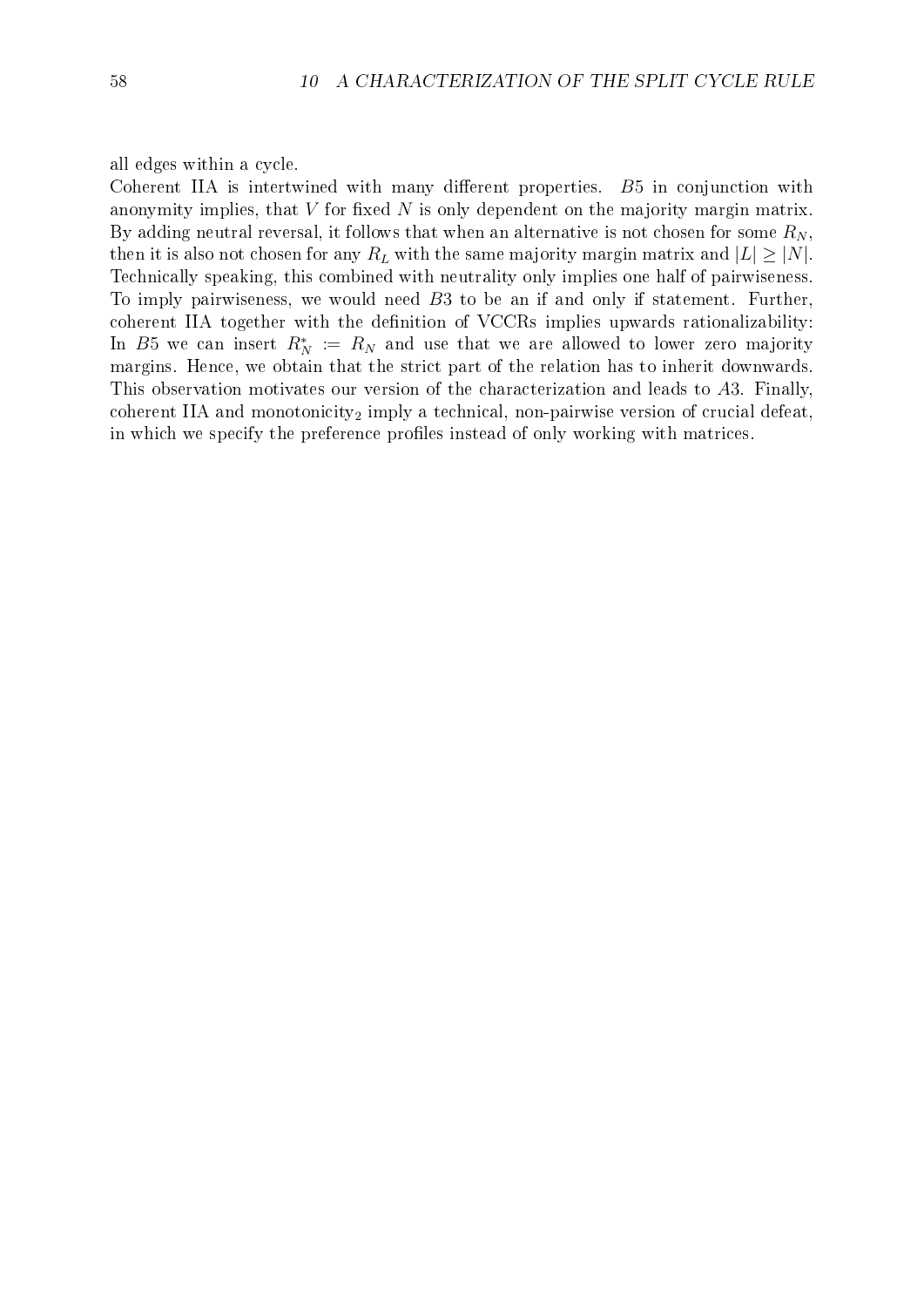# <span id="page-64-1"></span>11 Generalization to Probabilistic Choice Functions

Our goal in this section is to reproduce our characterization of  $\gamma$  for the case where choice is made not only over alternatives, but also includes probability distributions over them. Naturally, one can identify an alternative a with the probability distribution  $p$ , for which  $p(a) = 1$ . We use the definitions of [Brandl and Brandt](#page-70-7) [\(2020\)](#page-70-7).

## 11.1 The Probabilistic Setting of [Brandl and Brandt](#page-70-7) [\(2020\)](#page-70-7)

#### 11.1.1 Probabilistic Choice Functions

**Definition 47** (Feasible Sets, Probability Distributions). For this section, we demand that U is finite and non-empty. By  $\Delta_U$ , or in short  $\Delta$ , we denote the set of all probability distributions over U, which is the set of all  $p \in \mathbb{R}^U_{\geq 0}$  with  $\sum_{u \in U} p(u) = 1$ .  $\mathcal{F}(U)$  denotes the set of all non-empty, closed (with respect to any norm, say the Euclidean) and convex subsets of  $\Delta$ . These are called *feasible* sets.

<span id="page-64-0"></span>**Definition 48** (Probabilistic Choice Functions). A map  $C : \mathcal{F}(U) \to \mathcal{F}(U)$  is called a  $(probabilistic)$  choice function, if it satisfies the following properties:

- $\bullet$  *C* maps each feasible set *X* to a feasible subset of *X*
- $\bullet$  *C* is (upper-hemi) continuous
- $C([p, q]) \in \{\{p\}, \{q\}, [p, q]\}$  for all  $p, q \in \Delta$

where  $[p, q] \coloneqq \text{conv}(\{p, q\})$ 

Semantically speaking, one is offered to choose the best probability distributions among a closed, convex and non-empty subset. We assume that there can be ties, but that the chosen set is always convex (and non-empty).

**Definition 49** (Probabilistic  $\alpha$ ). Let C be a choice function. We say that C satisfies  $\alpha$ , if for all feasible X, Y with  $X \cap Y \neq \emptyset$ 

$$
C(X) \cap Y \subseteq C(X \cap Y)
$$

**Definition 50** (Probabilistic  $\gamma$ ). Let C be a choice function. We say that C satisfies  $\gamma$ , if for all feasible  $X, Y$ 

$$
C(X) \cap C(Y) \subseteq C(\text{conv}(X \cup Y))
$$

#### 11.1.2 Rationalizable Choice

**Definition 51** (Continuity, Convexity). Let  $R \subseteq \Delta \times \Delta$  be a complete relation. By P we denote its strict part:  $p P q : \iff \neg (q R p)$ . By I we denote its symmetric part. For  $p \in \Delta$ , we denote its lower contour set by  $L(p) := \{q \in \Delta | p \, p \, q\}$ . Similarly,  $U(p) := \{q \in \Delta | p \, p \, q\}$ .  $\Delta |q P p\rangle$  and  $I(p) := \{q \in \Delta | p I q\}$ . We say that R satisfies *continuity*, if for all  $p \in \Delta$ :

 $U(p)$ ,  $L(p)$  are open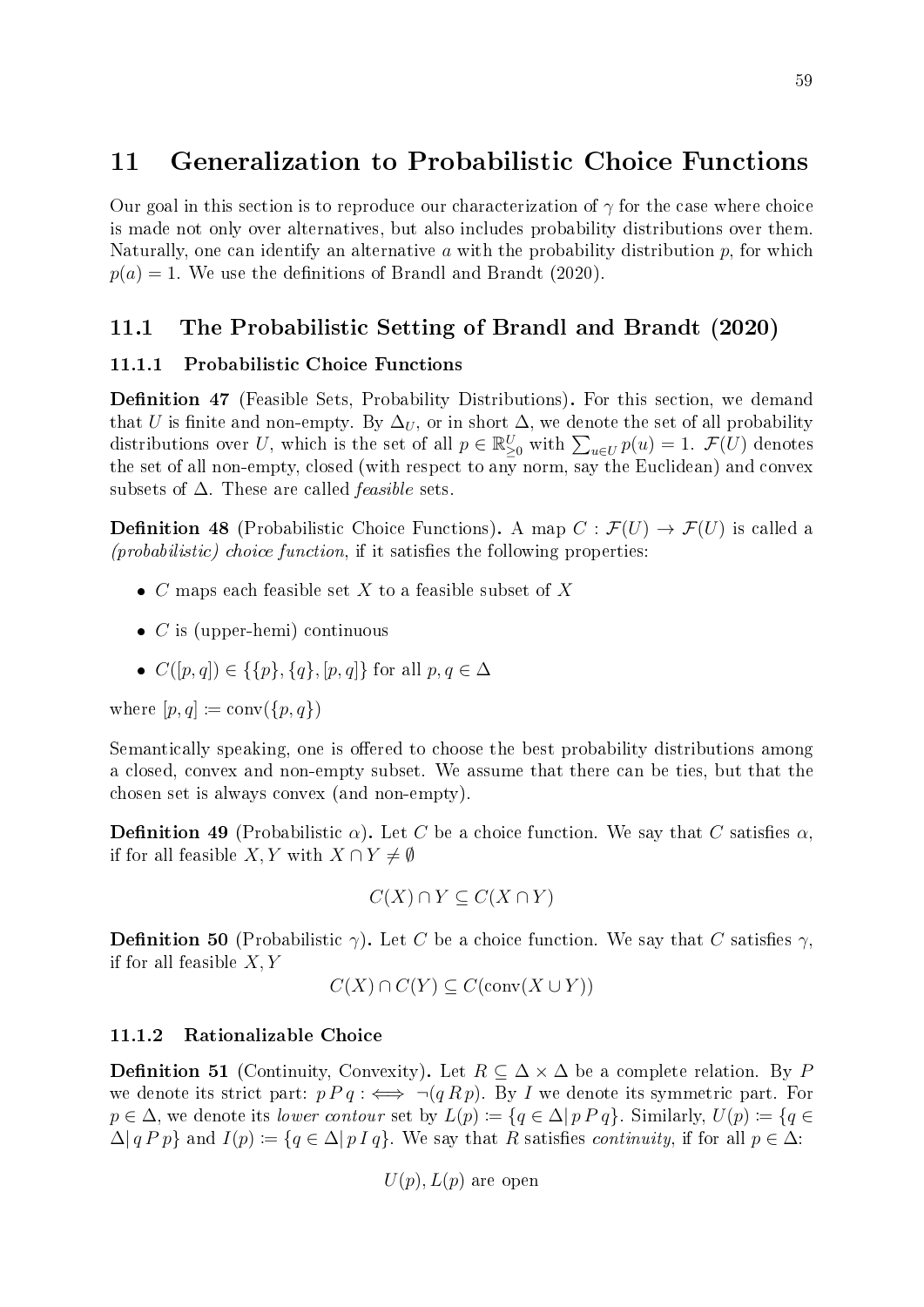We say that R satisfies convexity, if for all  $p \in \Delta$ :

$$
U(p), L(p), U(p) \cup I(p), L(p) \cup I(p)
$$
 are convex

Also, for feasible sets  $X$  define

$$
\max_{R} X := \{ p \in X | p R y \text{ for all } y \in X \}
$$

We say that a choice function C is rationalized by a complete relation R, if  $C(X)$  $\max_R X$  for all feasible sets X.

**Remark 10.** There are relations R, for which  $\max_R X$  can be the empty set. However, this cannot be the case if R is continuous and convex [\(Sonnenschein, 1971\)](#page-71-9). If a relation R is convex, then  $I(p)$  will always be convex, since  $I(p) = (L(p) \cup I(p)) \cap (U(p) \cup I(p)).$ There are even better reasons as why to demand these axioms, as one can see in the next result.

<span id="page-65-2"></span>Proposition 17 [\(Brandl and Brandt, 2020\)](#page-70-7). A probabilistic choice function is rationalizable by a complete, continuous and convex relation R if and only if it satisfies  $\alpha$  and γ.

### 11.2 Probabilistic Upwards Rationalizability

<span id="page-65-0"></span>**Definition 52** (Probabilistic Upwards Rationalizability). Let C be a choice function. We say that C is upwards rationalizable, if there is a family of relations  $(R^X)_X$  such that the following conditions hold :

- (i) for all feasible sets X,  $R^X \subseteq X \times X$  is complete
- (*ii*) for all feasible sets  $X$ :

$$
C(X) = \max_{R^X} X
$$

(iii) for all feasible sets  $X, Y$ , such that  $Y \subseteq X$ :

$$
R^Y \subseteq R^X
$$

(iv) Let X, Y feasible and  $x \in X \cap Y$ . If x is dominated in conv(X  $\cup$  Y) by some z regarding  $R^{\text{conv}(X \cup Y)}$ , then there has to be some y in  $X \cup Y$  which dominates x.

In this case we say that C is upwards rationalized by  $(R^X)_X$ .

<span id="page-65-1"></span>**Remark 11.** The first three properties are analogous to the classical case, only dropping acyclicity. This is necessary, as [Steinhaus and Trybula](#page-71-10) [\(1959\)](#page-71-10) showed that preferences over lotteries can be complete, convex, continuous and cyclic at the same time. More precisely, they showed that preferences over lotteries can be cyclic, even when the preferences over degenerate lotteries are transitive. Also note that the family of relations now is uncountable, while in previous sections it was finite or countable.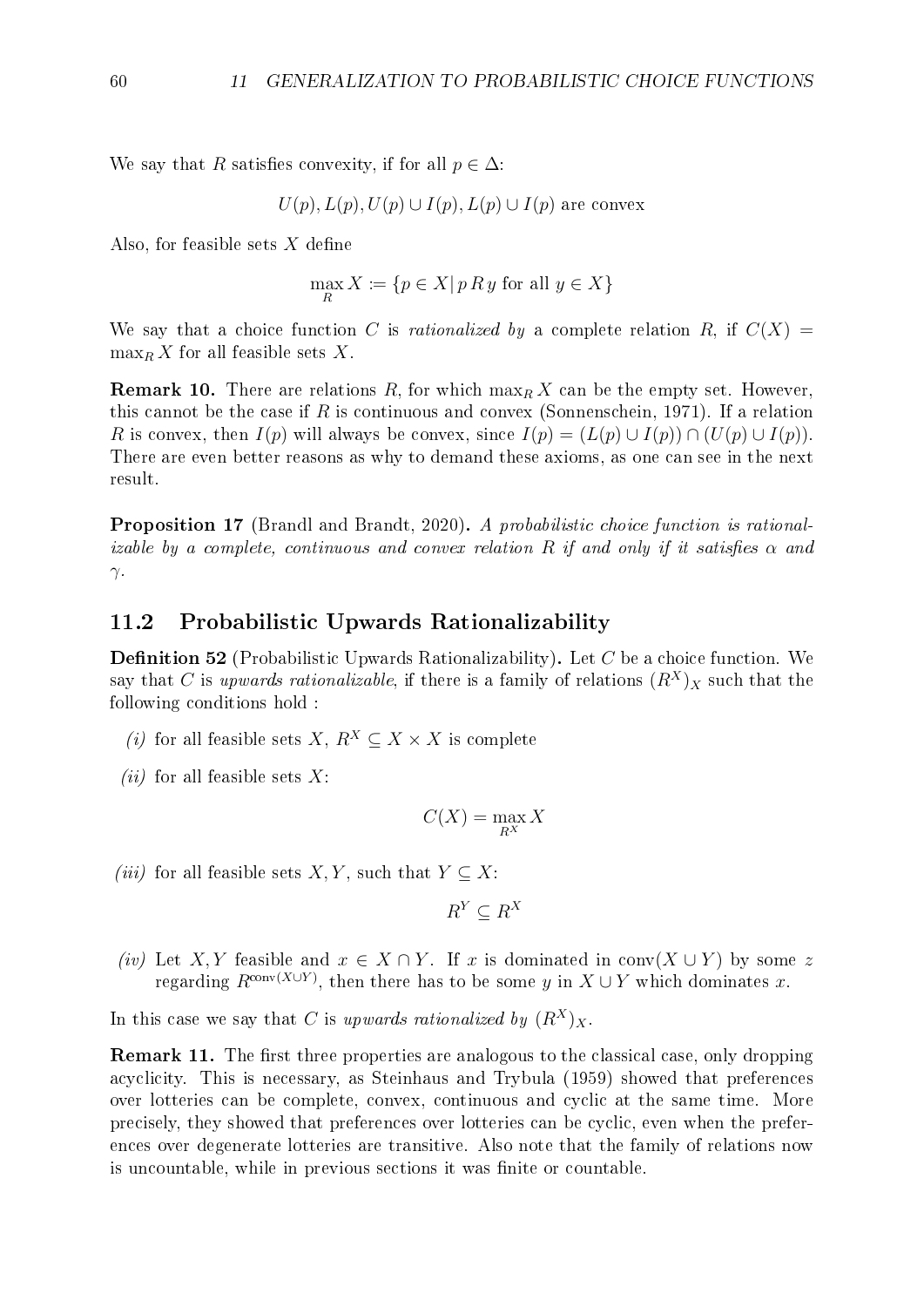**Definition 53** (Probabilistic Local Revealed Preference). For each feasible set  $X, x, y \in$ X, we write  $x R_C^X y$  if and only if there is a feasible subset  $Y \subseteq X$  such that  $x \in C(Y)$ and  $y \in Y$ .

**Theorem 14.** Let C be a probabilistic choice function. Then it satisfies  $\gamma$  if and only if it is upwards rationalizable.

*Proof.* Let C satisfy  $\gamma$ . For this implication, we will use the shorthand  $R^X \coloneqq R_C^X$ . We need to verify that all four properties of Definition [52](#page-65-0) are satisfied. Let us start with completeness. Let X be a feasible set,  $x, y \in X$  such that  $\neg(xR^Xy)$ . Then  $y \notin C([x, y])$ By Definition [48](#page-64-0), it has to be that  $\{x\} = C(\{x, y\})$ , hence  $xR^{C}y$ . Next, we show that (ii) holds true. Let  $x \in C(X)$ . Then, for each  $y \in X$ , we can choose X as the witness: X is feasible,  $y \in X$  and by assumption  $x \in C(X)$ . We conclude  $xR^{X}y$  for all y, and hence x is maximal in X. On the other hand, let  $x \in X$  be maximal regarding  $R^{X}$ . Fix any sequence of  $(y_i)_i$  in X with the property that  $\text{conv}(\{x, y_1, \ldots, y_k\}) \to X$ . Then, by Definition [53](#page-65-1) and maximality of x, for each i there is a feasible set with  $y_i \in Y_i \subseteq X$ , such that  $x \in C(Y_i)$ . Obviously conv $(\{x, y_1, \ldots, y_k\}) \subseteq \text{conv}(\cup_{i \leq k} Y_i) \to X$ . Also, by induction and  $\gamma$  it follows that  $x \in C(\text{conv}(\cup_{i\leq k} Y_i))$  for all k. By upper-hemi continuity of C we have that  $x \in C(X)$ . Upwards inheritance is straight forward. Let  $Y \subseteq X$ be feasible sets, let  $x R^{Y} y$ . There is some witness  $Z \subseteq Y$ , for which of course  $Z \subseteq X$ . Hence by Definition [53](#page-65-1)  $x R^X y$ . For (iv), let  $x \in X \cap Y$ ,  $y \in Z = \text{conv}(X \cup Y)$  with  $yP^{Z}x$ . Assume for contradiction, that for all  $y \in X \cup Y$   $x R^{Z} y$ . Now, fix any sequence  $(y_i)_i$  in  $X \cup Y$  such that conv $(\{x, y_1, \ldots, y_k\}) \to Z$ . By assumption we have that  $x R^Z y_i$ for all  $i \in \mathbb{N}$ . Hence, for each i there is a feasible set with  $y_i \in Y_i \subseteq Z$  such that  $x \in C(Y_i)$ . Using induction and  $\gamma$ , this implies  $x \in C(\text{conv}(\cup_{i\leq k} Y_i))$  for all k. Furthermore conv $(\{x, y_1, \ldots, y_k\}) \subseteq \text{conv}(\cup_{i\leq k} Y_i) \to Z$  Hence by continuity  $x \in C(Z)$ , which is a contradiction to  $y P^Z x$ .

For the other implication, let  $(R^X)_X$  now denote any family of relations which upwards rationalizes C as in Definition [52](#page-65-0). Let X, Y be feasible sets,  $x \in C(X) \cap C(Y)$ . This directly implies that  $x R^X y$  for all  $y \in X$  and  $x R^Y y$  for all  $y \in Y$ . In both cases we can use property (iii) of Definition [52](#page-65-0) and obtain that  $x R^{\text{conv}(X \cup Y)} y$  for all  $y \in X \cup Y$ . Now, assume for contradiction that  $z P^Z x$  for some  $z \in Z = \text{conv}(X \cup Y)$ . By (iv), there has to be a  $y \in X \cup Y$  with  $y P^Z x$ . This is impossible, hence x is maximal regarding  $R^Z$ , which implies  $x \in C(Z)$ .  $\Box$ 

Remark 12. It is open whether we can completely match Proposition [17](#page-65-2). The local revealed preference relations are not always continuous or convex, but there could exist another family of relations which is. For a violation of convexity, consider an expected utility-maximizer with  $u(a) > u(b) > u(c)$ . On all subsets of  $\Delta$ , we choose with respect to utility maximization, while on  $\Delta$  we choose  $[a, \frac{1}{2}(b+c)].$ 

While it seems like we cannot guarantee continuity of the local revealed preference relations, we can guarantee the following.

**Lemma 24.** Let C satisfy  $\gamma$ . Then for all feasible X,  $p \in X$ ,  $U(p)$  is open with respect to  $R_C^X$ .

*Proof.* Let C satisfy  $\gamma$ , let X be a feasible set and  $x \in X$ . For this proof, again we abbreviate  $R^X \coloneqq R_C^X$ . Assume that  $U(x)$  is not open. Then, there is some  $y \in X$  with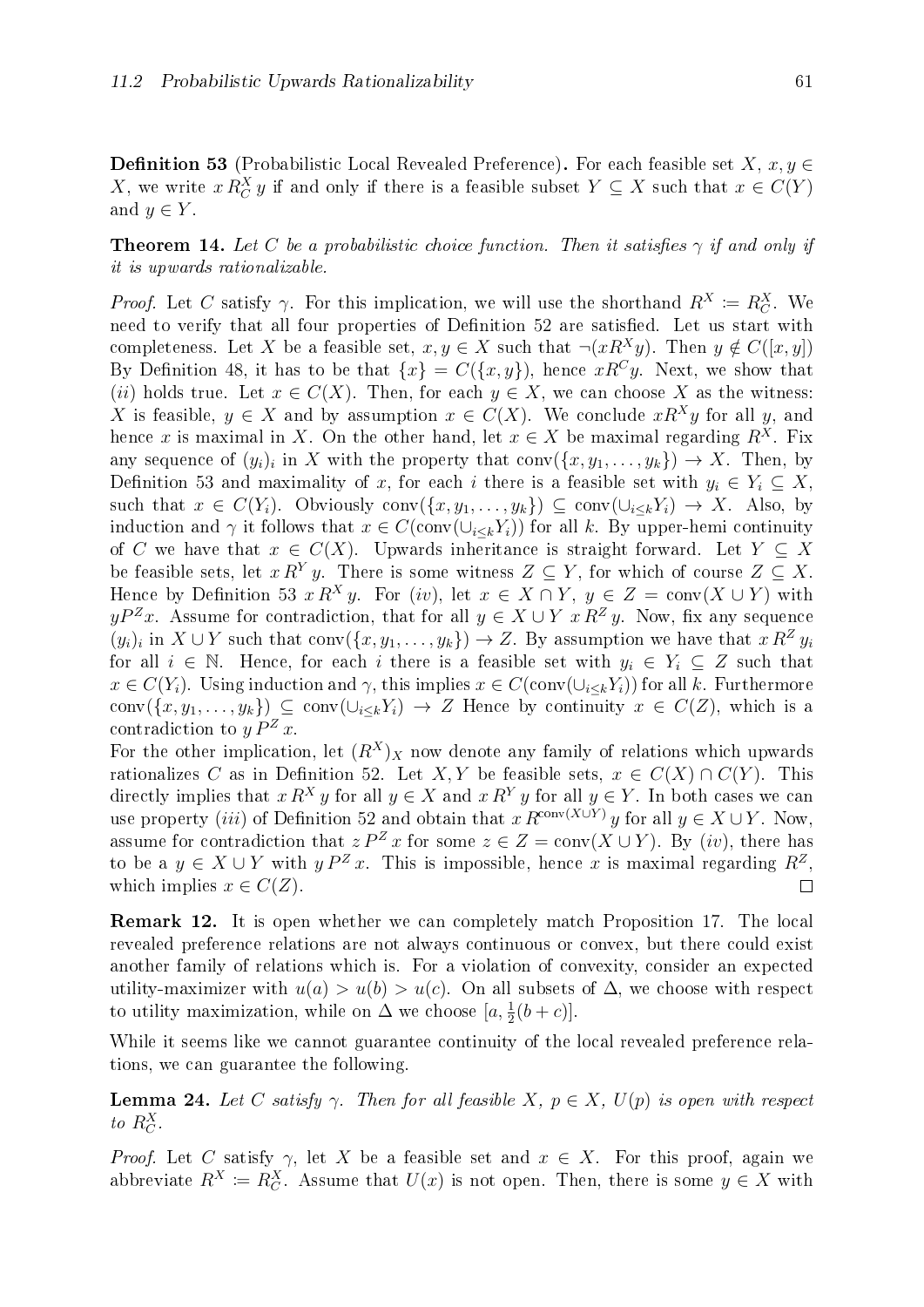$y P^X x$  and a sequence  $(y_i)_i$  in  $X$  such that  $y_i \to y$  and  $x R^X y_i$  for all  $i$ . But then for all  $i$ there are feasible subsets  $Y_i \ni y_i$  such that  $x \in C(Y_i)$ . We set  $X_n := \text{conv}(\cup_{i \leq n} Y_i)$ . Then by induction and  $\gamma$  it follows that  $x \in C(X_n)$  for all n. Further, since  $X_n \subseteq X_{n+1}$  and all are closed and convex, we have  $X_n \to Z \coloneqq \overline{\cup_{n\in\mathbb{N}} X_n}$ . Z is closed and convex, hence a feasible set. By continuity we have that  $x \in C(Z)$ . On the other hand also  $y \in Z$ , a contradiction to  $y P^X x$  and  $Z \subseteq X$ .  $\Box$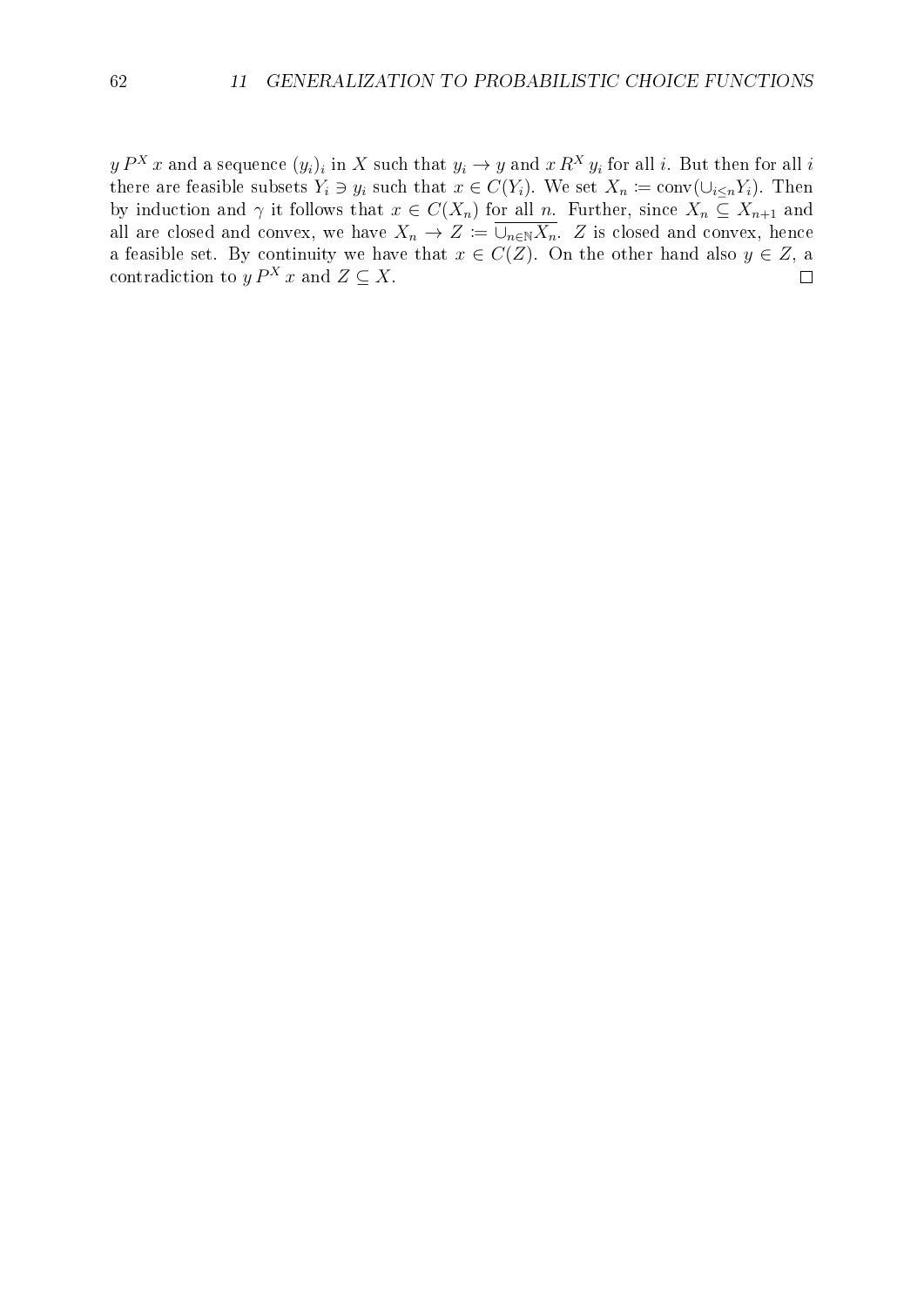# 12 Conclusion and Further Research

We arrive at the end of this thesis. Here, we summarize our results, as well as state open problems, which can be tackled in the future.

## 12.1 Conclusion

Arrovian impossibilities showed that for collective choice, rationalizability conflicts with reasonable notions of independence, fairness and efficiency. To retain the latter, we must violate rationalizability and especially  $\alpha$ , leaving only expansion consistency conditions possible. For designing good collective choice functions, it is hence of importance to understand conditions such as  $\gamma$ , Aizerman and  $\beta^+$ .

We introduce the new notion of upwards rationalizability, which is based on well-known solution concepts such as  $TC$  and  $UC$ . Using it, we characterize the three previously mentioned expansion consistency conditions. These characterizations are then used to present proofs of classical characterizations. Further, we present a new expansion consistency condition named  $\gamma^+$  and characterize it, as well as compare it to a condition introduced by [Schwartz](#page-71-1) [\(1976\)](#page-71-1). The latter is slightly weaker by restricting itself to disjoint feasible sets. We then define the notion of downwards rationalizability and use it to characterize  $\alpha$ . After these main results, we define further expansion consistency conditions, analyze three social choice functions and examine probabilistic choice theory.



Figure 1: Our main characterizations of expansion consistency conditions.



Figure 2: Three classical characterizations, which we prove using our own results.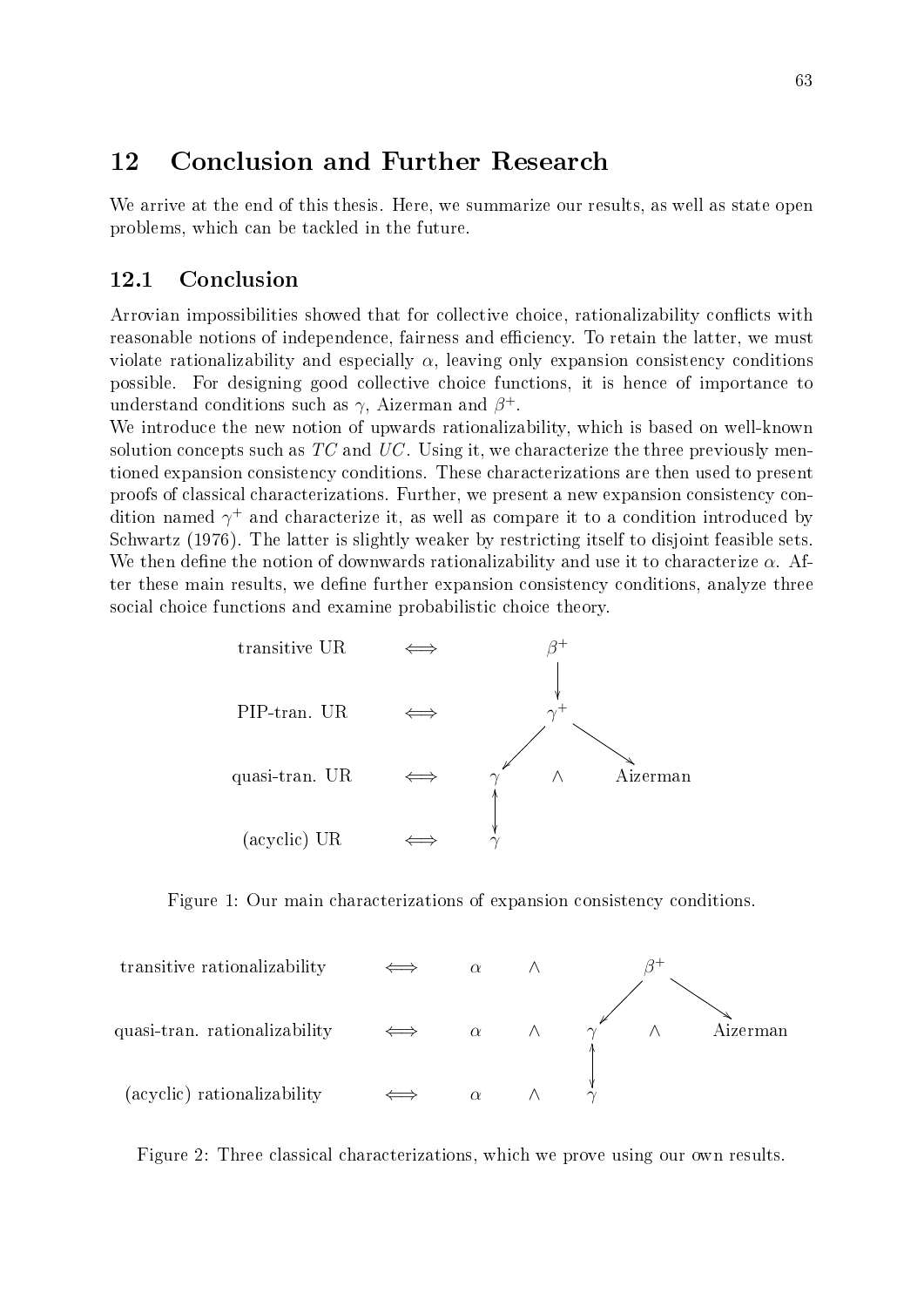#### 12.2 Further Research

While the most important questions have been answered, new and interesting open problems have emerged.

Between transitivity and PIP-transitivity, there exists another notion named PIP+IPPtransitivity. We recall from Section [5,](#page-25-0) that PIP-transitive rationalizability is equivalent to representation by a utility function u and a non-negative discriminatory function  $\delta$ . Additionally, PIP+IPP-transitive rationalizability demands that  $\delta$  can be chosen as a constant. [Schwartz](#page-71-1) [\(1976\)](#page-71-1) characterized it using  $\alpha$  and a consistency condition which he named W3. The goal now is to characterize  $\text{PIP}+\text{IPP}$ -transitive upwards rationalizability using expansion consistency conditions. W3 of course is a candidate for this task, but neither of the two implications were possible for the author. It seems like a new expansion consistency condition, stronger than  $\gamma^+$ , is needed.

For the characterization of the Split Cycle presented in Section [10,](#page-61-1) all axioms but "crucial defeat" are undisputed and used throughout the literature of social choice theory. On the other hand, "crucial defeat" itself is closely linked to upwards rationalizability and hence might be unintuitive to some readers. Is there a way to replace this axiom by more intuitive ones?

The reader might have noticed that our definition of probabilistic choice functions in Section [11](#page-64-1) contains some technical assumptions. Such axioms usually only exist because they are needed somewhere in the proofs. Hence it would be appealing to weaken them if pos-sible. In Definition [48](#page-64-0), the "line axiom" is defined as follows:  $C([x, y]) \in \{\{x\}, \{y\}, [x, y]\}$ for all  $x, y \in \Delta$ . We propose a weakening:  $C([x, y]) \cap \{x, y\} \neq \emptyset$  for all  $x, y \in \Delta$ . Can the existing results of [Brandl and Brandt](#page-70-7) [\(2020\)](#page-70-7) be reproduced with this weakening? Further, it is unclear whether there always exists a family of continuous and convex relations when probabilistic  $\gamma$  is satisfied. One more unanswered question is whether other characterizations can be reproduced in the probabilistic setting. In first naive attempts, finding proofs for characterizing  $\gamma$  and Aizerman, as well as  $\beta^+$ , seemed to be complicated. It might not be possible at all.

We characterized transitive downwards rationalizability using completeness and acyclicity of the competing relation in Section [6.](#page-34-1) While completeness is equivalent to WWARP, acyclicity of the competing relation seems to be of abstract nature. Can we characterize acyclicity of the competing relation using more intuitive properties?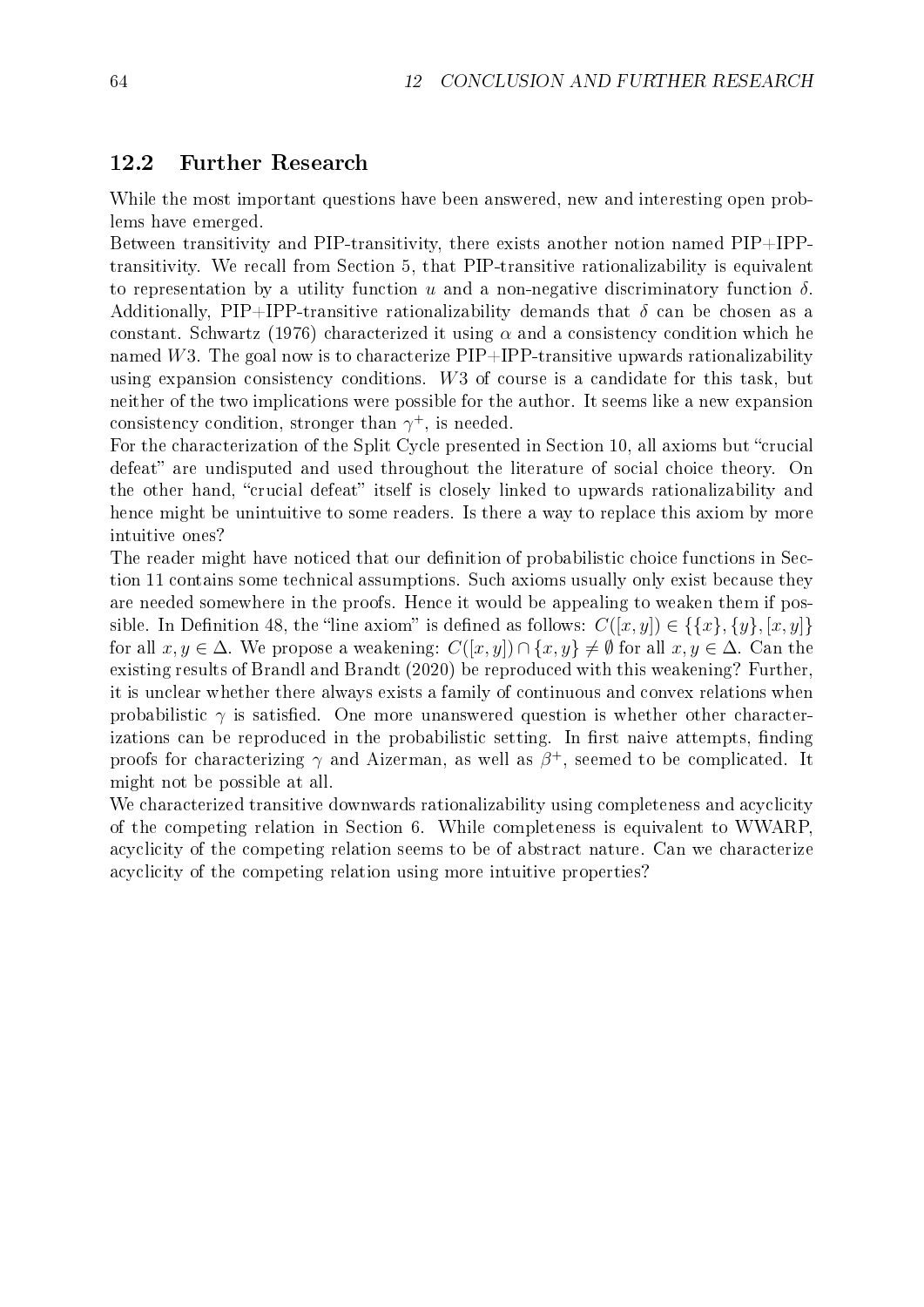# References

- K. J. Arrow. Social Choice and Individual Values. New Haven: Cowles Foundation, 1st edition, 1951. 2nd edition 1963.
- J. S. Banks. Acyclic social choice from finite sets. Social Choice and Welfare, 12:293-310, 1995.
- G. Bordes. Consistency, rationality and collective choice. Review of Economic Studies, 43(3): 451457, 1976.
- G. Bordes. Some more results on consistency, rationality and collective choice. In J. J. Laffont, editor, Aggregation and Revelation of Preferences, chapter 10, pages 175–197. North-Holland, 1979.
- <span id="page-70-7"></span>F. Brandl and F. Brandt. Arrovian aggregation of convex preferences. Econometrica, 88(2): 799844, 2020.
- F. Brandt and F. Fischer. On the hardness and existence of quasi-strict equilibria. In Proceedings of the 1st International Symposium on Algorithmic Game Theory (SAGT), volume 4997 of Lecture Notes in Computer Science (LNCS), pages 291-302. Springer-Verlag, 2008.
- <span id="page-70-2"></span>F. Brandt, M. Brill, H. G. Seedig, and W. Suksompong. On the structure of stable tournament solutions. Economic Theory,  $65(2):483-507$ ,  $2018$ .
- D. J. Brown. Aggregation of preferences. *Quarterly Journal of Economics*, 89(3):456–469, 1975.
- H. Chernoff. Rational selection of decision functions. *Econometrica*,  $22(4):422-443$ ,  $1954$ .
- <span id="page-70-3"></span>B. Debord. Caractérisation des matrices des préférences nettes et méthodes d'agrégation associées. Mathématiques et sciences humaines, 97:5-17, 1987.
- <span id="page-70-4"></span>J. Duggan. Basic concepts in mathematical analysis. 2013.
- <span id="page-70-0"></span>L. Ehlers and Y. Sprumont. Weakened WARP and top-cycle choice rules. Journal of Mathematical Economics,  $44:87-94$ ,  $2008$ .
- P. C. Fishburn. Condorcet social choice functions. SIAM Journal on Applied Mathematics, 33  $(3):469-489, 1977.$
- <span id="page-70-5"></span>P. C. Fishburn and W. V. Gehrlein. Towards a theory of elections with probabilistic preferences.  $Econometrica, 45(8):1907-1924, 1977.$
- A. Gibbard. Social choice and the Arrow conditions. Seminar report, Harvard University, 1969.
- I. J. Good. A note on Condorcet sets. *Public Choice*,  $10(1):97-101$ , 1971.
- <span id="page-70-6"></span>W. H. Holliday and E. Pacuit. Axioms for defeat in democratic elections. Technical report, arXiv.org, https://arxiv.org/abs/2008.08451, 2020.
- H. S. Houthakker. Revealed preference and the utility function. *Economica*,  $17(66):159-174$ , 1950.
- <span id="page-70-1"></span>D. T. Jamison and L. J. Lau. Semiorders and the theory of choice. *Econometrica*,  $41(5):901-912$ , 1973.